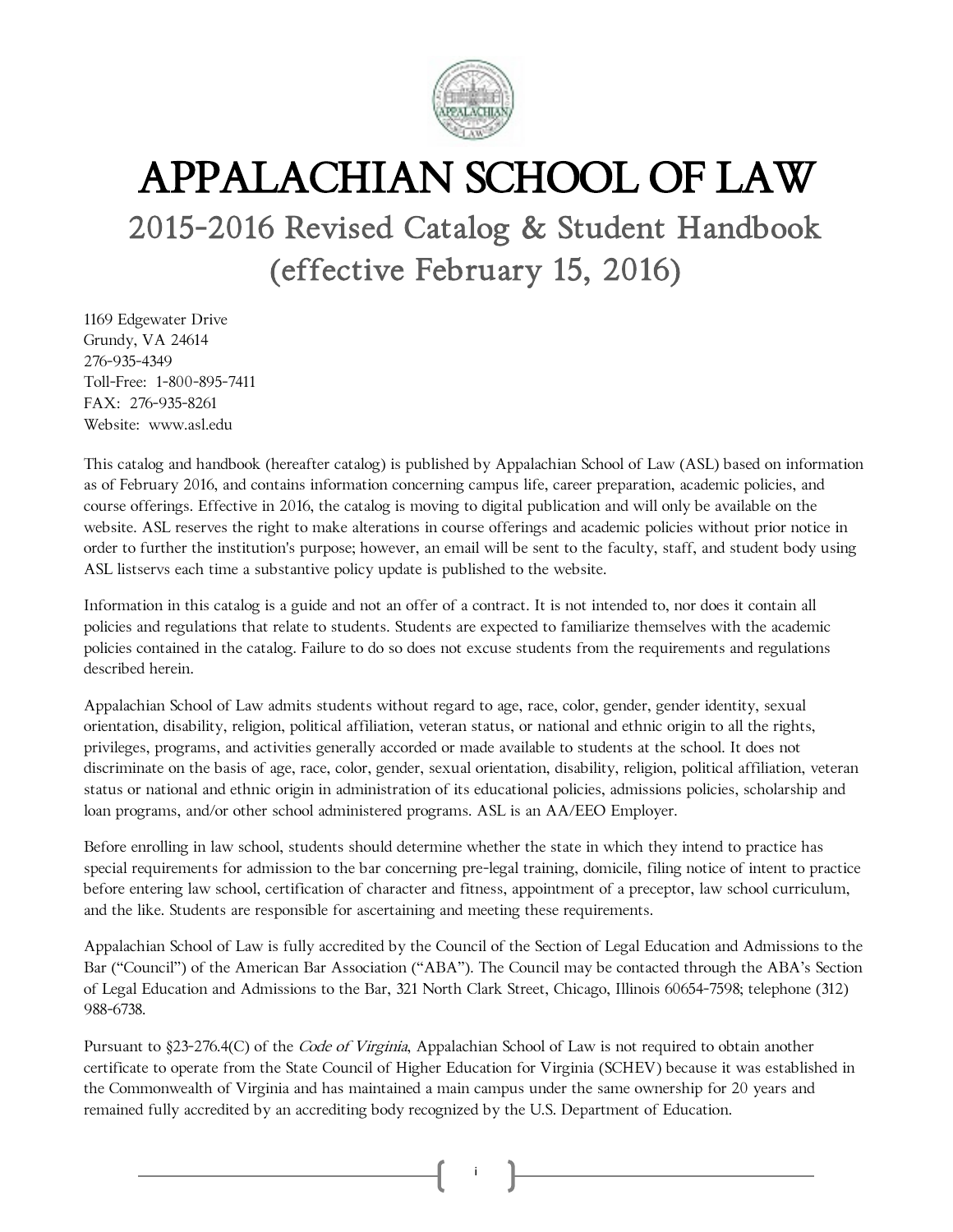## Table of Contents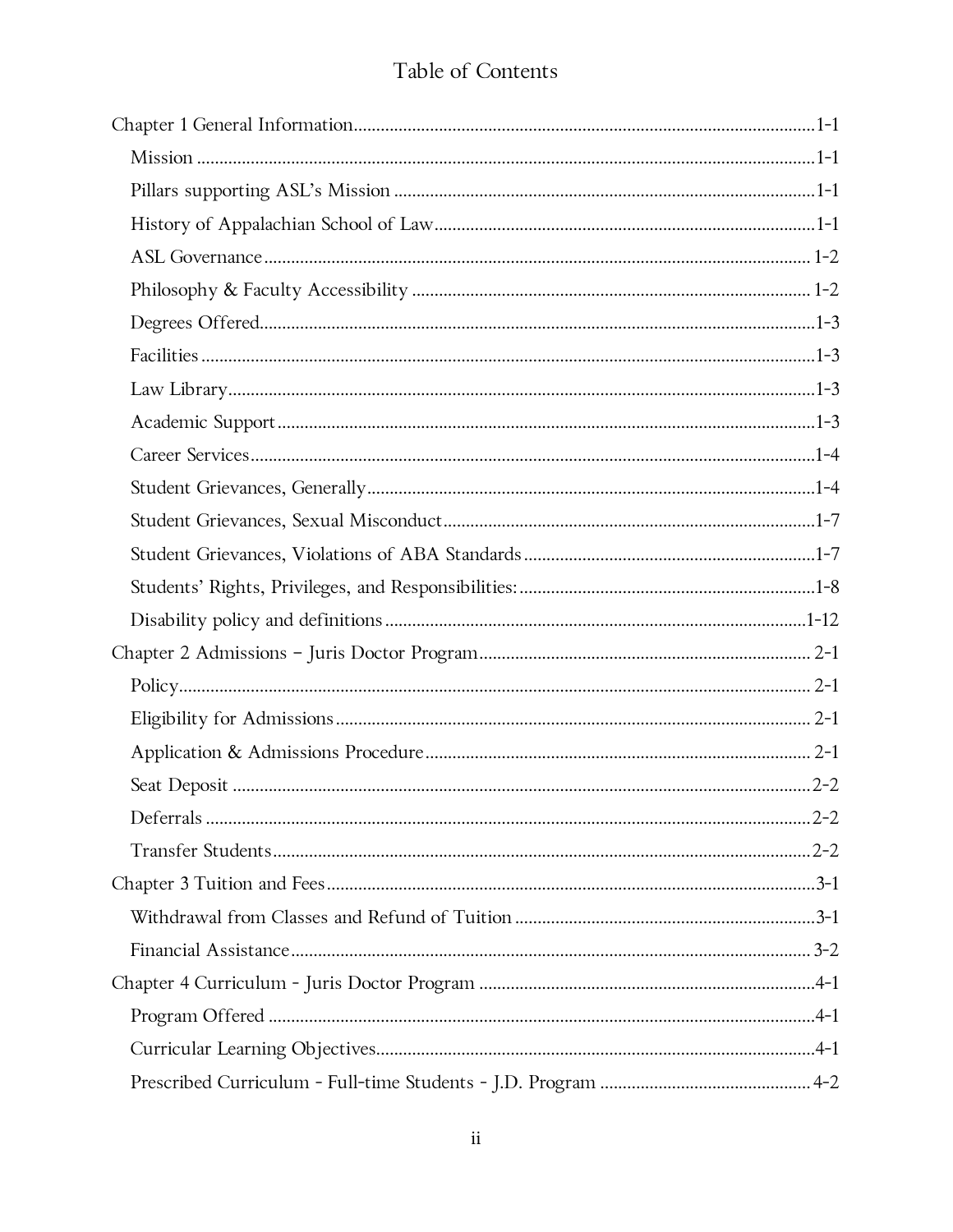## Table of Contents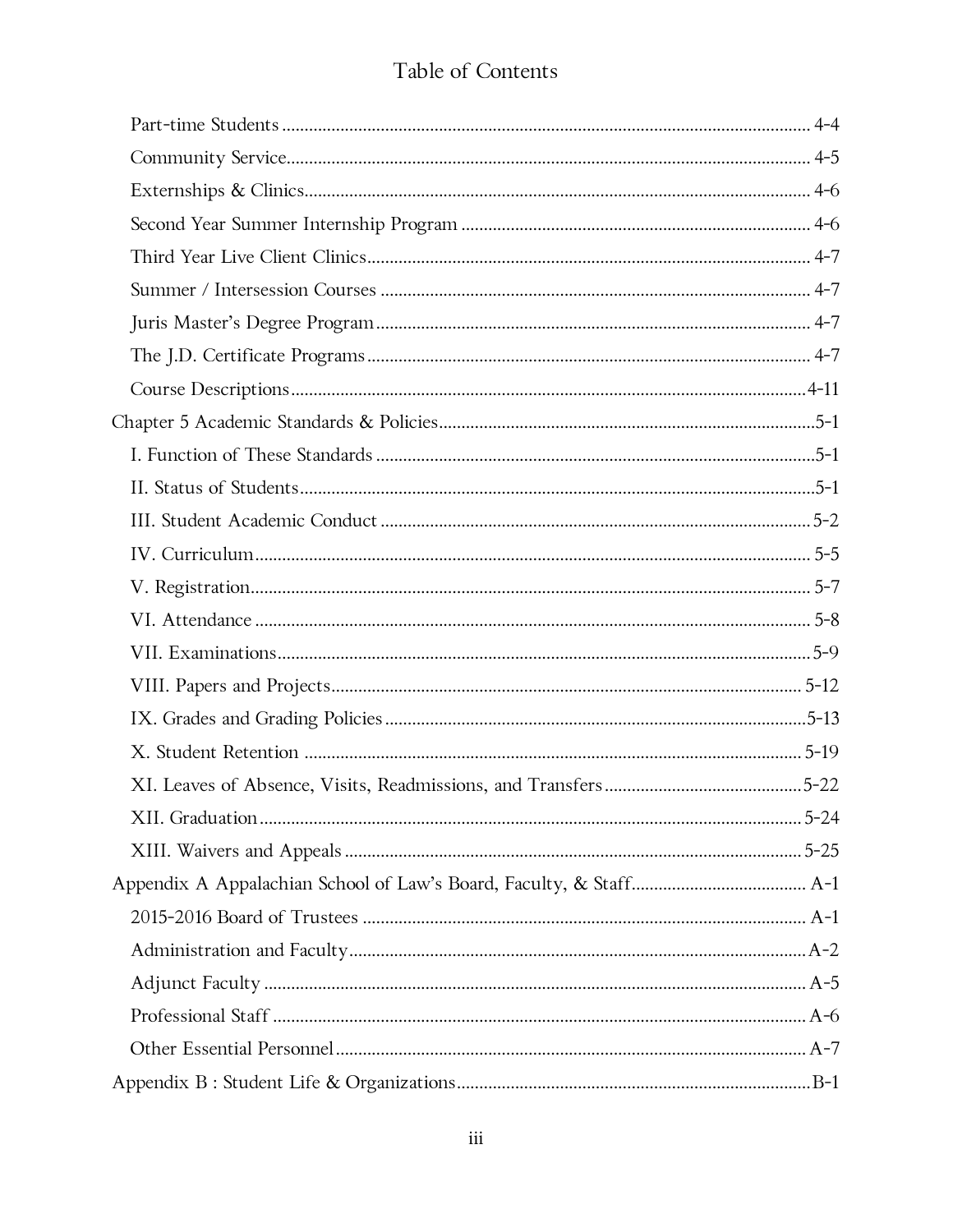### Table of Contents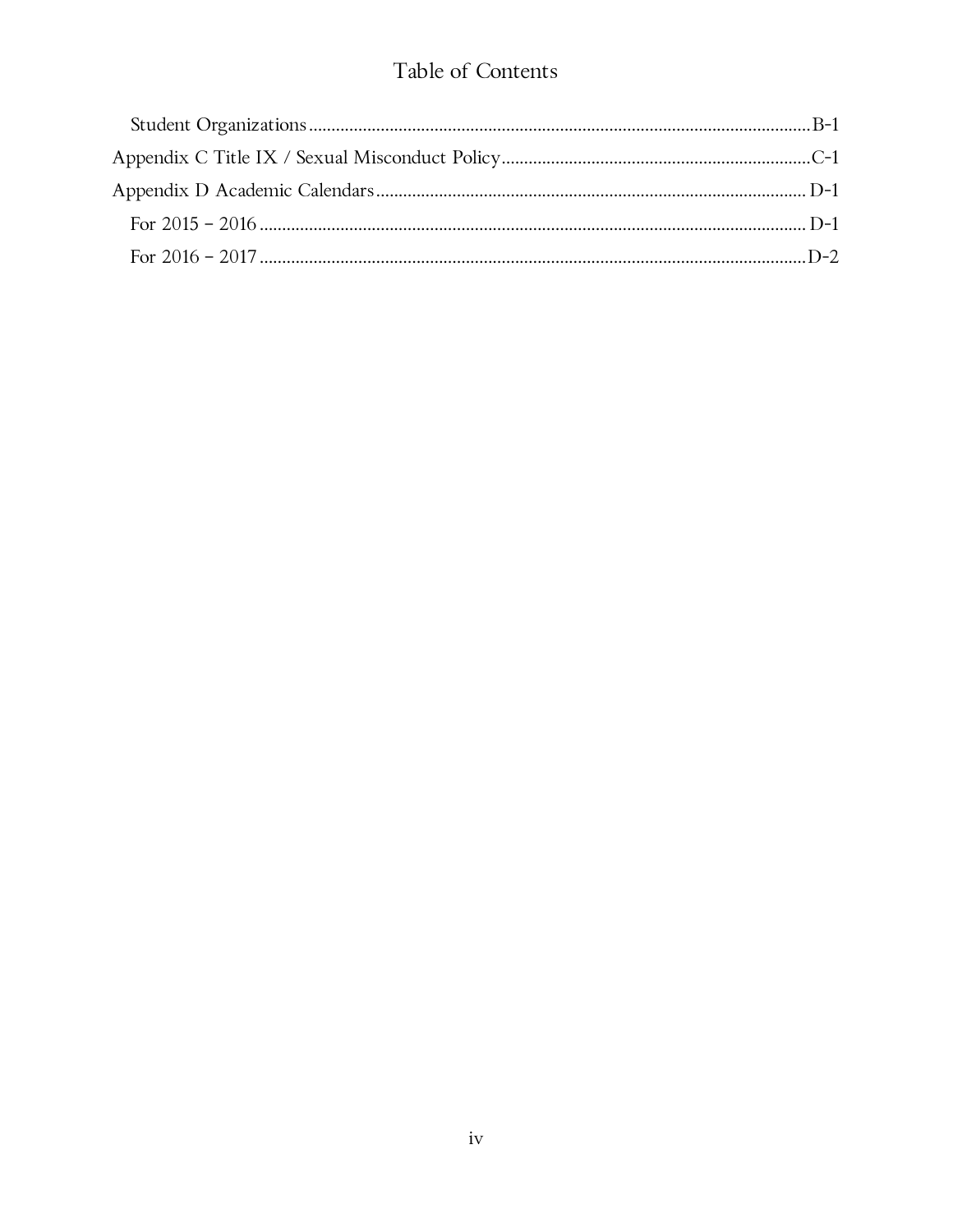

## Chapter 1 General Information

#### Mission

ASL exists to provide opportunity for people from Appalachia and beyond to realize their dreams of practicing law and bettering their communities. We attract a qualified, diverse and dedicated student body, many of whom will remain in the region after graduation and serve as legal counselors, advocates, judges, mediators, community leaders, and public officials. We offer a nationally recruited, diverse, and well-qualified faculty, a rigorous program for the professional training of lawyers and a comprehensive law library. The program emphasizes professional responsibility, dispute resolution, natural resources law and practice skills. The ASL community is an exciting, studentcentered environment that emphasizes honesty, integrity, fairness, and respect for others. We also emphasize community service and provide a resource for people, the bar, courts and other institutions of the region.

> (Adopted by the Board of Trustees, March 14, 2000) (Amended by the Faculty on February 11, 2013) (Adopted by the Board of Trustees, June, 2013)

Appalachian School of Law students, while largely representative of the region, come from throughout the nation and are both traditional and nontraditional with respect to age and prior careers. Their cultural, racial, ethnic, and economic diversity enriches and furthers the institution's educational mission.

#### Pillars supporting ASL's Mission

- ASL is committed to creating lawyers who will serve traditionally underserved legal communities, especially rural communities.
- ASL is committed to training lawyers to with a solid foundation of doctrine and skills that allow them to pass the bar and practice law professionally in both rural and traditional legal settings.
- ASL is committed to providing an opportunity to become practicing attorneys to students who are members of demographic constituents who have traditionally been underrepresented in the legal profession, such as the people of Appalachia.
- ASL is committed to training lawyers resolve legal disputes efficiently while preserving communities and relationships wherever possible.

#### History of Appalachian School of Law

In late 1993, Joseph E. Wolfe, a Norton, Virginia attorney, proposed to establish a law school in southwestern Virginia. Within six months, his proposal attracted the support of regional business executives, civic leaders, attorneys, and educators.

In late 1994, a Steering Committee formed that eventually grew to eighty members. This committee chartered ASL as a Virginia non-stock corporation, secured tax-exempt status from the Internal Revenue Service, and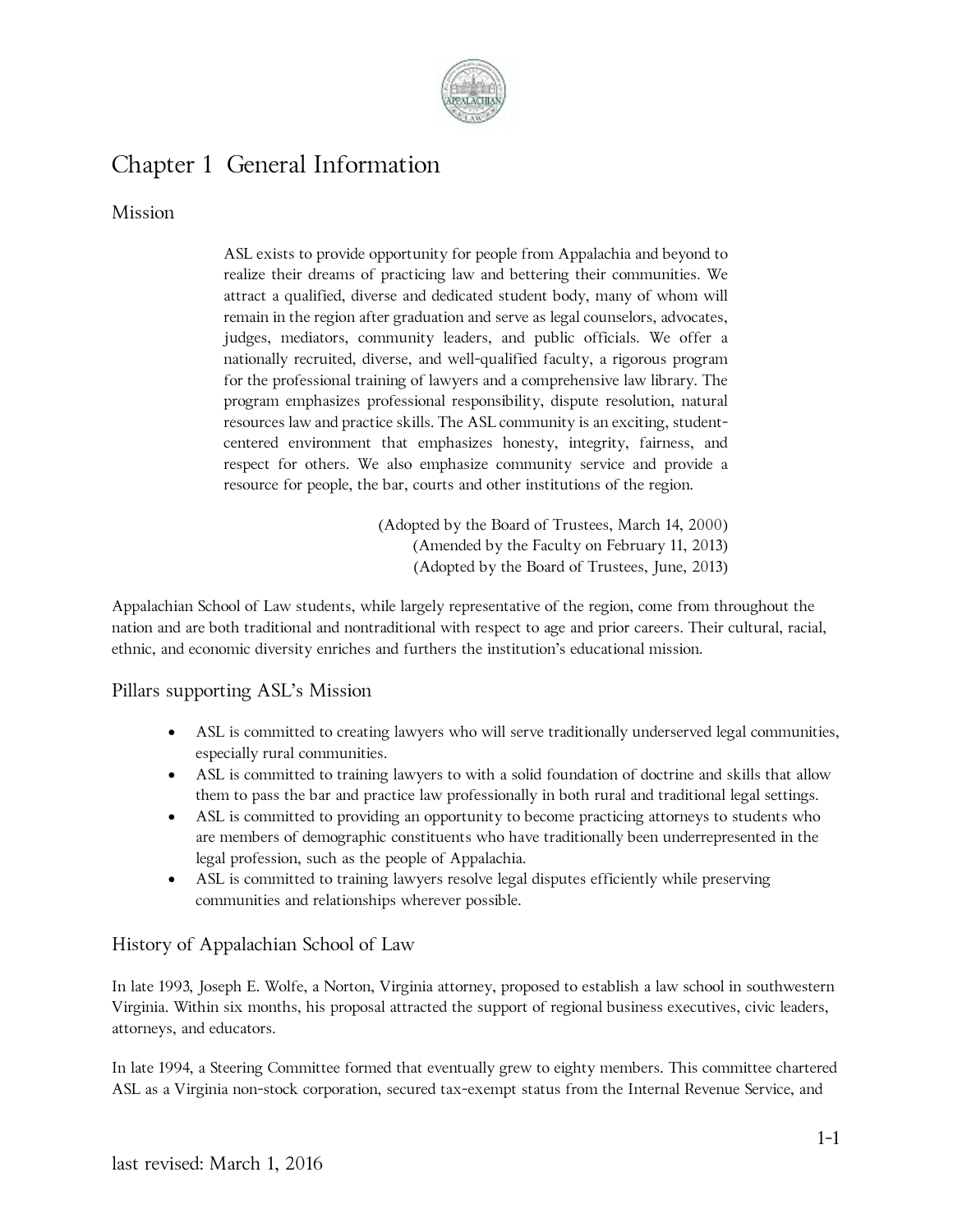

drafted ASL's preliminary mission statement. The Steering Committee also prepared a feasibility study for the new law school. Appalachian School of Law (ASL) was organized in 1994 as an independent not-for-profit educational institution located in the Town of Grundy, Virginia. Governed by a Board of Trustees, ASL provides a high quality program for the professional preparation of lawyers--the Juris Doctor or J.D. degree. ASL's general curriculum emphasizes dispute resolution, ethics, and professional responsibility. Students will gain insights into the time-honored role of the attorney as counselor and representative of the court who seeks balance between the interests of the client and those of the public and strives for fairness and justice.

In early May 1995, the State Council of Higher Education for Virginia approved establishment of ASL.

In April 1996 Buchanan County signed a compact with ASL, under the terms of which ASL received its main and library buildings and their grounds, funds for renovation of the buildings, and funds towards operating costs. Appalachian Regional Commission, a federal agency, also contributed funds to ASL's operating costs.

In April 1997, the Commonwealth of Virginia Council of Higher Education granted ASL authorization to enroll students in courses leading to the Juris Doctor (J.D.) degree. ASL held its first faculty meeting on August 8, 1997, and its first classes on August 12, 1997, with nine faculty members in residence and seventyone students in attendance.

ASL Charter Class of 2000 graduated on May 12, 2000. On February 19, 2001, ASL received provisional approval from the American Bar Association. On June 12, 2006, ASL received full approval from the American Bar Association.

#### ASL Governance

Appalachian School of Law is a Virginia-registered non-stock corporation. The powers, duties, and responsibilities of the governing Board of Trustees, Dean and Chief Operating Officer, and Faculty are contained in the Corporate Charter, Corporate By-laws, and Academic Standards, which are on file in the Law Library and available by mail upon request from the Office of the Dean. The identities of current trustees and employees can be found in Appendix A to the catalog.

#### Philosophy & Faculty Accessibility

This relatively small law school maintains a learning environment centered on students. A nationally recruited, well-qualified, and diverse faculty has instruction as its primary commitment. Up-to-date computers, software, peripherals, and other electronic technology enhance the classrooms, seminars, moot court, offices, and other facilities. The law library, characterized by a comprehensive current and retrospective collection of physically present materials and other information accessible through microforms and computermanaged information bases, is readily available to students, faculty, and the public. Students and faculty also engage in scholarship and contribute to the community and profession through service activities.

The Board of Trustees has adopted the following Faculty Accessibility Policy: Appalachian School of Law is committed to its role as a professional school dedicated to training outstanding lawyers in a learning environment centered on students. Therefore, the school is committed to the ideal that faculty members are teachers both in the classroom and outside the classroom in less formal settings, such as student lounge areas and faculty offices.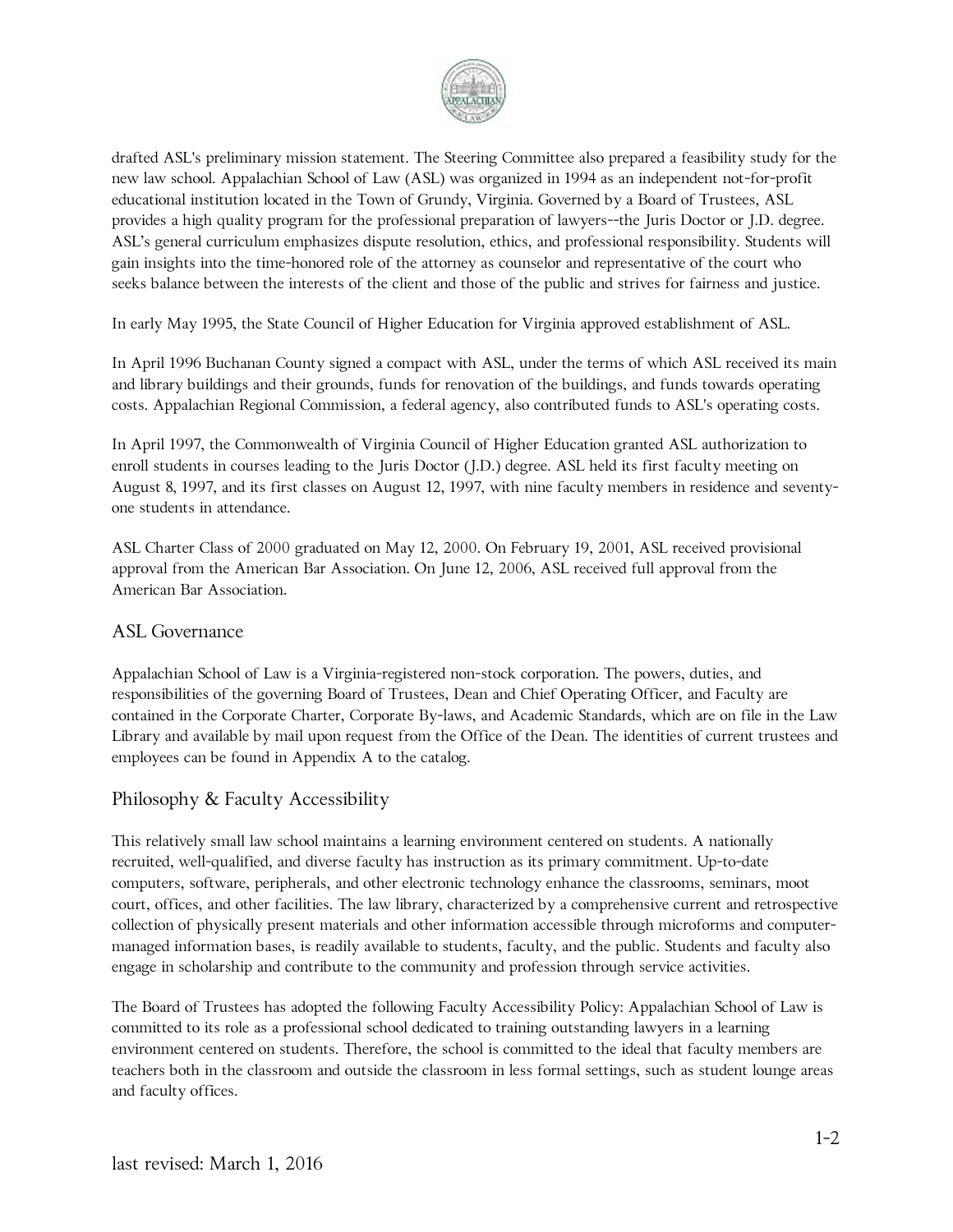

Faculty members are expected to be on the school campus and accessible to students for the majority of the operating hours of the school during any semester in which they have course assignments. During other portions of the year, faculty members are expected to be accessible to the extent consistent with their other job performance expectations.

#### Degrees Offered

In addition to the Juris Doctor, Appalachian School of Law confers the Juris Master degree after the completion of three semesters of study, if a student is in good standing.

#### Facilities

ASL has a three-building campus located near the center of Grundy, Virginia. The award-winning classroom building contains 47,000 square feet and was extensively renovated for ASL in 1997. It is a two-story structure built around an open quadrangle and houses classrooms, faculty and staff offices, and space for student organizations. The classrooms include the Appellate Courtroom, the Trial Courtroom, and several smaller classrooms and seminar rooms. Most classrooms are wired for network access for laptop computers and have electrical outlets at each seat. In addition to wired network connections, the main classroom building and library have access to the Internet through a wireless network. The library collection is housed in the library building, which is adjacent to the classroom building. The third building houses a privately-operated restaurant.

#### Law Library

The Library has a core collection of reporters and codes, law reviews, treatises, and legislative history materials in print and microfiche. Supplementing the traditional research tools are about a dozen online legal databases (including Westlaw and LexisNexis). The collection is enhanced by our Appalachian Collection, containing both fiction and nonfiction materials dealing with our local area. The librarians offer assistance in using the collection by providing ongoing training classes, one-on-one assistance, and printed research guides. The Library is a designated government depository, and also provides interlibrary loans to students and faculty when other materials are needed. The two-story building, built as an elementary school in 1951, provides space for the collection as well as study space in individual carrels, tables, and group study rooms. Students can access our wireless network from anywhere in the building; public access computers are also available throughout the Library.

#### Law Library Hours

More information about the Library, including the hours of operation, can be found on our web page at<http://www.asl.edu/library>

#### Academic Support

Appalachian School of Law's Academic Support program is an integral part of the school's commitment to provide all students the chance to succeed in law school.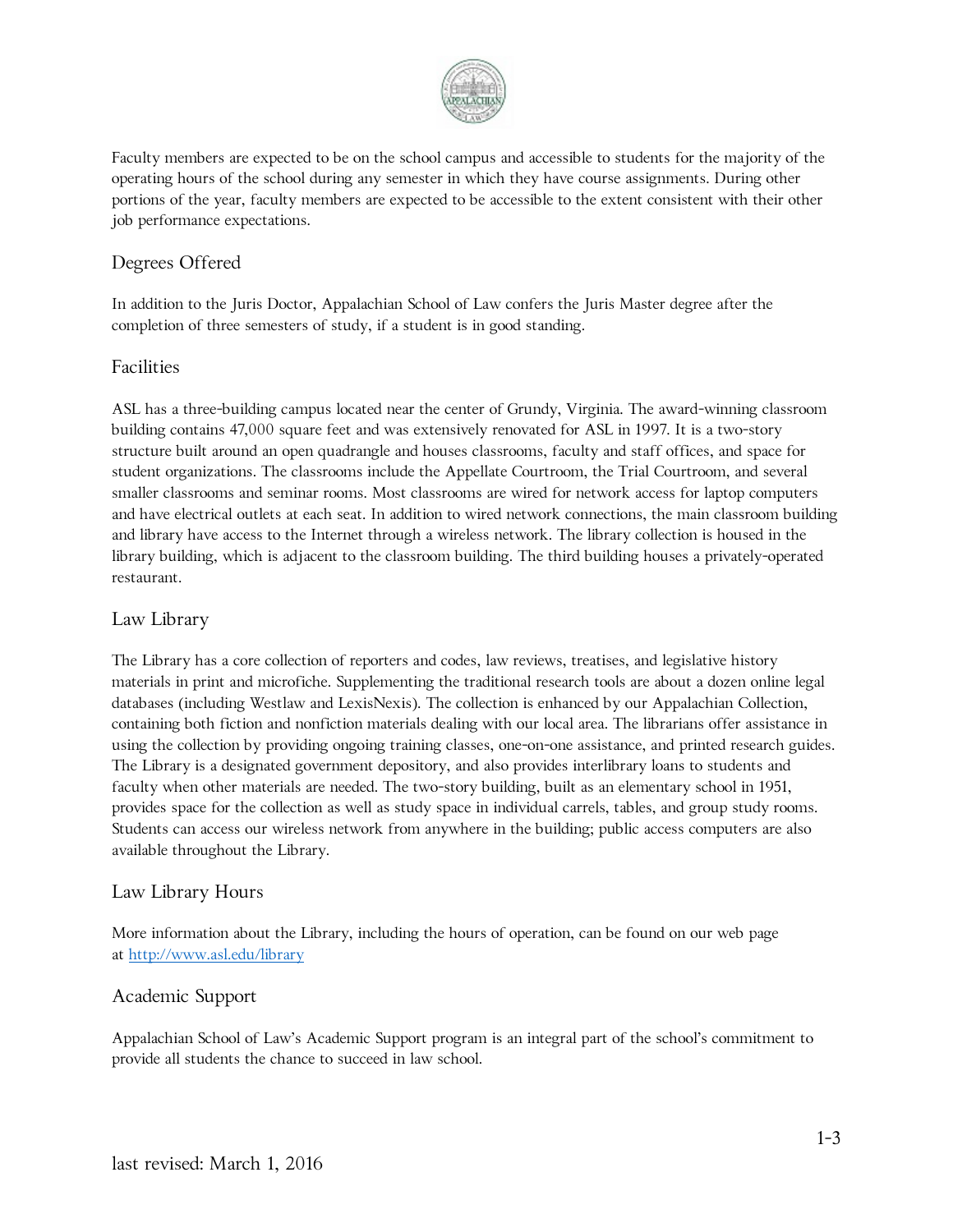

The Academic Support program seeks to help students master those legal study skills necessary for success in law school, on the bar exam, and in legal practice. The program offers a range of programs for students prior to law school, for students at all levels of law school, and for graduating students preparing to take a bar examination.

The Academic Support program consists of several components, but the cornerstones of the program are the mandatory courses at the beginning and end of the student's matriculation at ASL. Before the beginning of first semester students complete an intensive one week Introduction to Law course that provides information about the structure of the U.S. Judicial system, basic skills to facilitate law school learning, and the basics of case reading and briefing. Additionally, all incoming students are required to take Strategies for Legal Success, a one-semester course during a 1L's Fall semester, which helps students improve the essential skills needed to succeed in law school, including critical thinking, reading, and listening as well as effective case briefing, note taking, outlining, and exam writing. During their last semester, students take part in the Bar Preparation Studies course, where they learn skills necessary for success on both the multiple choice and essay portions of the bar exam.

#### Career Services

The Career Services Director counsels students and alumni regarding their career aspirations and, in conjunction with ASL's Writing Specialist, advises students on resume and cover letter preparation. The Director further assists students with job searches, arranges on-campus interviewing, facilitates student attendance at job fairs, coordinates applications for judicial clerkships, and provides programming regarding various career-related topics. The Director also organizes resume collections for potential employers who are unable to recruit on campus.

#### Student Grievances, Generally

The Board of Trustees has adopted the following Grievance Policy:

A person with a grievance against students, employees, volunteers, or other visitors or participants in Law School sponsored programs or activities regarding any matter at the School not governed by the Academic Standards, including, for example, treatment by a faculty or staff member or another student, harassment, discrimination, retaliation for filing a grievance, etc., shall make that grievance known in writing to the Grievance Coordinator. Grievances not in writing, anonymous, or filed by third parties will be investigated to the fullest extent possible.

1. The Grievance Coordinator shall investigate the grievance. The Grievance Coordinator may obtain assistance with this responsibility from other appropriate persons who are not connected to the grievance.

2. The Grievance Coordinator and any other appropriate persons involved in the investigation of the grievance will attempt to preserve all parties' anonymity throughout the investigation.

3. The Grievance Coordinator may impose interim measures for the pendency of the investigation when there is a need to protect the person filing the grievance from further contact with the person the grievance was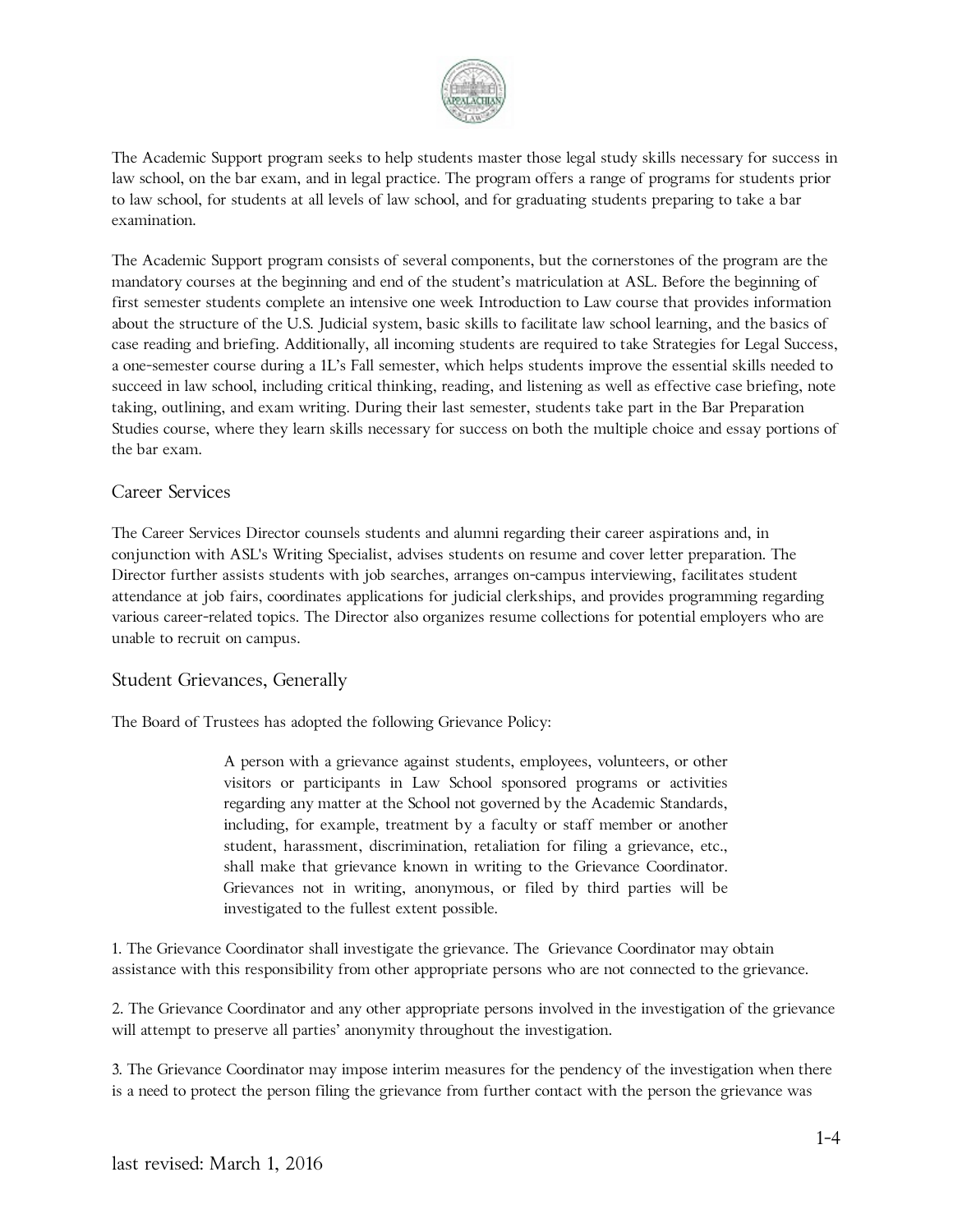

filed against. These may include, but are not limited to, temporary suspensions, or agreements of no contact. If these measures are imposed and subsequent positive resolution of the grievance occurs, ASL may take the following reasonable steps such as reinstatement, reassignment, promotion, training, back pay, or reinstatement of other benefits as necessary.

4. Within three weeks of receiving the grievance, the Grievance Coordinator shall make an initial resolution of the grievance and will inform the parties of this resolution. The initial resolution will consist of a determination of fact, determination of the merits of the allegation, imposition of sanctions (if appropriate), and any other appropriate information regarding the investigation. The three week timeline may be extended by ASL if all parties are provided written notice to his or her address of record.

5. Possible sanctions include but are not limited to:

a) Students: warning, fines, educational projects, additional community service, counseling, no contact order, disciplinary probation, disciplinary suspension, administrative hold, and expulsion.

b) Employee: suspension with or without pay, counseling, or motion for appropriate termination.

c) Non-Law School Employees or Non-Law School Students will be sanctioned to the maximum extent possible.

6. If any party involved is unsatisfied with the Grievance Coordinator's initial resolution of the grievance, he or she may request that the Grievance Coordinator hold a hearing on the grievance within 10 working days of the initial resolution.

7. If a hearing is held, the following procedural rules shall apply:

a) The hearing shall be held within 10 working days of the request for the hearing. The 10 day timeline may be extended by ASL if all parties are provided written notice to his or her address of record.

b) The Associate Dean for academic affairs shall preside over the hearing

c) The two parties to the hearing are:

i. ASL representative stating the position of the grievance or a designee as appropriate; and

ii. The person the grievance was brought against, the accused.

(d) All parties may choose one counselor to attend the hearing with that party at the party's own expense. In the event that a counselor disrupts the proceedings he or she shall be removed from the hearing.

(e) The order of the hearing shall be: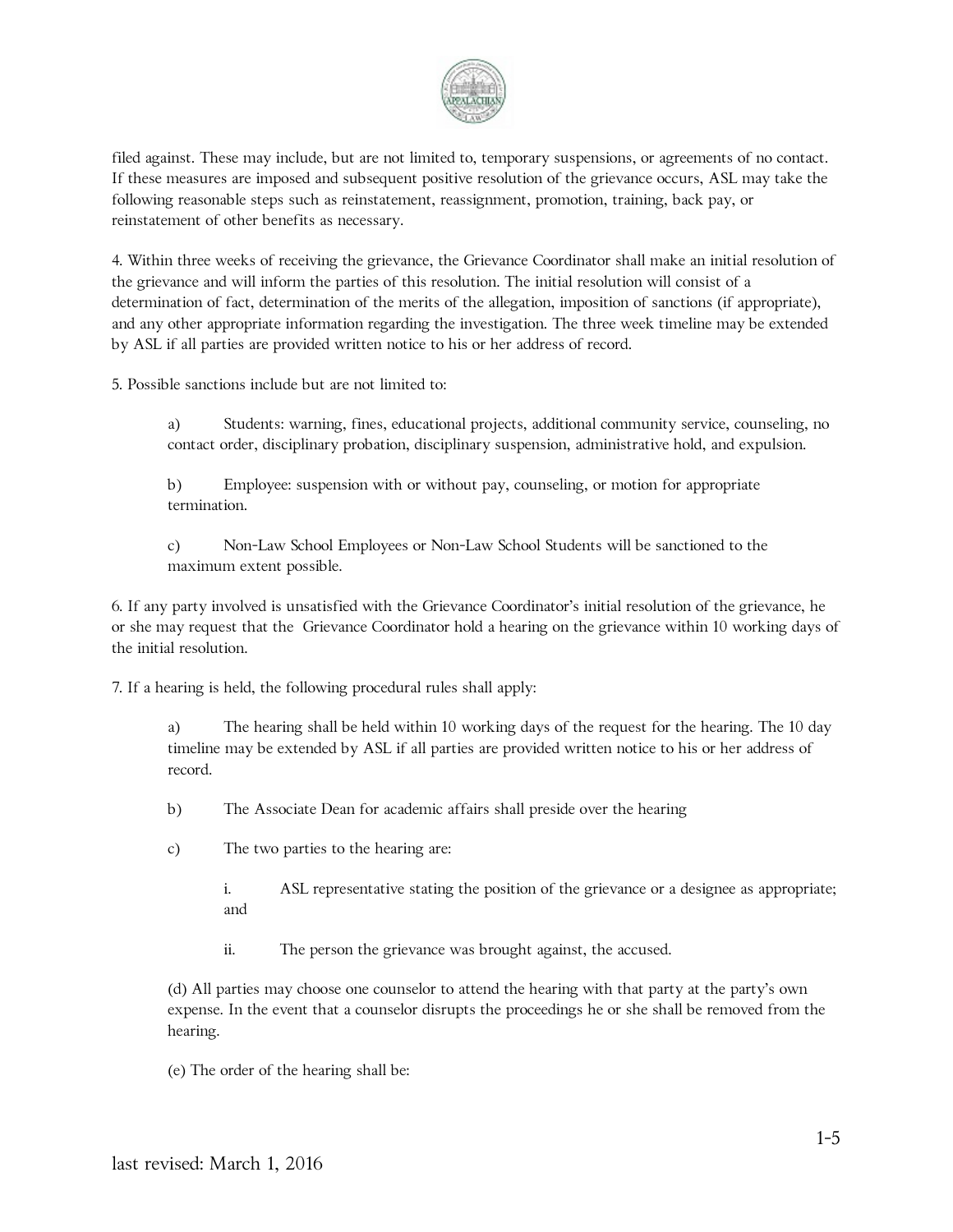

- i. Reading of the grievance.
- ii. A statement by ASL representative or designee.
- iii. A statement by the accused or designee.
- iv. Presentation of evidence and witnesses by both parties
- v. The Associate Dean may also call witnesses at this time.
- vi. Closing statement of ASL representative or designee.
- vii. Reply to the charges by the accused or designee

(f) ASL shall bear the initial burden of producing evidence and shall bear the burden of persuasion. The standard of proof applied shall be the preponderance of the evidence.

(g) A record of the hearing shall be created.

8. Upon completion of the hearing, the Associate Dean shall make a decision in writing on the validity of the grievance and the appropriate institutional response thereto, if any, within 45 calendar days. The 45 day timeline may be extended by ASL if all parties are provided written notice to his or her address of record. Absent an appeal to the Dean, the decision of the Associate Dean is final.

9. Any party, if not satisfied with the decision of the Associate Dean, may appeal that decision in writing to the Dean provided that notice of appeal is received by the Dean within ten working days. The Dean shall review the record of the proceeding before the Associate Dean, and conduct further investigations as are deemed appropriate. The Dean shall consider all information to ensure the outcome provided for fundamental fairness and take one of the following actions: concur with sanctions, reduce or rescind the sanction, or resubmit the grievance to the Associate Dean with appropriate instructions. The decision of the Dean shall be final and shall be rendered in writing within 45 calendar days of the student appeal. The 45 day timeline may be extended by ASL if all parties are provided written notice to his or her address of record.

10. The records of all grievances, all grievance hearings, and all final decisions on grievances will be kept by the Dean, Associate Dean, or their designee for a period of not less than five years, and these records will be available to other people only with the express and specific approval of the Associate Dean, or the Dean.

11. If the Grievance Coordinator is a party to the grievance or in some other way is not capable of making a fair and impartial judgment on the grievance, the Associate Dean shall appoint a faculty member to perform the role of the Grievance Coordinator in the grievance process.

12. If the Associate Dean is a party to the grievance or in some other way is not capable of making a fair and impartial judgment on the grievance, the Dean shall appoint a tenured faculty member to perform the role of the Associate Dean in the grievance process.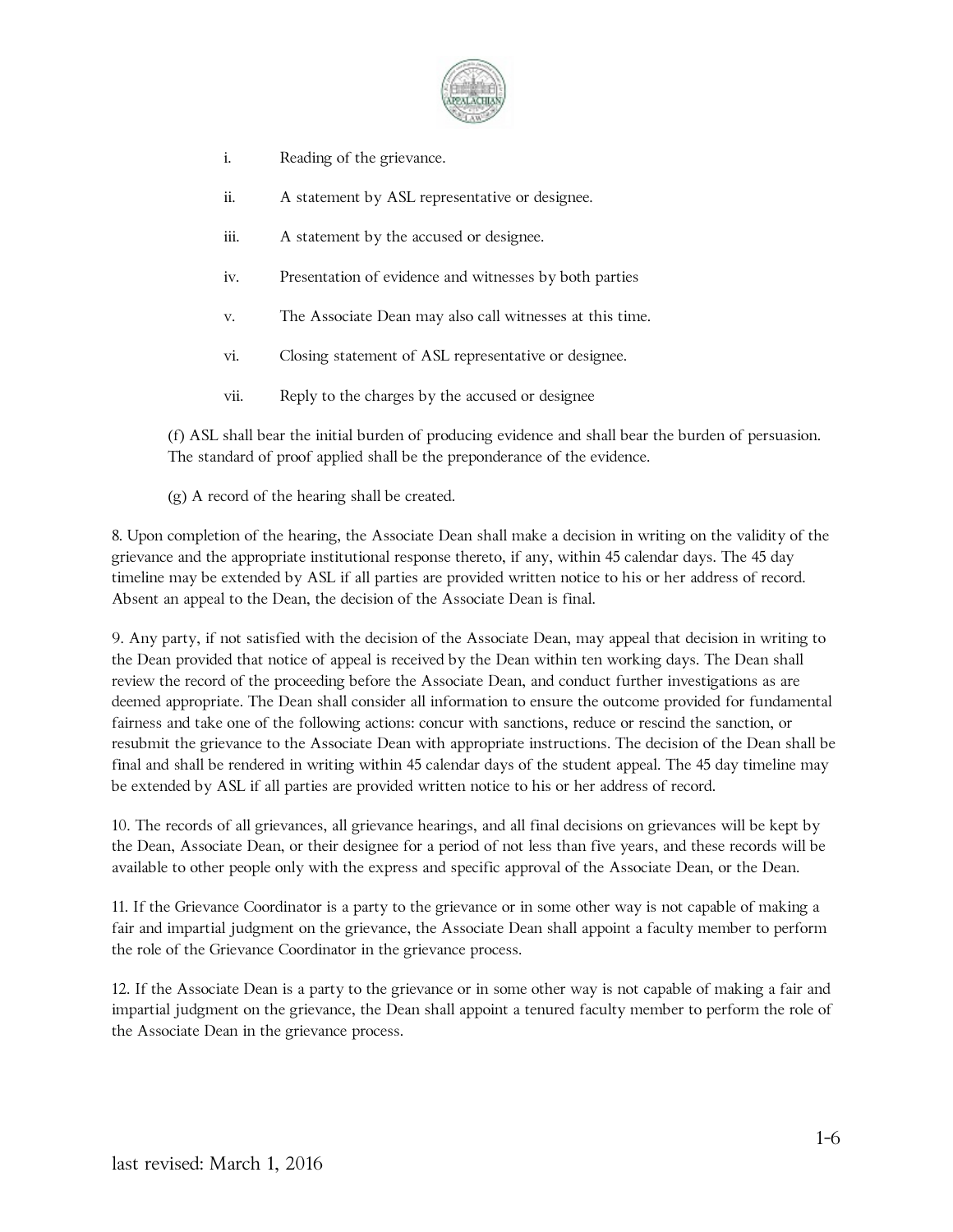

13. If the Dean is a party to the grievance or in some other way is not capable of making a fair and impartial judgment on the grievance, the chairman of the Board of Trustees or his designee from among the members of the Board of Trustees shall perform the role of the Dean in this grievance process.

14. The procedure outlined in this Grievance Policy shall not apply to grievances concerning grades, sexual misconduct, or violation of ABA Standards for the Approval of Law Schools. Any grievance concerning a grade shall be governed by the appropriate provisions of the Academic Standards and Policies. Any grievance arising from sexual misconduct shall be governed by the appropriate provisions of the "Title IX/Sexual Misconduct Policy." Any grievance concerning violations of the ABA Standards for the Approval of Law Schools shall be governed by the appropriate provisions of "Student Grievances, Violations of ABA Standards."

15. No student shall be subjected to unfair action as a result of filing a grievance under this policy.

16. Clery Act: ASL is in compliance with federal legislation known as the "Clery Act." The legislation requires institutions to make available to prospective students, currently enrolled students, and interested parties information about campus safety policies and procedures, established safety programs, and statistics concerning crimes that have taken place on campus.

Consistent with its emphasis on alternative dispute resolution, ASL encourages the informal resolution of any student grievances that are not subject to Title IX or grievances dealing with noncompliance with ABA Standards.

#### Student Grievances, Sexual Misconduct

See Appendix C: Title IX/Sexual Misconduct Policy

#### Student Grievances, Violations of ABA Standards

Appalachian School of Law is an ABA-accredited law school. It is therefore subject to the American Bar Association Standards for Approval of Law Schools, available

at [www.americanbar.org/groups/legal\\_education/resources/standards.html.](http://www.americanbar.org/groups/legal_education/resources/standards.html) If a student has concerns regarding the Law School's program of legal education and its compliance with the ABA standards, the student may file a complaint pursuant to ABA Standard 510. A "complaint" is a written communication that "seeks to bring to the attention of the law school a significant problem that directly implicates the school's program of legal education and its compliance with the standards." Grievances that arise from sexual misconduct or other conduct that is not a violation of the ABA Standards shall be governed by the relevant grievance policy contained elsewhere in the catalog.

Procedure for Making a Formal Complaint Pursuant to ABA Standard 510:

1. Submit the complaint in writing via e-mail to the Associate Dean of Academic Affairs with a copy to the Grievance Coordinator. The current position holders can be found on the website directory or Appendix A to the catalog and handbook.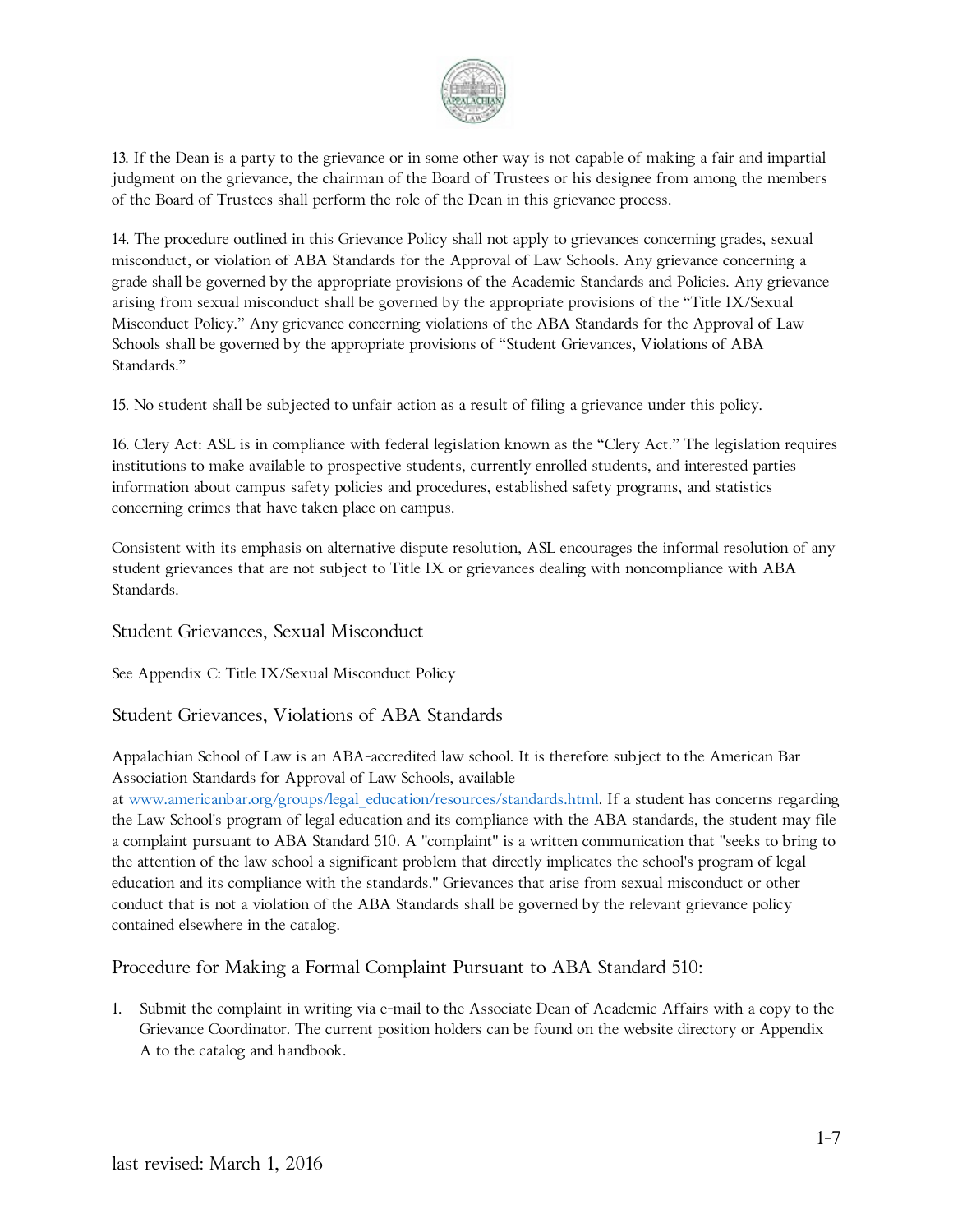

- 2. The writing should describe in detail the behavior, incident, program, or process that is the basis of the complaint and explain how it implicates the Law School's compliance with a particular Standard. The number of the Standard at issue should be specified.
- 3. The writing must include the student's name, mailing address, phone number, and official school e-mail address.

#### Procedure for Addressing a Formal Complaint Pursuant to ABA Standard 510:

- 1. The Associate Dean for Academic Affairs or Grievance Coordinator shall acknowledge the complaint within ten business days of receipt of the written complaint or as soon as is reasonably possible under the circumstances. Acknowledgment will be via e-mail to the student's official ASL address.
- 2. Within thirty business days of acknowledgement of the complaint, the Associate Dean or a designee shall either meet with the complaining student or respond to the substance of the complaint via e-mail. The student will receive:
	- a. Notification of the resolution of the complaint; or
	- b. Notification that no corrective action is planned, with the reason why; or
	- c. Information about what steps are being taken to investigate the complaint.
- 3. Once the student has been notified regarding (a) the resolution of the complaint or that (b) no corrective action is planned, the matter is closed.
- 4. If the student is advised under (c) of the steps that are being taken to investigate the complaint, then the student will be notified of the resolution of the complaint once the matter is resolved. This will close the matter.
- 5. Any party, if not satisfied with the decision of the Associate Dean, may appeal that decision in writing to the Dean provided that notice of appeal is received by the Dean within ten working days. The Dean shall review the record of the proceeding before the Associate Dean, and conduct further investigations as are deemed appropriate. The Dean shall consider all information to ensure the outcome provided for fundamental fairness and take one of the following actions: concur with sanctions, reduce or rescind the sanction, or resubmit the grievance to the Associate Dean with appropriate instructions. The decision of the Dean shall be final and shall be rendered in writing within 45 calendar days of the student appeal. The 45 day timeline may be extended by ASL if all parties are provided written notice to his or her address of record.
- 6. A copy of the complaint and a writing showing the resolution of the complaint shall be kept in the Dean's Office for a period of eight years.

#### Students' Rights, Privileges, and Responsibilities:

#### Notification of Rights under FERPA

The Family Educational Rights and Privacy Act (FERPA) afford students certain rights with respect to their education records. These rights include:

(1) The right to inspect and review the student's education records within 45 days of the day Appalachian School of Law (ASL) receives a request for access.

A student should submit to the Registrar, Registrar, Dean, or other appropriate official, a written request that identifies the record(s) the student wishes to inspect. The ASL official will make arrangements for access and notify the student of the time and place where the records may be inspected. If the records are not maintained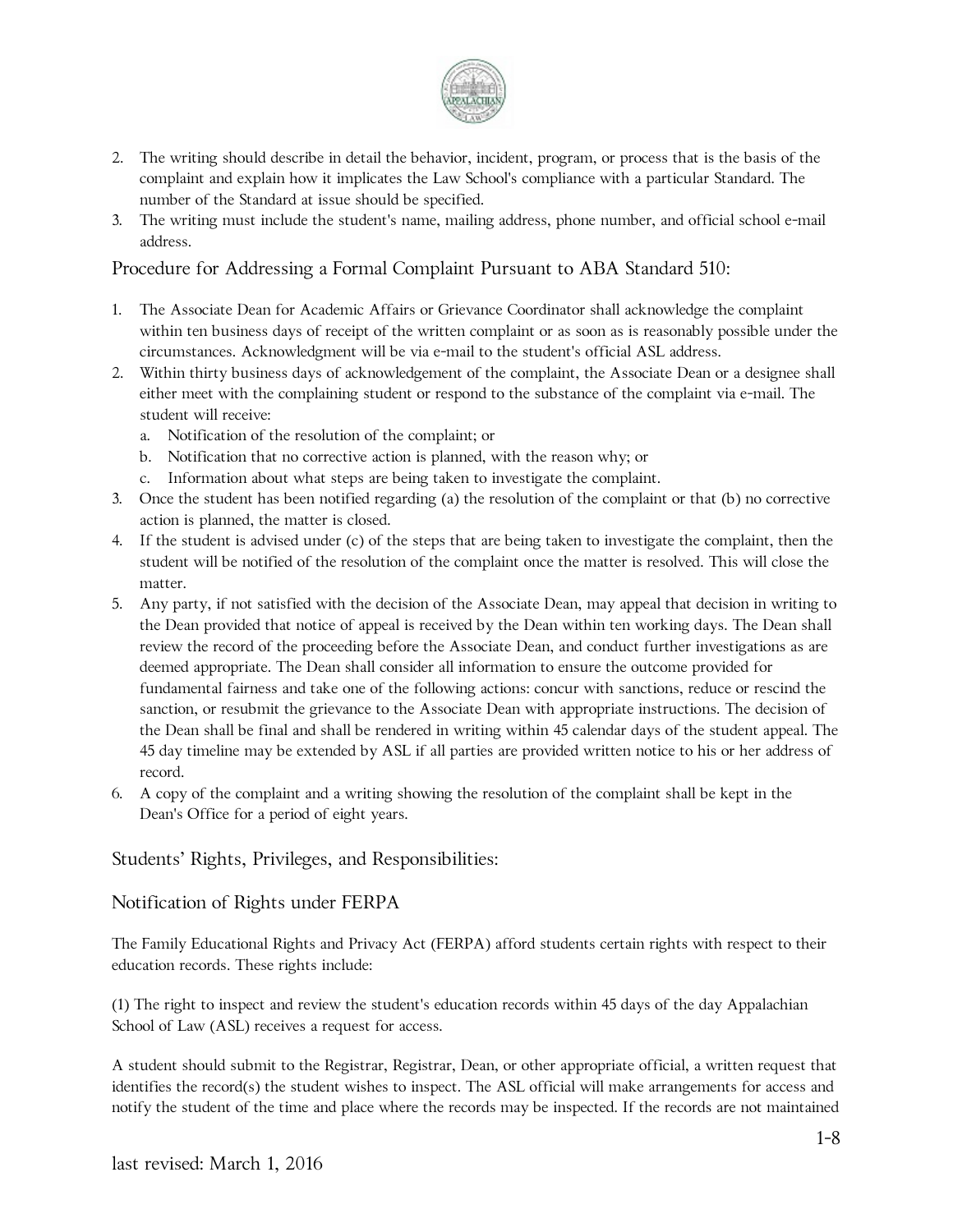

by the ASL official to whom the request was submitted, that official shall advise the student of the correct official to whom the request should be addressed.

(2) The right to request the amendment of the student's education records that the student believes is inaccurate, misleading, or otherwise in violation of the student's privacy rights under FERPA.

A student who wishes to ask ASL to amend a record should write the ASL official responsible for the record, clearly identify the part of the record the student wants changed, and specify why it should be changed.

If ASL decides not to amend the record as requested, ASL will notify the student in writing of the decision and the student's right to a hearing re¬garding the request for amendment. Additional information regarding the hearing procedures will be provided to the student when notified of the right to a hearing.

(3) The right to provide written consent before ASL discloses personally identifiable information from the student's education records, except to the extent that FERPA authorizes disclosure without con¬sent.

ASL discloses education records without a student's prior written consent under the FERPA exception for disclosure to school officials with legitimate educational interests. A school official is a person employed by ASL in an administrative, supervisory, academic or research, or support staff position (including security personnel); a person or company with whom ASL has contracted as its agent to provide a service instead of using ASL employees or officials (such as an attorney, auditor, or collection agent); a person serving on the Board of Trustees; or a student serving on an official committee, such as a disciplinary or grievance com¬mittee, or assisting another school official in performing his or her tasks.

A school official has a legitimate educational interest if the official needs to review an education record in order to fulfill his or her professional responsibilities for ASL. Upon request, ASL also may disclose education records without consent to offi¬cials of another school in which a student seeks or intends to enroll.

(4) The right to file a complaint with the U.S. Department of Education concerning alleged failures by ASL to comply with the requirements of FERPA. The name and address of the Office that administers FERPA is:

Family Policy Compliance Office U.S. Department of Education 400 Maryland Avenue, SW Washington, DC 20202-5901

The Family Educational Rights and Privacy Act (FERPA), a Federal law, requires that Appalachian School of Law ("ASL"), with certain exceptions, obtain your written consent prior to the disclosure of personally identifiable information from your education records. However, ASL may disclose appropriately designated "directory information" without written consent, unless you have advised ASL to the contrary in writing. The primary purpose of directory information is to allow ASL to include this type of information from your education records in certain law school publications and employment inquiries such as pre-employment attendance and graduation verifications. Examples include, but are not limited to :

- Dean's List or other recognition lists;
- Graduation programs; and
- Attendance and graduation verifications from prospective employers.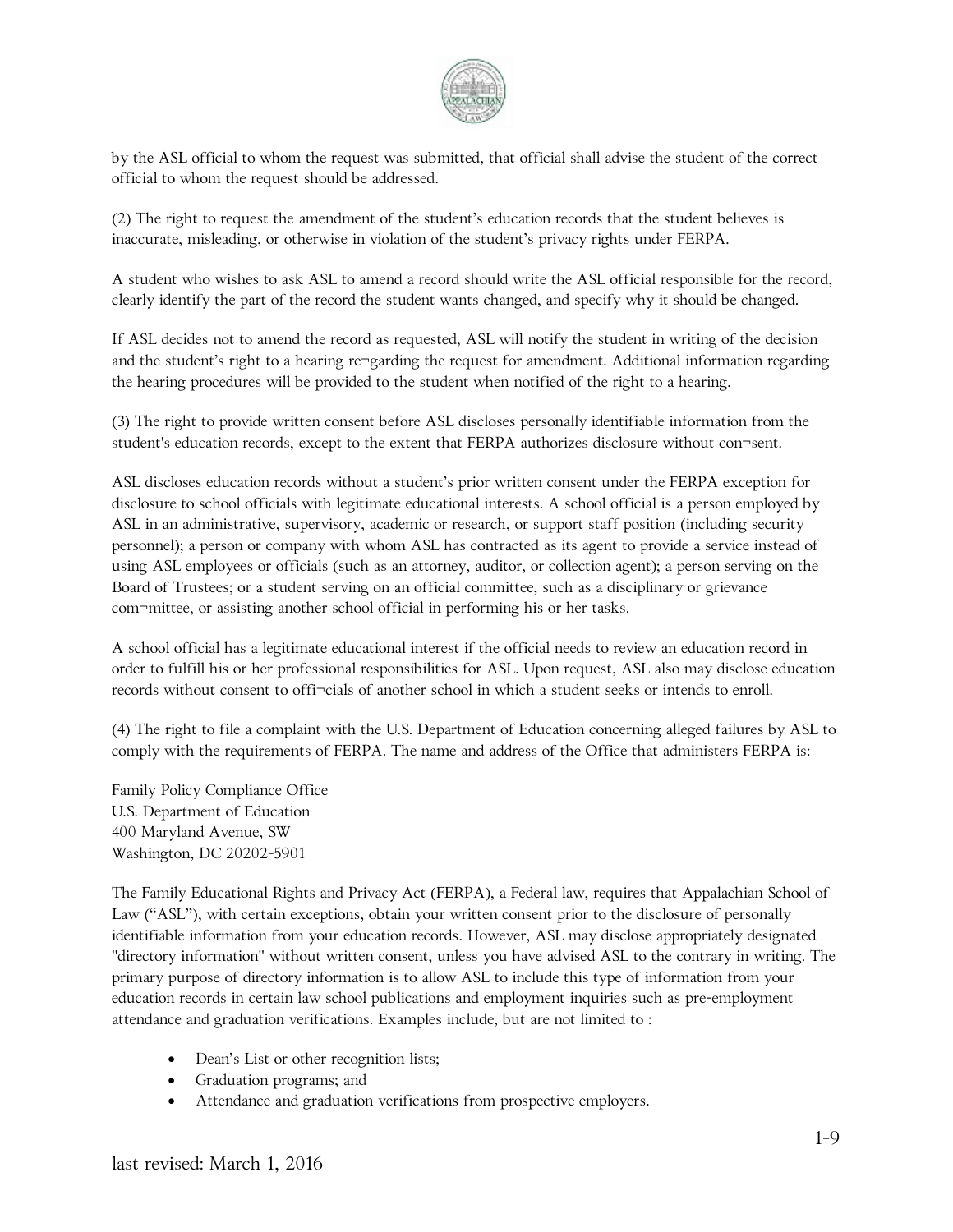

Directory information, which is information that is generally not considered harmful or an invasion of privacy if released, can also be disclosed to outside organizations without your prior written consent. Outside organizations include, but are not limited to, newspapers and other media publishing press release information about honors, awards, ASL activities, and graduation.

If you do not want ASL to disclose directory information from your education records without your prior written consent, you must notify the Director of Reporting, Student Records, and Regulatory Compliance and Registrar in writing by November 1 of each academic year. ASL has designated the following information as directory information:

- Student's name
- Student's Hometown
- Participation in officially recognized activities
- Photograph
- Degrees, honors, and awards received
- Dates of attendance

The most recent educational agency or institution attended

#### Policy Against Discrimination

Law School policy prohibits discrimination on the basis of age, race, color, gender, gender identity, sexual orientation, disiability, religion, political affiliation, veteran status, or national and ethnic origin. This policy extends to all rights, privileges, programs, and activities, including admissions, employment, and financial assistance, as is required by law, including Title IX of the Educational Amendments of 1972, Section 504 of the Rehabilitation Act of 1973, the Vietnam Era Veterans Readjustment Assistance Act of 1974, and the Americans With Disabilities Act of 1990, and regulations there under.

#### Lawyers are a self-regulating profession

ASL subscribes to the philosophy that the integrity of our legal system relies upon the integrity of our country's lawyers. As future lawyers, it is imperative that our students adhere to the highest standards of ethics. Students, therefore, are subject to the standards promulgated in the Code of Academic Conduct in the Academic Standards and Policies. In addition, attendance in class is critical to learning the material and developing the skills taught at ASL. ASL adheres to a rigorous mandatory attendance policy, under which students who miss more than a specified number of class meetings receive a failing grade for the course. The precise details of the attendance policy are in the Academic Standards and Policies.

ASL's application requires disclosure of information relating to character and fitness. The applicant signs to acknowledge that the information is complete and accurate. During Introduction to Law, students are expressly reminded that the character and fitness representations will be disclosed by ASL to Bar Examiners, and that non-disclosure to ASL as part of the initial application may be treated by Bar Examiners as a separate fitness issue. Since the serious nature of the application inquiries may be different than the experience and expectations of some students, a period of time after the Introduction to Law discussion is provided for amendments to the ASL application. ASL reserves the right to review those amendatory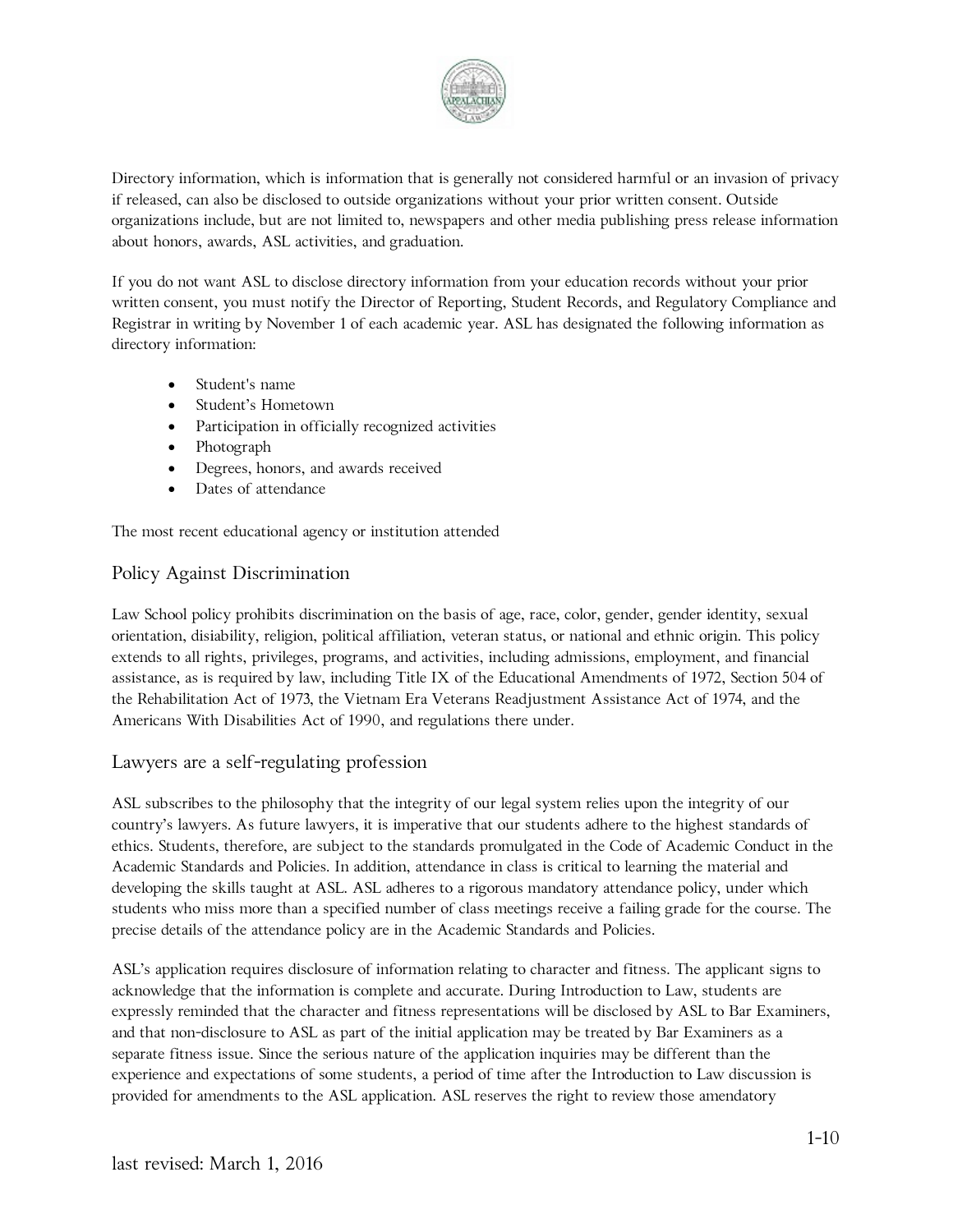

disclosures to determine whether continued attendance at ASL will be appropriate. In order to fulfill the purpose of those disclosures from ASL's perspective, the following policies concerning disclosure are implemented:

1. Disclosures made through amendment to the application prior to December 1 of the first 1L semester will be considered by the Associate Dean for Academic Affairs and, if accepted, will be attached to the application.

2. All amendments made after December 1 of the first 1L semester will be clearly dated, and the date will be noted in any subsequent disclosure made by ASL to any state Bar Examiners.

3. Except as provided in 4 below, no amendments to ASL applications will be considered after June 1 following completion of the 2L year (that is, June 1 prior to commencement of the 3L year).

4. Disclosure of events relating to character and fitness (responsive to the ASL application) which occur during attendance at ASL is subject to an on-going obligation of the student. Therefore, amendments after June 1 following the 2L year for such events occurring after June 1 will be considered by the Associate Dean.

#### Alcohol & Drug Policy

It is the policy of Appalachian School of Law to provide a drug-free, healthful, safe, and secure work and educational environment. Employees and students are required and expected to report to their class or student activities in appropriate mental and physical condition to meet the requirements and expectations of their respective roles.

Appalachian School of Law prohibits the unlawful manufacture, distribution, dispensation, possession, or use of narcotics, drugs, other controlled substances, or alcohol at the workplace and in the educational setting. Unlawful for these purposes means in violation of federal/state/local regulations, policy, procedures, and rules, as well as legal statutes. Workplace means either on Law School premises or while conducting Law School business away from ASL premises. Educational setting includes both institutional premises and approved educational sites off campus.

In order to prevent the consequences of alcohol and other drug abuse at the workplace and in the educational setting, Appalachian School of Law has implemented this policy to ensure a drug-free work and educational environment.

Appalachian School of Law recognizes that chemical dependency through use of controlled or uncontrolled substances, including alcohol, is a treatable illness. ASL supports and recommends employee and student rehabilitation and assistance programs and encourages employees and students to use such programs.

ASL will also implement drug-free awareness programs for employees and students. Upon joining the ASL community students and employees will be given information to ensure that employees and students are aware that: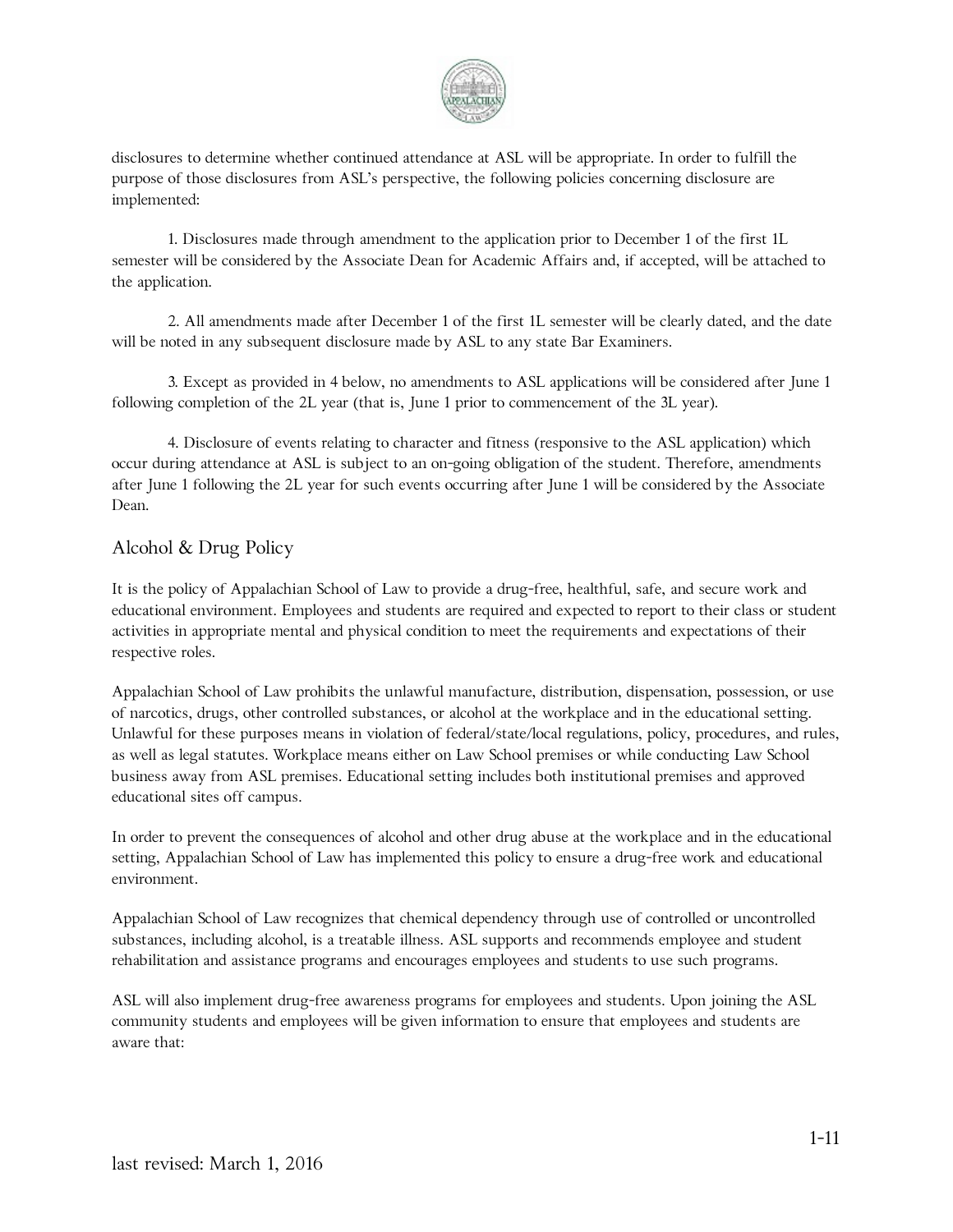

- Alcohol and other drug abuse at the workplace and in the educational setting is dangerous because it leads to physical impairment, loss of judgment, safety violations and the risk of injury, poor health, or even death.
- Alcohol and other drug abuse can also significantly lower performance on the job and in the classroom, thus impacting on ASL and its mission as well as seriously affecting the student's educational and career goals.

Employees must report any personal conviction under a criminal drug statute for conduct at the workplace to their personnel officer within five days.

It is a condition of employment and admission that all employees and students must abide by the policy on alcohol and other drug use as well as related procedures, statements, laws, and guidelines. Violation of any provision may result in disciplinary action up to and including termination or expulsion, and may have further legal consequences consistent with federal and state laws and regulations. In addition, management may require an employee or student to enter an employee/student assistance or drug rehabilitation program as a condition of employment or enrollment.

Use of Employee Assistance Programs (EAP), Student Assistance Programs (SAP), or drug/alcohol rehabilitation services is encouraged.

#### Disability policy and definitions

Appalachian School of Law does not discriminate against individuals with disabilities in its program of legal education, as those disabilities are defined in Section 504 of the Rehabilitation Act of 1973, 29 U.S.C. §706; 45 C.F.R. §84.3(k)(3); and the Americans with Disabilities Act, 42 U.S.C. §§ 12101, et. seq. In an effort to provide full opportunities to individuals with disabilities, ASL offers individualization and reasonable accommodation, as required by law. Reasonable accommodations are those that do not fundamentally alter the nature of ASL's educational program and can be provided without undue financial or administrative burden, and without lowering academic and other essential performance standards. In the past, ASL's students have included those with physical, visual, and learning disabilities. As used in this context, the terms "disability," "individual with a disability," and derivations thereof are defined as those terms in 29 U.S.C. § 706 and 42 U.S.C. § 12102. The terms "accommodation" and "adjustment" are used interchangeably to mean the steps necessary to comply in the academic program with Title III of the Americans with Disabilities Act, 29 U.S.C. § 794 (commonly known as Section 504 of the Rehabilitation Act), and other relevant legal obligations with respect to individuals with disabilities.

Students who wish to request an accommodation should contact the Associate Dean, who is ASL's Section 504 coordinator for students. The procedures for requesting an accommodation are set forth in the Academic Standards. A copy of the Academic Standards is given to each student upon matriculation at ASL, and copies of the current version of the Academic Standards also may be found on ASL's website (www.asl.edu) and the reserve desk in ASL's library. Individuals who believe they have been discriminated against on the basis of a disability may file a complaint under ASL's Grievance Policy. The Grievance Policy is found in this catalog, which is available to all students via the website.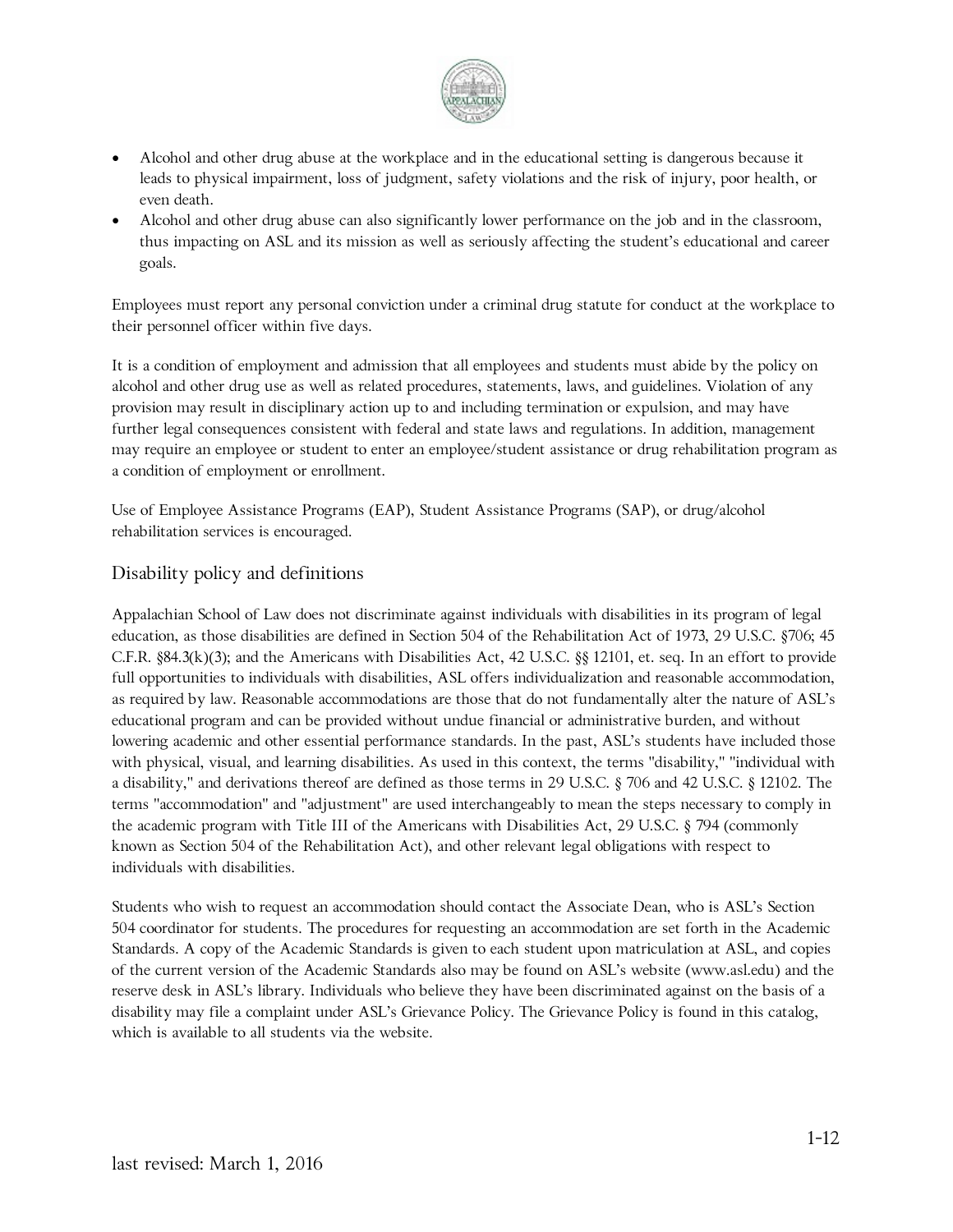

#### Accommodations for students with disabilities

Students with a documented disability may be entitled to accommodations to facilitate exam-taking and classroom learning. Students needing special accommodations should fill out a request form (available on ASL's website, in the registrar's office, and in the Associate Dean of Academic Affairs office) and provide the necessary supporting documentation for the request at least 30 days before the requested effective date of accommodations. The Associate Dean will forward the request to the Academic Accommodations Committee for review and determination pursuant to the policies and procedures set out in the section entitled "Academic Accommodations Committee" of the Academic Standards.

Accommodations for temporary disabilities or emergency accommodations must be requested each semester in which they are required. The request for emergency accommodations and supporting documentation should be submitted to the Associate Dean of Academic Affairs as soon as reasonably possible after the need for accommodation arises. Keep in mind that the process of considering documentation and developing appropriate accommodations will take a minimum of 48 hours.

#### Confidentiality

It is the policy of Appalachian School of Law to preserve the privacy of a person seeking or receiving an accommodation or adjustment because of their disability. The Committee shall keep confidential the fact, content, and outcome of its proceedings, except insofar as it is necessary to engage consultants, implement any accommodation or allow the Dean to rule upon any appeal. Any person, including the members of the faculty, staff or administration of this school, who shall participate in any manner in any such proceeding shall similarly maintain confidentiality.

#### Consultant

The Committee may engage the services of such consultant or consultants as are necessary to make an informed decision upon each initial application, or application for modification, or termination thereof. The Law School shall make such funds available as are necessary to allow the Committee to engage necessary consultants. In the event that such consultations are needed by other persons or entities within the law school—including, but not limited to, the Admissions Committee—the Committee shall work with that person or entity in order to facilitate the pooling of consulting resources.

#### Jurisdiction

The Academic Accommodations Committee has jurisdiction over all matters relating to adjusting, accommodating, and otherwise making accessible the academic program to students with disabilities, including, but not limited to, accommodations with regard to examinations and classroom learning.

#### **Standard**

The Committee shall comply with the Americans with Disabilities Act and all other relevant legal obligations. In deciding what are reasonable modifications the Committee shall consider the nature of the disability, the nature of the task, the demands of sound andragogy (including the need to develop an accommodation that does not give an applicant an unfair advantage).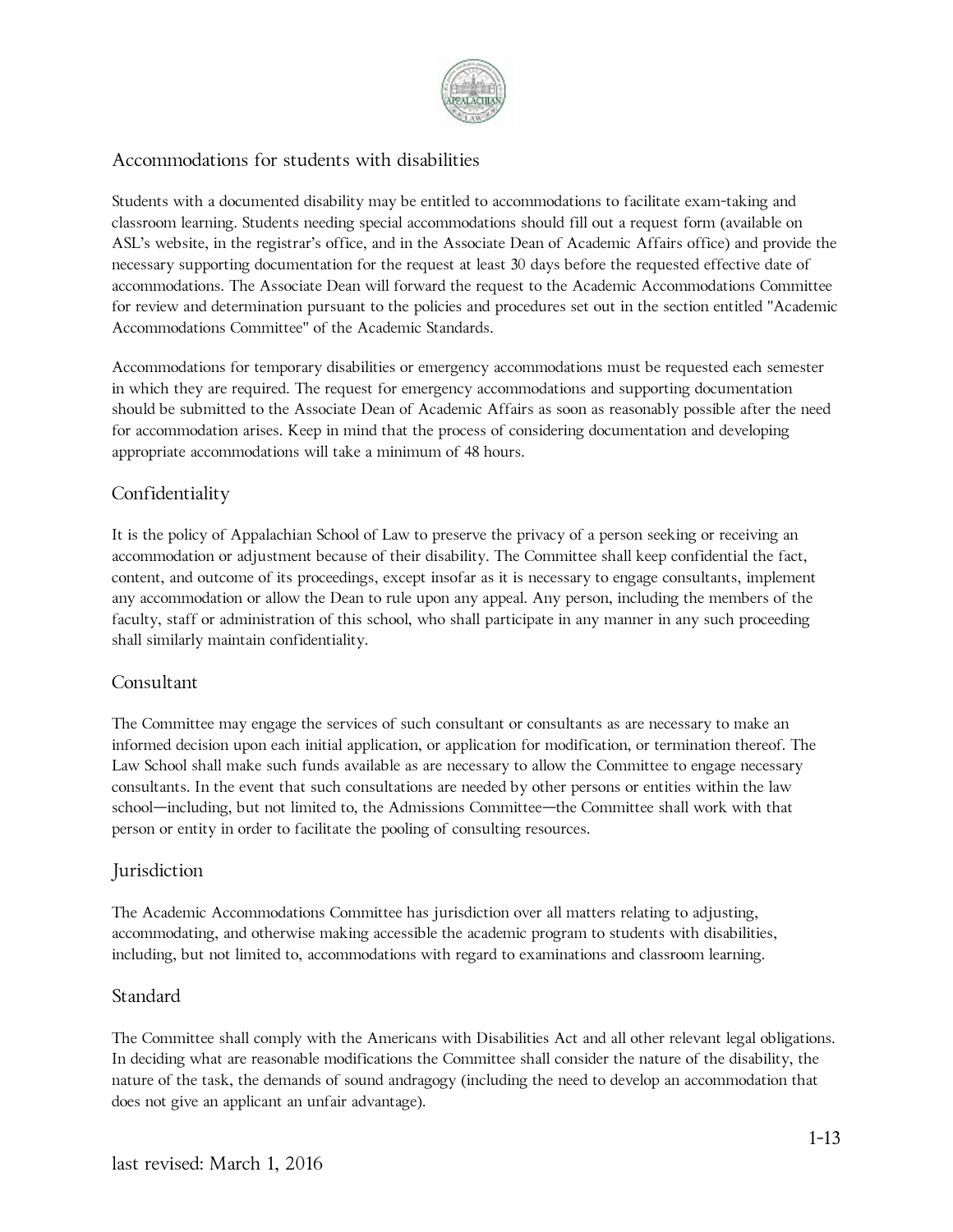

#### Self-Identification of Disability

In the letter confirming a student's seat deposit, information about the school's policy of providing reasonable modification in the academic program shall be provided. A second letter shall be provided at the conclusion of the orientation period to each member of the incoming class. These letters shall invite disabled students to respond to the Associate Dean for Academic Affairs or his or her designee with any relevant information regarding their disability, including the nature of the disability and supporting documentation. The Committee or Associate Dean may develop or revise forms to assist with the collection and consideration of information regarding the fact and extent of disability and the types of accommodations that may be appropriate to the reported disability.

The Associate Dean for Academic Affairs will be responsible for circulating all information so received to the other members of the Committee in a timely fashion.

#### Applying for accommodations or modification to accommodations

The Committee shall entertain applications from students who believe themselves to be individuals with disabilities and who request an accommodation in the academic program. The Committee shall consider medical and other documentation of the fact and extent of disability and as to the need to adjust the academic program. The initial burden to provide such documentation rests with the applicant; forms are available (on ASL's website, in the registrar's office, and the office of the Associate Dean of Academic Affairs) to help an applicant collect and provide the necessary documentation. The Committee shall make its determination on the basis of the information presented by the applicant, and any other information that comes to its attention. In the event that significant information comes to the attention of the Committee that was not submitted by the applicant, the Committee shall share that information with the applicant and allow comment thereon.

#### Accommodations

#### Non-examination accommodations

The Associate Dean for Academic Affairs or his or her designee, shall make the initial decision as to accommodations to the classroom learning within the first five days of classes in a regular term or the receipt of the application if after the start of term; and s/he shall notify the full Committee of any such decision. These accommodations include, but are not limited to, measures such as the provision of note-takers, readers or interpreters. A student who is dissatisfied with any non-examination accommodations so arranged may appeal to the full Committee. In all cases, the Committee retains plenary authority to terminate or modify any such accommodation.

#### Examination accommodations

A student desiring an examination accommodation must make this request and provide supporting documentation to the Associate Dean for Academic Affairs at least 30 days prior to the commencement of the examination period. The Associate Dean for Academic Affairs or the full Committee may excuse late submissions at their sole discretion. The applicant may discuss the matter with the Associate Dean for Academic Affairs. The Associate Dean for Academic Affairs shall submit all documentation to the Committee. The Committee shall notify the applicant of its decision.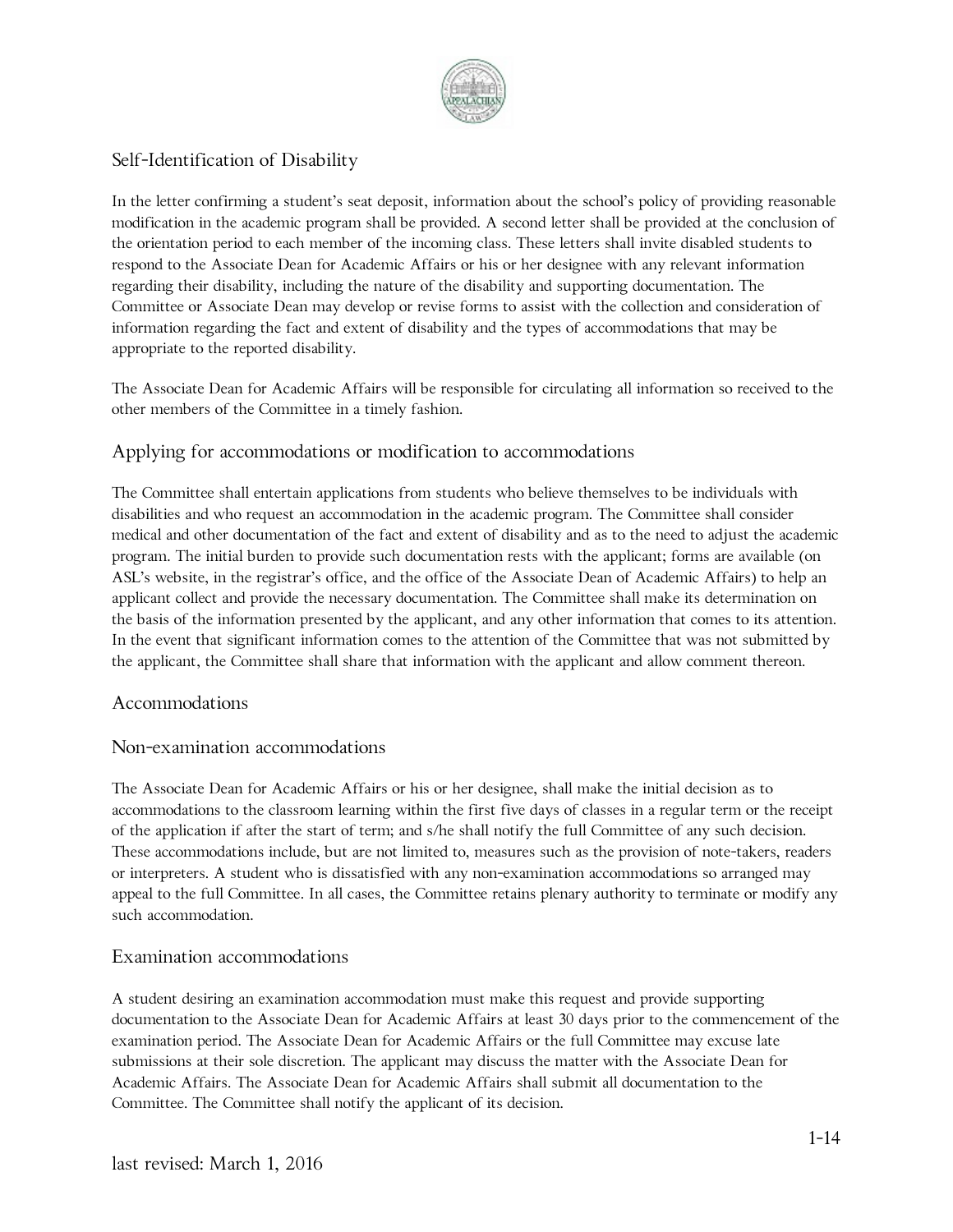

#### Consultation with faculty member

In determining whether an accommodation is reasonable under the circumstances, the Associate Dean for Academic Affairs and/or the Committee shall consult with any affected faculty member who wishes to be consulted. In all circumstances, the confidentiality of the student requesting a modification shall be preserved.

#### Duration of Accommodations

Even though there is a presumption that an accommodation package will be renewed, the student is responsible for completing a recertification form for every term in which the student enrolls and would like to receive accommodations so that the suitability of existing accommodations to the scheduled classes can be evaluated by the committee. The Committee may decide to terminate or modify any accommodation. The reasons for the Committee's decision to terminate or modify the accommodation or accommodations may include, but are not limited to, a substantial change in the applicant's disability profile or the applicant's involvement in an academic activity for which the previously determined accommodation or accommodations are unsuited. The Committee's decision to modify or terminate any accommodation may be made on either the applicant's or the Committee's motion, but if made on the Committee's motion the Committee shall allow the applicant to comment on the proposed modification or termination.

#### Reconsideration and Appeal

An applicant may request reconsideration once as of right of any determination by the Committee relative to the applicant. An aggrieved applicant may appeal any Committee determination relative to the applicant to the Dean. The Dean shall not consider any appeal unless the substance of the appeal has first been presented to the Committee upon motion for reconsideration. On appeal, the Dean may set aside, modify, or remand the Committee's determination if the Dean finds that the Committee has made an error of law, clearly erred with regard to a factual matter, or abused its discretion in the selection of an accommodation. If the Dean decides on appeal to affirm the Committee's determination, the Dean need not explain the reasons therefore. If the Dean's decision on appeal is other than a complete affirmance of the Committee's determination, the Dean shall explain in writing the reasons therefore.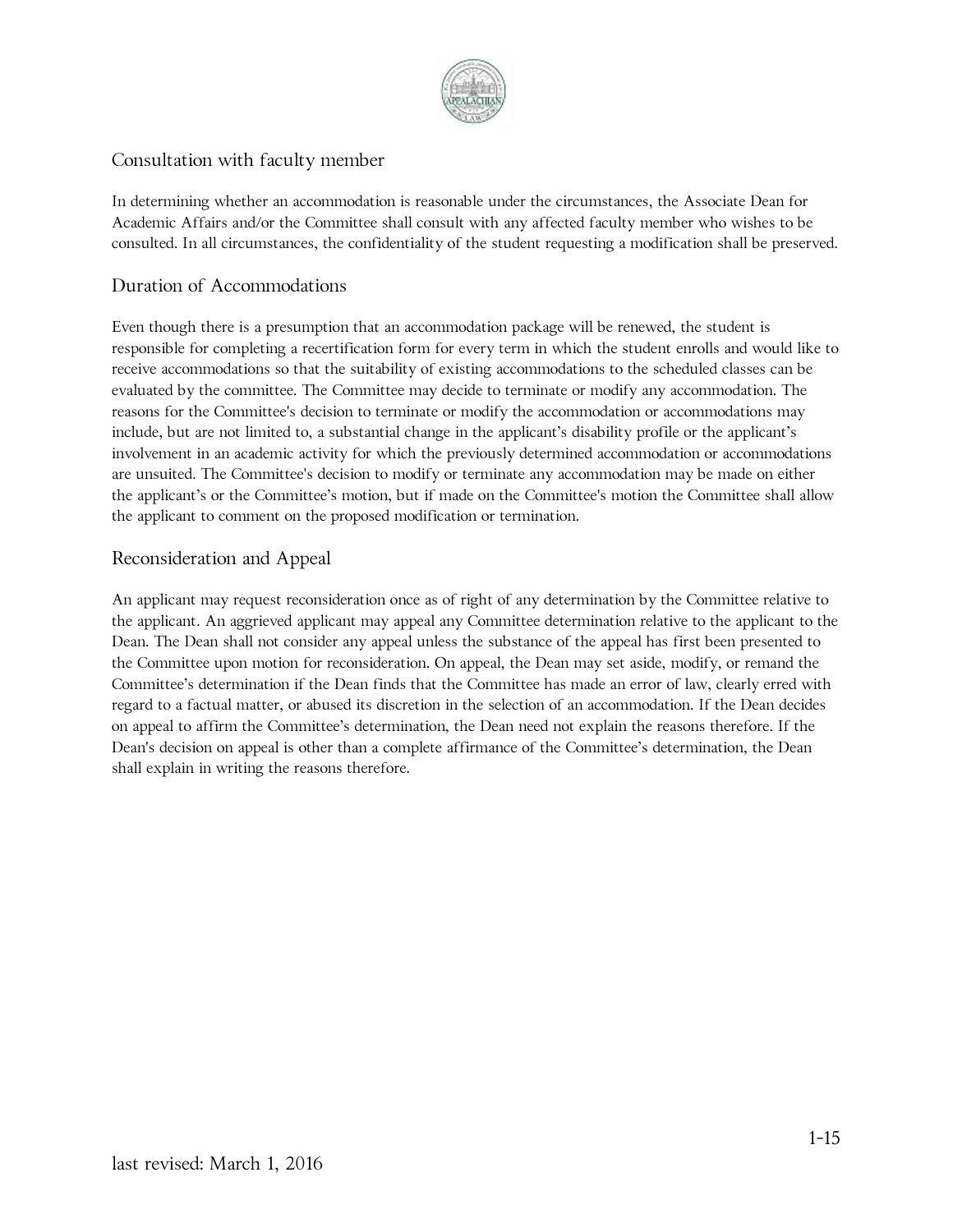

## Chapter 2 Admissions – Juris Doctor Program

#### Policy

General policy regarding qualifications needed for students seeking admission to ASL is set by the faculty, with individual admission decisions made by the faculty Admissions Committee. ASL accepts for admission those students who will benefit from a challenging curriculum in a professional environment. Admission decisions are not based on a single criterion; rather, each item will be considered in relation to the applicant's total qualifications. In addition to the undergraduate transcripts and Law School Admissions Test (LSAT) score, other considerations include an applicant's graduate work, character, work history, professional promise, personal commitment, recommendations, life experience, and other non-academic achievements.

ASL does not discriminate in admissions decisions on the basis of age, race, color, gender, gender indentification, sexual orientation, disability, religion, political affiliation, veteran status, or national and ethnic origin. ASL is committed to providing full opportunities for the study of law and entry into the legal profession by qualified members of groups that have been victims of discrimination in various forms. To this end, the potential of applicants from these groups is of special concern in the individualized admissions process. ASL encourages qualified women and minorities, people with disabilities, and people who have overcome significant disadvantages to apply for admission. Applicants are free to disclose in the application or their personal statements information concerning their gender, race, disability, or past disadvantages if they wish the Admissions Committee to consider that information as a factor.

The Appalachian School of Law confers the Juris Master degree after the completion of three semesters of study, if a student is in good standing.

#### Eligibility for Admissions

ASL requires a bachelor's degree from an accredited institution, an LSAT score, two letters of recommendation, a personal statement, and any posted application fee. The Appalachian School of Law accepts application fee payments processed through ASL Admissions Council.

All applicants are required to subscribe to ASL Admissions Council Credential Assembly Service (CAS). All documents received by ASL in connection with such applications for admission become the property of The Appalachian School of Law. Under no circumstance will they be duplicated, returned to the applicant, or forwarded to any agency, college, or university.

The Appalachian School of Law applicants must be United States citizens or individuals who are considered permanent legal residents. The Appalachian School of Law is not authorized by the Department of Homeland Security US Citizenship and Immigration Services to issue I-20 documents required to obtain the F-1 student visa.

#### Application & Admissions Procedure

All applicants must submit an ASL application form. The ASL Admissions Staff will request a copy of the applicant's Credential Assembly Service (CAS) report that should include two letters of recommendation. In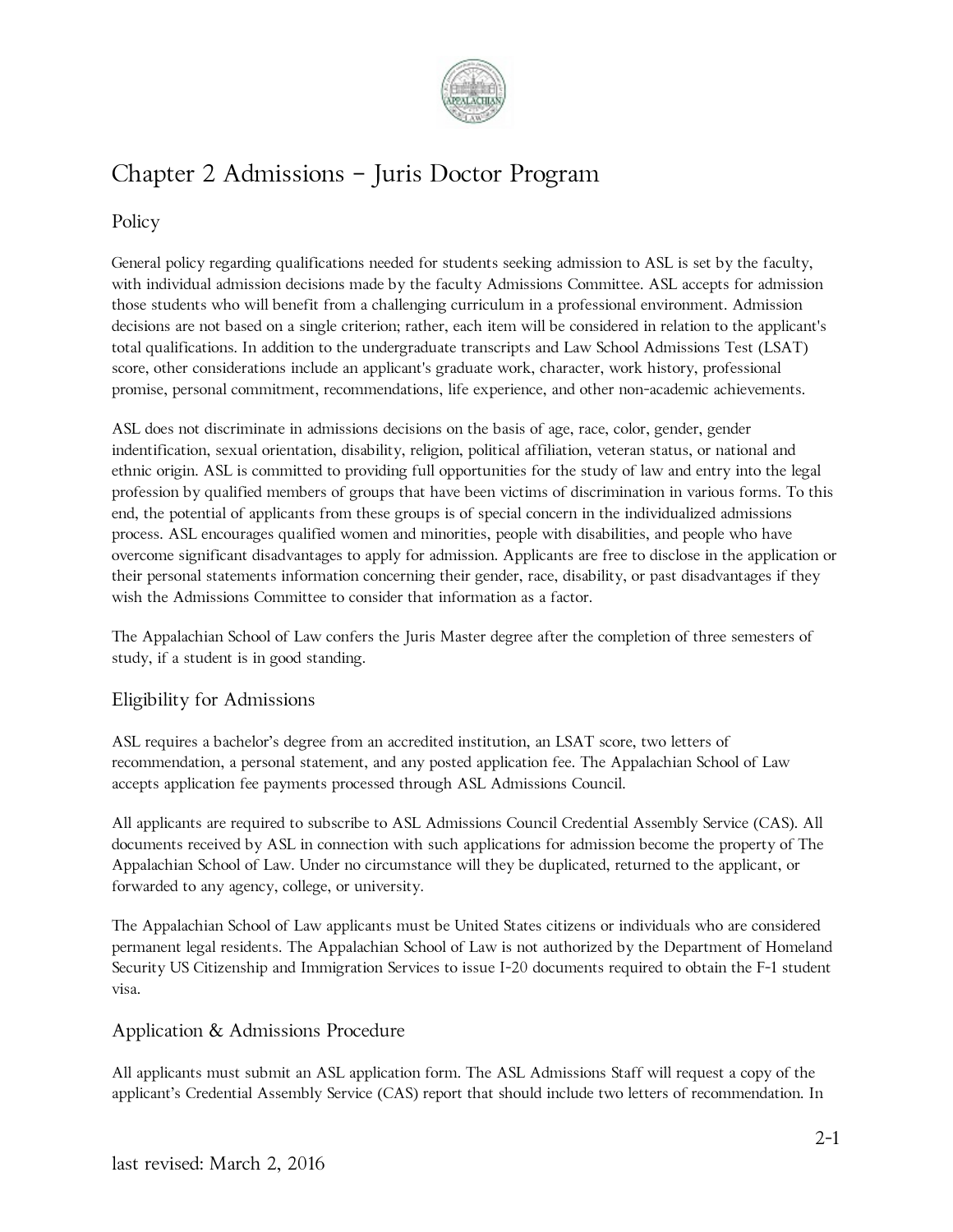

addition, applicants may submit up to two additional letters specific to their application to ASL if they so choose to the Office of Admissions, The Appalachian School of Law, 1169 Edgewater Drive, Grundy, VA 24614.

First-year students are admitted in the Fall Semester. Admissions are made on a rolling basis as applications are received. The Admissions Committee accepts, rejects, or places the application on hold for later review. Most applicants can expect to receive an admissions decision shortly after ASL receives all of the application material. In the case of applicants who are completing their undergraduate degree at the time of application, admission to ASL will be conditioned on proof of a conferred bachelor's degree.

While ASL has no formal application deadline, applicants who desire full consideration for acceptance should complete the application process by June 1, with June LSAT scores to follow, if applicable.

#### Seat Deposit

Admitted students will receive a letter informing them of acceptance and requesting that a \$200 seat deposit be submitted to ASL within a specified time. A second seat deposit of \$300 is due June 1. The seat deposit is credited toward the Fall Semester tuition and/or fees. Admitted applicants who are awarded full-tuition scholarships are still required to submit seat deposits to reserve a seat in the incoming first-year class. Because an accepted student is not guaranteed a place in the Fall entering class until the student's seat deposit has been received and accepted by ASL, students who have been accepted for admission should submit their seat deposits as soon as possible. Seat deposits are not refundable.

#### Deferrals

Deferrals of admission are rarely granted, but considered by the Admissions Committee on a case-by-case basis.

#### Transfer Students

ASL may accept transfer students from ABA-approved or state-approved law schools in accordance to ABA Standard 5056 upon demonstration that the student would have qualified for entrance into the School as a first year student and the student either is or was a student in good standing at the prior law school.

#### Submission of Transcripts

American Bar Association rules require students to submit official transcripts for all work undertaken at other higher education institutions either before the admitted student registers at ASL or within a reasonable time thereafter. Students who fail to submit the required transcripts to ASL may be administratively withdrawn from courses, barred from taking exams, or have their grades withheld. In addition, the Financial Aid Office will not disburse federal funds until receipt of a bachelor's degree is confirmed by receipt of an official degree-granting transcript.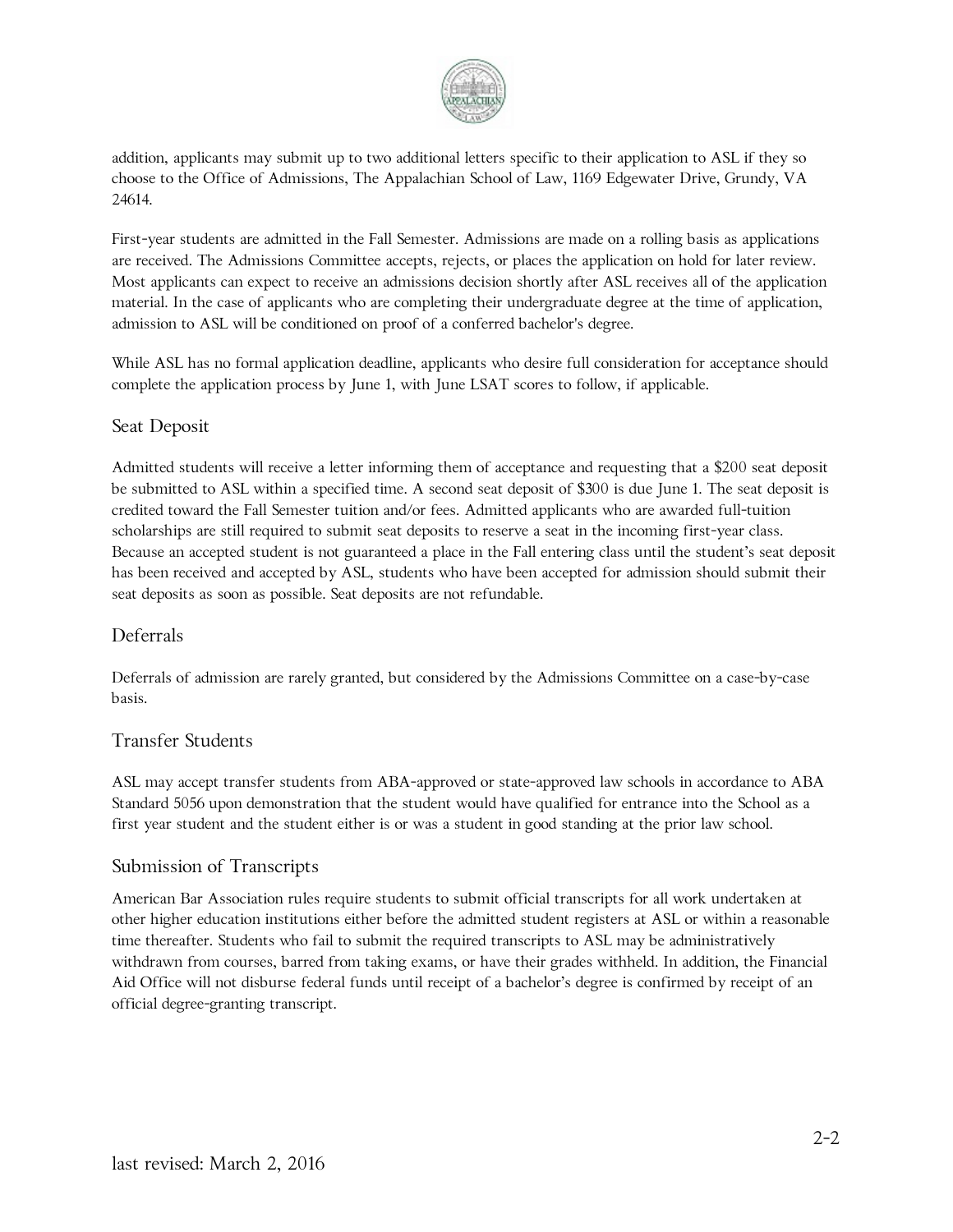

## Chapter 3 Tuition and Fees

The tuition and fees for students entering ASL in the 2015-2016 academic year are listed below. Tuition is guaranteed not to increase during the three years as long as the student maintains uninterrupted enrollment. A withdrawal or leave will result in a change of tuition to the new current tuition rate upon the student's return. Each applicant's seat deposits are credited toward the first semester's tuition.

| Tuition                        | \$31,000.00  | $($15,500$ per semester)                                                                                                      |
|--------------------------------|--------------|-------------------------------------------------------------------------------------------------------------------------------|
| <b>Activity Fee</b>            | \$325.00     | $(\$162.50$ per semester)                                                                                                     |
| Laptop Computer                | Market Price | (an optional one-time expense $-$ up to \$1,500)                                                                              |
| Summer Externship Fee          | \$200.00     | (payable Spring Semester of first year)                                                                                       |
| Part-time tuition rate of      | \$990.00     | (per credit hour/requires approval from Dean's<br>office)                                                                     |
| Summer/Intersession<br>courses | \$1,000.00   | (per credit hour)                                                                                                             |
| Visitor administrative fee     | \$1,000.00   | (upon commencement of visit)                                                                                                  |
| Transcripts                    | \$0.00       | (current students and alumni for employment<br>or bar applications)                                                           |
| Transcripts                    | \$5.00       | (former students and non-employment or bar<br>application purposes)                                                           |
| Transfer package fee           | \$25.00      | (per school application)                                                                                                      |
| Expedited shipping             | \$20.00      | If expedited shipping is requested for any of<br>the above transcript requests, the expedited<br>shipping charge is required. |
| <b>Graduation Fee</b>          | \$100.00     | (payable Spring semester of Third year)                                                                                       |

#### Withdrawal from Classes and Refund of Tuition

Students who voluntarily withdraw from the School are responsible for paying all assessed tuition and fees due for that semester. For purposes of determining the amount of tuition owed by a withdrawing student, ASL follows the method described by the federal Return of Title IV Funds regulations to calculate the percentage of the academic term completed. The amount of tuition owed by a student will be assessed based upon the percentage of time the student spent in academic attendance. For the purposes of this policy, the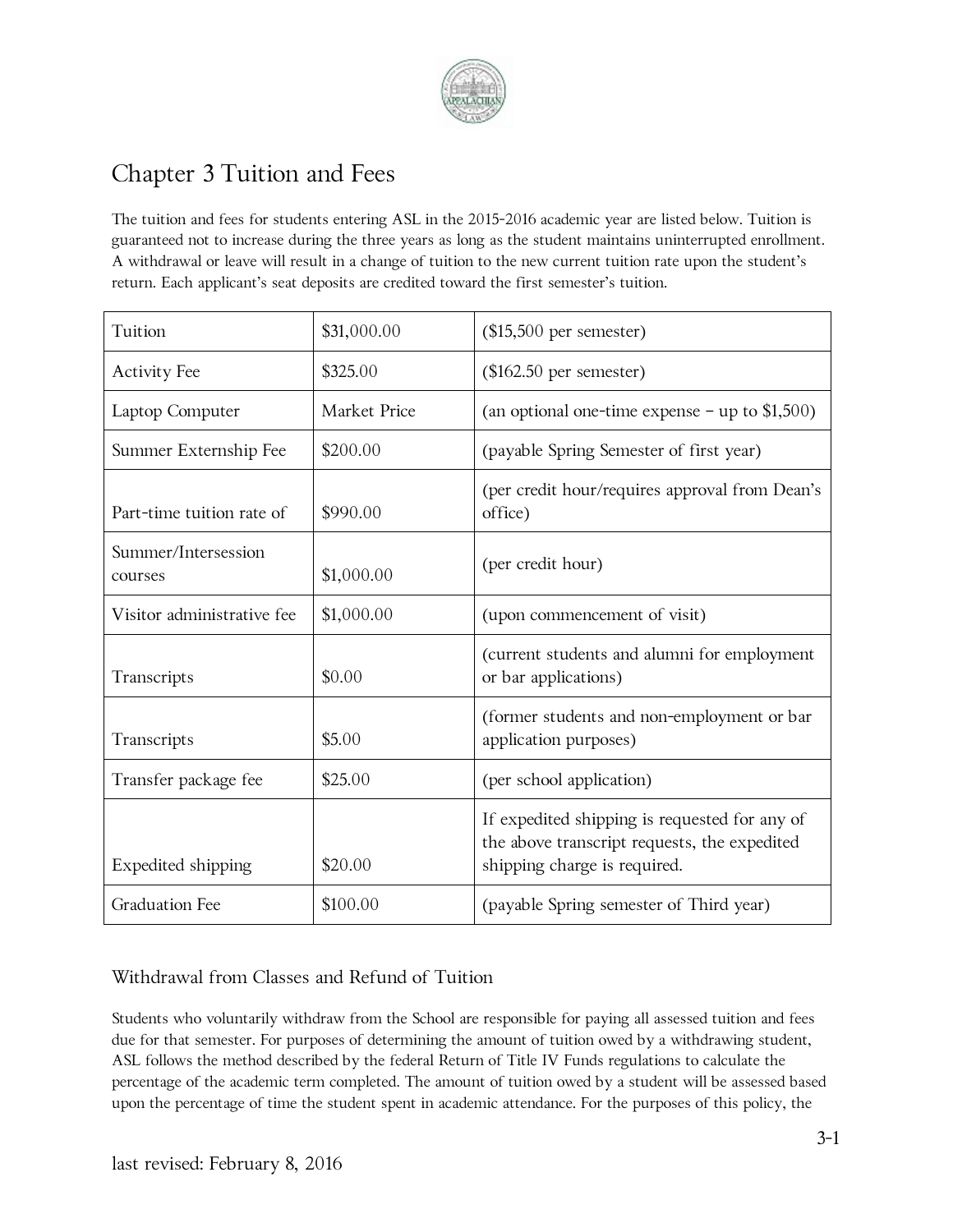

Introduction to Law class is included in the definition of semester for first-year students. This policy will apply to all students regardless of whether the student received Title IV funds. Student fees are not refundable.

Up through the 60% point in each period of enrollment, a pro rata schedule will be used to determine the amount of tuition the student owes at the time of withdrawal. After the 60% point in the period of enrollment, a student owes 100% of the tuition for that semester.

Because the amount of tuition owed depends on the number of calendar days of the academic term completed by the withdrawing student, any student contemplating withdrawal should contact the Financial Aid Office for a calculation of tuition and fees owed as of the student's intended withdrawal date.

Withdrawal forms are available from the Registrar's Office. Withdrawal is effective only upon completion of ASL's withdrawal form, approval of that form by the Dean or his or her designee, and payment of all tuition or fees owed to ASL. ASL will refund any tuition paid by the student prior to withdrawal that exceeds the amount for which the student is responsible to the student at the address provided to ASL by the student within three weeks of the date of withdrawal. However, if ASL is obligated under the terms of a student's loan program to remit the excess tuition to a lender or other appropriate agency, ASL will do so.

An interruption in enrollment will permanently deactivate all scholarship awards.

#### Financial Assistance

A legal education is a major investment of time and money. All potential students should plan early during the application process and consider carefully, before entering, the costs and obligations of a legal education. The first step in the financial aid process is the completion of a FAFSA.

Although some assistance is available, students and their families are expected to make every reasonable effort to contribute through their own resources. The importance of responsible borrowing cannot be stressed enough. Students who borrow conservatively will find more flexibility in their future legal employment options. Counseling on student budgeting and financing options is available from the Financial Aid Office. Prior to graduation or in the event that the student leaves law school, a student must complete exit counseling https://www.studentloans.gov before the end of the final semester or academic year. Federal regulations state that Appalachian School of Law is responsible for ensuring that all students who receive Federal Financial Aid while enrolled at ASL complete exit counseling.

#### Loans

Appalachian School of Law participates in the William D. Ford Federal Direct Loan (Direct Loan) Program beginning July 1, 2010. Students who previously received loans through the Federal Family Education Loan (FFEL) Program will now borrow through the Direct Loan Program. Instead of a bank lending the money, the U.S. Department of Education lends the money directly to students through the student's school. Students should complete a Free Application for Federal Student Aid (FAFSA) at http://www.fafsa.ed.gov. A Federal Student Aid ID is required to complete the FAFSA. Federal Student Aid ID may be obtained at https://fsaid.ed.gov/. First-Time Student Loan Borrowers must complete a Direct Loan Master Promissory Note (MPN) and complete Direct Loan Entrance Counseling. To complete a Direct Loan MPN electronically, the student must have a Federal Student Aid ID. The Federal Student Aid ID is the same ID used to complete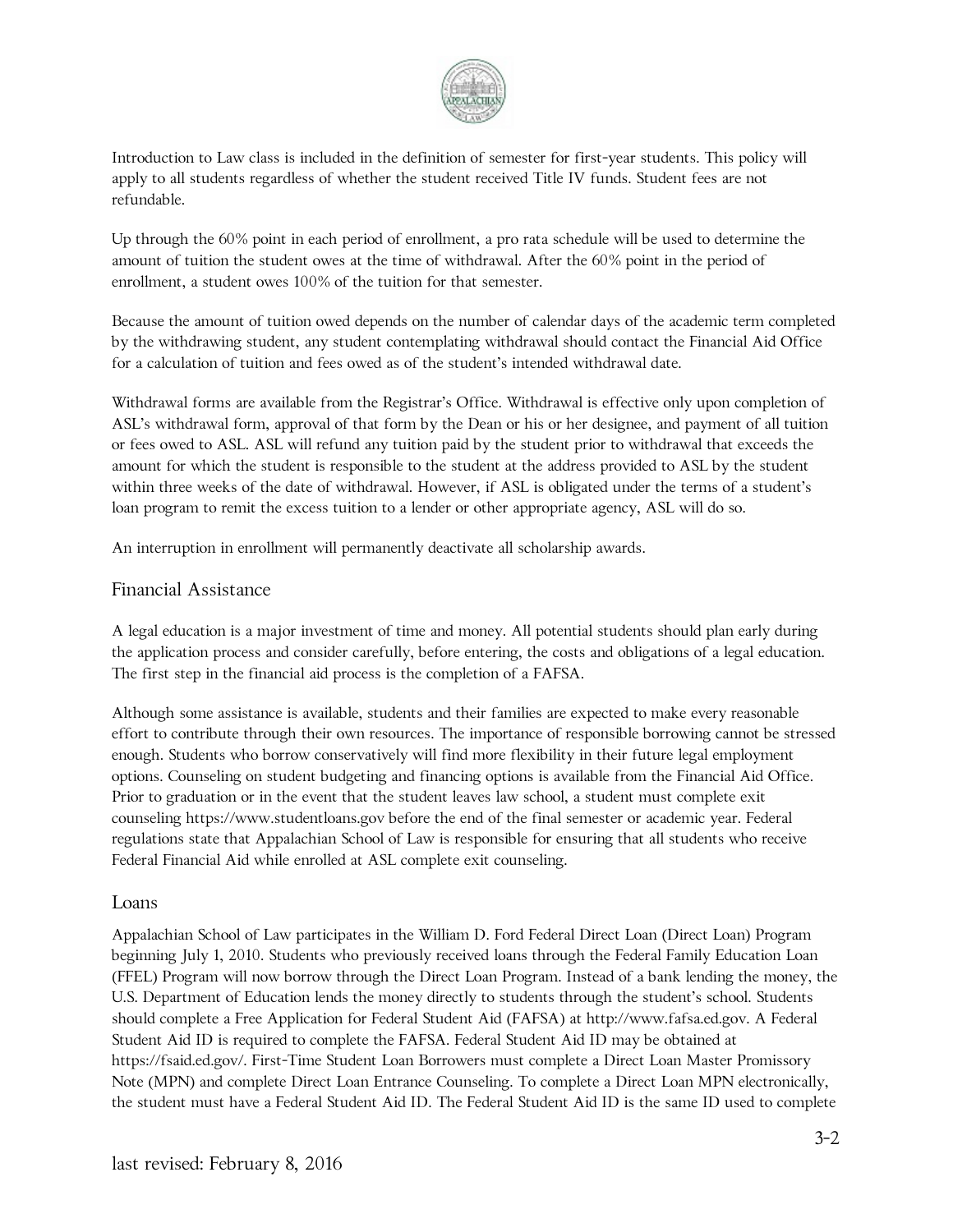

the Free Application for Federal Student Aid (FAFSA). Direct Loan Entrance Counseling and Direct Loan Master Promissory notes must be completed electronically via the StudentLoans.gov Web site at https://www.studentloans.gov. For additional information, contact the Financial Aid Office at 800-895-7411, ext. 1211.

#### Merit Scholarships

Appalachian School of Law is committed to recognizing the outstanding scholastic achievements of its entering students. The School therefore has established several levels of academic scholarships. Prospective students should contact the Financial Aid Office or check ASL's website to determine the current eligibility criteria for these scholarships. The School will endeavor to make these awards to all applicants who meet these eligibility criteria. However, prospective students are encouraged to complete their applications and submit their seat deposits as soon as possible in the event that the scholarships become oversubscribed.

#### Other Scholarships

ASL annually allocates monies for scholarships that are either need- or merit-based. For the 2015-2016 academic year, ASL has set aside over one million dollars in scholarship money. In addition to the Merit Scholarship program described above, Appalachian School of Law Scholars and the Buchanan County Scholarship funds provide for awards that can range up to one half of tuition. Awards are given for one academic year and may be renewed, depending on need and academic performance. Appalachian School of Law Scholars are chosen by the Dean based on demonstrated financial need and either entering credentials or performance at ASL (for upper-level students). Buchanan County Scholarships are available to students who graduated from Buchanan County High School and who are current residents of Buchanan County.

#### Veterans' Benefits

ASL has been approved under the provisions of Public Law 89-358 for eligible persons to receive veterans' benefits in connection with the J.D. degree. ASL is a Yellow Ribbon qualified school. For more information, contact ASL's Financial Aid Office at 1-800-895-7411, extension 1211.

#### Federal Work Study

ASL participates in the Federal Work Study (FWS) program. A limited number of employment opportunities are available to students enrolled at ASL. These jobs pay at least the minimum wage and may not exceed twenty hours per week.

Federal regulations require that eligible students selected to participate in the FWS program must file a Free Application for Federal Student Aid (FAFSA) and meet the federal definition of financial need. Students should be aware that FWS earnings are treated as a part of the student's overall financial aid package; that is, the total amount of a student's FWS earnings, scholarships, grants, loans, etc., may not exceed his or her cost of attendance.

Students interested in participating in the FWS program should contact the Financial Aid Office for a determination of their eligibility.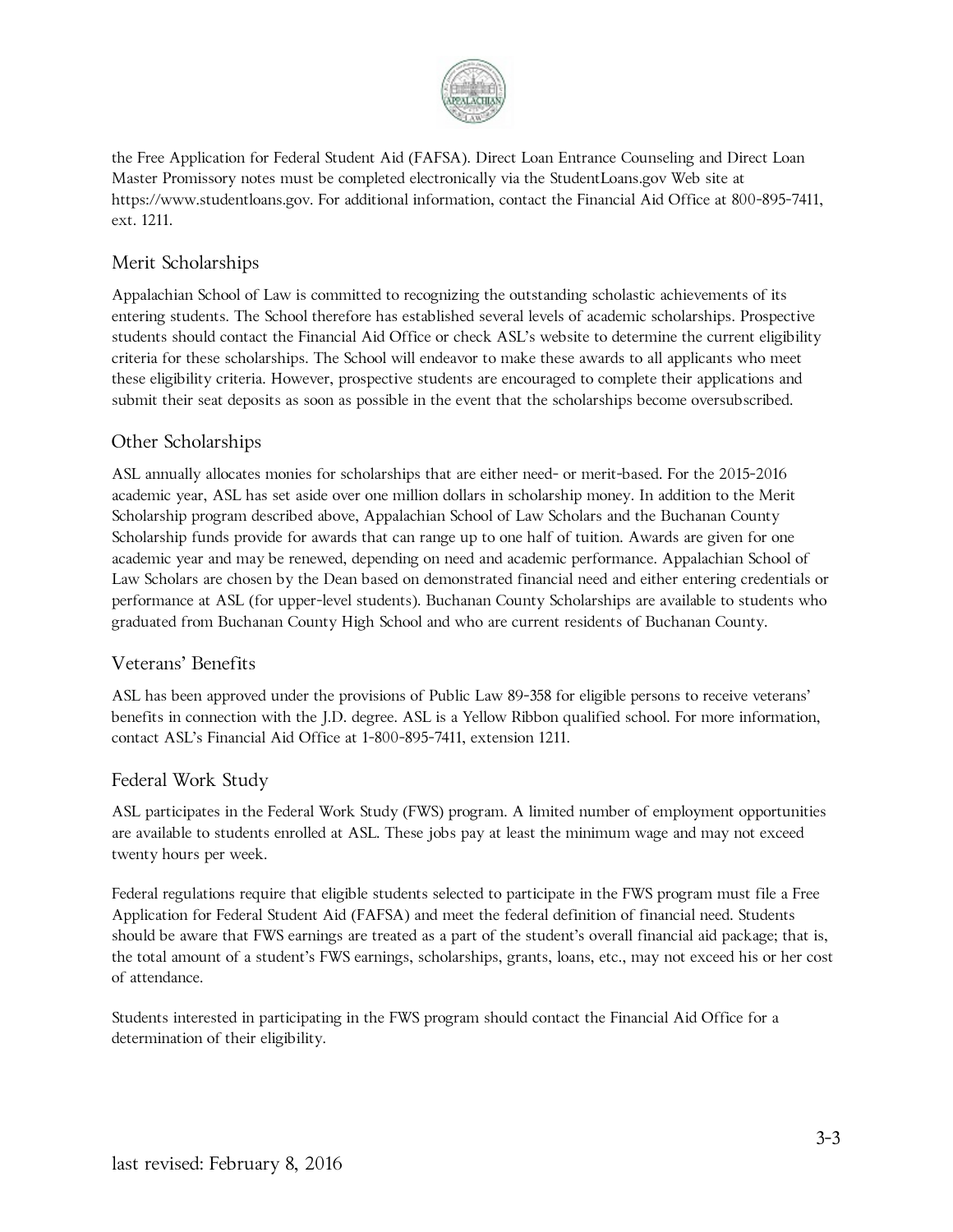

## Chapter 4 Curriculum - Juris Doctor Program

#### Program Offered

ASL offers a sequence of courses designed to lead to a Juris Doctor degree. Requirements for the degree (for students entering in the Fall of 2015) include completion of ninety semester credits, including a summer externship, and six semesters (or the equivalent thereof) in full-time residence. In addition, a student must obtain a cumulative grade point average of 2.1 or better in order to graduate. Contemporaneous with the time the academic requirements are completed, the J.D. degree is conferred.

ASL provides an academic community dedicated to creating an exciting, civil, and responsible educational environment. ASL offers a rigorous program for the professional preparation of lawyers by a nationally recruited, wellqualified, and diverse faculty which is particularly committed to a high level of student instruction in substantive law, professional responsibility, dispute resolution, and practice skills. The faculty also emphasizes scholarship and community service while modeling excellence, integrity, and independence in the best traditions of the legal profession.

#### Curricular Learning Objectives

As of the 2015-16 year, ASL has adopted the following curricular learning objectives that will be accomplished over the course of the 90 hour degree program:

- Graduates understand and integrate sufficient knowledge of core substantive and procedural law to pass the bar and begin competently practicing law within one year of graduating.
- Graduates will be able to analyse legal situations with the skill of an entering practicing attorney.
- Graduates will be able to synthesize rules from relevant sources of law.
- Graduates will be able to conduct legal research efficiently with a variety of research products.
- Graduates will be able to solve legal problems with the strategic ability of an entering practicing attorney.
- Graduates will be able to communicate professionally in both oral and written formats with a variety of legal constituencies.
- Graduates understand and integrate the rules of professional conduct that are essential for the ethical and professional practice of law.
- Graduates will be able to analyse a legal situation to determine and implement the ethical and professional course of action.
- Graduates will develop and embrace a sense of professionalism that transcends their practice by being resources for their communities and their profession.
- Graduates will be able to purposefully select, counsel, and implement traditional or alternative dispute resolution strategies that best align with each client's goals.
- Graduates will develop and embrace a sense of civic responsibility and leadership, including an awareness of local, state and national issues; involvement in community issues; collaboration to mitigate community problems and addressing community needs.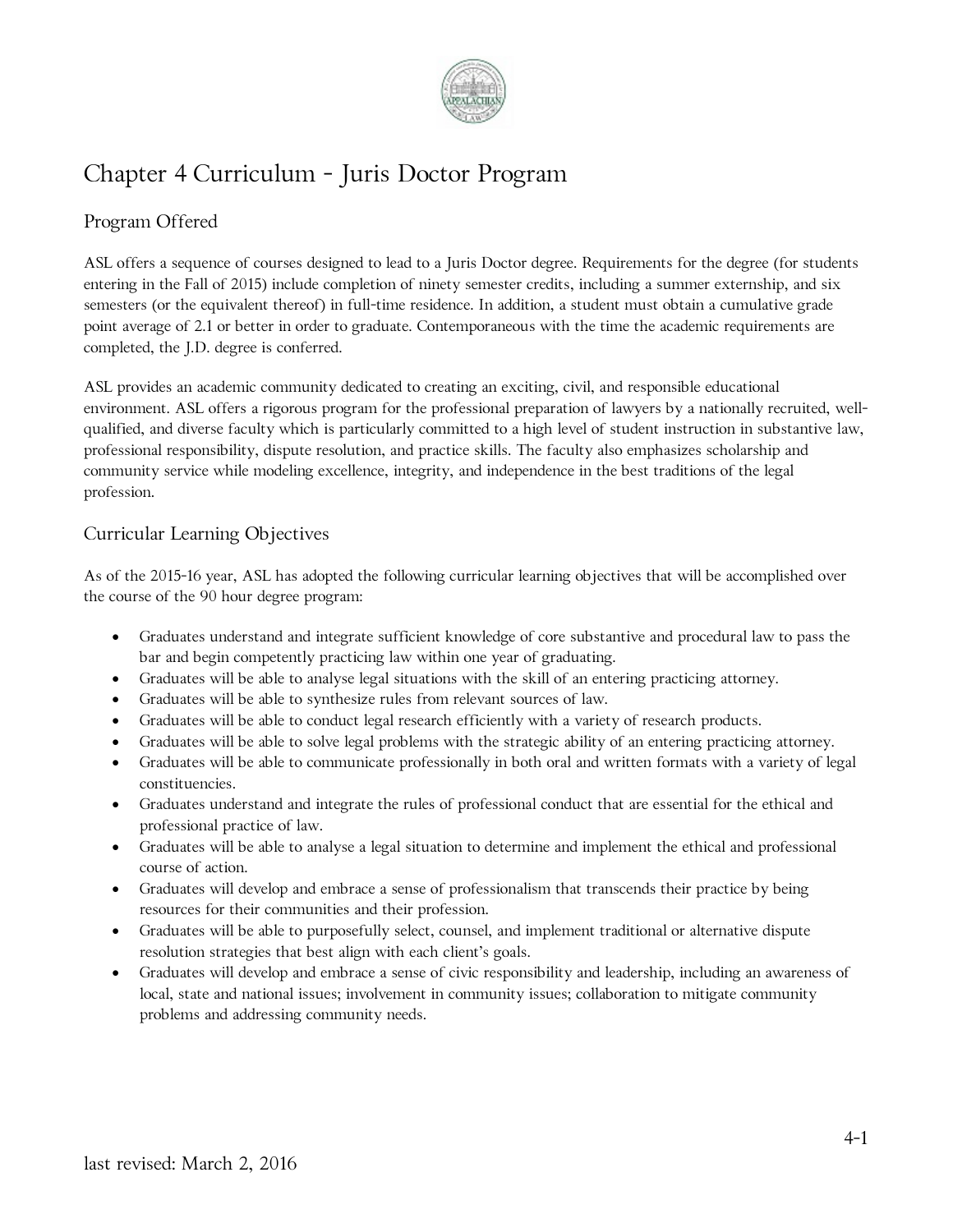

#### Prescribed Curriculum - Full-time Students - J.D. Program

Students begin their first year at ASL by taking the Introduction to Law course. For the rest of the first year, students take required courses in Civil Procedure I & II, Contracts I & II, Criminal Law, Legal Process I & II, Property I & II, Strategies for Legal Success I and Torts.

Students typically complete the required Externship course during the summer after their first year. Students also must successfully complete the following required upper-level courses prior to graduation: Appellate Advocacy; Bar Preparations Studies; Business Associations; Constitutional Law I; Constitutional Law II; Criminal Procedure; Dispute Resolution; Estates and Trusts; Evidence; Family Law; 8 credit hours of Practicum courses; Professional Responsibility; Secured Transactions and Payment Systems, and a Seminar. Students also must take a prescribed number of Capstone Courses in their third year.

Prior to graduation from ASL, students also must satisfy two upper-level writing requirements. First, students must successfully complete the Seminar Writing Requirement, which requires the student to complete an expository or argumentative research paper of at least twenty pages in length, not including endnotes or footnotes. Most students satisfy the Seminar Writing Requirement by completing one of the Seminar courses during their third year of studies, although some students satisfy the requirement through work on Law Journal or Moot Court.

Second, all students must successfully complete at least one course designated as satisfying the Upper-Level Writing Skills Requirement. The purpose of this Requirement is to insure that all students receive substantial exposure, beyond the first-year Legal Process courses, to the types of writing and drafting that attorneys typically encounter in the practice of law. For a course to satisfy the Upper-Level Writing Skills Requirement, writing or drafting assignments must comprise at least a quarter of the work for the course. Courses that satisfy the Requirement will be designated by the Dean and the Associate Dean.

The courses required and the sequence in which those courses are taken changes from time to time and may change during a student's period of studies at ASL. Presently, however, the Faculty anticipates that full-time students entering ASL in 2015-2016 will take courses in the following sequence:

| First Year - Fall                                 |                | First Year - Spring |   |
|---------------------------------------------------|----------------|---------------------|---|
| Civil Procedure I                                 | 2              | Civil Procedure II  | 3 |
| Contracts I                                       | 3              | Contracts II        | 3 |
| Legal Process I & Strategies<br>for Legal Success | $\overline{4}$ | Legal Process II    | 3 |
| Torts                                             | 4              | Criminal Law        | 3 |
| Property I                                        | 3              | Property II         | 3 |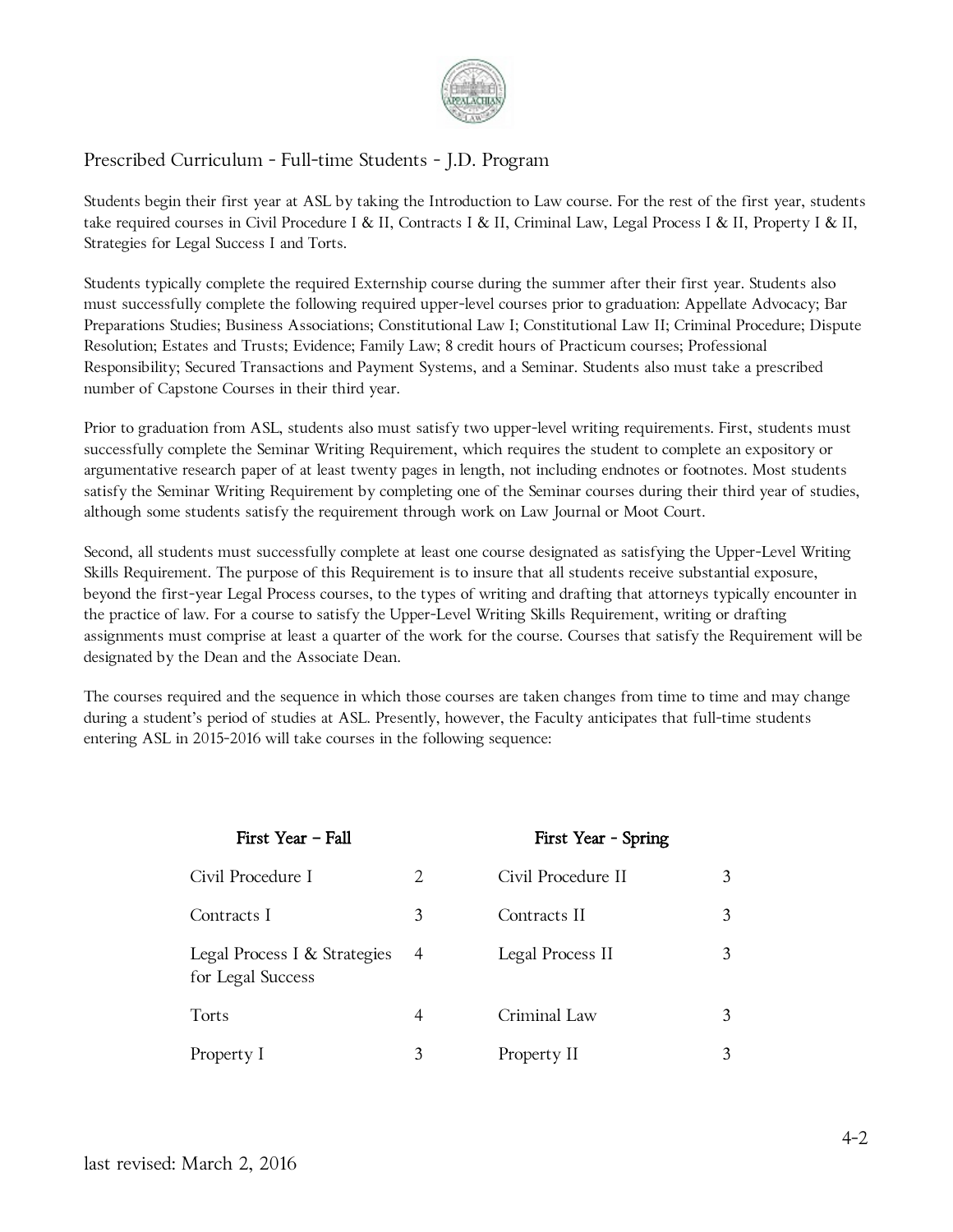

| Introduction to Law                           | $\theta$       | Externship (Classroom<br>Component)                                                      | $\Omega$  |
|-----------------------------------------------|----------------|------------------------------------------------------------------------------------------|-----------|
| Total                                         | 16             | Total                                                                                    | 15        |
| Summer after First Year                       |                |                                                                                          |           |
| Externship (Work Hours at<br>Field Placement) | 3              |                                                                                          |           |
| Second Year - Fall                            |                | Second Year - Spring                                                                     |           |
| Constitutional Law I                          | 3              | Constitutional Law II                                                                    | 3         |
| Evidence                                      | $\overline{4}$ | <b>Business Associations</b>                                                             | 4         |
| Professional Responsibility                   | 3              | Wills & Estates                                                                          | 3         |
| Criminal Procedure                            | 3              | Dispute Resolution or<br>Appellate Advocacy                                              | $2 - 3$   |
| Dispute Resolution or<br>Appellate Advocacy   | $2 - 3$        | Capstone Elective                                                                        | 3         |
| Total                                         | $15 - 16$      | Total                                                                                    | $15 - 16$ |
| Third Year - Fall                             |                | Third Year – Spring                                                                      |           |
| Family Law                                    | 3              | Capstone Electives (2)                                                                   | 6         |
| Secured Transactions &<br>Payment Systems     | 4              | Bar Preparation Studies, or a<br>$3^{\rm rd}$ Capstone Elective for<br>eligible students | 3         |
| Practicum                                     | 4              | Practicum                                                                                |           |
| Seminar                                       | $\overline{2}$ |                                                                                          |           |
| Elective                                      | $2 - 3$        |                                                                                          |           |
| Total                                         | $15 - 16$      | Total                                                                                    | 13        |

Prior to graduation, a total of 90 credit-hours of course work must be completed in compliance with the curricular structure established by the faculty.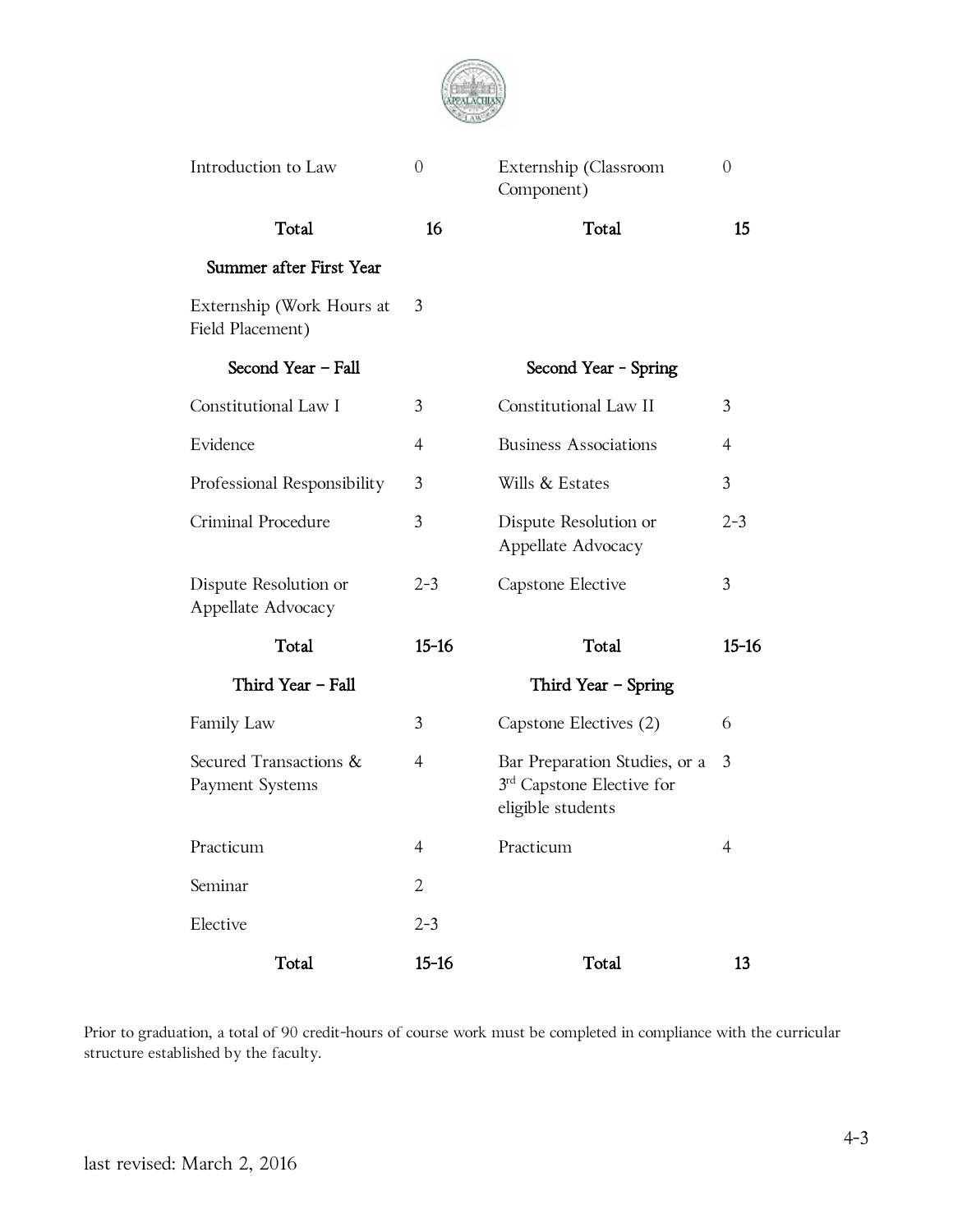

#### Part-time Students

ASL does not have a regular part-time program. Special permission from the Dean is required to enroll as a part-time student. Prior to graduation, the part-time student must complete all courses required of students in the three years of the full-time curriculum.

Students taking less than twelve credit hours are considered to be part-time. Students who drop to part-time status will lose merit scholarships and may also decrease eligibility for student loans.

Any student who registers for less than the prescribed number of courses required by the curriculum, will be billed full-time tuition unless the student has obtained written permission to enroll part-time.

Although ASL does not have a regular part-time program, the faculty has considered the appropriate course sequence for a reduced load student so that students receiving special permission from the Dean can be assured of course offerings to graduate in a timely manner pursuant to ABA guidelines.

|                       | <b>Full Time Student</b>                                                                                                               | Reduced Load Student                                                                                                             |
|-----------------------|----------------------------------------------------------------------------------------------------------------------------------------|----------------------------------------------------------------------------------------------------------------------------------|
| <b>First Semester</b> | Introduction to Law<br>Contracts I<br>Legal Process I & Strategies<br>Torts<br>Civil Procedure I<br>Property I                         | Introduction to Law<br>Contracts I<br>Legal Process I & Strategies<br>Torts<br>Civil Procedure I                                 |
| Second Semester       | Contracts II<br>Legal Process II<br>Criminal Law<br>Civil Procedure II<br>Strategies II<br>Externship (class component)<br>Property II | Contracts II<br>Legal Process II<br>Criminal Law<br>Civil Procedure II<br>Strategies II<br>Externship (class component)<br>(opt) |
| Summer                | Externship (field placement)                                                                                                           | Externship (field placement)<br>(opt)                                                                                            |
| Third Semester        | Evidence<br>Criminal Procedure<br>Legal Profession<br>Dispute Resolution or<br>Appellate Advocacy<br>Constitutional Law I              | Property I<br>Evidence<br>Criminal Procedure<br>Legal Profession                                                                 |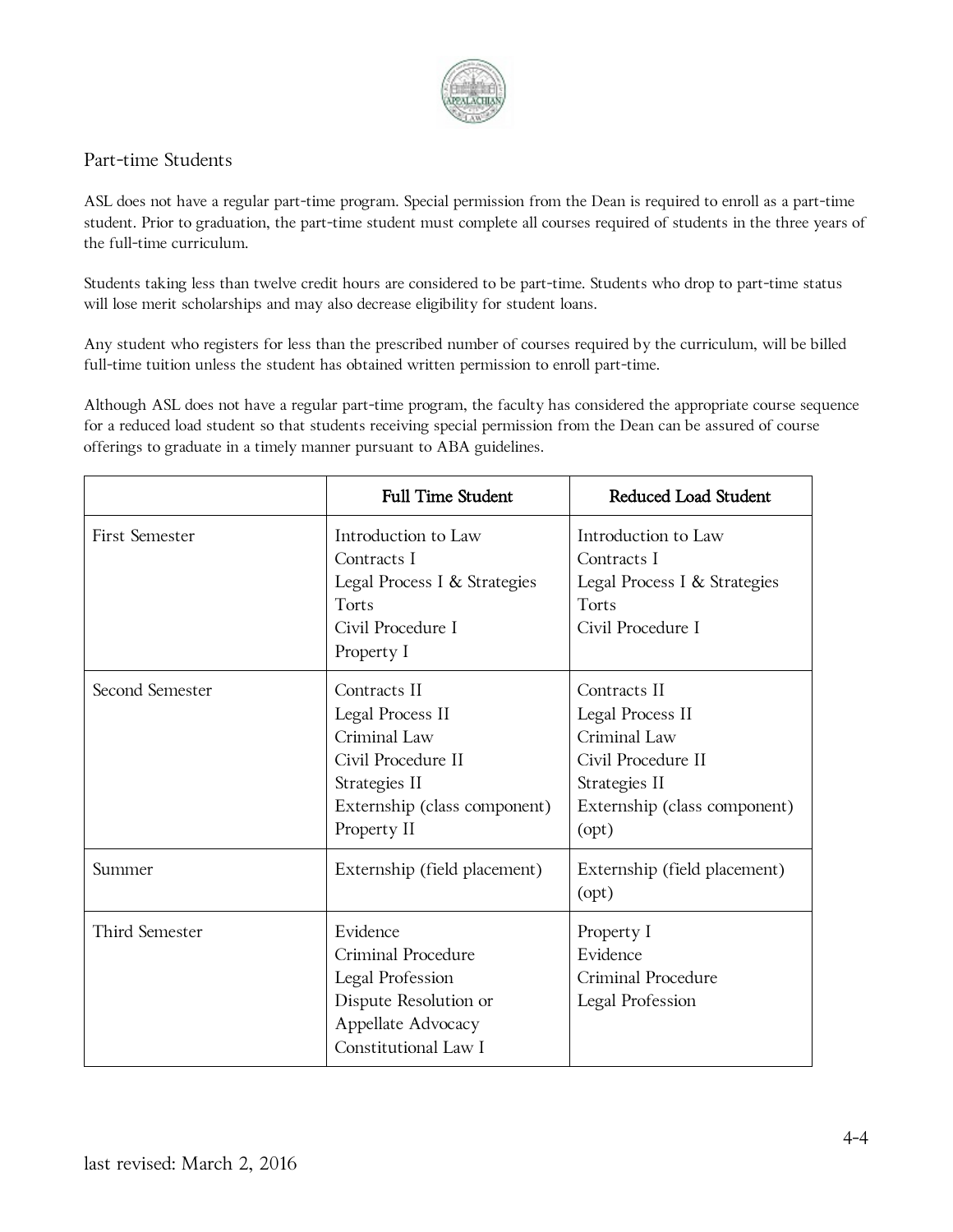

| Fourth Semester  | <b>Business Associations</b><br>Dispute Resolution or<br>Appellate Advocacy<br>Capstone Elective<br>Estates & Trusts | Property II<br><b>Business Associations</b><br>Appellate Advocacy<br>Externship (class component<br>if not completed)<br>Capstone Elective (opt) |
|------------------|----------------------------------------------------------------------------------------------------------------------|--------------------------------------------------------------------------------------------------------------------------------------------------|
| Summer           |                                                                                                                      | Externship (field placement if<br>not completed)                                                                                                 |
| Fifth Semester   | Family Law<br>Secured Transactions &<br>Payments Systems<br>Practicum<br>Seminar<br>Elective                         | Constitutional Law I<br>Family Law<br>Dispute Resolution<br>Seminar                                                                              |
| Sixth Semester   | Bar Preparation Studies<br>2 or 3 Capstone Electives<br>Practicum                                                    | Constitutional Law II<br>Estates & Trusts<br>Capstone Elective<br>Capstone Elective                                                              |
| Summer           |                                                                                                                      |                                                                                                                                                  |
| Seventh Semester | n/a                                                                                                                  | Secured Transactions &<br>Payments Systems<br>Practicum<br>Elective                                                                              |
| Eighth Semester  | n/a                                                                                                                  | Bar Prep Studies<br>Practicum<br>Remaining Capstone Electives                                                                                    |

#### Community Service

ASL's mission is to develop professionals who will serve as community leaders and community advocates. ASL provides a unique program of mandatory community service that students may complete in a variety of ways. As a requirement for graduation from ASL, each student must complete 25 hours of community service each semester. During their first semester in law school, students satisfy this requirement by taking the mandatory Introduction to Community Service class, which meets once per week throughout the Fall semester.

As just a few examples of direct community service provided by members of ASL community, Law students have volunteered with the Buchanan County Commonwealth's Attorney, students have tutored and mentored in the public school system, students have assisted Buchanan County by providing property research for the Great Eastern Trail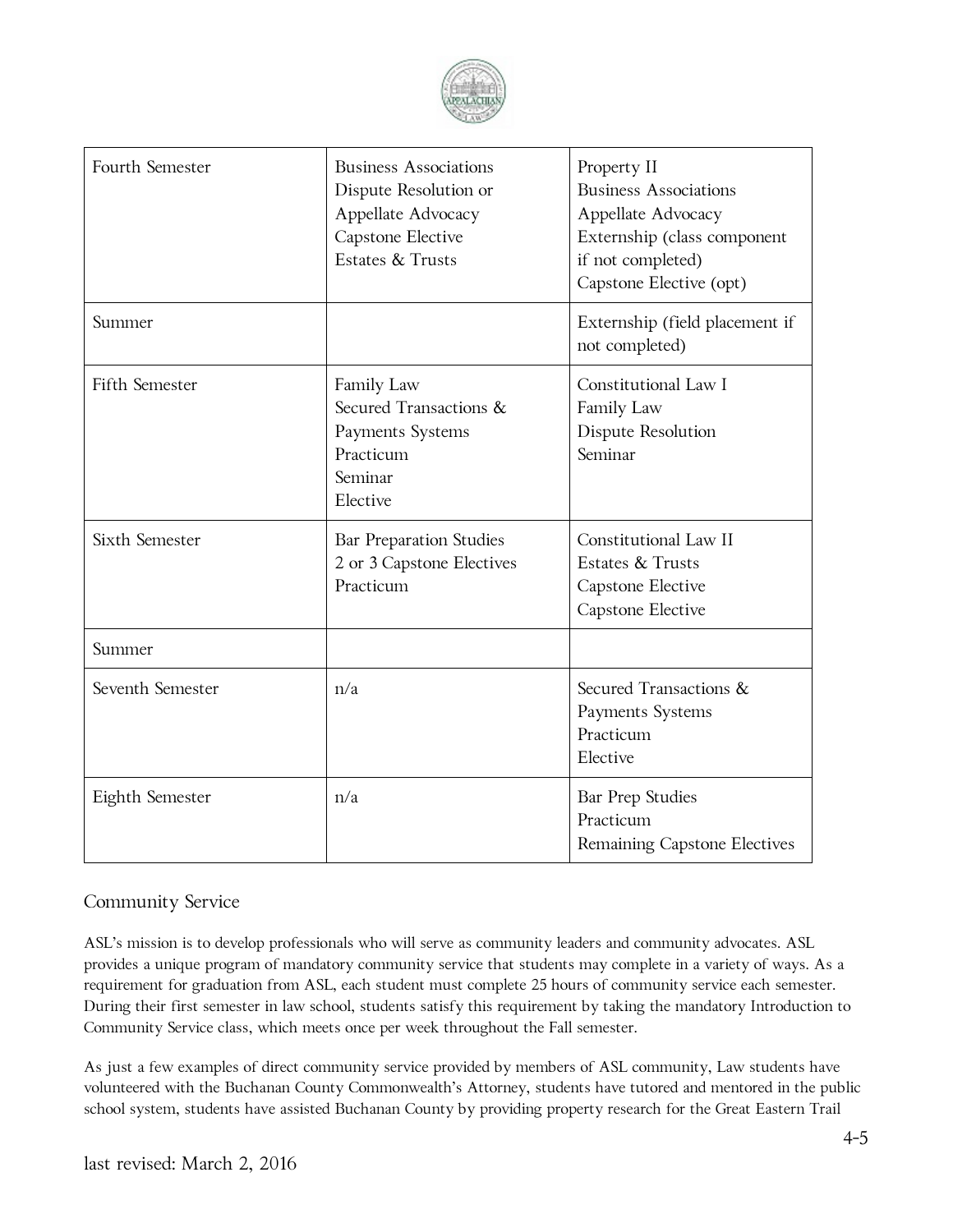

and Spearhead Trail project, students have assisted the Buchanan County Humane Society and volunteered with the Volunteer Income Tax Assistance ("VITA") project. Students and faculty may create alternative service projects as well. For example, students have worked at a food bank, created personnel policies and a pay plan for a small town, coached a high school athletic team or other clubs, worked at a local nursing home and worked as child advocates in the court system.

#### Externships & Clinics

Since its inception, Appalachian School of Law has distinguished itself from other law schools by providing our students with practical legal experience well before graduation. ASL's externship program is a central part of the school's commitment to equipping students with practical lawyering skills. The externship also gives our students a chance to network and make connections that may aid students in their future law careers. During their externships, students may:

- Assist with trial strategy
- Draft judicial opinions
- Draft pleadings and legal memoranda
- Interview clients
- Observe court proceedings
- Perform factual investigations
- Research legal issues
- Update law libraries
- Represent real clients
- Practice Client interviewing
- Mediate Disputes & Apply Alternative Dispute Resolution
- Hone courtroom presentation and evidentiary techniques
- First Year Summer Externship Program

For six weeks between their first and second years of school, all ASL students earn three hours of academic credit by spending at least 200 hours working under the supervision of an experienced attorney. This allows our students to take what they have learned in the classroom and apply it to the real world in public interest or pro bono legal environments during the summer. This experience then informs and transforms their remaining studies at ASL. The externship placements have the added advantage of fulfilling bar admission requirements such as the State of New York's prerequisite that those seeking admission to the bar complete 50 hours of pro bono work before the bar examination. With more than 500 approved site partners, ASL has one of the country's largest databases of externship opportunities for our students.

#### Second Year Summer Internship Program

Beginning in the summer of 2013, ASL expanded its traditional externship program to include competitive placements for our most distinguished students. Through this component of the externship program, students compete for placement at sites that focus their practices in the areas of (1) natural resources and environmental law, (2) the judiciary and (3) administrative law. Students who are selected for these internships may receive a stipend to offset travel and living expenses.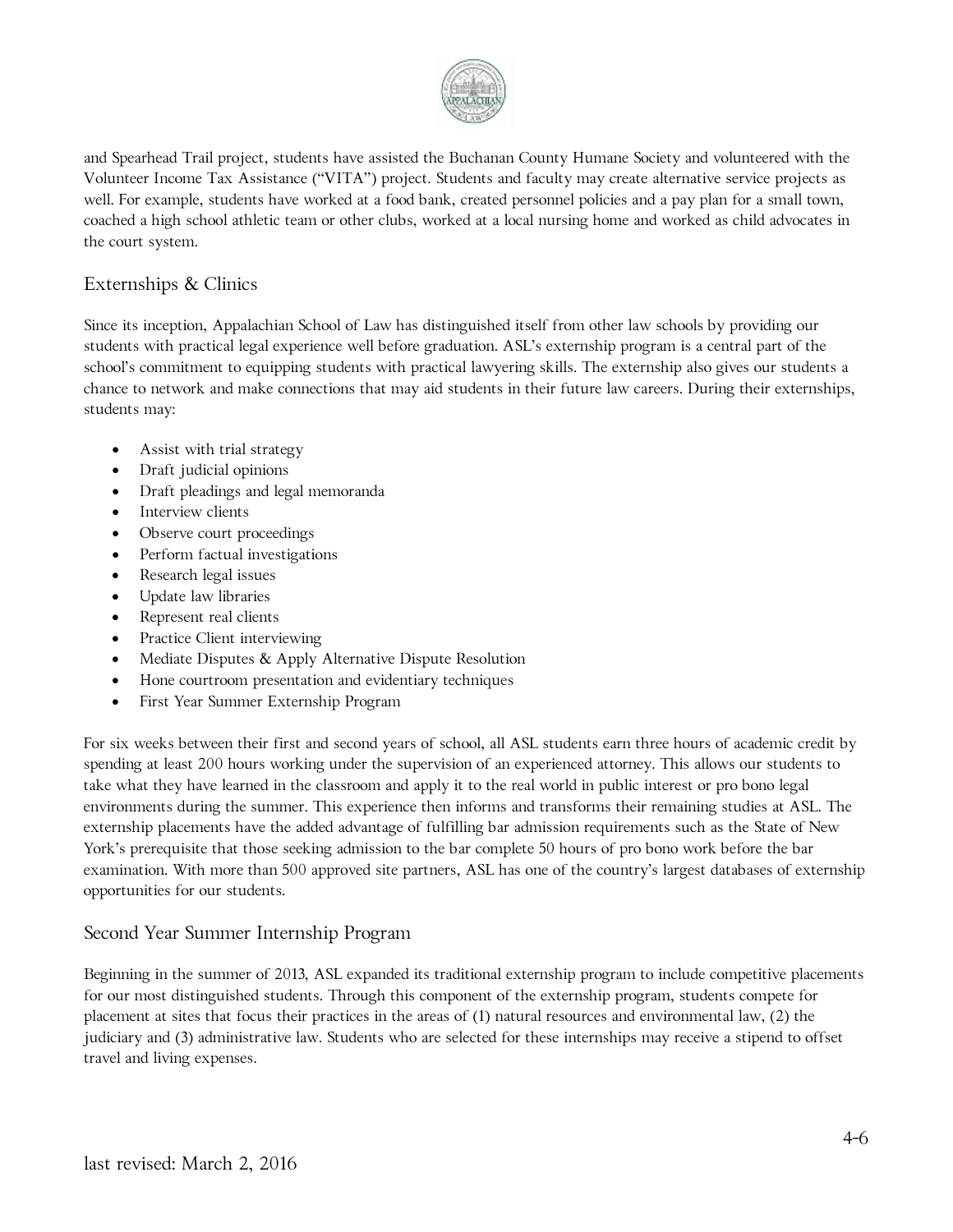

#### Third Year Live Client Clinics

ASL also created live client clinics for third year law students seeking to further enhance their experiential learning opportunities. Students enrolled in this track of the externship program must enroll in a corresponding seminar or practicum. The corresponding seminar or practicum is taught by ASL's tenure-track faculty in partnership with an attorney at the clinic who instructs the student in the relevant area of the law.

If you have additional questions, contact ASL's Externship Director, Professor Patrick Baker.

#### Summer / Intersession Courses

Courses may be offered in January or summer intersessions, as student interest and faculty availability allows. Intersessions are condensed format courses offered for academic credit. Specifics on January Intersession offerings will be made available during the fall semester at the time of registration for spring classes in the following year. Specifics on summer session offerings will be made available during the spring semester at the time of registration for fall classes in the following year. Intersession course offerings provide courses that students may take to expand the breadth of their legal education, but no required courses are offered during either of the intersessions. Courses offered during past January and Summer Intersessions include: Intro to Natural Resources, Lawyerpreneur, The Law of Renewables, Workers' Compensation, Law Office Management, Oil and Gas Law, Law and Religion, Regulation of Energy Markets and Utilities, and Arbitration.

#### Juris Master's Degree Program

ASL will confer the degree of Juris Master upon all candidates for the Juris Doctor program successfully completing their third semester of law school in good academic standing. Awarding ASL students the Juris Master's degree provides them recognition for mastering basic legal skills, and is in keeping with ASL's leadership role in the legal education community, where the school has earned well-deserved national repute for its commitment to legal education access, community service, and student externships. Not only does it recognize their achievement, but it also provides a valuable degree to law students who determine, due to changes in life circumstances, that completing the J.D. is not feasible at the time. Attaining this degree ensures that the students receive something of value that will increase their career marketability. Students qualifying for Appalachian School of Law's Juris Master degree will receive their J.M. diplomas during a ceremony after their third full semester.

#### The J.D. Certificate Programs

By focusing their upper level studies in specific areas of legal education, students pursuing a J.D. degree may earn a certificate in one of three areas of study: Natural Resources Law, Litigation, or Lawyer As Problem Solvers. These certificates inform prospective employers that a student's legal education, in addition to fulfilling the general requirements necessary to receive the Juris Doctorate, has been concentrated in a specific area of legal education. ASL's certificates are awarded to students whose upper level coursework fulfills the requirements established for each of the programs. Certificates in the J.D. program are awarded only for coursework completed during a student's matriculation; however, a J.D. student who falls a few hours short of receiving a certificate in the J.D. program may opt to receive a post-J.D. professional certificate by completing the remaining courses needed to meet the credit hour requirement for the professional certificate.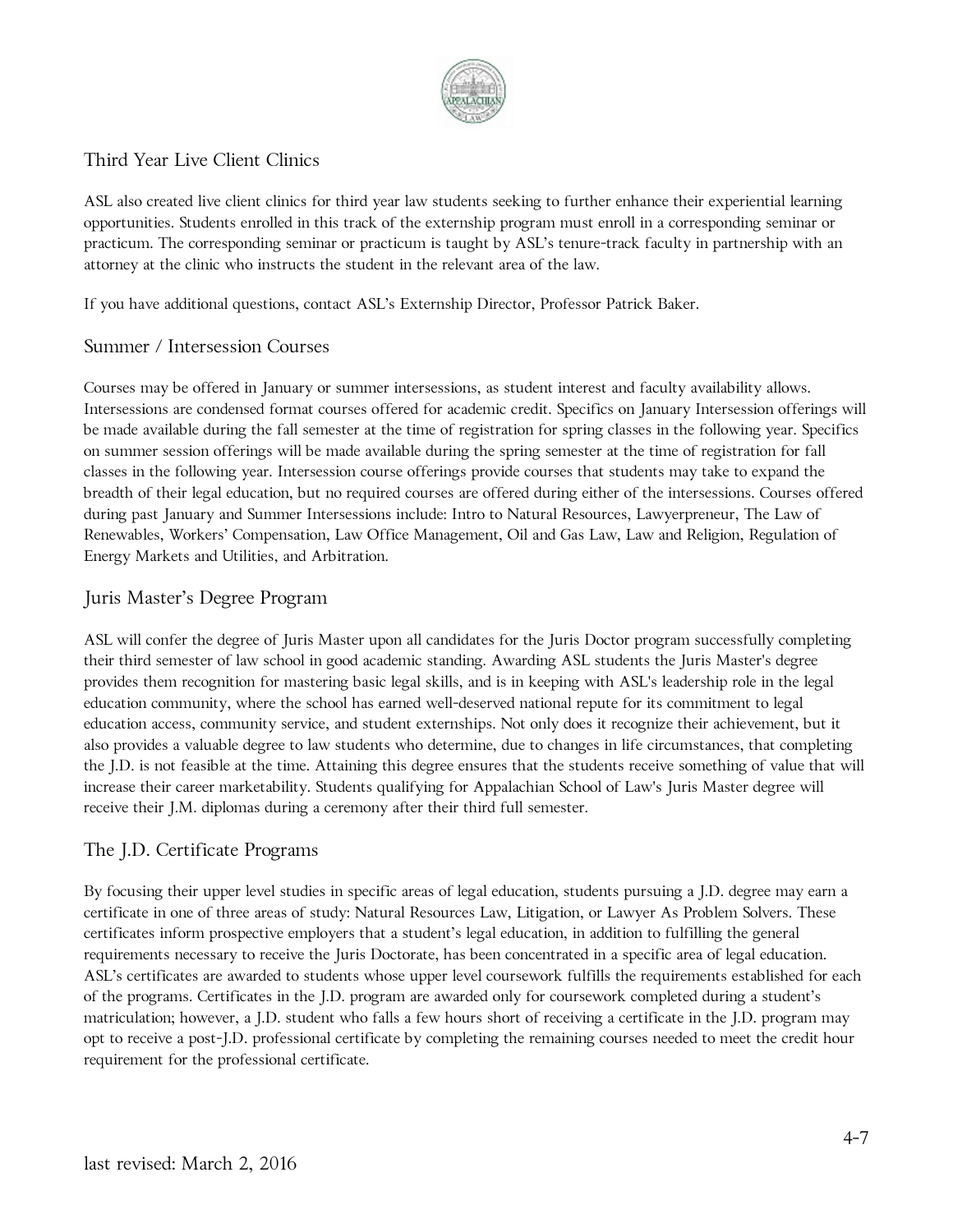

#### Certificate in Natural Resources Law

A student will receive a Certificate in Natural Resources Law with a corresponding notation in the student's permanent academic record if he or she meets the following criteria:

1. Successfully completes 12 hours of credit in specified natural resources classes and programs.

(a) Up to three of the required 12 hours may be fulfilled by (a) earning credit for work with the Natural Resources Law Journal (2 hours), (b) earning credit for participation on a qualifying moot court team (2 hours) $^1$  $^1$ , (c) successfully completing a course through Virginia Tech's Graduate School of Natural Resources that has been approved for credit as part of the Virginia Tech Certificate in Graduate Studies in Natural Resources (3 hours)<sup>[2](#page-31-1)</sup>, (d) earning credit through work at a clinic overseen by ASL's Natural Resources Law Program  $(1-3 \text{ hours})^3$  $(1-3 \text{ hours})^3$  $(1-3 \text{ hours})^3$ , or (e) earning credit through Independent Study on an approved topic (2 hours) $^4$  $^4$ .

(b) At least 9 of the 12 hours must be earned by obtaining passing grades in approved natural resources classes.<sup>[5](#page-31-4)</sup>

(c) The Natural Resources Law committee will have the authority to determine classes, programs, competitions and topics that qualify for credit, and to otherwise modify the credit requirements for achieving the Certificate.

2. Achieves at least a cumulative 3.0 grade point average in the graded ASL courses that count towards the 12 qualifying credit hours.

3. Commencing in July 2016, students complete a publishable quality note in addition to the curricular writing requirements within the Certificate qualifying courses.

Meets all other requirements to graduate from ASL.

The Curriculum Committee and Academic Standards, with approval from the Dean and Assistant Dean, retain jurisdiction over the implementation, interpretation, and requirements for this certificate program. Specific course requirements may change from semester to semester, thus information about available courses for the certificate programs is provided to students during the registration period for each semester.

 $\overline{a}$ 

<span id="page-31-0"></span><sup>&</sup>lt;sup>1</sup> Qualifying moot court teams in the past have included ones that competed at the Pace National Environmental Law Competition and at the West Virginia National Energy Law Competition.

<span id="page-31-1"></span> $^2$  At present, students can earn a certificate in Graduate Studies in Natural Resources from Virginia Tech by, among other criteria, successfully completing three approved courses through Virginia Tech's Graduate School. ASL students in good standing who wish to participate in that program are automatically admitted at Virginia Tech. ASL will be seeking approval from Virginia Tech to automatically admit an ASL student to take only one course as part of the ASL NR Certificate program. A class taken through Virginia Tech would not otherwise count towards the ASL graduation requirements.

<span id="page-31-2"></span><sup>&</sup>lt;sup>3</sup> Students can earn credit toward the certificate by (a) working in the NRLC Clinic or (b) participating in a live client clinic in connection with their enrollment in a natural resources course. Credit earned through a live client clinic must be approved by the externship director and faculty member responsible for teaching the related natural resource course in order for the student to earn academic credit toward the certificate.

<span id="page-31-3"></span><sup>&</sup>lt;sup>4</sup> Criteria for approved Independent Studies credit are already part of the Academic Standards. Students would have to meet all of those standards in addition to obtaining approval of the Natural Resources Law committee for the proposed topic.

<span id="page-31-4"></span><sup>5</sup> Qualifying courses in the ASL academic catalog are: Introduction to Natural Resources Law, Environmental Law, Natural Resources Law, Sustainable Energy Law, Real Estate Transactions, Coal & Hard Mineral Law, Environmental ADR, Oil & Gas Law, Law of Renewables, Water Law, Regulation of Energy Markets, and Utilities, Mineral Title Search & Examination, Administrative Law, Agricultural Law, Environmental Science for Lawyers, Energy Law and Policy, Practice Before the Federal Energy Regulatory Commission, and Energy, Economics, and the Environment. In addition, one section of Appellate Advocacy may be built around a problem in an area related to natural resources law, environmental law or energy law. Such a section will be designated "AppAd-NR," and it will be a qualifying course for purposes of meeting the NRL Certificate requirements.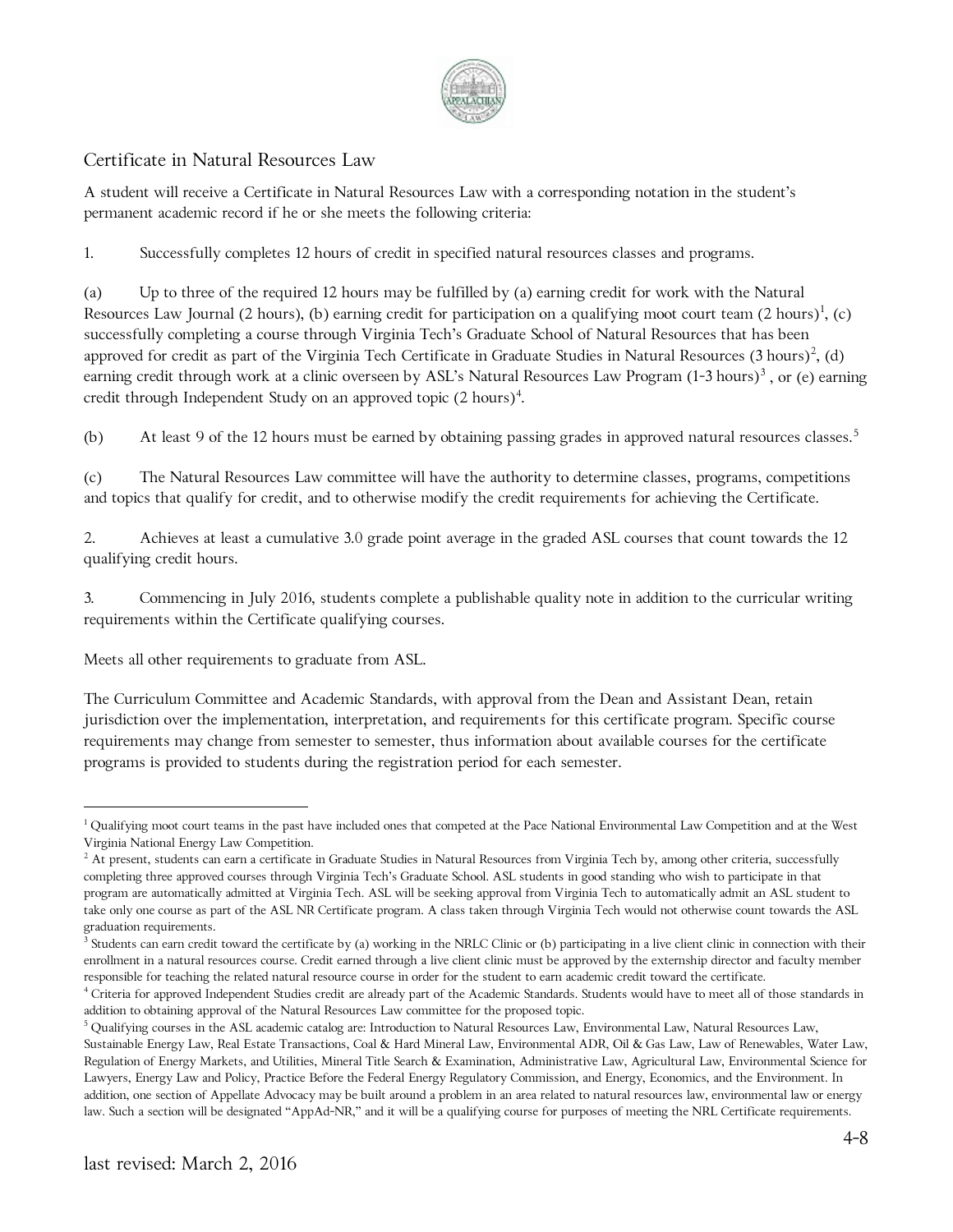

#### Lawyers As Problem Solvers (LAPS) Certificate

To receive a LAPS certificate students must complete at least 23 hours of coursework from the following list:

Required Courses (11 hours):

- Civil Procedure I & II (5 credits)
- Evidence (4 credits)
- Dispute Resolution Survey (2 credits)

Dispute Resolution Electives (select two):

- Certified Civil Mediation Practicum (4 credits)
- Environmental Dispute Resolution Practicum (4 credits)
- ADR in Criminal Cases Seminar (when offered)
- Client Interviewing, Counseling, and Negotiation Practicum (4 credits)(when offered)
- Employment Discrimination and Dispute Resolution Seminar (2 credits) (when offered)
- Workers' Compensation Elective (3 credits) (when offered)
- Arbitration (summer on-line course) (when offered)
- Arbitration and Dispute Resolution System Design Seminar (2 credits) (when offered)
- Insurance Law Practice and ADR Practicum (4 credits) (when offered)
- Advanced Negotiation Practicum (4 credits) (when offered)
- Other Dispute Resolution classes as available

Procedure and Practicum Electives (select any two):

- Conflict of Laws (3 credits)
- Virginia Procedure (3 credits)
- Remedies (3 credits)
- Administrative Law (3 credits)
- Appellate Advocacy (3 credits)
- Advanced Criminal Procedure (3 credits)
- Pretrial Civil Litigation (4 credits)
- Trial Advocacy (4 credits)
- Family Law & Practice (4 credits)
- Juvenile Law & Practice (4 credits)
- Law Office Practice (2 credits)
- Law Office Practice (4 credits)
- Employment Law (4 credits)
- Criminal Practice (4 credits)
- Small Business Entities (4 credits)
- Estate Planning (4 credits)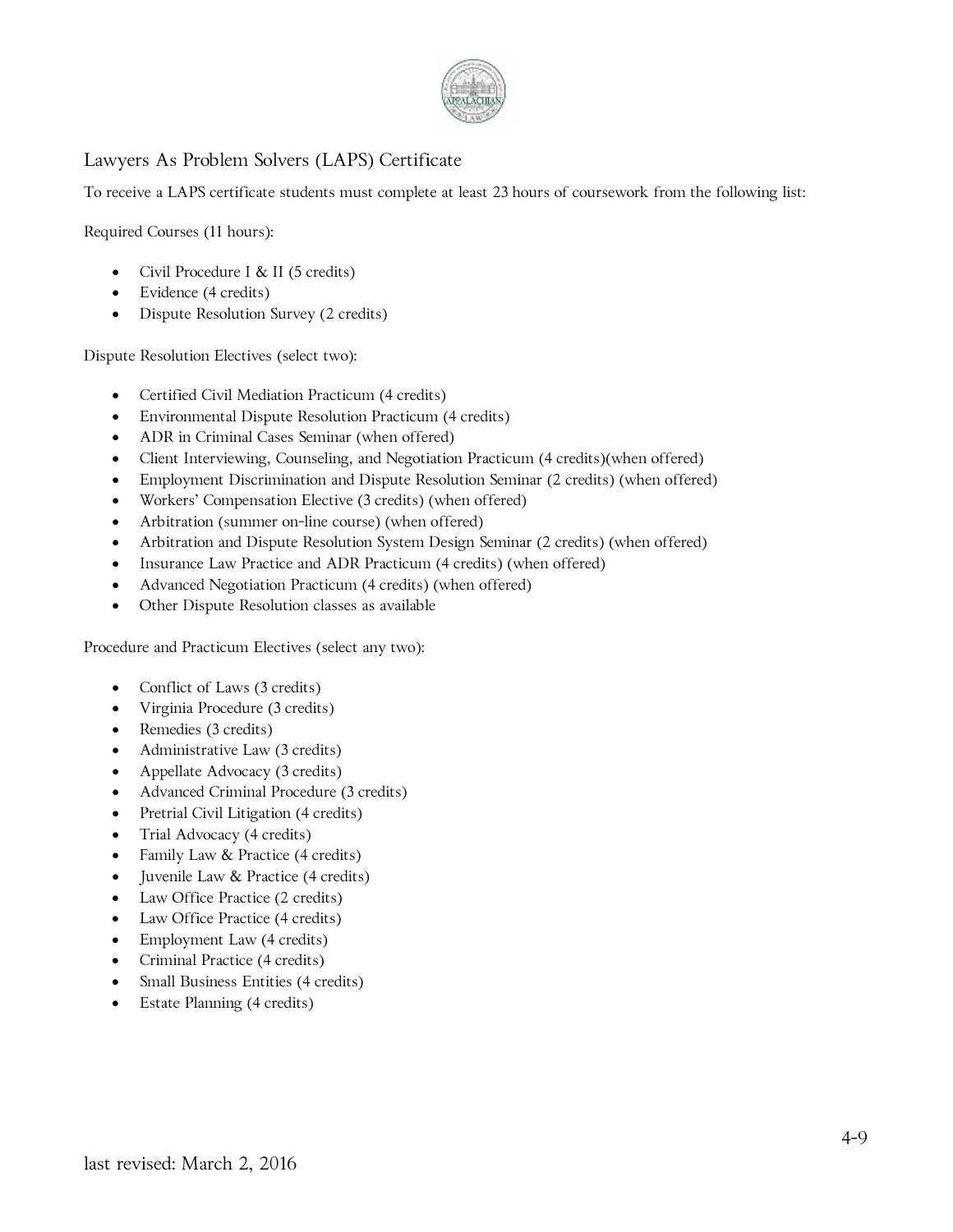

#### Litigation Certificate (Criminal, Civil, or general)

An Appalachian School of Law graduate will receive a Certificate in Litigation with a corresponding notation in the student's permanent academic record if he or she successfully complete 29 credit hours of litigation related course work that meets the following criteria:

- Students must take the following courses (26 credits):
	- Civil Procedure I (2 credits)
	- Civil Procedure II (3 credits)
	- Criminal Law (3 credits)
	- Criminal Procedure (3 credits)
	- Evidence (4 credits)
	- Appellate Advocacy (3 credits)
	- Trial Advocacy (4 credits)
	- Criminal Practice (4 credits), Pretrial Practice (4 credits) or Family Law Practice (4 credits)
- In addition, a student may complete any combination of the following courses to fulfill the requirement:
	- Advanced Criminal Procedure (3 credits)
	- Virginia Civil Procedure (3 credits)
	- Remedies (3 credits)
	- Moot Court (2 credits)

A student must receive a "PR" in each first year required course and have at least a cumulative 3.0 grade point average in the upper level courses that qualify the student to receive the certificate. Absent approval from the Academic Standards Committee, transferred credits for courses taken at other institutions will be counted with respect to 1L required courses, but will not count towards the Certificate for 2L and 3L courses.

If a student chooses Criminal Practice and Advanced Criminal Procedure as optional courses, the Litigation Certificate will reflect that concentration as a Criminal Litigation Certificate. If a student chooses Pretrial Practice and/or Family Law Practice and/or Virginia Civil Procedure and/or Remedies as optional courses, the Litigation Certificate will reflect that concentration as a Civil Litigation Certificate.

The Curriculum Committee and Academic Standards, with approval from the Dean and Assistant Dean, retain jurisdiction over the implementation, interpretation, and requirements for this certificate program.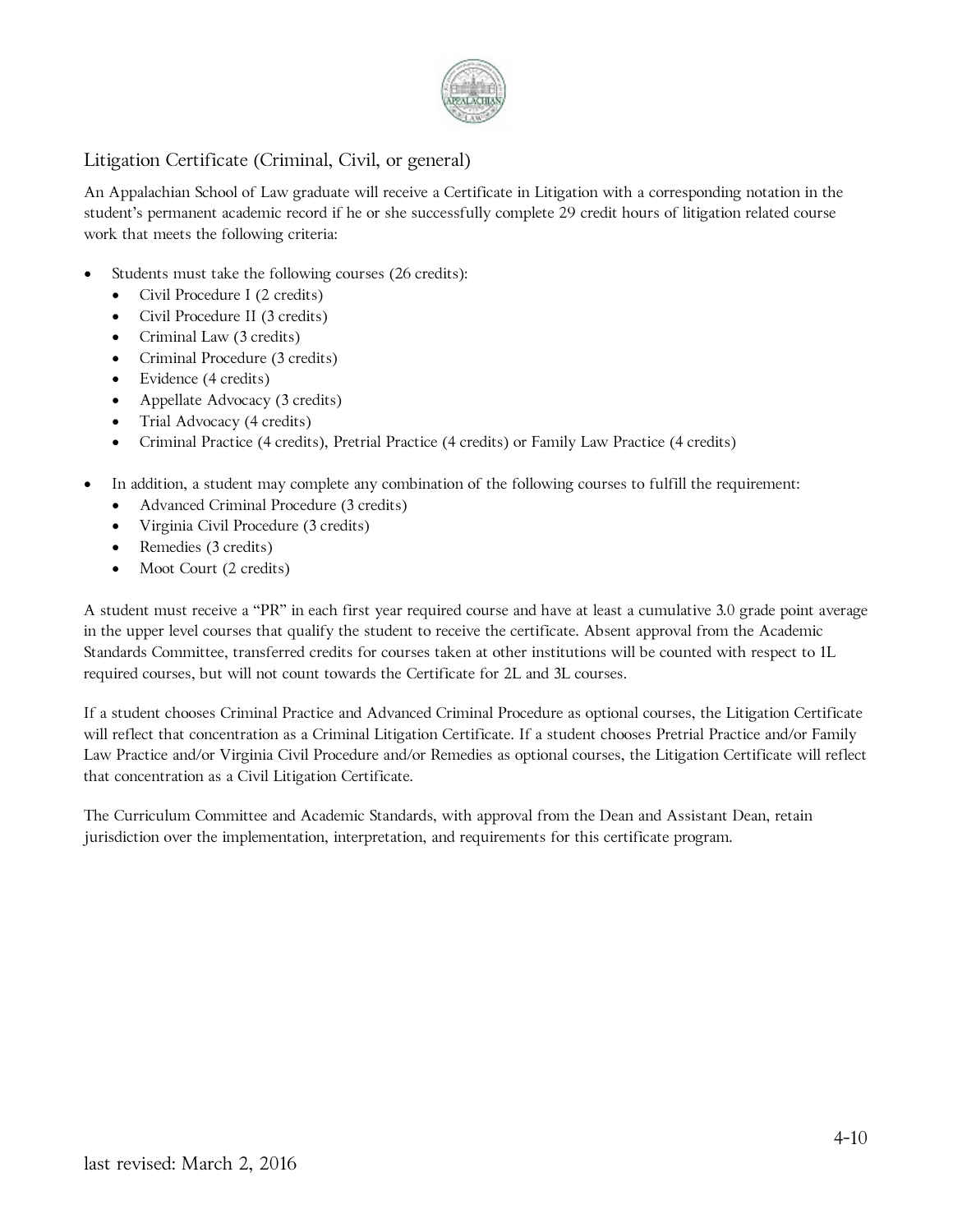

#### Course Descriptions

ASL's course descriptions are listed in alphabetical order. Courses that will satisfy requirements such as the capstone elective, practicum, or seminar requirements will be noted in parenthesis after the number of credit hours. Capstone electives are designed to provide students with a comprehensive review of various subject matters essential to the practice of law. Third-year students are required to take a fixed amount of capstone electives. The offerings for capstone electives vary from year to year. Practicum courses are designed to give students practical, skills-based training. These courses combine skills training with additional instruction in a particular substantive area of the law. Most practicum courses are open to third-year students only, and enrollment in each course is limited. The practicum offerings vary from year to year. Seminar courses require students to complete an expository or argumentative research paper under the supervision of a full-time faculty member. Each third-year student elects one seminar course. The seminar offerings vary from year to year.

#### Administrative Law - 3 credit hours (capstone elective)

Examines the role of the formal and informal administrative processes in our society, and emphasizes the powers and procedures common to all administrative agencies and the relationships among the legislative, judicial, and executive branches in the development of public policy.

#### Advanced Torts – 3 credit hours (capstone elective)

Expands on the issues examined in the first year Torts course. It focuses on privacy, business torts, product liability, and defamation. Prerequisite: Torts

#### Appellate Advocacy - 3 credit hours (required course)

Appellate Advocacy is an upper-level required course which provides second year students with the opportunity to further develop their skills as a legal writer and oral advocate. The course focuses on appellate theory and practice, standards of review, advanced appellate brief writing, and the art of appellate oral argument. Students will complete at least one major writing assignment and participate in a class wide moot court competition. Students may generally take Appellate Advocacy either in the Fall or the Spring. The fall section utilizes a hypothetical drawn from natural resource law, while the spring section focuses on a hypothetical drawn more broadly from other fields of law. Prerequisite: Legal Process I & II

#### Assistantship, Research or Teaching  $-1$  credit hour [4 hour maximum toward degree]

A student will work under the supervision of a member of the full time faculty and assist in providing research assistance to the faculty member in furtherance of a substantial scholarly endeavor or assist in grading formative assessments and providing supplemental instruction to lower level students. This endeavor will broaden or deepen a student's knowledge of a law topic beyond that provided in a standard offering of a course's material. A student must meet with the faculty member for an hour each week of the semester and provide an average of at least three hours per week in assistance to the supervising faculty member to receive credit for an assistantship. Prerequisite: Completion of all the required first year courses and the course for which assistance will be provided

#### Bar Preparation Studies - 3 credit hours (required course)

Bar Preparation Studies (BPS) is a bar preparatory course that will build on the analytical, writing and organizational skills taught across the ASL curriculum with the goal of enhancing a student's ability to prepare for the July bar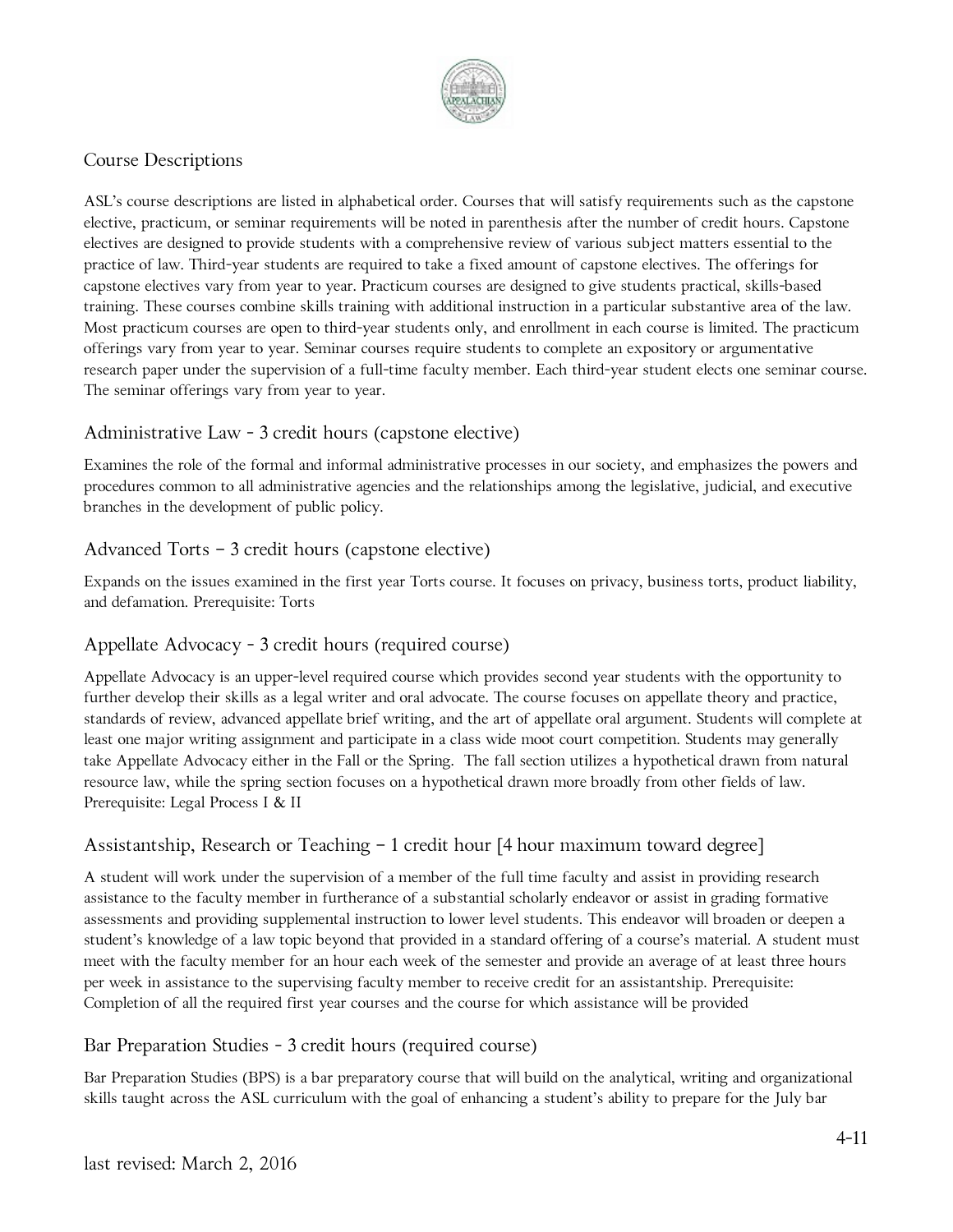

examination. Although the most intensive preparation for the bar will occur in the six to eight weeks before the bar examination, BPS will prepare students for that period of study and practice by introducing them to the format and components of the bar exam and the scope of the task, and by conveying information about study and organizational skills. Students will review selected substantive topics, learn methods by which to review the tested areas of law, complete practice essay, multiple choice and performance test questions, and receive individualized feedback on written answers. This course is not intended to replace commercial bar preparation courses. While this course focuses on the Multistate Bar Examination subjects (Constitutional Law, Contracts, Criminal Law and Procedure, Evidence, Real Property and Torts), the class will also be divided into smaller sections, with additional meeting sessions to be scheduled, based on the state bar exam being taken by students. Prerequisites: demonstrating proficiency in the following subjects either by earning a PR when taking the course or through subsequent retesting or remedial measures as permitted by the Academic Standards in Chapter 5 -- Civil Procedure I & II; Contracts I & II; Property I & II; Constitutional Law I & II; Criminal Law; Criminal Procedure; Torts; and, Evidence

#### Business Associations – 4 credit hours (required course)

is a study of the law concerning business entities, including: the factors affecting the selection of the form of a business enterprise; the nature of corporate entities; and the promotion, organization, activities, financing, management, and dissolution of business corporations. In addition to discussing the law of corporations, the course covers the principles by which one party may act as agent for another and the law governing unincorporated business organizations such as partnerships, limited partnerships, limited liability companies, and limited liability partnerships. Prerequisites: Contracts I & II; Torts; Property I & II

#### Certified Civil Mediation - 4 credit hours (practicum)

Will help students progress towards the entry-level mediator certification required by the Supreme Court of Virginia for persons who want the court to list them as court-referred mediators. The course will provide students with the first element of the certification requirements by providing at least 20 hours of professional mediation skills training. For students who will practice outside Virginia, this class may receive reciprocal recognition as the basic mediation training required in other states. Mediation requires a diverse set of skills that consider the legal context of the dispute, the interests and psychological needs of the parties, the emotions fueling the dispute, the parties' need for apology and forgiveness, and the techniques for helping parties reach reconciliation. Good mediators are skillful at listening, questioning, paraphrasing, and reframing. This course will give students the ability to develop these skills through readings, demonstrations and role-play exercises. The course also will satisfy the upper level writing requirement. Students will write an 18-20 page paper analyzing a "difficult conversation" they had with another person. Students also will conduct a complete mediation role-play as the second component of the grade in this class.

#### Civil Procedure I - 2 credit hours (required course)

A general survey of court procedure in civil cases using federal civil procedure as a model. The course covers the jurisdiction of courts (both personal and subject matter), venue, pleading, discovery, disposition without trial, joinder of claims and parties, and effects of judgments. Prerequisite: Introduction to Law

#### Civil Procedure II - 3 credit hours (required course)

A continuation of Civil Procedure I. Prerequisite: Civil Procedure I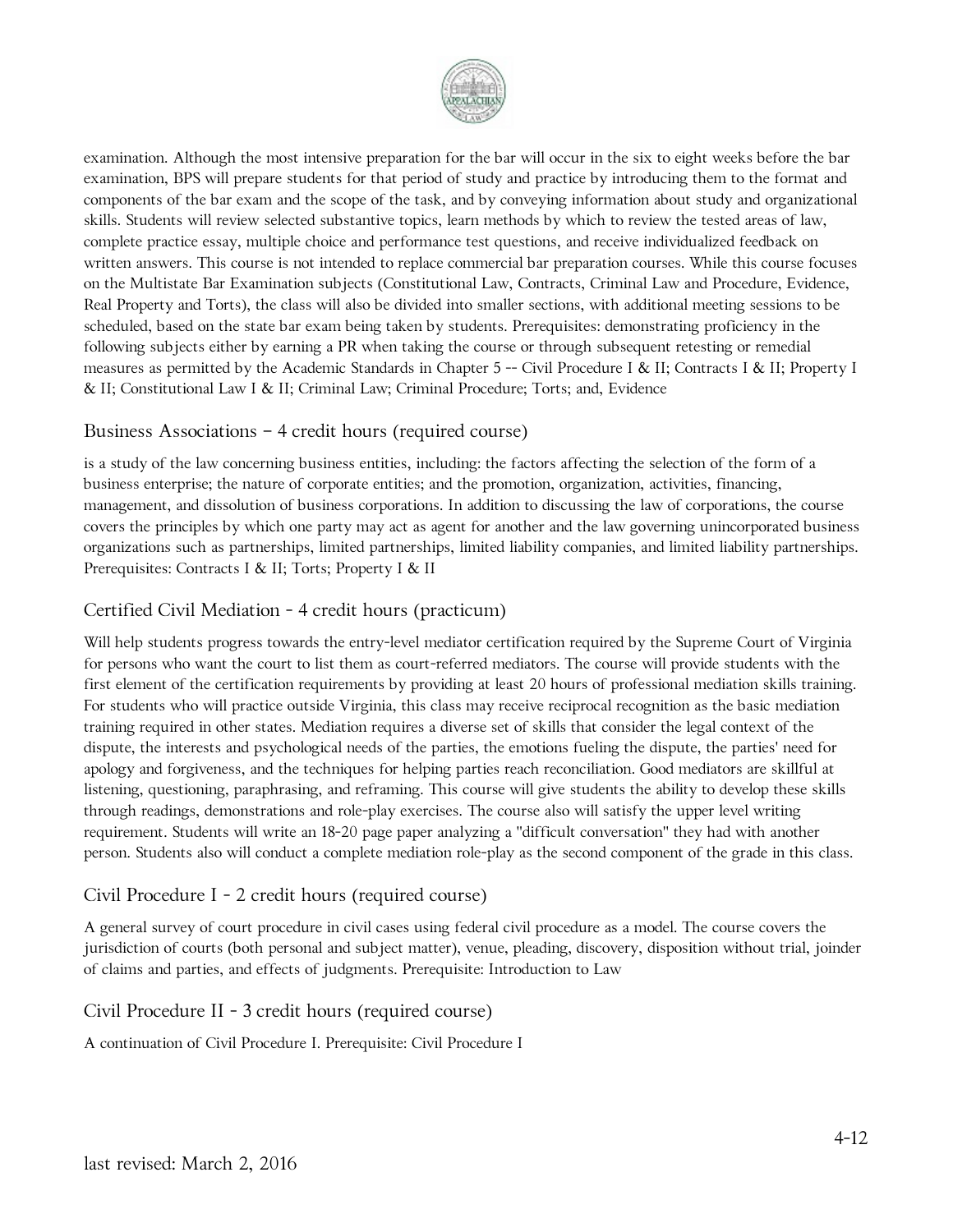

# Client Interviewing, Counseling, and Negotiation - 4 credit hours (practicum)

In this course, students will develop the skills involved in successful interviewing and counseling of clients and optimal negotiation with non-clients. Daily interactive simulations will be combined with frequent short writing assignments (app. 3 pages) designed to solidify the analysis and communication skills students have acquired in earlier courses. Heavy emphasis will be placed on the psychological factors affecting the interviewing, counseling, and negotiation processes as well as the need for linguistic precision when interacting with clients and non-clients. Simulations and assignments will involve various areas of law, but the class will culminate in the negotiation and drafting of a 10-page settlement agreement for a civil dispute.

# Coal and Mineral Law – 2 credit hours

Familiarizes students with the legal, business and environmental side of the coal and hard mineral law. Although broadly covering the industry, the course will specifically prepare and introduce students to focus on the nature of ownership of subsurface minerals; methods of transferring ownership; property rights; partition among co-owners; analysis of leasehold estates, rights and duties; coal mining rights and privileges; regulatory and environmental issues; and administrative processes. The course will require the drafting of legal memorandums and pleadings, oral presentations, and advocacy skills. The course makes use of speakers who serve as in-house counsel for energy companies and utilities, and/or practitioners in the natural resource industry.

### Conflict of Laws - 3 credit hours (capstone elective)

A study of the law relating to transactions with elements in more than one state or nation, jurisdiction of courts and enforcement of foreign judgments, constitutional issues, and the theoretical basis of choice of law. Prerequisites: Civil Procedure I & II

### Constitutional Law I - 3 credit hours (required course)

A study of the provisions in the United States Constitution governing our form of government and the powers of the federal judiciary, legislature, and executive. The course also reviews relations between the federal government and the states. Prerequisites: Introduction to Law

### Constitutional Law II - 3 credit hours (required course)

A study of the limitations on governmental power over individuals inherent in constitutional provisions relating to due process and equal protection and freedom of speech and religion. The course evaluates the restrictions on private action mandated or permitted by these constitutional provisions.

### Contracts I – 3 credit hours (required course)

Encompasses the study of legally enforceable promises, termed "contracts." The course encompasses the study of what types of promises are legally enforceable, what it takes to form a contract, what the obligations of the parties are, what constitutes breach, and what remedies are available upon breach. Prerequisites: Introduction to Law

#### Contracts II - 3 credit hours (required course)

A continuation of Contracts I. Prerequisites: Contracts I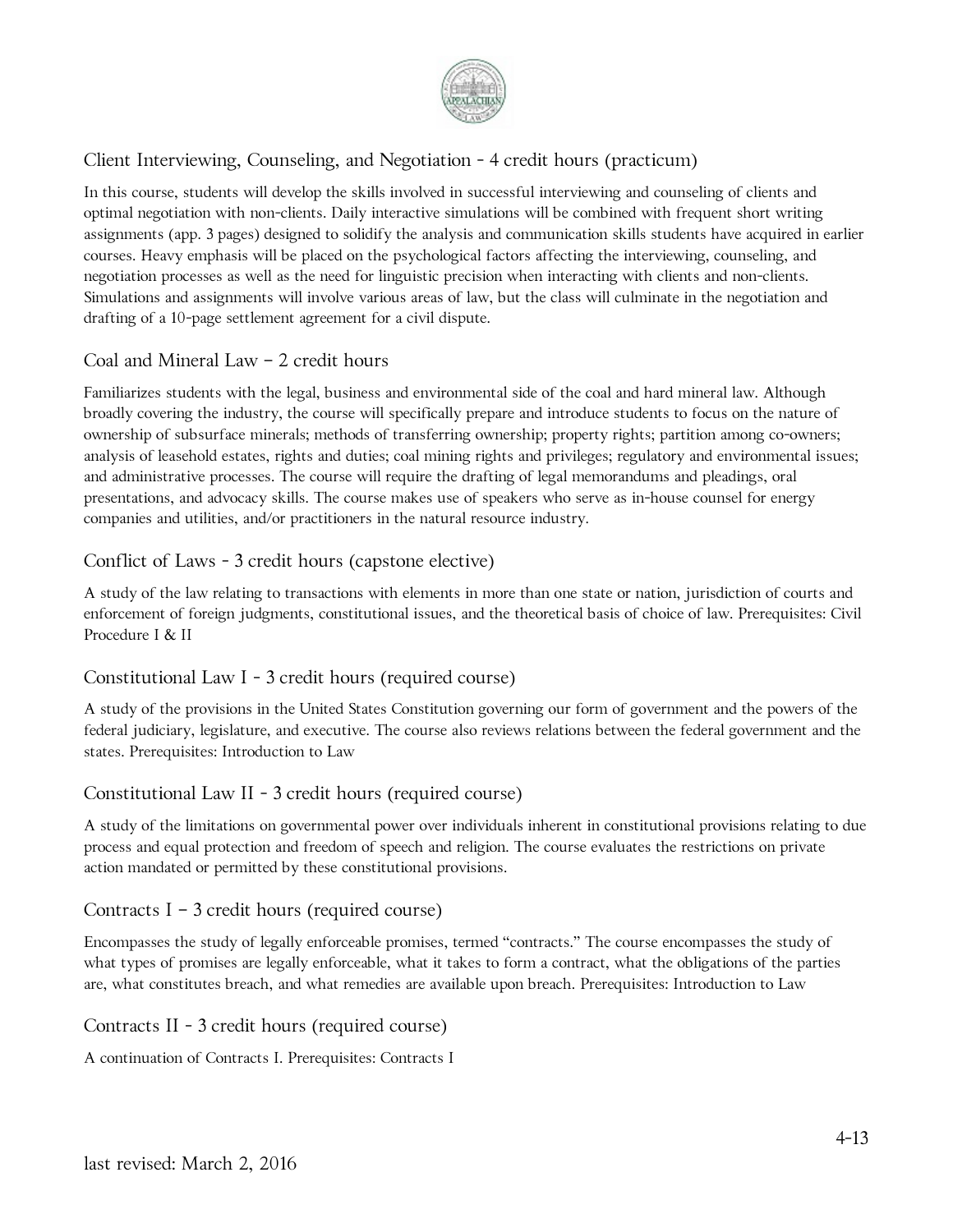

# Criminal Law - 3 credit hours (required course)

An inquiry into the sources and goals of the criminal law, general principles of liability and defenses, and the characteristics of particular crimes. Prerequisites: Introduction to Law

### Criminal Practice - 4 credit hours (practicum)

Includes both substantive instruction and skills training on pre- and post-trial criminal practice issues. Students will prepare written motions and participate in simulated in-class exercises involving indictment and charging decisions, client relations, bail and release, investigation, discovery, preliminary hearings, pre-trial motions, guilty pleas, sentencing, and probation. The course focuses on both defense and prosecution issues and students will have the opportunity to experience both sides of criminal practice through in-class exercises. Prerequisites: Criminal Law; Criminal Procedure; and Evidence

### Criminal Procedure - 3 credit hours (required course)

A survey of federal procedures and constitutional safeguards applicable in the criminal justice system, focusing on police investigation and arrest. Particular emphasis is given to Fourth Amendment issues.

### Debtor-Creditor Law - 3 credit hours (capstone elective)

Offers a comprehensive study of the legal principles governing the relationship of debtors and creditors, with primary emphasis on federal bankruptcy law and a focus on the rights of unsecured creditors. Traditional state remedies such as attachment, garnishment, execution, fraudulent conveyance, and debtors' exemptions also are covered.

### Dispute Resolution - 2 credit hours (required course)

Provides students with a working knowledge of dispute resolution theory and practice. The major dispute resolution processes are examined critically with discussion of their strengths and weaknesses. Particular emphasis is given to negotiation, mediation, arbitration, and ethics. Legal, ethical, and policy issues that arise in the use of dispute resolution processes also are examined. A major theme throughout the course is the selection of appropriate dispute resolution forums and representation of clients in dispute resolution.

#### E-discovery – 3 credit hours (general elective)

This course guides the student through the complicated process of handling Electronically Stored Information (ESI). Recommended best practices are explored and analyzed within the framework of the ABA Model Rules of Professional Conduct with particular emphasis on lawyer competence in technology matters. The knowledge gained in this course will benefit both those who plan to be litigators as well as those who choose a transactional practice. The subject matter includes an in depth analysis of ESI, metadata, litigation holds, social media and related digital information sources. The Federal Rules of Civil Procedure will be examined to illustrate the shift from paper to digital records in litigation and the subsequent changes to the Rules to accommodate this new environment. Students will also review the Electronic Discovery Reference Model (EDRM) and the principles established by the Sedona Conference to develop skills and experience in handling digital information. Throughout the course, students will learn the ethical requirements governing the attorney's role in the collection, storage and dissemination of digital information. Prerequisites: Civil Procedure.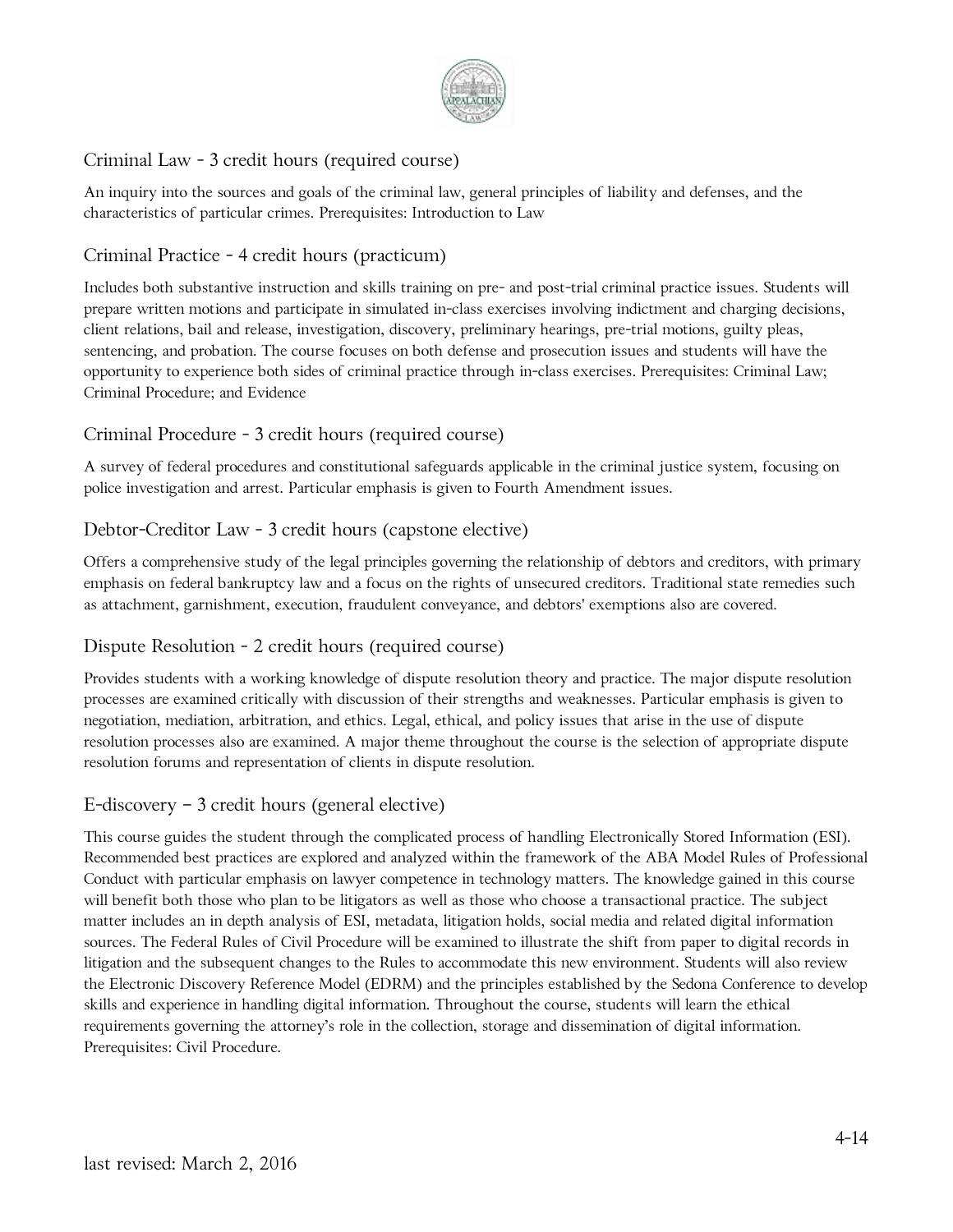

# Energy, Economics, and the Environment  $-2$  or 3 credit hours (general elective)

Energy, Economics, and the Environment examines developing legal issues in the energy industry through the lens of economic theory. The course focuses on the environmental issues resulting from energy usage and regulatory schemes. Relevant constitutional law issues will be discussed as well as the complex challenges facing the utility industry and its regulators as renewable energy begins to gain a foothold in the United States. The legal hurdles to effective regulation of transportation form a significant component of the course as well as the role of corporate social responsibility in a heavily regulated industry.

# Energy Law and Policy – 2 or 3 credit hours (general elective)

Energy Law and Policy examines the development and current status of energy law in the United States from a policy standpoint. Covering both fossil and renewable sources, the course uses case law and practical exercises to focus on energy transport and delivery systems and their regulation. Utility regulation and the current challenges facing that industry will also be covered in detail.

# Environmental Dispute Resolution Practicum – 2-4 credit hours (practicum)

Explores the characteristics of environmental and natural resource disputes, how they arise, and how we choose to resolve them. The course examines the range of resolution options available, from rights-based approaches (litigation, appellate advocacy and arbitration) to interest-based approaches (consensus building, mediation, collaborative governance and group facilitation). Students practice and explore the skills needed to use collaborative practices in typically adversarial interactions. This skills course relies heavily on simulations involving resource disputes taken from current headlines, such as those involving endangered species of the Upper Clinch River Valley, mountain top mining permits granted in Central Appalachia, and ridgeline placement of wind farms. It will also examine the approach taken by the administrator of the BP Deepwater Horizon Disaster Victim Compensation Fund.

### Environmental Law  $-$  2 or 3 credit hours (seminar)

Examines selected topics in the law governing the protection of air, water, and land from pollution. Early class sessions will cover: (1) brief overviews of the Clean Water Act, the Clean Air Act, and the Resource Conservation and Recovery Act; (2) the impact of Climate Change on the permitting process; (3) additional areas of environmental law having regional connections, including mine permitting and regulation; (4) competing conceptual approaches to environmental regulation; (5) the political and bureaucratic aspects of environmental regulation as a model of regulation generally; (6) emerging notions of environmental justice; and (7) the role of citizen enforcement, including the implications of recent U.S. Supreme Court decisions dealing with the issue of standing. Reading materials will focus on judicial decisions, administrative materials, and case law but will also include selections from the literature of science, economics, and political science that underlie current legal debates in environmental law. Early classes will involve the students in informal presentations based on the reading materials. The last few classes will be devoted to presentation and discussion of student research papers.

# Environmental Science for Lawyers – 2 credit hours (general elective)

Environmental Science for Lawyers will explore the basic scientific knowledge lawyers need to understand and apply the law to environmental issues. This 2-credit course will address air pollution chemistry, water pollution chemistry, energy sources, and biological systems. For each subject, reading assignments, lecture, group projects, and discussion will allow students to develop a well-rounded background in the basic scientific concepts behind the laws that regulate our environment. Material will be taught at a level appropriate to students of varying backgrounds. Students will be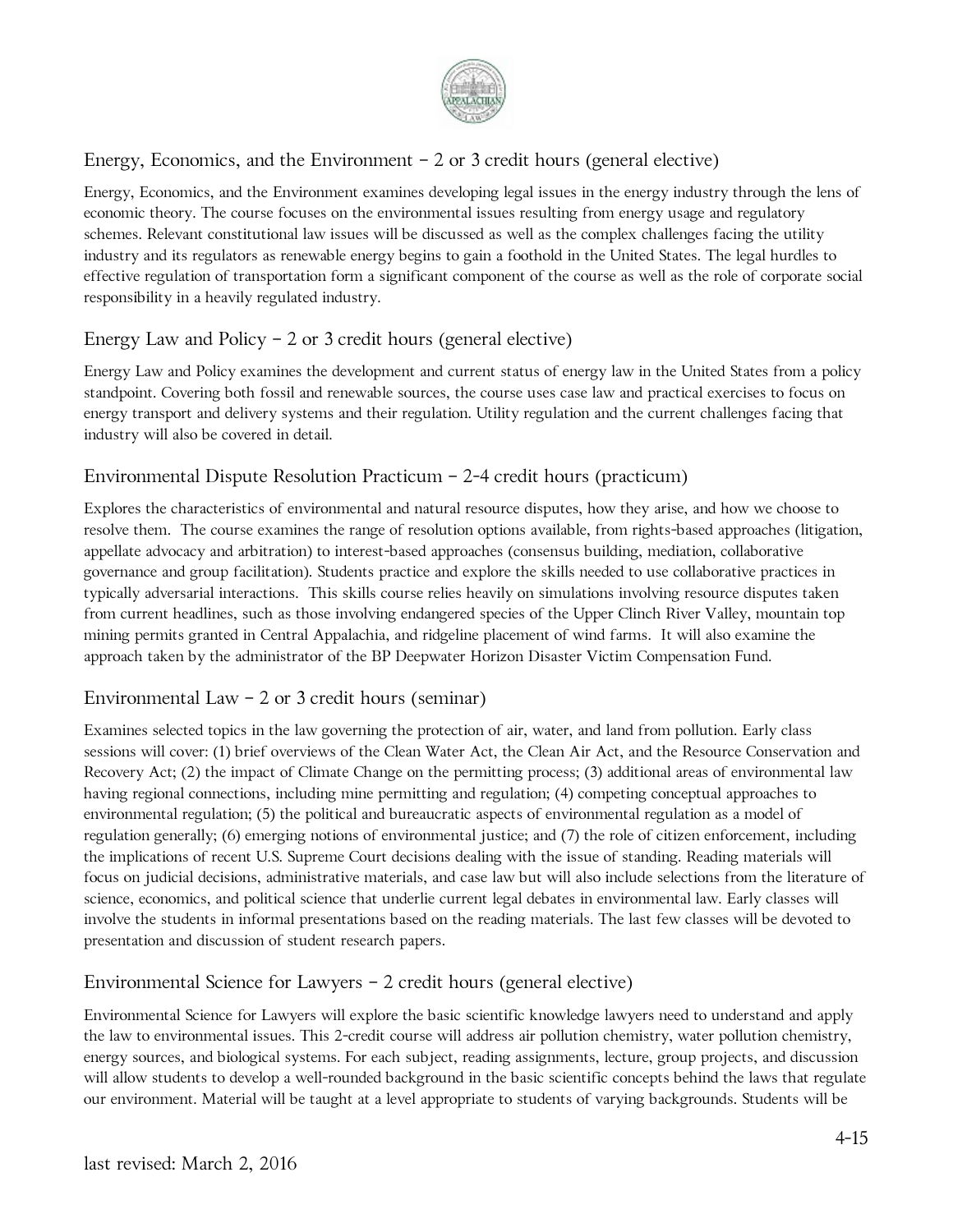

evaluated on their ability to both understand the basic scientific concept taught and to apply those concepts to relevant law and fact patterns.

# Estate Planning - 4 credit hours (practicum)

Develops students' skills relating to the disposition of property during lifetime and at death. The first part of the course will examine federal estate and gift taxation. The second part of the course will focus on developing estate plans and drafting the instruments (e.g., wills, trusts, etc.) necessary to implement such plans so as to accomplish a client's non-tax objectives while minimizing estate taxes, gift taxes, and income taxes. Prerequisites: Estates and Trusts

### Estates and Trusts - 4 credit hours (required course)

A study of the devolution of property by descent and wills, including a study of intestacy, and related problems of construction. The course also covers a study of the formation and management of trusts, including the rights and responsibilities of settlors, rights and responsibilities of trustees, rights and responsibilities of beneficiaries, the doctrine of cy pres, and the concept of fiduciary duty. In addition, the course introduces the federal transfer tax system and related estate planning opportunities and techniques. Prerequisites: Property I & II

### Evidence - 4 credit hours (required course)

An examination of the rules governing the admissibility of evidence in civil and criminal trials, with particular emphasis on the Federal Rules of Evidence. Topics covered include relevancy, the hearsay rule and its exceptions, examination, cross-examination, and impeachment of witnesses, witness competency, opinion and scientific evidence, admissibility of writings, judicial notice, and burdens of proof and presumptions.

### Externship - 3 credit hours (required course)

Allows students to apply the skills learned in the core curriculum. Students typically take this course during the summer following their first year of studies. Students work for a total of approximately 200 unpaid hours in a judge's chambers, public law office, or public interest organization under the direct supervision of a licensed attorney. Each student is assigned to a full-time faculty coordinator and the faculty coordinators conduct an orientation and a debriefing session before and after the externships. Externship placements for students have included federal magistrate, district court, and circuit judges; state Supreme Court justices in Virginia, Kentucky, Tennessee, and North Carolina; state trial judges in Virginia, West Virginia, and Kentucky; U.S. Environmental Protection Agency and U.S. Department of Justice; Virginia Attorney General's Office; Virginia, West Virginia, and Kentucky Legal Services offices; Tennessee District Attorneys; Virginia Commonwealth Attorneys; West Virginia District Attorneys; North Carolina District Attorneys; Kentucky County Attorneys; Georgia District Attorneys; South Carolina Solicitor's Office; and the Air Force Legal Office. Extern students' experiences typically include a combination of the following: observing court proceedings, researching legal issues, performing factual investigations, drafting pleadings and legal memoranda, drafting judicial opinions, updating law libraries, and assisting with trial strategy and problem solving. Prerequisite: Completion of 28 credit hours prior to beginning work at field placement

### Family Law - 3 credit hours (required course)

Covers various subject areas in family law, and introduction on how to practice in the family law area. The main topics covered are marriage, divorce, division of property, spousal support, child custody and visitation, child support, adoption, and domestic violence.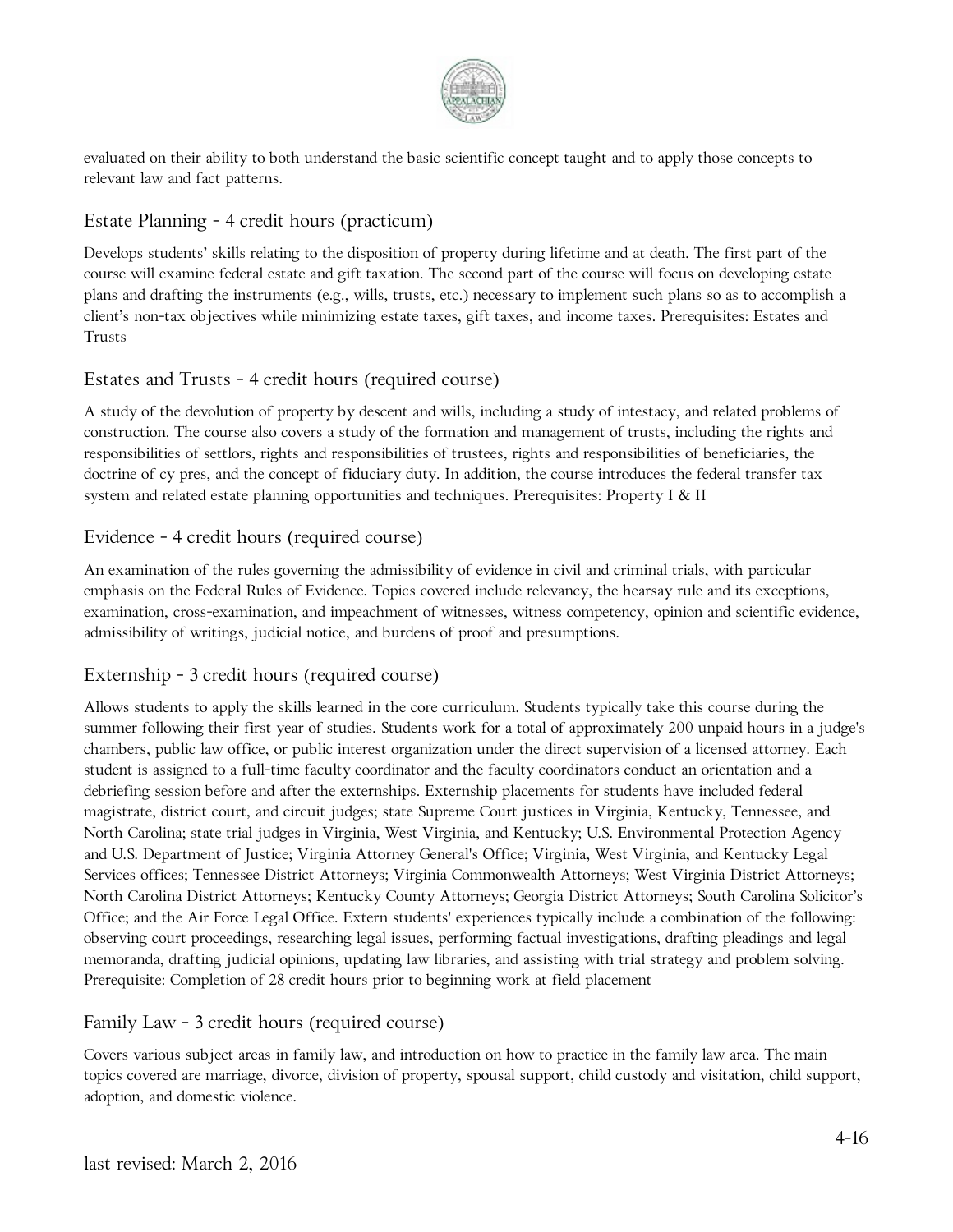

# Family Law Practice - 4 credit hours (practicum)

Will focus on substantive instruction and skills training in issues most prevalent to a family law practitioner. The course will cover selected subject areas in family law, such as annulment, divorce grounds and defenses, spousal support, child support, property division upon dissolution of marriage, ante-nuptial agreements, post-nuptial agreements, and child custody and visitation. Students will receive instruction in the preparation of pleadings, motions, court orders, and agreements. Students will also participate in simulated in-class exercises, including in-class simulated client interviews and court hearings. Prerequisite: Family Law

# Federal Income Taxation - 3 credit hours (capstone elective)

Gives a basic understanding of federal income taxation relating to individuals and teaches the use and interpretation of complex statutes and regulations.

# Independent Study - 1 to 3 credit hours

Involves assigned readings, conferences, research, and writing in specialized or advanced areas of the law. Proposals for Independent Study must be approved by the supervising professor and by the Curriculum Committee.

### Insurance Law Practice - 4 credit hours (practicum)

Will focus on substantive instruction and writing skills training in issues most relevant to an insurance law practice. The course will include study of selected subject areas in insurance law, including automobile, fire and casualty (homeowners), liability, health, and disability. Among other topics covered will be the formation and operation of the insurance contract, coverage and exclusions, insurable interests, the claims process, subrogation, and vehicles to determine coverage issues such as declaratory judgment actions.

### Introduction to Immigration & Citizenship Law – 2 credit hours (general elective)

This course will introduce students to the basic rules governing noncitizens who wish to enter, who live, study, and/or work in the United States. Using problems and case studies, students will examine the Immigration and Nationality Act and requirements for and restrictions on entry into the U.S. (visas and admissibility); rights and restrictions on activities once in the U.S. (e.g., work, education; drivers licenses); removal of noncitizens; and naturalization.

### Introduction to Law (required course)

An introduction to legal analysis and the legal process. The course introduces the student to the structure of the judicial system and the thought processes used in it. In addition, there is significant emphasis on the nature of the legal profession, rules of conduct for lawyers, and the ideal of professionalism.

### Introduction to Natural Resources Law – 3 credit hours (general elective)

This course introduces students to ASL's various natural resources law offerings, both to provide a broad base of knowledge to interested students and to inform students who may be considering the natural resources law certificate or master's degree. The goal of the course is to familiarize students with the legal, business and environmental aspects of the natural resources law. Although broadly covering natural resources, the course will include a basic introduction to the U.S. legal and governmental system relating to environmental, natural resource and energy laws, including hard mineral law, oil and gas law, water law, environmental law, energy policy, land use law, renewable energy law and issues related to climate change and sustainability.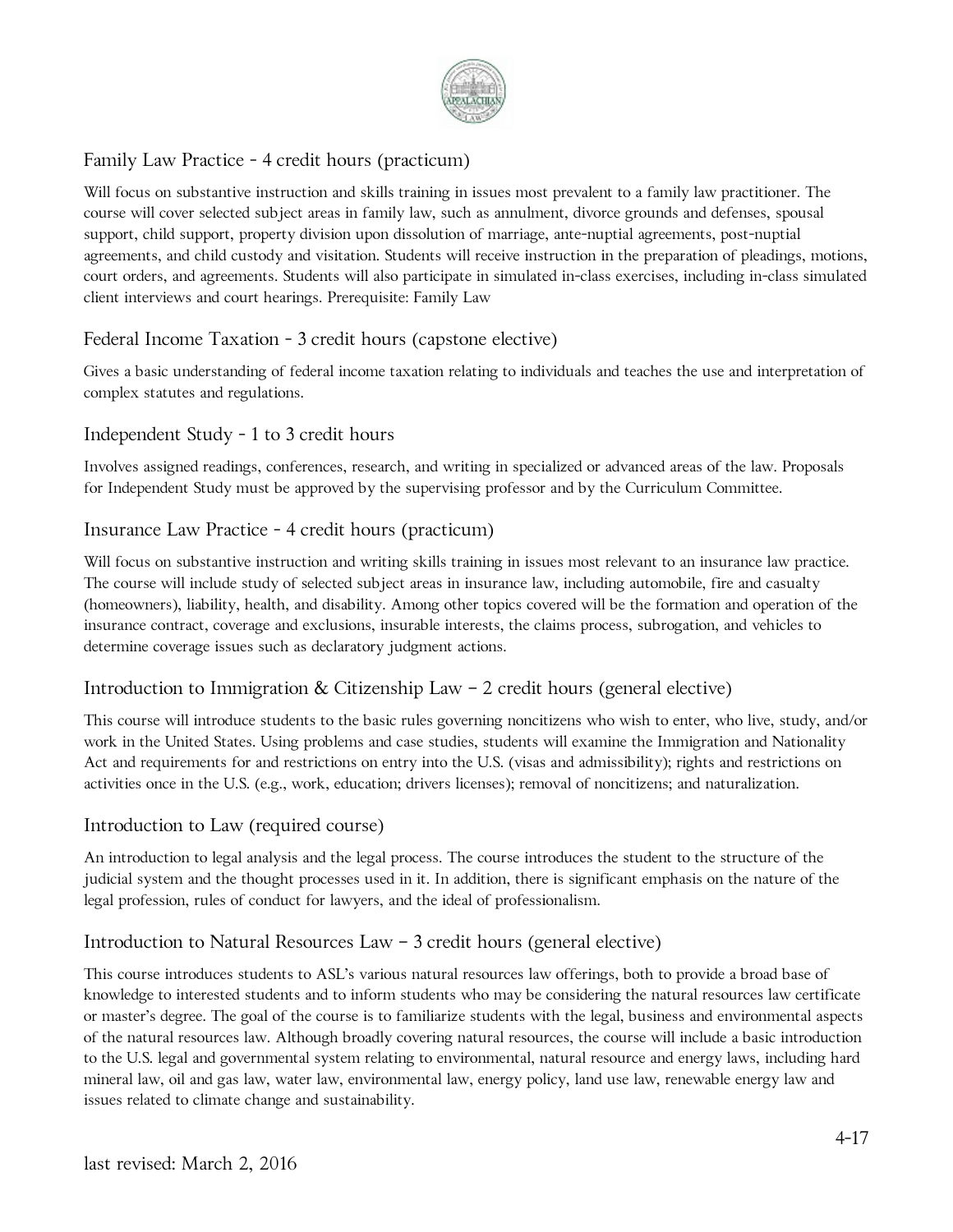

# Juvenile Law - 2 credit hours (seminar)

This course is a study of the three principal branches of juvenile court jurisdiction: delinquency, abuse/neglect and status offense proceedings as well as the basics of developmental psychology in exploring questions of capacity, competency and culpability. The course analyzes how the role of counsel differs from the role of a guardian ad litem or of a Court Appointed Special Advocate. Each student writes a 20-25 page research paper on some topic of juvenile law and makes a twenty minute presentation of the topic in class. The paper is critiqued, and the student edits and resubmits it for the final grade. This course satisfies the upper level writing requirement.

# Law of Governance, Risk Managements, and Compliance - 2 credit hours (seminar)

This is a seminar course in which students will consider the current status of the law regarding various controversial issues involving 1) corporate governance; 2) corporate compliance with generally accepted ethical standards, internal rules & standards of conduct, and government regulation; and 3) risk management. For each issue examined, the course will challenge students to contemplate, identify, and propose alternative approaches. Students are required to complete an original expository and/or argumentative research paper on a single topic from one of the three broad areas listed; such topic to be chosen in consultation with the instructor. The objectives of the course are 1) to deepen the students' understanding of how corporations actually function; 2) to improve and sharpen students' critical thinking, research, and writing skills; 3) to better prepare students to function effectively as corporate counsel; counsel to individuals or businesses harmed by corporate action related to these issues; a state or federal agency regulator; a local, state or federal lawmaker; or as a state or federal judge.

### Law Journal - 2 credit hours

Credit is awarded to students who successfully complete two years of service on Appalachian School of Law Journal of Law, including at least one year as a member of the Board of the Journal, and who produces a note of publishable quality. Successful completion of the requirements is determined by the Journal's faculty advisor. This course is graded on a pass/fail basis, and credit is awarded during the student's final semester in law school. Successful completion of the course will substitute for the seminar requirement or for a 2-credit-hour elective course, at the student's option.

### Law Office Management – 4 credit hours (practicum)

This course is designed to provide grounding in lawyering skills in several areas: legal drafting, interaction with clients, and the management of a small law office. The legal drafting component emphasizes the drafting of transactional documents rather than litigation documents. The course includes practice exercises simulating work with clients and the legal & ethical obligations of lawyers. Topics covered include Trust Accounts, Professional Responsibility, Compensation, Billing, Fees, Business Development and related issues.

### Law Office Practice - 2 credit hours (practicum)

Provides grounding in lawyering skills in several areas: legal drafting, interaction with clients, and the management of a small law office. The legal drafting component emphasizes the drafting of transactional documents, e.g., various types of contracts, rather than litigation documents. The course includes practice exercises simulating work with clients and the other parties on business transactions. Topics covered in the office management component include: structure of law firms; financial issues (including compensation, billing, fees, and trust accounts); business development (marketing and advertising); law practice tools; and personnel, office, and operational issues.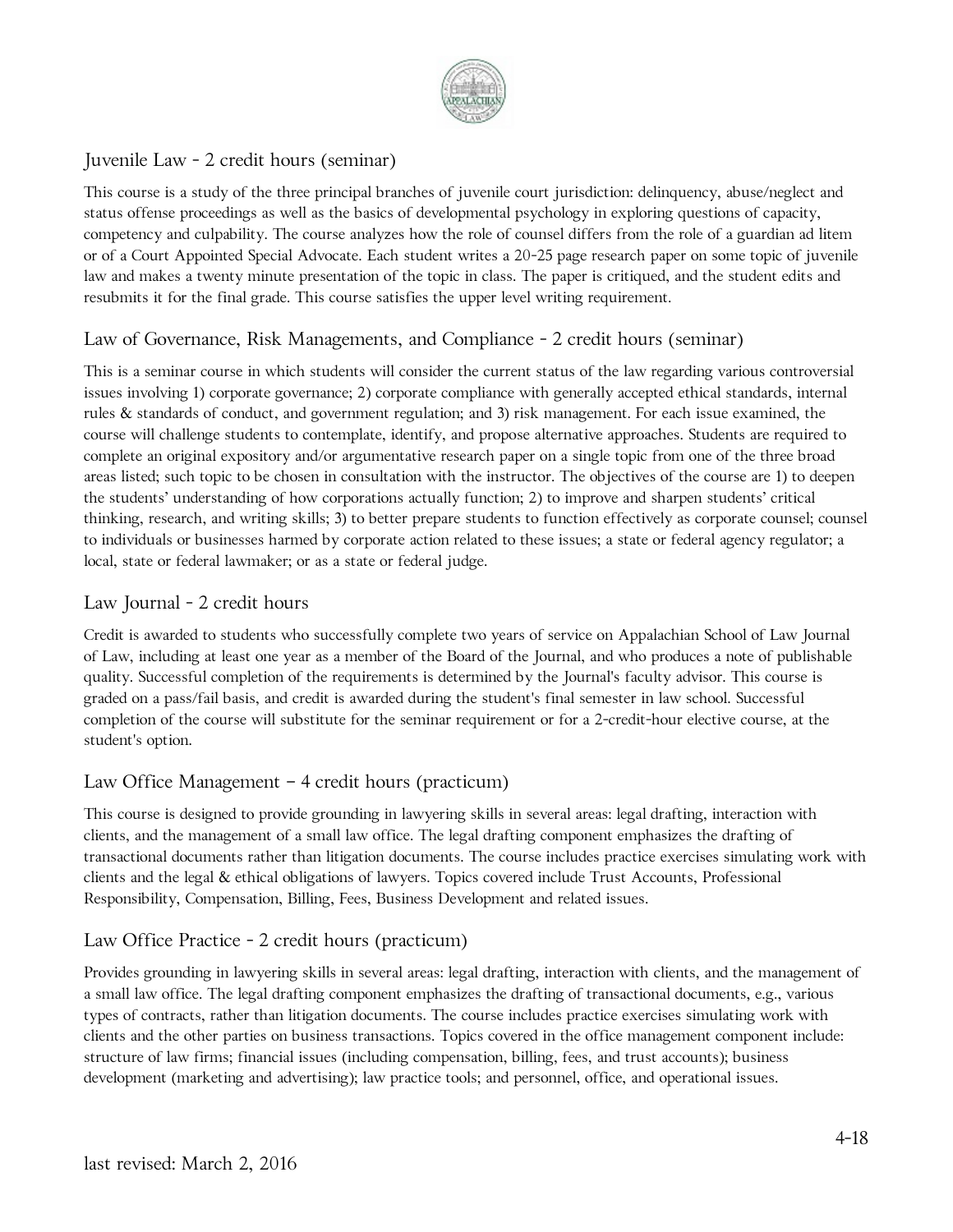

# Legal Process I and Strategies for Success - 4 credit hours (required course)

The Legal Process component of this course explores the basic methods of legal analysis and legal research, and how to write clear and concise predictive legal analyses. Students are assigned a number of research and writing projects, which may include briefing cases and drafting office memoranda and client communications. Students also gain experience in editing and rewriting. The Strategies for Success component of this course helps students improve the essential skills needed to succeed in law school, including critical thinking, reading, listening, effective case briefing, note taking, outlining, and exam writing. This course component also promotes an understanding of the law of Agency that students will encounter in Torts, Contracts, Property, and Business Associations.

# Legal Process II - 3 credit hours (required course)

A continuation of Legal Process I that explores the art and science of legal writing in greater depth. Students will complete written assignments of significant complexity and acquire more advanced research skills to be used in the production of practice-ready predictive and persuasive legal documents. Students will apply the lessons of Legal Process I and II to their own careers, learning how to write compelling cover letters and other successful professional correspondence.

# Mineral Title Search and Examination – 2 credit hours (general elective)

This course will familiarize and provide the students with an overview of the process of examining mineral titles and rendering legal opinions on title in the context of mineral production and development. Students will gain hands-on experience by conducting mineral title examinations in regional courthouses as well as drafting title opinions. The course will focus on examining title to Appalachian mineral properties, including natural gas and coal. The course will include a hands-on title search component where students will research the title from public records, learn how to identify conveyances and exceptions, and how to construe a mineral severance deed. The course will cover examining the title and identifying potential problems with the title, such as mortgages, easements, inadequate legal descriptions, improperly acknowledged documents, powers of attorney, foreclosures, bankruptcies, unpaid taxes, deed restrictions and reverters.

### Moot Court - 2 credit hours (seminar or general elective)

Credit is awarded to students who successfully complete two years of service on the Moot Court Board, who compete in an interscholastic Moot Court competition, and who independently prepare at least one brief. Successful completion of the requirements is determined by the Moot Court Program's Faculty Advisor. This course is graded on a pass/fail basis, and credit is awarded during the student's final semester in law school. Successful completion of the course will substitute for the Seminar requirement or for a 2-credit-hour elective course, at the student's option.

### Natural Resources – 2 credit hours (seminar)

Examines the specialized property rules governing estates in natural resources, the correlative rights of surface and mineral owners, and the rights to explore, mine and extract, develop, and transport natural resources, with primary emphasis on "hard" minerals. As a compliment to existing courses in Administrative and Environmental law, the course examines selected issues of natural resources regulation from the perspective of the regulated community.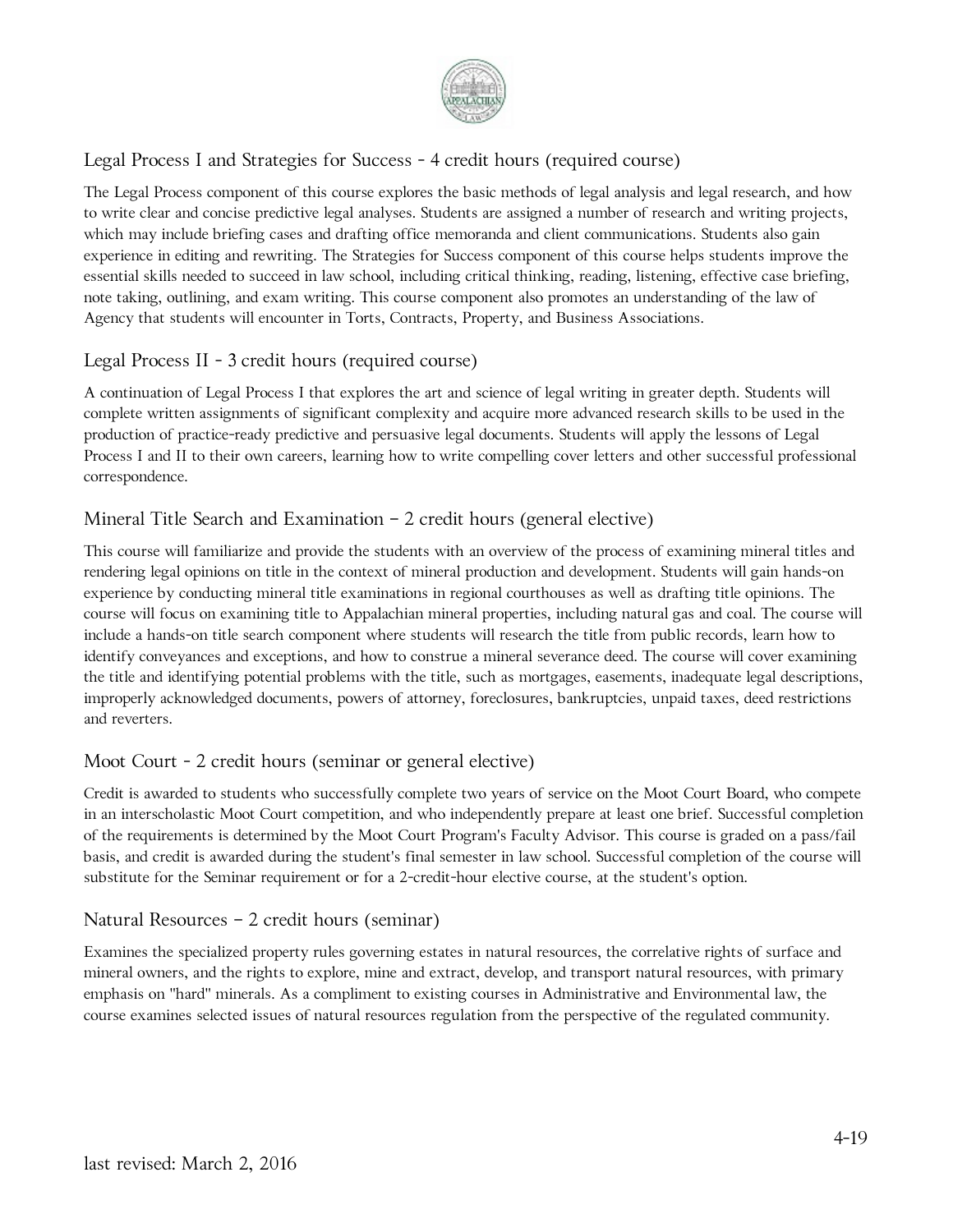

# Oil and Gas Law – 2 or 3 credit hours (capstone elective)

Applies property law and contract law principles to a complex natural resource, and evaluates resource rights from the perspective of the developer, the property owner, and the regulator. ASL is in the Marcellus shale region, one of the largest shale plays in the U.S. With U.S. oil and gas production exploding, and world demand and competition for natural resources growing, students are exposed to a growing area of law in need of lawyers who can serve as effective advocates, problem solvers and negotiators. Topics include the creation of mineral property interests in oil and gas, how those interests differ from other forms of real property, and how they are conveyed. Students evaluate oil and gas lease provisions, the principal instruments for transferring oil and gas rights. The course may require review and/or drafting of contracts, legal memorandums, and transactional documents. The course makes use of speakers who serve as in-house counsel for energy companies and utilities, and/or practitioners in the natural resource industry.

# Practice before the Federal Energy Regulatory Commission – 2 credit hours (general elective)

The Federal Energy Regulatory Commission (FERC) regulates certain aspects of the natural gas, electric utility, hydroelectric, and oil pipeline industries. This 2-credit online course will give a practical overview of FERC's substantive regulation and internal procedures. It will cover the governing statutes, FERC's rules of practice and procedure, rehearing and appellate review of administrative decisions, the history of federal regulation of the natural gas industry, the import and export of liquefied natural gas, rulemaking for natural gas pipelines, natural gas jurisdictional issues, regulation of public utilities, FERC's electric restructuring agenda, hydroelectric rulemaking, and regulation of oil pipelines.

The course will rely extensively on guest appearances by FERC employees and lawyers who practice before the FERC. Students will read assigned chapters from a short treatise, listen to online presentations given by the instructor, interact with guest speakers, research a topic of their choice, and -- during the final week --give a presentation.

Course objectives:

- To give students the background required to practice energy law at the federal regulatory level whether as a law firm associate, judicial clerk, or in-house lawyer for an energy company.
- To give students a guide for deeper research into FERC-related issues.
- To make students aware of resources available to research FERC-related issues, including industry newsletters.
- To give students additional practice at speaking before a group using effective power point slides.
- To satisfy one of the requirements of the Natural Resources Certificate Program.
- To give students an online option for meeting graduation requirements.

Prerequisite: Course is only open to students who have accumulated 28 credits before taking the course.

### Pretrial Practice - 4 credit hours (practicum)

Focuses on the handling and preparation of a civil case from the time a client walks in the lawyer's office to the eve of trial. Specific topic covered will include: client interviewing and counseling; tactical considerations of where and what to file; preparation of the pleadings; taking and defending discovery; interviewing witnesses; preparation of pretrial motions. Students will prepare a series of written documents and take part in a variety of in-class exercises.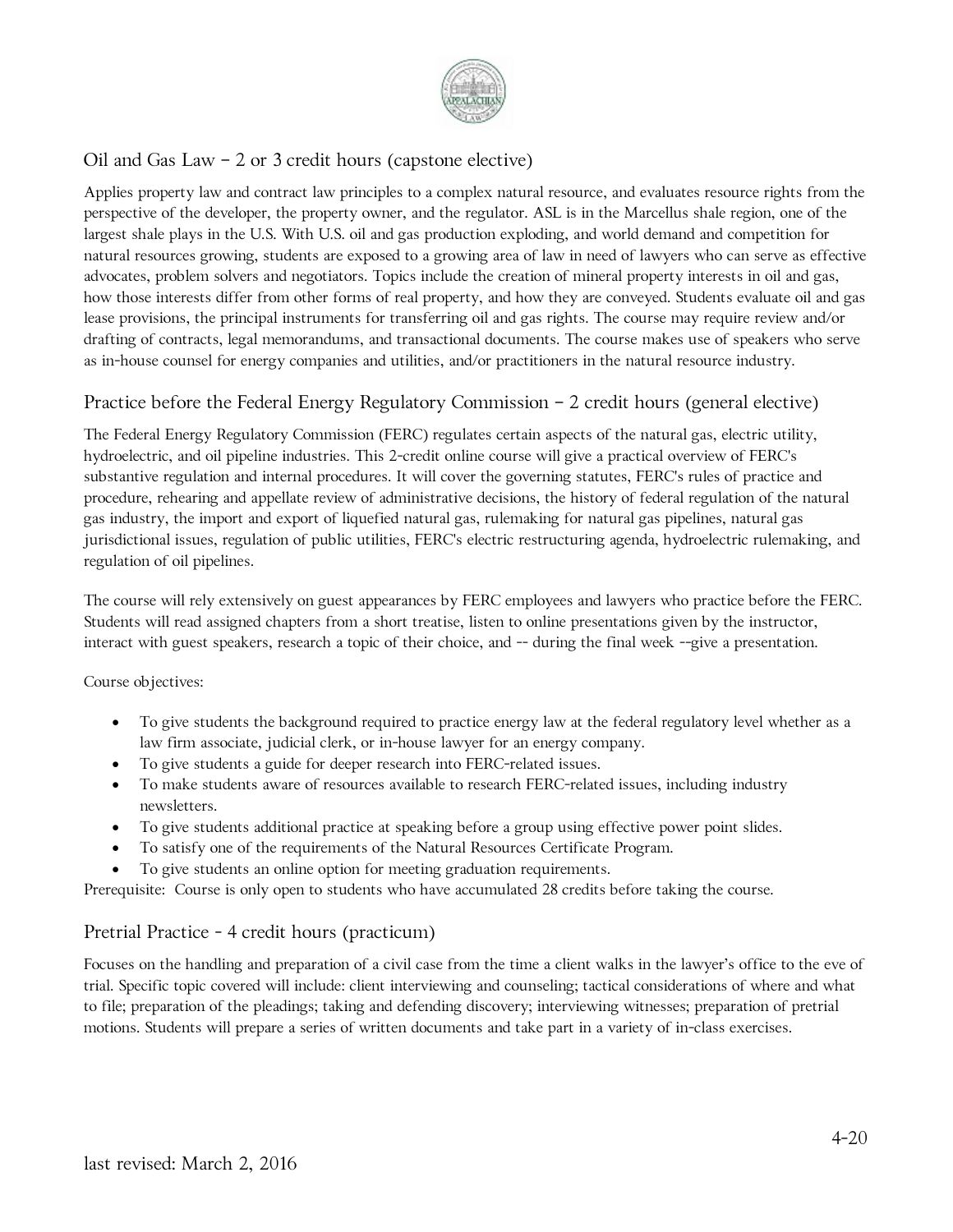

# Professional Responsibility - 3 credit hours (required course)

Instruction in the history, structure, goals, duties, values, and responsibilities of the legal profession, including instruction in the Model Rules of Professional Conduct. The course focuses on a lawyer's responsibilities and duties to clients, the legal profession, courts, and the public. Prerequisite: Introduction to Law

# Property I - 3 credit hours (required course)

Introduction to the law of personal property and real property, including estates and other interests in land, real property marketing and conveyancing, landlord and tenant issues, nuisance, regulatory limitations on land use, and eminent domain and inverse condemnation. Prerequisites: Introduction to Law

# Property II - 3 credit hours (required course)

A continuation of Property I. Prerequisite: Property I & Contracts I

# Real Estate Transactions – 2-4 credit hours (practicum)

Focuses on how commercial and residential real estate is conveyed. Lecture will discuss legal theories of title, transfer, and ownership issues. Students will prepare written projects that will require research of title records, statutes, and precedent. Projects will follow real property as it is conveyed, mortgaged, leased, and foreclosed. Condominium issues and mineral rights transfers will be addressed. Students will work with a local attorney to gain experience in current issues. Skills elements of this course include real estate title search; drafting of purchase and sales agreements, deeds, mortgages, UCC statements, closing settlement statements, and leases; drafting and review of easements, attachments, and other encumbrances; and drafting and scheduling of foreclosure sale. Prerequisites: Contracts I & II; Property I & II

### Regulation of Energy Markets and Utilities – 2 credit hours (capstone elective)

This course will familiarize and provide the students with insight to state and federal utility law and regulation. The students will examine state and federal regulations as well as governmental power over electric, natural gas and oil markets. Students will explore and study administrative law issues, regulatory agencies, and the role of regulation.

### Remedies - 3 credit hours (capstone elective)

A study of the forms of legal and equitable remedies, the substantive law of restitution, and the problems of measuring damages and non-monetary forms of remedy. Various remedies are explored in both litigation and alternative dispute resolution contexts.

### Secured Transactions & Payment Systems - 4 credit hours (required course)

Secured Transactions is the study of consumer and business credit transactions in which a loan is consensually secured by an interest in personal property as governed by Article 9 of the Uniform Commercial Code (UCC). The course examines the mechanics of creating and perfecting secured obligations, the application of a secured obligation to proceeds of collateral and after-acquired property, the effect of disposition of collateral by the debtor prior to satisfaction of the obligation, repossession and other rights of the secured creditor upon default by the debtor, priority rules between multiple creditors claiming security in the same collateral, and treatment of secured claims in a bankruptcy proceeding. Consideration is also given to non-consensual liens controlled in whole or part by other statutes or by common law. Payment Systems is the study of Article 3 of the UCC governing negotiable instruments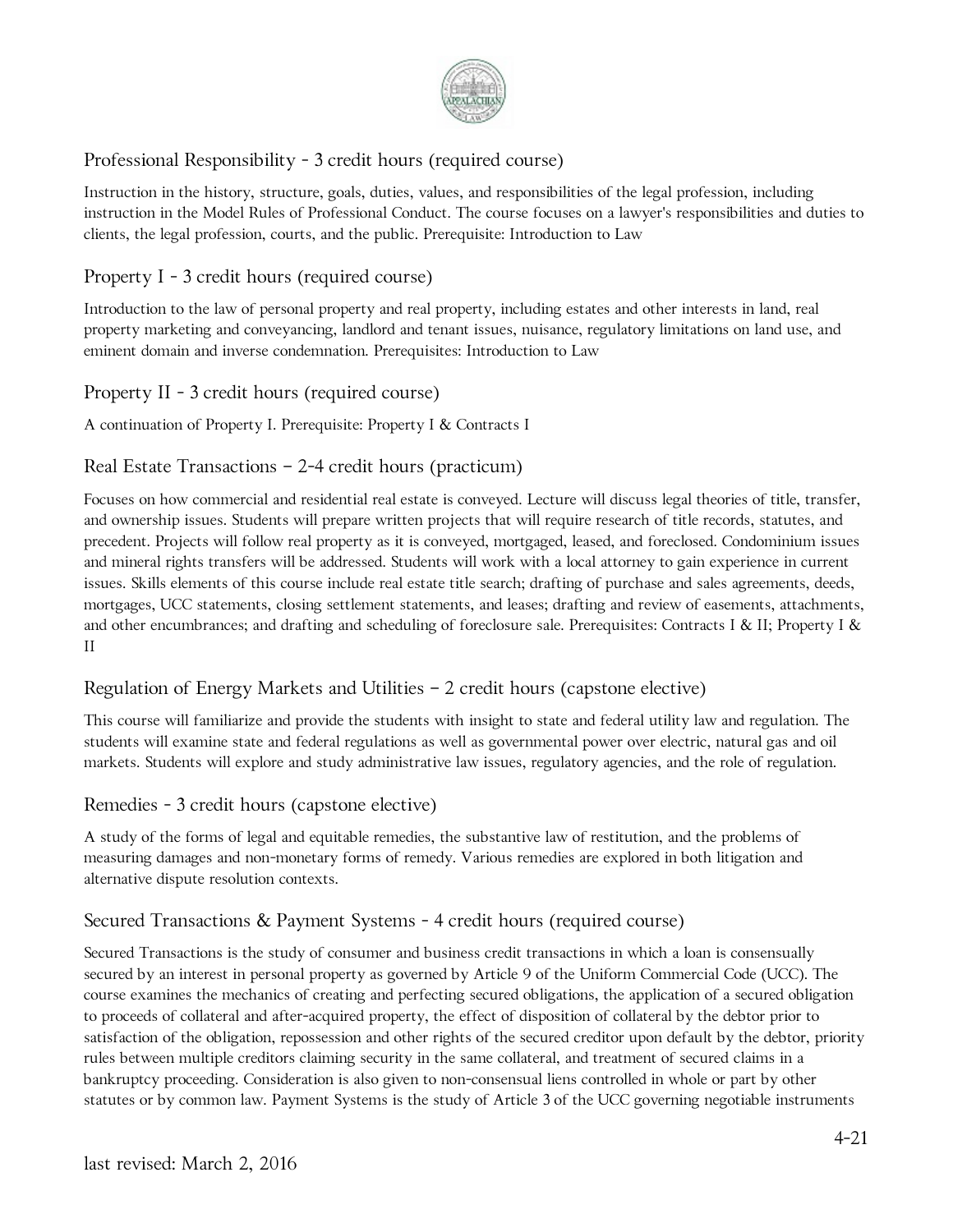

and Article 4 of the UCC governing the check-collection process and the bank-customer relationship. Consideration is also given to related state and federal laws involving credit and debit card transactions, letters of credit, and electronic funds transfers. Prerequisites: Contracts I & II

# Sustainable Energy Law Practicum - 4 credit hours (practicum)

Students explore the significant challenges facing the energy industry today, including climate change concerns, energy independence and security, traditional pollution, regulatory and litigation burdens, jobs, the price of electricity, "peak" supply, and increased energy demand. Students will gain an understanding of historical and current energy use, law and policy, both globally and nationally. The class is built around the following units: the international regime; national energy and environmental policy; coal law and policy; natural gas law and policy; transportation and oil; nuclear and renewable energy; and legislation and litigation. Students will represent nations in mock climate treaty negotiations; debate the "hot" energy issues of the day; and advise "clients" on energy-related regulations and agreements. Reading materials are compiled from source documents (treaties, regulations, laws and court decisions), government and industry studies and reports, and current commentary. There is a significant paper due at the end of the class.

### The Law of Renewables – 2 credit hours (seminar)

Examines the laws and policies designed to promote renewable energy development. Students review existing renewable energy technologies and the practical limitations on their development, siting and integration into the U.S. electricity grid. Students then explore the dominant renewable energy laws, including subsidies and tax credits, renewable portfolio standards, feed-in tariffs and net metering. While the primary focus is the regulation and development of renewable energy projects, students also explore the renewable energy policy arena and its implications, and the mechanics and issues associated with financing energy projects. Finally, the course also addresses legal, policy and economic and financing issues associated with the expansion and improvement of the transmission grid to support renewable energy development. While the focus is on renewable energy development in the U.S., some comparative examples of renewable energy policies used in other countries will be considered.

### Torts - 4 credit hours (required course)

Reviews the standards and principles governing legal liability for intentional and unintentional invasions of interests of personality and property, including such topics as assault, battery, negligence, and strict liability. Prerequisites: Introduction to Law

### Trial Advocacy - 4 credit hours (practicum)

Intensive course in the analysis, skills, and techniques of trials. The course includes simulated exercises on all aspects of in-court trial practice including opening statements, development of witness testimony on direct and crossexamination, use of illustrative aids and exhibits in evidence, impeachment, expert testimony, and summations. Each participant will take part in at least one full simulated trial.

#### Virginia Bar Studies – 1 credit hour (general elective)

Tailored instruction on essay subjects tested on the Virginia bar exam. Prerequisites: see the prerequisites for Bar Preparation Studies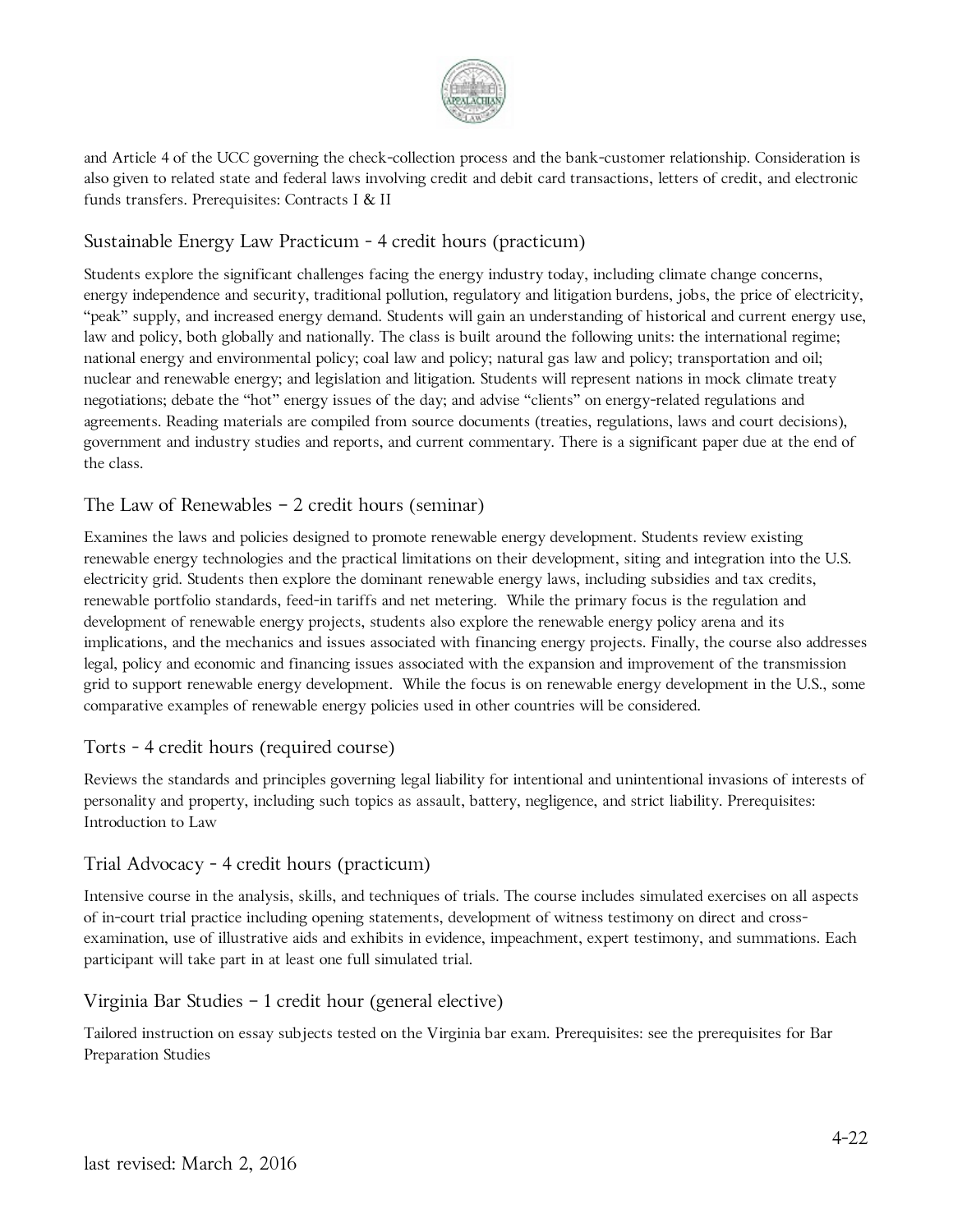

# Virginia Procedure - 3 credit hours (capstone elective)

Covers the subject of procedure from the point of view of practice in the Virginia state courts, with heaviest emphasis on civil procedure. Expected topics include self-help, subject matter jurisdiction, personal jurisdiction, service of process, venue, parties, pleading, discovery, pre-trial motions, motions at trial, post-verdict motions, judgments, costs, and appeals.

#### Water Resource Law – 2 credit hours (seminar)

Examines regulation of water systems by states and the federal government. Water is arguably our most important natural resource. This course explores increasing water scarcity, degraded water quality, stresses to watersheds, and public water supply issues stemming from aging infrastructure, global issues like international trade, management of waters shared with Mexico or Canada, and global warming. Policies governing water allocation and conservation are some of the most critical in our society. Topics also include the public trust doctrine, water allocation, pollution control, floodplains and wetlands conservation, storm water controls, "factory farms," endangered species preservation, and ecological restoration. When possible and relevant, speakers will be invited to present specific material to the class concerning current issues in water management and protection.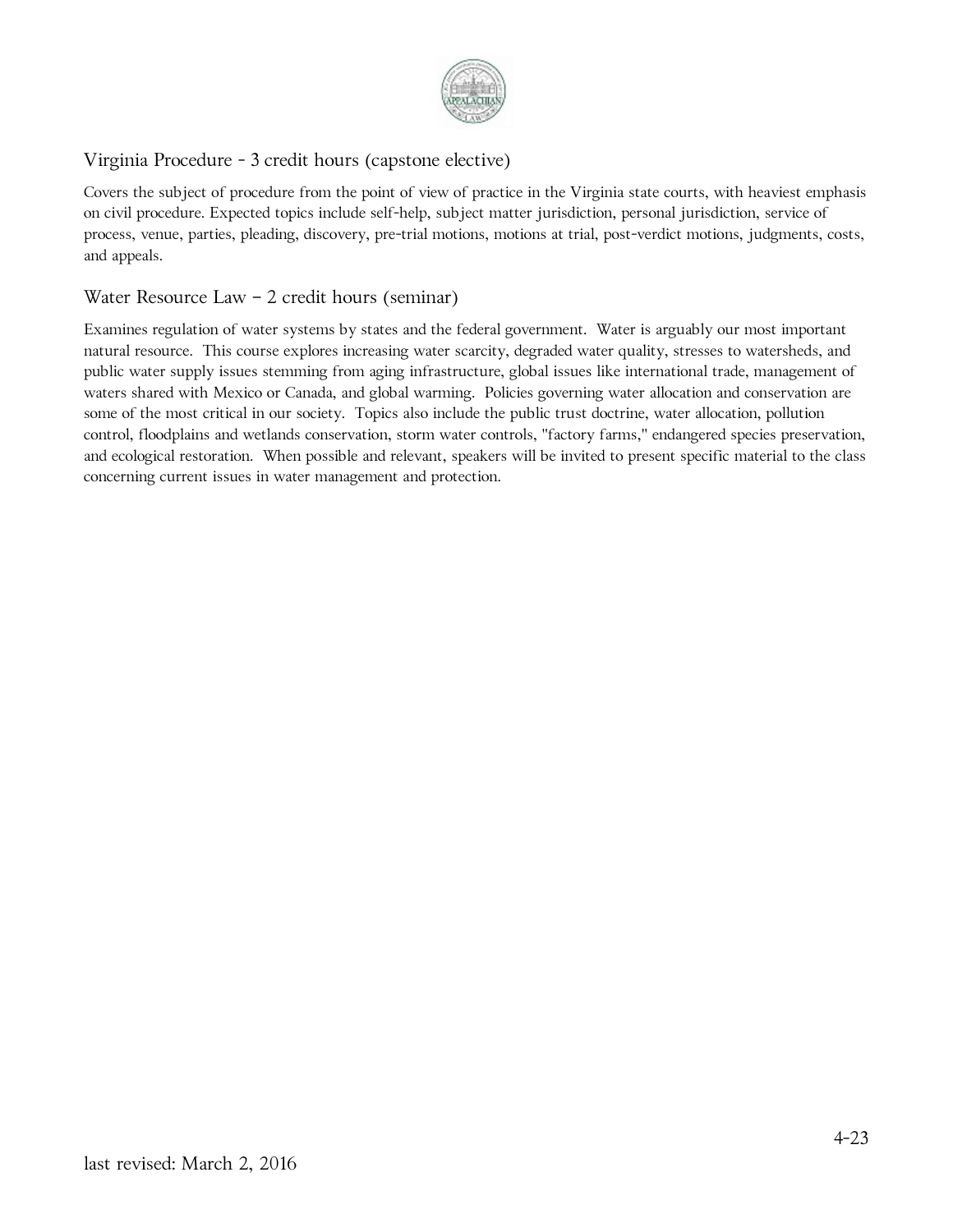

# Chapter 5 Academic Standards & Policies

# I. Function of These Standards

# A. Comprehensive Rules and Interstitial Rulemaking

The function of these academic standards is to provide comprehensive rules for governing the academic rules to be applied to students of Appalachian School of Law (the School). To the extent the rules fail to provide adequate guidance for administering a particular aspect of the students' academic program, the Dean may adopt temporary rules which shall have full force and effect until the Faculty adopts a permanent standard.

### B. Adoption and Amendment

The academic standards are adopted by majority vote of the Faculty and are subject to amendment by a majority vote of the Faculty.

### C. Notice

These standards are notice to all applicants, students, faculty members, and others of the rules, regulations, policies, and procedures described herein. This notice exists without regard to whether one has actually taken the opportunity to read the standards; the School will deal with all interested parties on the assumption that they have informed themselves as to these standards.

### D. Availability

The School will make efforts to provide reasonable access to these standards to interested people. This access may include availability of the standards at the School's law library.

#### II. Status of Students

#### A. Full-time

All students must be full-time students, except those who have received special permission from the Dean. Full-time students must enroll in the complete prescribed sequence of courses for each semester in which they are enrolled. No full-time student may work more than twenty hours per week during any week in any term or semester for which the student is enrolled. The student bears the burden of proving compliance with this work limitation, and the School, at its sole discretion, may at any time require the student to provide proof of compliance. Any student who cannot prove satisfactorily the student's compliance with the work limitation shall be regarded as a part-time student, and the sanctions for exceeding the maximum student load for a part-time student will be imposed for any semester in which the student exceeded the maximum parttime load. Furthermore, violation of the work limitation is a Code of Academic Conduct violation and is therefore subject to additional sanction through that process.

#### B. Part-time

A part-time student is any student: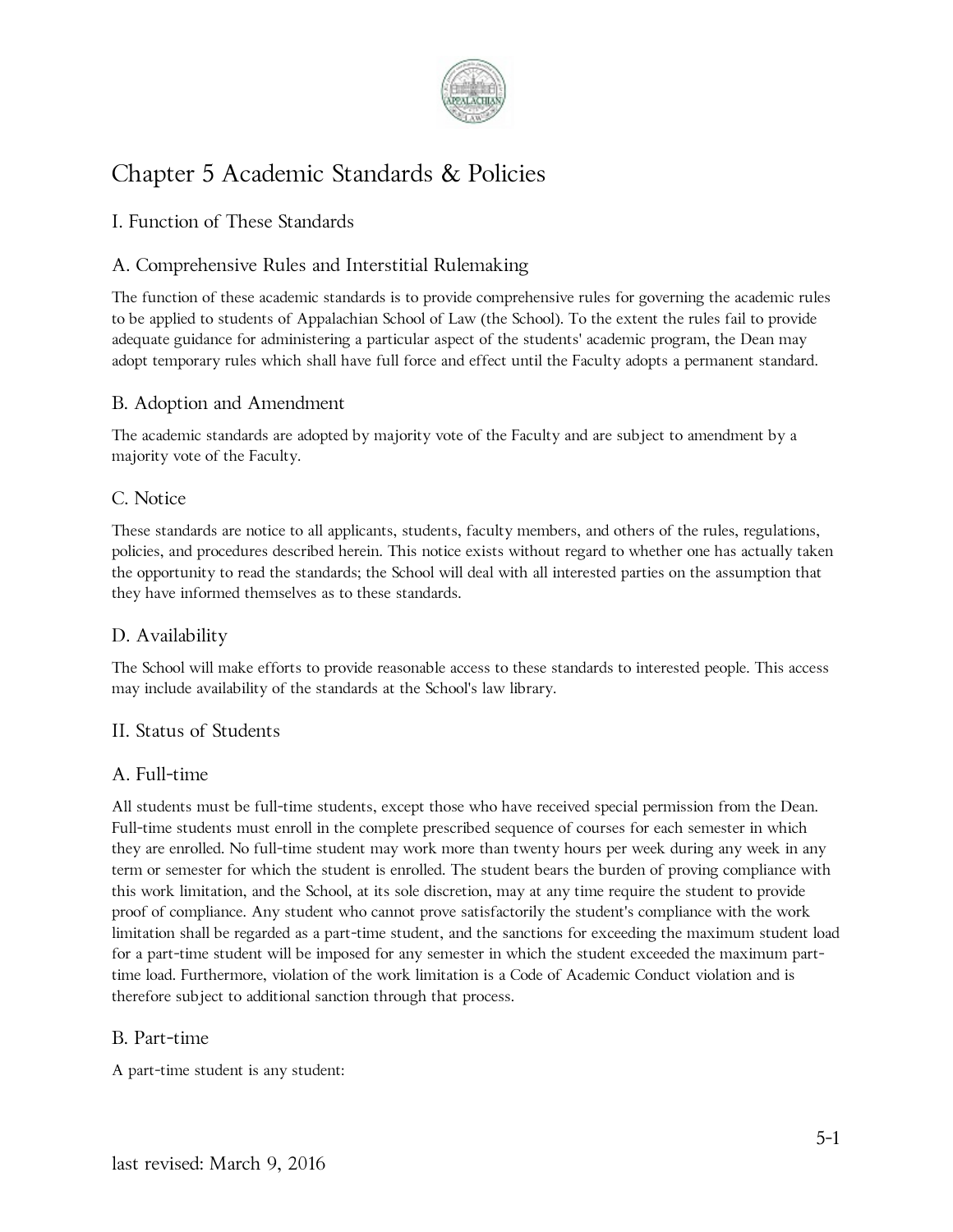

- (a) working more than twenty hours per week, or
- (b) taking eleven or fewer credit hours in a semester.

III. Student Academic Conduct

A. Code of Academic Conduct

A student may be disciplined for conduct unbecoming a student of law. Conduct unbecoming a student of law includes, but is not limited to:

(1) violating any rule or regulation of the School;

(2) plagiarism, fraud, deceit, misrepresentation, or dishonesty;

(3) violating any rule or regulation which would disqualify the student from taking the bar examination;

(4) any conduct which if done by a lawyer would subject the lawyer to the disciplinary processes of any state bar;

(5) harassing or engaging in hostile, threatening, or intimidating actions toward other law students, faculty, staff or administrators, in a manner disruptive of the academic programs;

(6) refusing to attend professional counseling or submit to a psychological evaluation at the request of the School;

(7) requesting that another person sign a student's name on the attendance sheet during a class that he or she did not attend, arrived late for or left early for; or signing another student's name on an attendance sheet.

With respect to conduct falling under Section III  $(A)(7)$ , in addition to any other disciplinary actions deemed appropriate, a student shall be counted as absent during the class that he or she signed another student's name on the course attendance sheet or had another student sign the course attendance sheet on his or her behalf.

#### B. Duty to Report

Any student who has reason to believe a violation of the Code of Academic Conduct has occurred must report that belief to the Dean. Failure to do so is a violation of the Code of Academic Conduct.

#### C. Disciplinary Process

#### 1. Complaints for Violation of Code of Academic Standards

Complaints for violation of the Code of Academic Conduct, Section III (A), shall be handled in accordance with procedures set forth in these standards.

#### 2. Grading of Suspected Examination or Assignment

An instructor suspecting a violation of the Code of Academic Conduct on any class assignment or examination must report the violation to the Dean. The instructor should grade the assignment or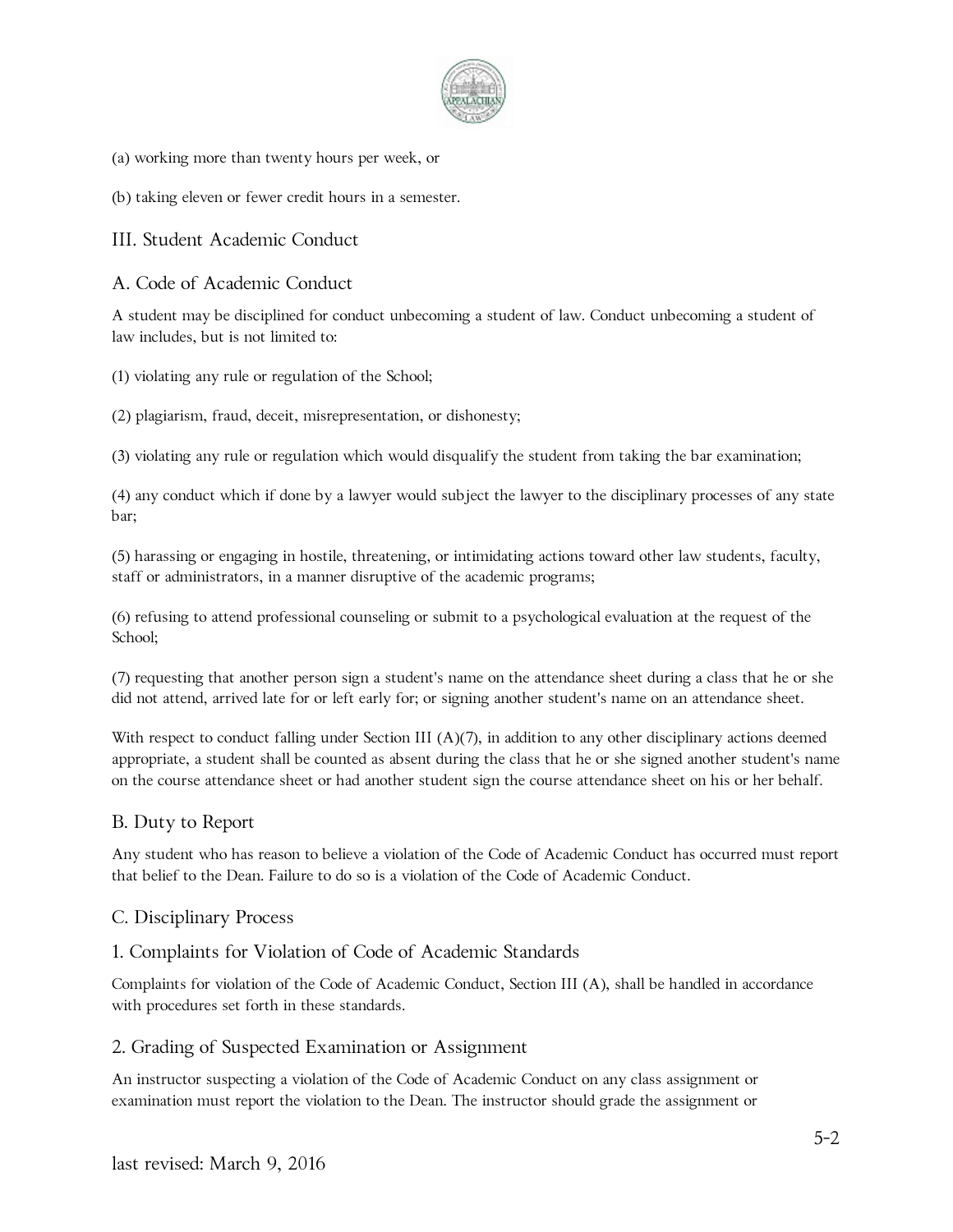

examination as if no violation occurred and should then turn in the grades with the request that they be held by the registrar pending an investigation.

# D. Procedures for Violation of the Code of Academic Standards

### 1. In General

Complaints for violation of the Code of Academic Conduct shall be handled in accordance with the following procedures. For purposes of these procedures, a "business day" shall mean a day in which the School is open for business, regardless of whether classes are in session.

### 2. Jurisdiction

The Dean of ASL (Dean) has jurisdiction over the conduct covered by the Code of Academic Conduct.

### 3. Reporting Suspected Violation of the Code of Academic Standards

A professor, instructor, supervisor, or student suspecting a violation of the Code of Academic Standards shall notify the Dean in writing of the alleged violation.

### 4. Appointment of Investigation Committee

Upon receipt of the written allegation of the suspected violation, but in no event later than five (5) business days after receipt of the written allegation, the Dean or his or her designee will determine whether to convene an Investigation Committee. The Dean or his or her designee will appoint three faculty members to serve on the Investigation Committee and will designate one member as Chair and one member as Co-Chair. The Dean will convey notice of such appointment to members of the Investigation Committee in writing, including electronic means, no later than three (3) business days after the determination to convene an Investigation Committee.

#### 5. The Task of the Investigation Committee

The Task of the Investigation Committee will be to investigate the allegation of the suspected violation by interviewing witnesses, collecting material, reviewing documents, and taking other measures as deemed necessary to investigate the allegation.

#### 6. The Investigation

After receiving notification of being appointed to the Investigation Committee and receiving the written allegation, each member of the Investigation Committee will review the allegation. As soon as is practicable after such review, the Investigation Committee will begin the investigation. The Investigation Committee will:

- a. Notify the accused person of the investigation by a communication from the Chair;
- b. Establish applicable procedures with respect to the investigation and communicate those procedures to the accused person;
- c. Establish the date, place, and time at which the Investigation Committee will interview witnesses, including any possible online interviews, and take any written presentations;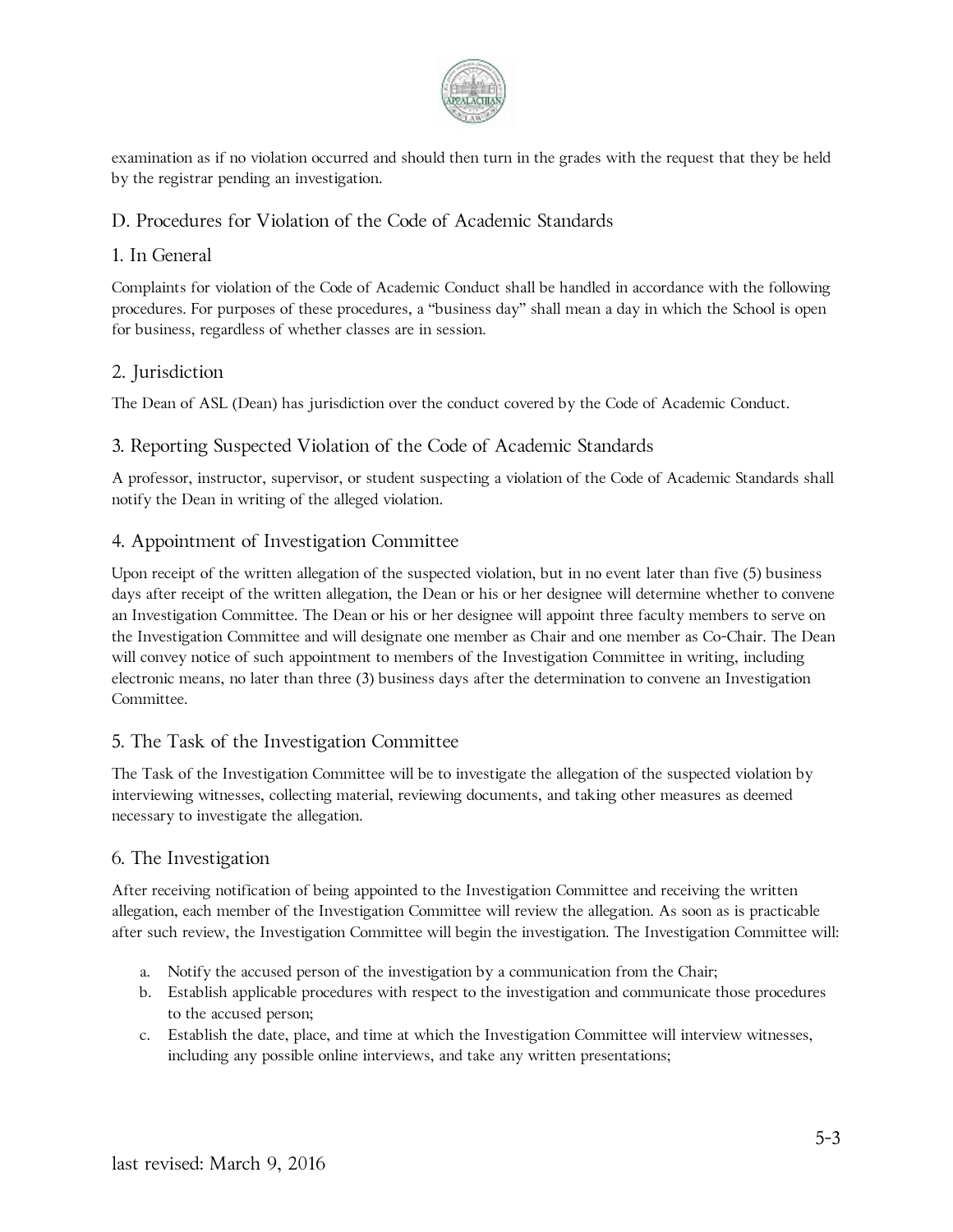

- d. Interview any witnesses, including the professor, instructor, supervisor, or student who suspected a violation of the Code of Academic Standards and the person accused with such interviews taking place in person or online, such as with Skype; and
- e. Gather any material that will help determine whether the alleged violation occurred.

### 7. Report of the Investigation Committee

As soon as is practicable after the conclusion of its investigation, but in no event later than thirty (30) business days following the determination to convene an Investigation Committee, the Investigation Committee will submit a written report to the Dean containing its factual findings (Report). The Chair of the Investigation Committee will write the Report with input from the other members. The Report will state whether all three members of the Investigation Committee agree with the factual findings found in the Report. If all three members do not agree as to the factual findings, the dissenting member of the Investigation Committee may provide a dissenting report to the Dean (Dissenting Report) within five (5) business days of the submission of the Report. If the Chair of the Investigation Committee is the dissenting member, the Co-Chair shall write the Report with input from the other agreeing member. The Report or Dissenting Report may contain any other material that the Investigation Committee or the dissenting member deems appropriate to include.

#### 8. Sanctions

Upon receipt of the Report and any Dissenting Report by the members of the Investigation Committee, but in no event later than fifteen (15) business days from the submission of the Report and any Dissenting Report the Dean shall determine whether a violation has occurred. If the Dean determines that a violation has occurred, the Dean shall determine the appropriate sanction. A sanction may be as follows:

- a. Expulsion from ASL;
- b. Suspension from ASL for a period up to one academic year, except that any such suspension will not have the effect of determining a grade received in any course;
- c. A letter of censure;
- d. The requirement that additional courses or credits be taken as a prerequisite to graduation from ASL;
- e. A sanction recommended by the professor, instructor or supervisor, including any recommendation as to the grading received for the course in which the violation occurred;
- f. A period of probation on such conditions as the Hearing Committee considers to be appropriate in addition to any other sanction or by itself; or
- g. Such other sanctions as may be commensurate with the circumstances, as determined by the Dean.

#### 9. Record

A copy of the Report, the Dissenting Report if any, and accompanying material, together with any sanctions imposed by the Dean will be made available to the accused, the Dean, and the Associate Dean of Academic Affairs. A copy of the Report, the Dissenting Report if any, and accompanying material, together with any sanctions imposed by the Dean, will be kept in the Dean's Office for a period of three years from the accused separation from ASL whether by sanction or graduation.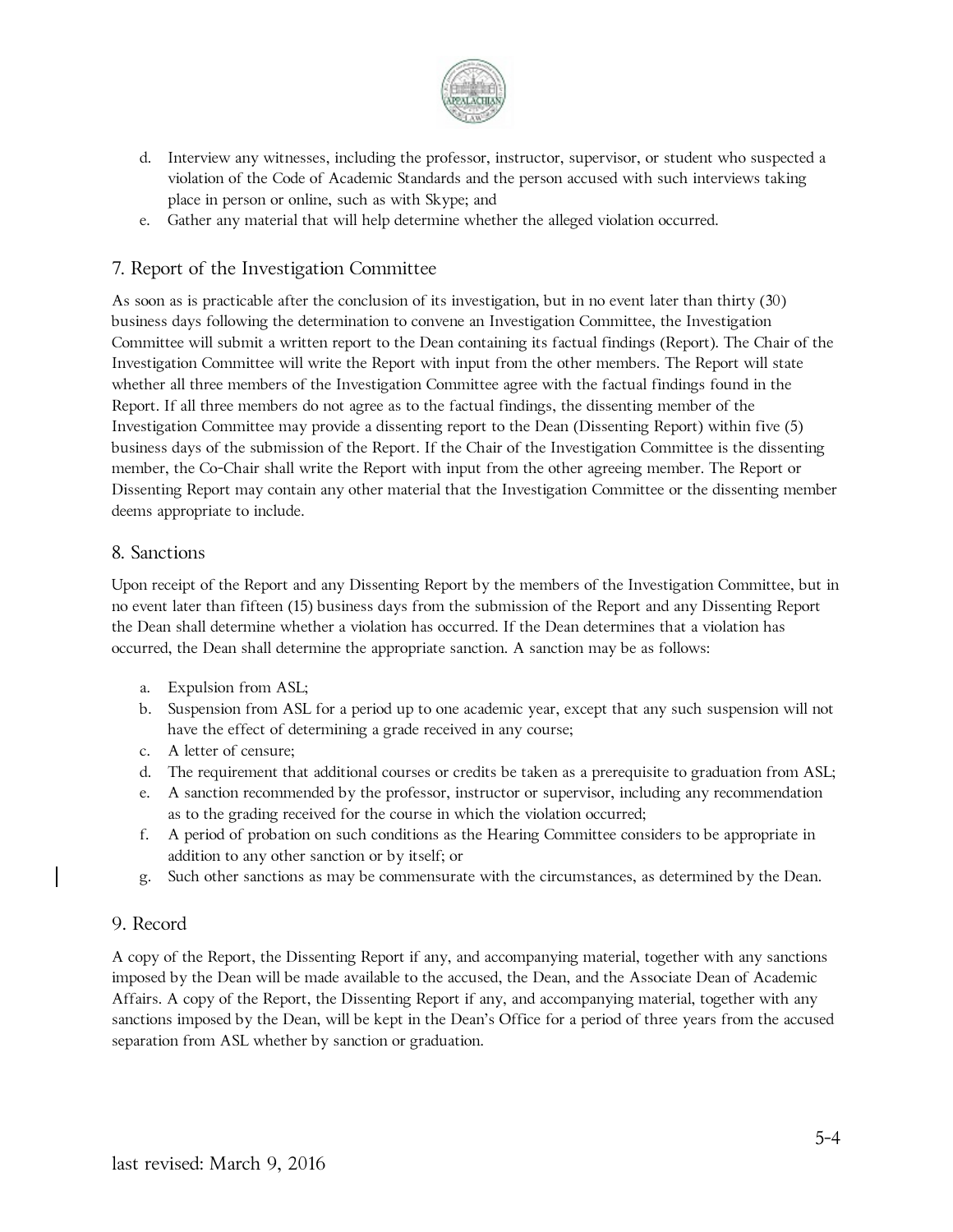

# 10. Appeals

A student has the right to request an Appeal within five (5) business days of having the decision and sanction reported to him or her. The student may appeal by submitting a written petition, of no more than five pages, to the Dean. As soon as practicable but no later than ten (10) business days after receiving the written petition, the Dean shall meet with the student to hear the appeal. At that time, the student: (a) may present any additional evidence, documents, or written arguments that the student believes should be considered; and (b) shall have the opportunity to present oral argument on his or her behalf and/or appear through legal counsel. Following the Appeal meeting, the Dean shall have five (5) business days in which to affirm the prior determination and/or sanction, change the determination and/or sanction, or refer the case back to the Investigation Committee. If the case is referred back to the Investigation Committee, the process shall continue as set forth above in steps 7, 8, and 9, except that no further appeal shall be granted following a new determination by the Dean pursuant to step 8 above.

### IV. Curriculum

### A. Prescribed Curriculum

#### 1. Prescribed Curriculum Generally

All students must take the following courses, in the sequence specified by the Faculty: Bar Preparation Studies; Business Associations; Civil Procedure I; Civil Procedure II; Constitutional Law I; Constitutional Law II; Contracts I; Contracts II; Criminal Law; Criminal Procedure; Dispute Resolution; Estates and Trusts; Evidence; Externship; Family Law; Introduction to Law; Legal Process I and Strategies for Success; Legal Process II; eight credit hours Practicum courses; Professional Responsibility; Property I; Property II; Secured Transactions and Payment Systems; and Torts. All students also must satisfy both the Seminar/Rigorous Writing Requirement and the Upper-Level Writing Skills Requirement. In addition, all students must take a prescribed number of Capstone Courses.

#### 2. Part-time Sequence

For part-time students, the sequence of courses is arranged by the student with the Dean; however, prior to graduation, the part-time student must complete all courses required of full-time students.

#### B. Deviations from Prescribed Curriculum

Absent permission of the Associate Dean for Academic Affairs, full-time students may not deviate from the prescribed sequence of courses.

### C. Failure to Complete a Course Successfully

Any student who, for whatever reason and in whatever fashion, does not successfully complete and receive credit in a required course must enroll in that course again at the earliest available opportunity.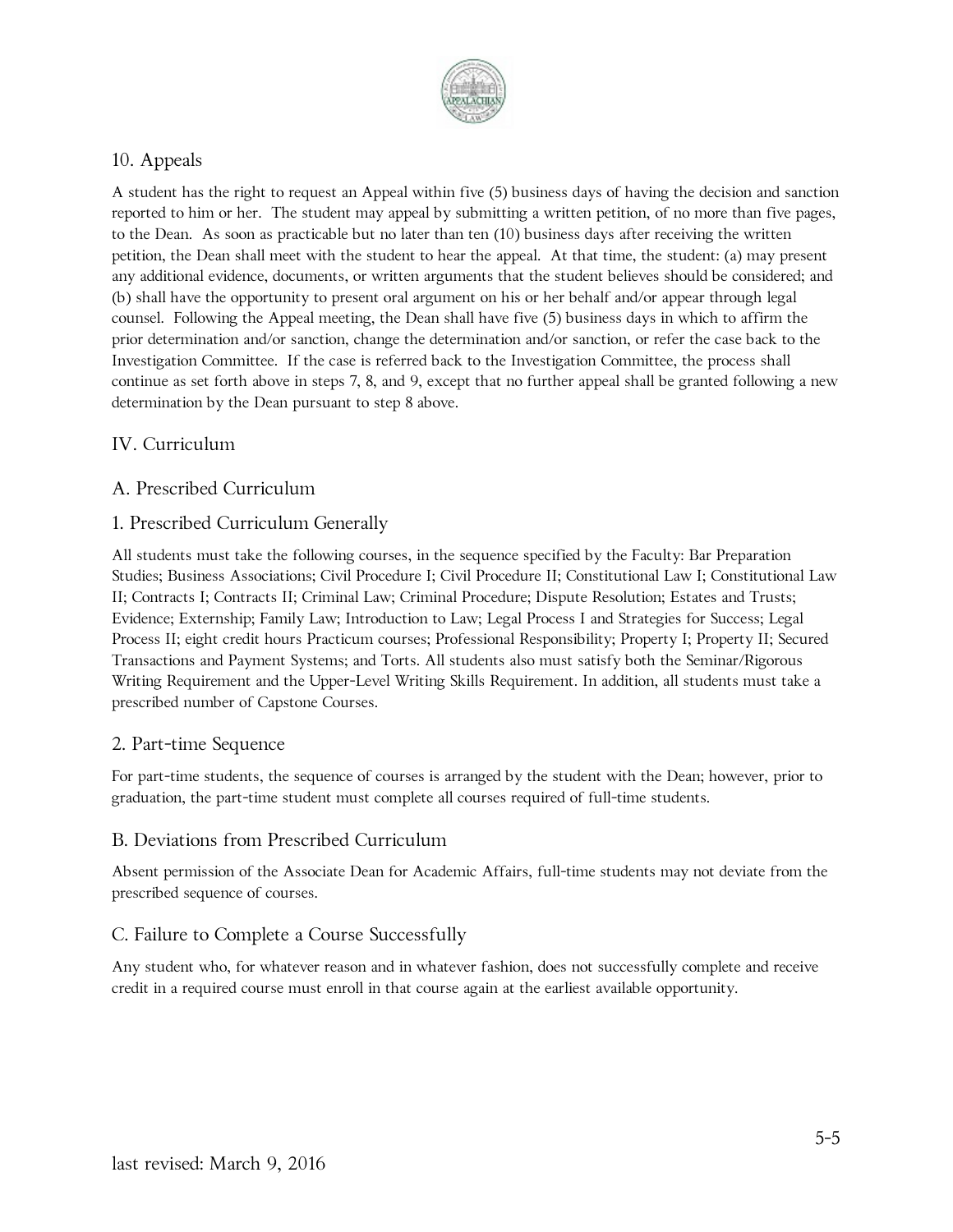

# D. Seminar/Rigorous Writing Requirement

# 1. Seminar Requirement Generally

Except as provided below, each student must take a Seminar, in which, under the supervision of the faculty member teaching the student's Seminar, the student will complete one paper which is either an expository or argumentative writing of at least twenty double-spaced, typed (or word-processed) pages of text exclusive of footnotes. Each seminar shall provide individualized assessment including review of and feedback on at least one draft prior to submission of the final written product.

# 2. Independent Study

Students may, with the permission of the Dean, take an Independent Study on a particular topic to fulfill the Seminar/Rigorous Writing Requirement. Students interested in pursuing an Independent Study must find a full-time professor who will agree to supervise their work, and the Independent Study must be completed within one semester. Under no circumstances shall an Independent Study be approved for use as a substitute for a required course other than the seminar/rigorous writing requirement.

### 3. Law Journal

Students who successfully complete four semesters of service on Appalachian School of Law Journal of Law or the Appalachian Journal of Natural Resources Law, including at least two semesters as a member of the Board of the Journal, and who produce a note, which the Board of the Journal and the Journal's Faculty Advisor deem publishable, may substitute such service for the Seminar Requirement or a two-credit upper level elective course, at the student's choice. In such cases, the student shall be awarded two semester credit hours for "Law Journal" at the end of the student's final semester. Successful completion of service on the Journal will be determined by the Journal's Faculty Advisor. Students may receive a total of two (2) credits for Law Journal, regardless of the number of notes the student prepares.

### 4. Moot Court

Students who successfully complete four semesters of service on the Appalachian School of Law Moot Court Board, independently prepare at least one brief, and compete in an interscholastic Moot Court competition may substitute such service for the Seminar Requirement. Students who successfully complete four semesters of service on Appalachian School of Law Moot Court Board and compete in an interscholastic Moot Court competition may substitute such service for a two-credit upper level elective course. In such cases, the student shall earn two semester credit hours for "Moot Court" at the end of the student's final semester. The Moot Court Program's Faculty Advisor(s) will determine whether students have successfully completed Moot Court service and are eligible for seminar or elective credit. Students may receive a total of two (2) credits for Moot Court activities, regardless of the number of competitions in which they compete.

# E. Upper-Level Writing Skills Requirement

Each student must successfully complete at least one course that has been designated by the Curriculum Committee as satisfying the Upper-Level Writing Skills Requirement.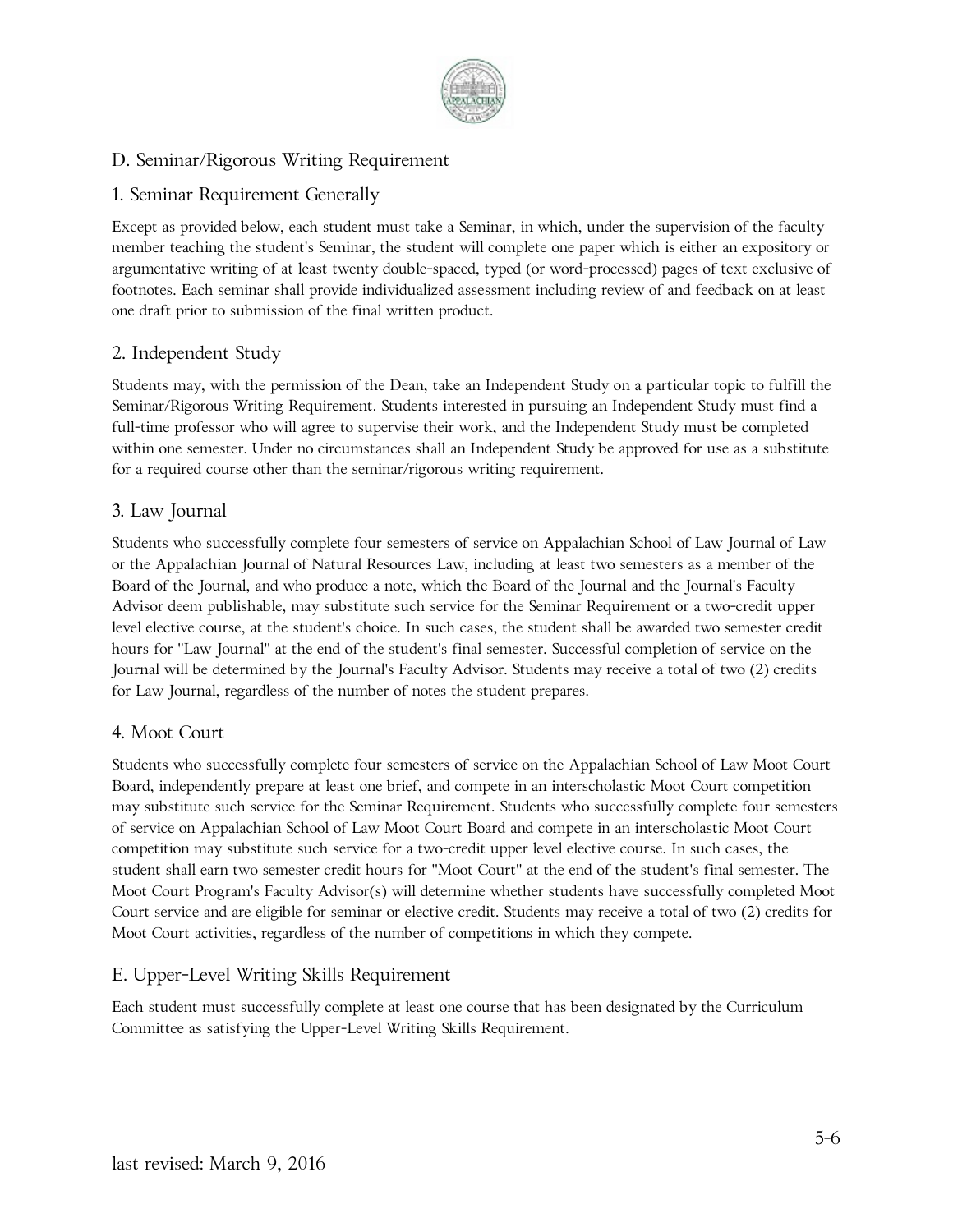

# F. Community Service Requirement

Students are required to complete 25 hours of community service each semester. During their first semester, students satisfy this requirement by taking the mandatory Introduction to Community Service class. The Community Service Requirement may be waived by the Associate Dean for Academic Affairs for students on Academic Probation.

### G. Bar Preparation Studies Course

All students are required to successfully complete the Bar Preparation Studies Course prior to graduation, subject to the following exceptions. Students who meet the following criteria may opt out of the Bar Preparation Studies Course, with faculty approval:

(1) The student must have achieved a 3.00 or higher Academic Standards GPA after the Spring Semester of their 2L year (NOTE: Students whose Academic Standards GPA falls below 3.00 after the Fall semester of their 3L year will be required to adjust their Spring semester enrollment to include Bar Preparation Studies);

(2) The student must have scored 145 or higher on the LSAT;

(3) The student must not have received 8 or more credits of Not Proficient grades; AND

(4) The student must not have been placed on academic probation at any time.

#### V. Registration

#### A. Normal Registration Times

Registration times for each semester or term shall be set by the Dean.

#### B. Late Registration

Failure to register during the normal registration time for a semester or term will cause a student to lose any priority in registration.

#### C. Add/Drop Policies

#### 1. Normal Time Period

Students may change from one section to another in a course with optional topics (e.g., Seminar or Practicum offerings) during the first week of a semester if space is available.

#### 2. Absences Prior to Enrolling in a Section

Absences from class sessions prior to shifting into a new section of a course with optional topics will be counted toward the total number of absences from the class.

#### D. Withdrawal From Courses

At any time between the end of the add/drop period specified in Section  $V(C)(1)$  and the mid-way point in a course, a student may, with permission of the Associate Dean for Academic Affairs, drop a course and receive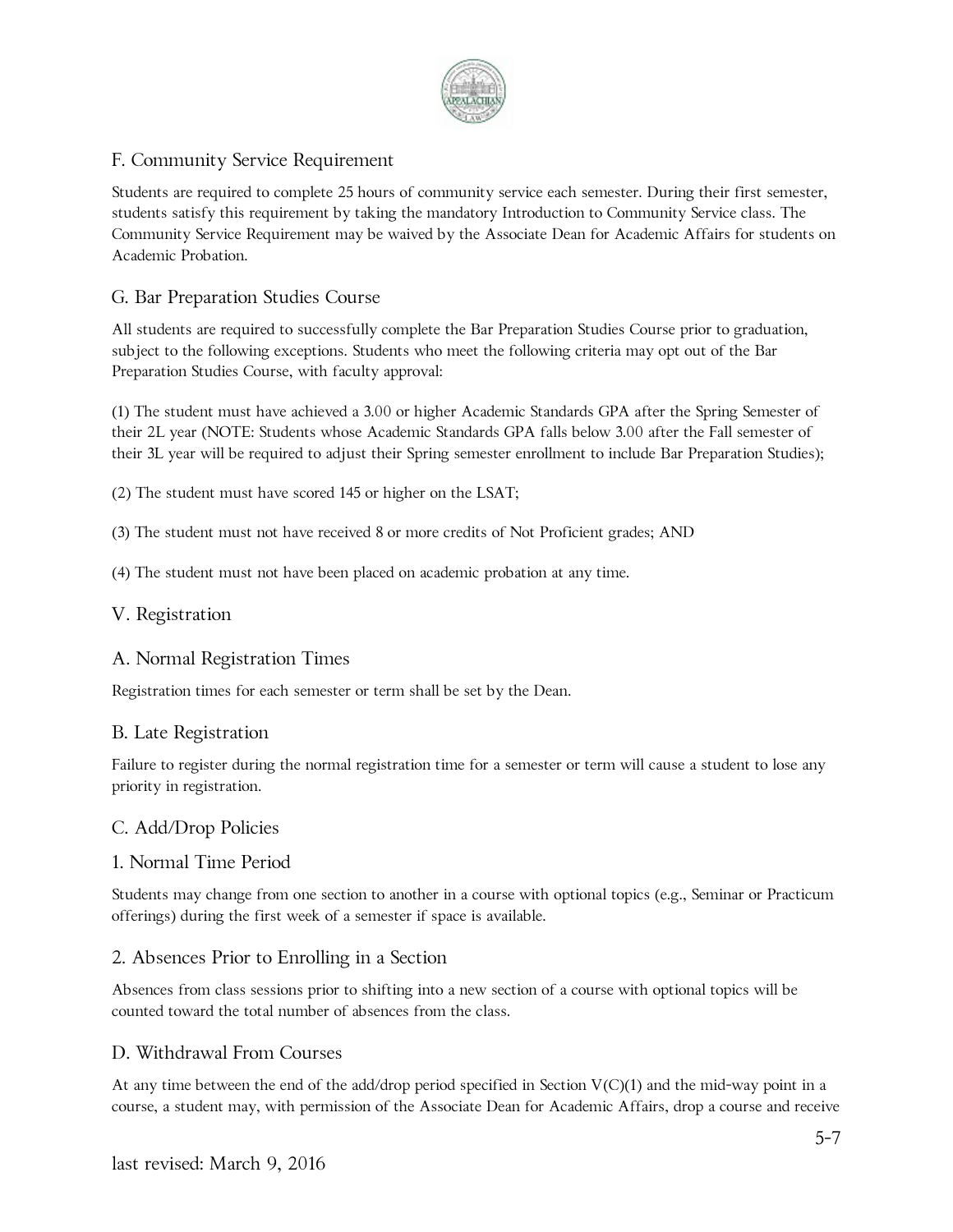

the grade of "W." The "mid-way point" means the time when 50% of the class minutes for a course have been held. At any time after the mid-way point in a course, a student who withdraws from a course shall receive the grade of "F." A student who withdraws from all courses and is granted a leave of absence shall receive the grade of "W" for all courses.

### E. Maximum Student Load

At no time may a student be enrolled in coursework that, if successfully completed, would exceed 20 percent of total coursework required by the School for graduation.

### VI. Attendance

### A. Required Class Attendance; Computer Use

Regular and punctual class attendance is required of all students in all courses. Attendance shall be taken in all courses. Attendance sign-in sheets shall be used, and students have the responsibility for making sure that they sign the sheet. Any student requesting that another person sign his or her name on the attendance sheet during a class that he or she did not attend, arrived late for or left early for; or any student who signs another student's name on an attendance sheet shall be deemed in violation of the Code of Academic Conduct (see Section III(A)(7) of the Academic Standards). Use of computers during class periods for any purpose other than note-taking is prohibited. The instructor may establish a more restrictive computer use policy.

### B. General Rule

No student may miss more than fifteen percent (15%) of the class meetings in any course or seminar. For example, for a course that meets three times per week, a student may miss no more than five classes; for a course that meets twice a week, a student may miss no more than four classes; for a course that meets once a week, a student may miss no more than two classes. A student who is tardy or who exits class early may be marked as absent. Under no circumstances shall a Professor be permitted to allow a student to "make up" an absence from a regularly scheduled class. Any student exceeding the maximum number of absences in a course shall receive the sanction set forth in Section VI (E) of the Academic Standards.

Externship Orientations and Debriefings are not subject to this General Rule. Absences from Externship Orientations or Debriefings may be excused by the Externship Director, for good cause evidenced in writing by a student requesting an excused absence.

#### C. Instructor's Rule

An instructor may establish more restrictive class attendance policies if the students are notified in writing during the first week of classes. A student who is present but unprepared for class may be marked as absent if the instructor adopts this policy in writing during the first week of the semester. The student found to be absent because the student is unprepared shall be so advised by the instructor during or immediately after the class in question.

### D. Exclusions

A student's absence from any class meeting, if in observance of the student's religion or conscience shall not be computed toward the maximum number of absences.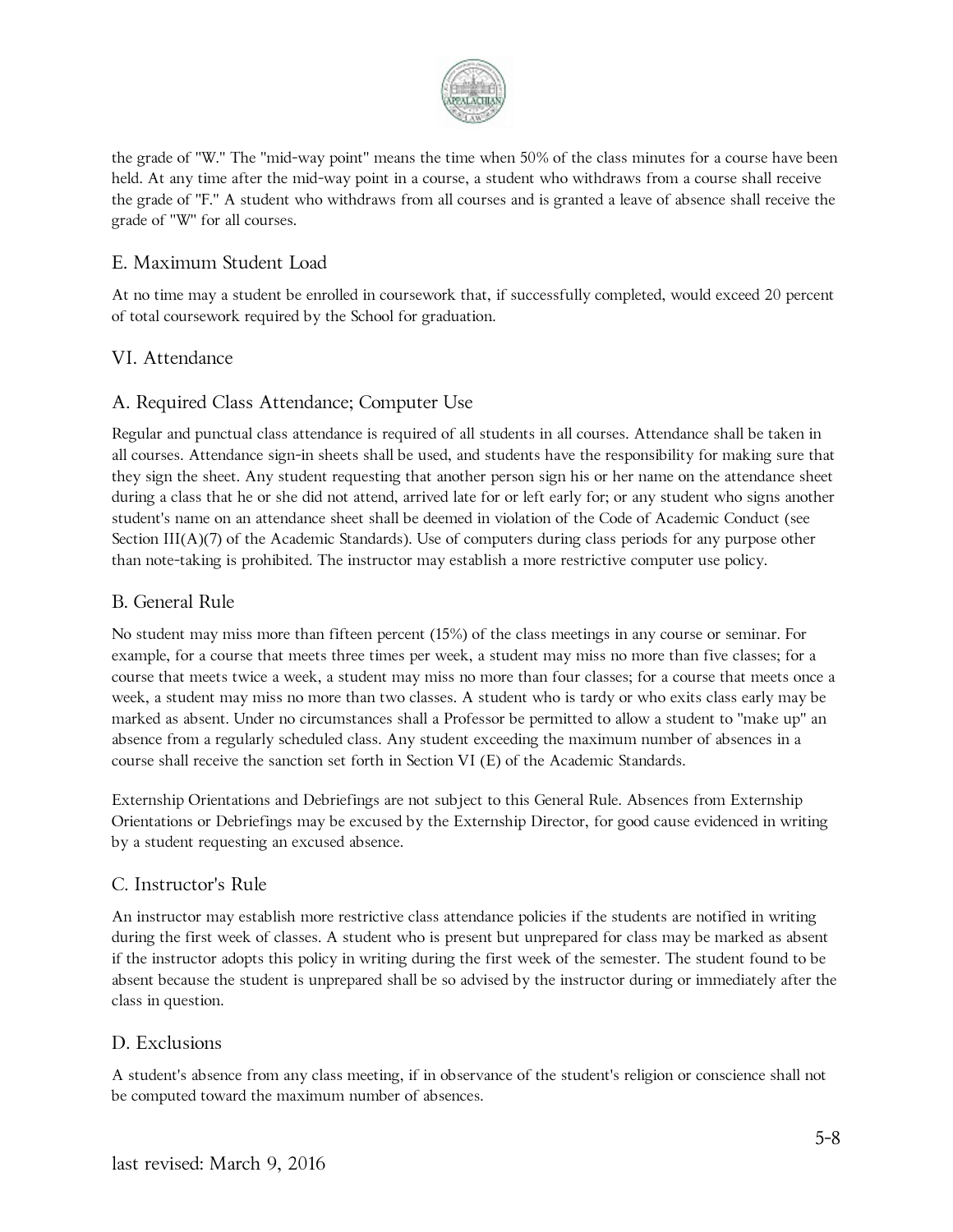

### E. Sanctions for Excessive Absences

Any student who misses more classes than allowed by the above formula or an instructor's particular policies shall not be permitted to take the final examination or submit additional work. A student who misses more than the allowed number of classes in a course has not met the course requirements, and though the absences may be for good cause, such as sickness or death in the family, the student should re-take the course rather than sit for the examination or attempt the graded assignments. In the case of extraordinary circumstances, a student may petition, in writing delivered to the Associate Dean for Academic Affairs, for permission to withdraw and receive a grade of "W" as provided in Section VI (G) of these Academic Standards. In all other cases in which absences are excessive, a grade of "F" shall be given.

#### F. Notice

Students must keep track of their absences. The School is under no obligation to notify students when their absences exceed the limits noted above.

### G. Extraordinary Circumstances

In extraordinary circumstances, a student who receives a failing grade due to excessive absences may petition the Associate Dean for Academic Affairs for relief. Upon proof of extraordinary circumstances, such as serious personal injury or illness; serious illness, injury, or death of a member of the student's immediate family; attendance at school-sponsored academic events (such as interschool moot court, mock trial, negotiation, mediation, or client counseling competitions); or any other exceptional circumstance beyond the student's control which prevented the student from meeting attendance requirements, the Associate Dean for Academic Affairs may withdraw the failing grade and grant a withdrawal ("W") in the course. Any petition for change of grade from an "F" to a "W" under this subsection must be made within two weeks of the date the student is notified that the student's absences exceed the limit, or within two weeks of the date that a grade of "F" due to excessive absences is mailed or posted. A decision of the Associate Dean for Academic Affairs may be appealed to the Dean. The decision of the Dean upon appeal is final and not subject to further review or appeal.

### VII. Examinations

#### A. Anonymity

### 1. Confidential Grading Numbers Assigned

Each semester all students enrolled at the School are assigned a number to use instead of their name or Social Security number on School examinations. These grading numbers are confidential.

#### 2. "Blind" Examination Grading

Instructors are expected to inform students about course evaluation procedures at the beginning of each course. Students enrolled in classes in which the primary means of evaluation is an examination receive a "blind" examination grade. In those courses, the instructors assign grades to examinations without knowing the name or identity of the test taker. After instructors turn in the "blind" examination grades for their courses, they have the opportunity to match student grading numbers with student names. Instructors will then calculate final grades based on the evaluation procedures announced at the beginning of the course,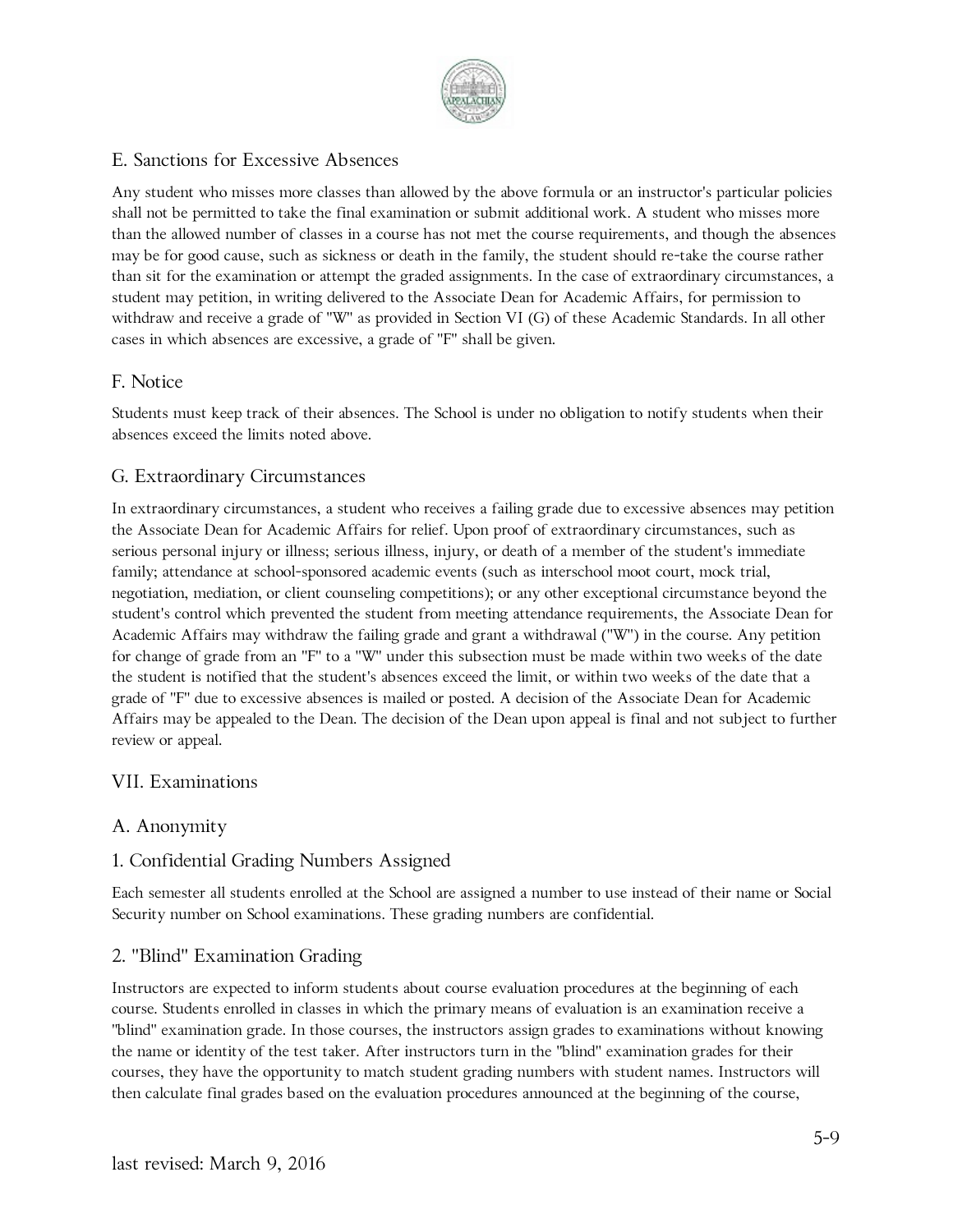

including reflecting credit for additional course work or assignments, class participation, and other factors relevant to evaluating student work.

# 3. Retention of Work upon which Grades Are Based

The School will retain examinations and other written work on which a student's grade for a given course is based until the student has graduated, permanently transferred, withdrawn or been academically dismissed from ASL. Students will be permitted to review written work upon which a grade is based up to two weeks prior to the commencement of exams for the semester following the one in which the course was taken. Exams and other written work may be stored and/or reviewed, at the option of the Professor, either in the Registrar's Office, or a secure area designated by the Registrar's Office, or the Professor's office. If a Professor chooses to retain written material in his/her office, the Professor shall be responsible for the security of the material and shall only permit students to review the material in the Professor's, or a designated individual's, presence.

### B. Departure from Examination Schedule

### 1. General Rule

All students shall take examinations as scheduled. No student has the right to defer an examination. A student who fails to sit for an examination when scheduled, or who does not defer an examination according to these procedures, shall receive a failing grade in the course. Once a student receives notification of a grade, no petition for grade change shall be considered if the circumstances set forth in the petition demonstrate that the student should have, but did not, ask for an examination deferral.

#### 2. When Deferral is Permitted

A student is permitted to defer an examination only for good cause. Good cause includes serious personal injury or illness; serious illness, injury, or death of a member of the student's immediate family; and any other similar emergency beyond the student's control which prevents the student from sitting for the examination when scheduled.

#### 3. Procedure for Deferral of Examination

No student may have an examination deferred without first applying to the Associate Dean for Academic Affairs for permission to defer an examination. Permission to defer an examination must be obtained prior to the scheduled examination day, unless the cause for deferral occurs on the examination day, and is due to circumstances beyond the student's control. Students who must defer a scheduled examination shall submit to the Associate Dean for Academic Affairs a written statement setting forth the nature of the emergency as soon after the emergency arises as is practicable, and should submit supporting documentation of the illness or emergency. If the Associate Dean grants permission to defer an examination, the Registrar shall notify the instructor whose examination is to be deferred. At the instructor's discretion, a new examination may be given to the student whose examination has been deferred. The revised examination date shall be set by the Associate Dean for Academic Affairs. The examination should be taken before the beginning of the next semester, except in extraordinary circumstances. Any appeal of the Associate Dean's decision shall be made, in writing to the Dean. The decision of the Dean on appeal is final and is not subject to further appeal or review.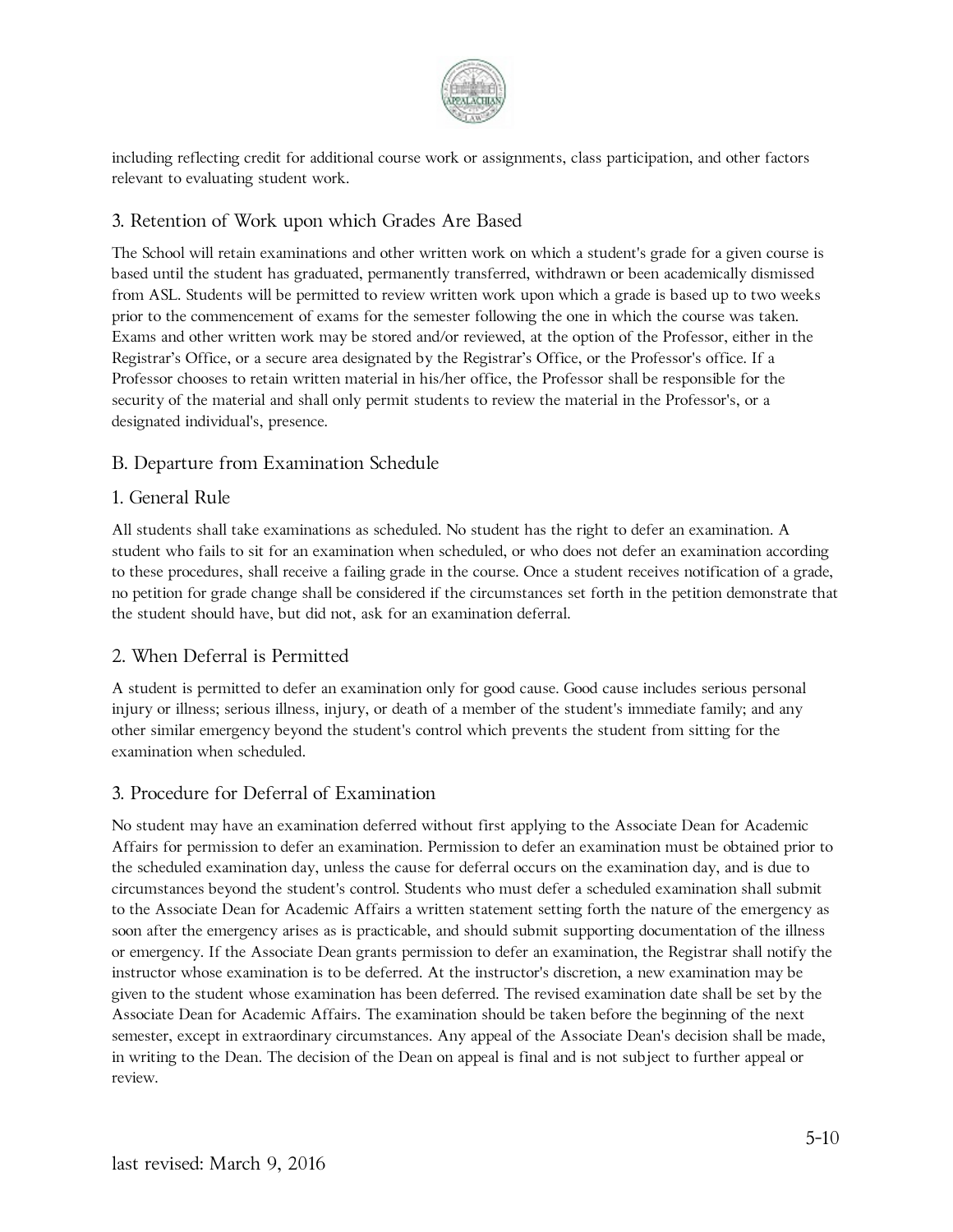

# C. Take-Home Pass/Fail Remedy for Extraordinary Circumstances

In the event of a student's excused omission of a scheduled examination, the Dean may approve having the student take an appropriate take-home exam for the course on a pass/fail basis. The student taking an examination in this manner waives all right to anonymity.

### D. Examination Accommodations for Students with Disabilities

Students with medically verifiable disabilities may be provided extra time or other reasonable accommodations for completing examinations. Petitions for accommodations must be made to the Associate Dean for Academic Affairs at least 30 days prior to the commencement of the examination period pursuant to the process established in Chapter 1 of the Catalog & Handbook. Each petition should be accompanied by evidence of the medical condition and evidence detailing the accommodations which have been provided the student in past educational settings or examinations. Particular weight is given to accommodations provided in taking the LSAT. The student whose request is granted is responsible for making appropriate arrangements with the School Administration. The decision of the Accommodations Committee may be appealed by petition, in writing, delivered to the Dean within 10 days following the decision. The decision of the Dean on the appeal is final and not subject to further appeal.

### E. Use of Typing or Computer Equipment on Examinations

### 1. Machines with Permanent or Retained Memory Devices

Except as provided for in Section VII (E)(4), students may not use computers, word processors, or other machines with permanent or retained memory functions on closed-book examinations, and may not use computers, word processors, or other machines with permanent or retained memory functions on open-book examinations unless the instructor informs the entire class in the syllabus that these are permissible.

### 2. Students with Disabilities

The rules in this part of VII (E) apply to students with medically verifiable disabilities. However, students with medically verifiable disabilities may use other necessary devises, such as dictation equipment, in examinations, if the use of the device is supported by medical evidence and approved by the Dean. Petitions to use such devices must be made (along with any other request for reasonable accommodations) to the Associate Dean for Academic Affairs within 30 days of the start of any semester for which the student desires use of the device or devices. Each petition should be accompanied by evidence of the medical condition and evidence of use of this or similar devices in past educational settings or examinations. Particular weight is given to the accommodations provided for taking the LSAT. The student whose request is granted is responsible for making appropriate arrangements with the School administration. The decision of the Accommodations Committee may be appealed by petition, in writing, delivered to the Dean within 10 days following the decision. The decision of the Dean on the appeal is final and not subject to further appeal.

#### 3. Exam Software

Students may use a computer in conjunction with school-approved exam software on examinations for which such use has been approved by the instructor and the Registrar. In order to elect to use exam software on approved examinations, students must comply with all procedural requirements set forth by the Registrar. Students may not use typewriters on closed book, open book or any other type of examination.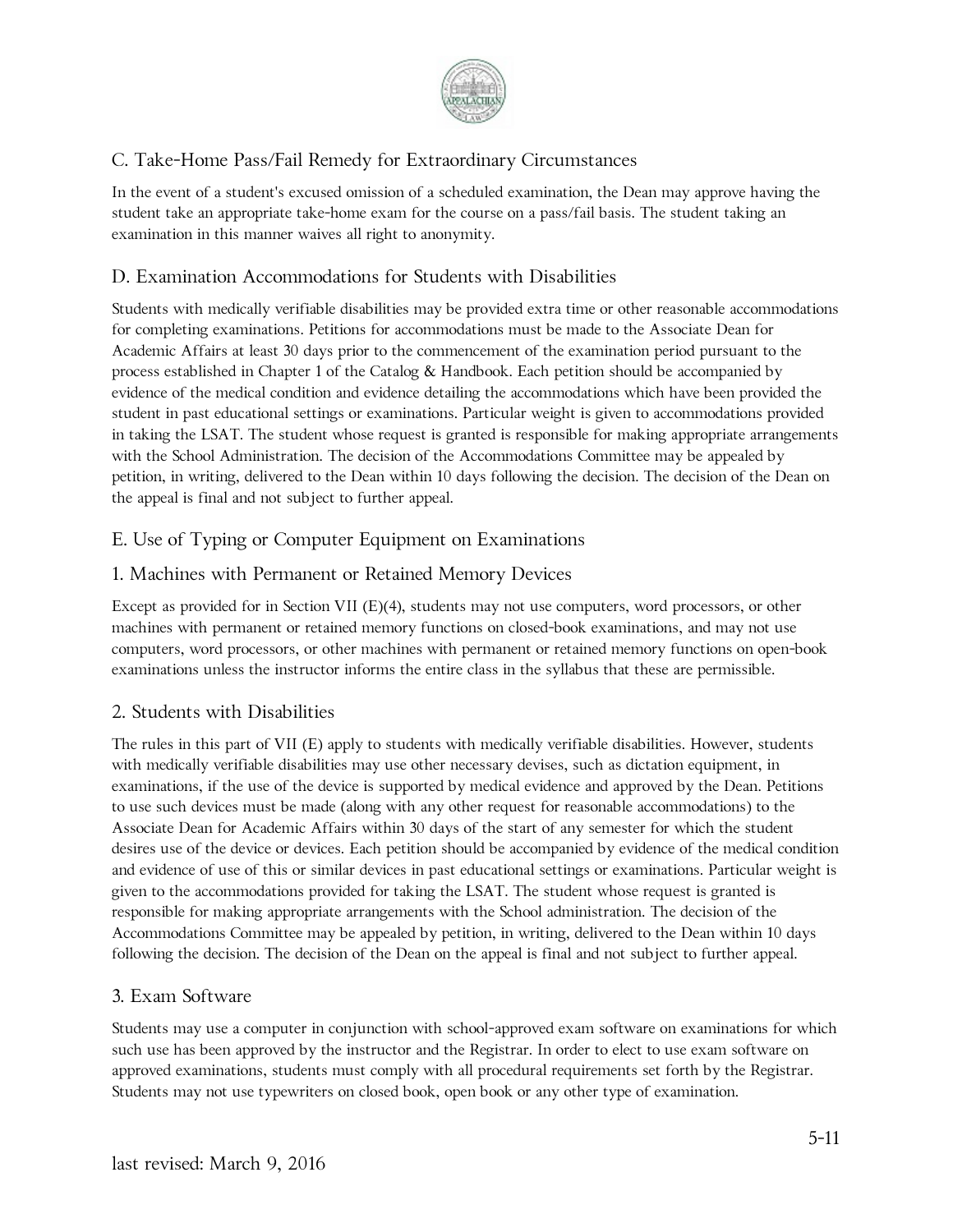

# F. Exam Administration Procedures

Rules for the administration of final examinations shall be prepared by the Registrar, or an individual designated by the Dean, and approved by the Dean each semester. These Rules shall be reduced to writing and distributed to all students prior to the start of final examinations. A student who fails to comply with any examination rule may be subject to administrative sanction including a grade reduction, examination time reduction, or any other sanction deemed by the Dean to be appropriate under the circumstances.

# VIII. Papers and Projects

# A. Anonymity Optional

In any course which requires papers or projects other than in-class or take-home examinations, the instructor for the course may, but need not, make such arrangements for anonymous grading of such papers or projects as he or she deems appropriate.

### B. Citation Rules

The responsibility for learning the proper forms of citation lies with the individual student. Quotations must be properly placed within quotation marks and must be fully cited. In addition, all paraphrased material must be completely acknowledged. Whenever ideas or facts are derived from a student's reading and research, the sources must be clearly indicated.

#### C. Own Work Requirement

#### 1. Identification of Sources

All work submitted to meet course requirements is expected to be the student's own work. In the preparation of work submitted to meet course requirements, students should always take great care to distinguish their own ideas and knowledge from information derived from other sources. The term "sources" includes not only published primary and secondary material, but also information and opinions gained directly from other people.

#### 2. Collaboration

Collaboration in the completion of assignments is prohibited unless explicitly permitted in writing by the instructor. Students must acknowledge any collaboration and its extent in all work submitted.

#### 3. Resolution of Doubts

Students who are in any doubt about the preparation of academic work should consult their instructor before it is prepared or submitted. Students who, for whatever reason, submit work that is either not their own or that does not include clear attribution of all sources will be subject to disciplinary action.

### D. Double Dipping

Students may not submit one paper for two or more courses or seminars. If a student wishes to create a second paper which draws in any way on work previously used for academic credit, the student must consult with both the instructor to whom the initial work was submitted and with the instructor to whom the new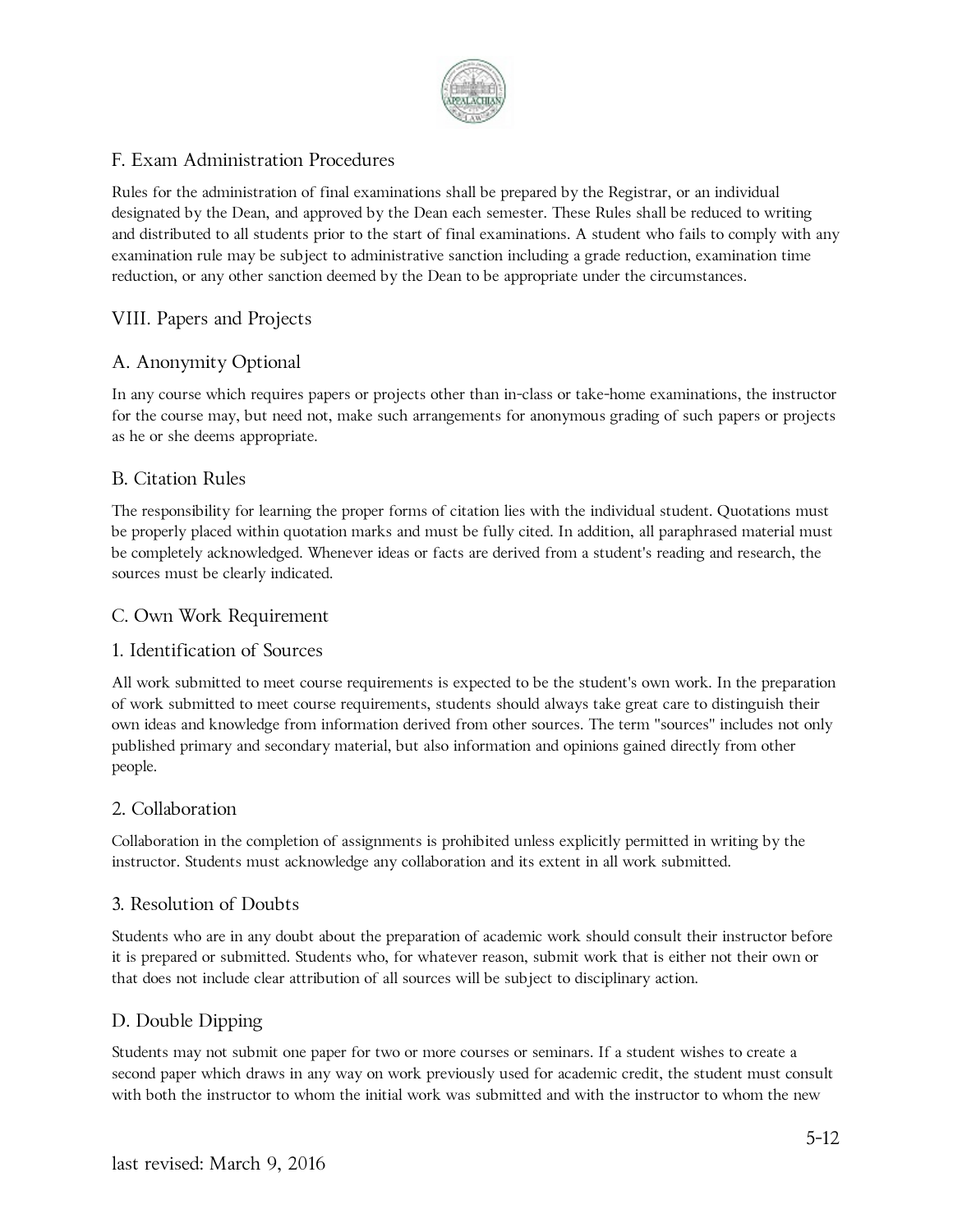

work will be submitted. Before the student may use the prior work, both instructors must certify in writing that the new work is of sufficiently greater scope or depth to warrant the use of the prior work for new academic credit. The instructors involved in each instance should discuss appropriate ways to make sure that the submitted work meets this greater burden prior to giving their written approval of the proposed use. This rule applies to all course offerings whether at the School or elsewhere. A student who submits the same, or substantially the same, work in more than one course (whether it is the whole of the second work or only a portion thereof) without obtaining such prior written approval will be subject to disciplinary action.

### IX. Grades and Grading Policies

#### A. Grades

#### 1. Available Grades

The grades for first year students at the School shall be Proficient, Not Proficient, and F. The grades for second and third year students at the School shall be A+, A, A-, B+, B, B-, C+, C, C-, D+, D, D-, F, I, W, X, P, AU and CR.

#### 2. Course Credit

Grades A+, A, A-, B+, B, B-, C+, C, C-, D+, D, D-, P, Proficient, and Not Proficient are passing grades and confer credit for the course. The grade of F is a failing grade and confers no credit. Grades W, X, I, and AU are neither passing nor failing and they confer no credit. CR indicates credit conferred for courses transferred from other institutions, but no grade is assigned.

#### 3. Interpretations and Uses of Grades

#### i. A+

A grade of A+ is given to any student who completes the requirements for a course and does so in a fashion that is far above the level of a merely outstanding performance. This grade is reserved for rare occasions and often is given only once, if at all, in a particular course. This grade confers credit for the course and is calculated in the grade average at the numerical value of 4.33.

#### ii. A

A grade of A is given to any student who completes the requirements for a course and does so in a fashion that is truly outstanding for a law student and future lawyer at this stage of his or her education. This grade confers credit for the course and is calculated in the grade average at the numerical value of 4.00.

#### iii. A-

A grade of A- is given to any student who completes the requirements for a course and does so in a fashion that is generally outstanding work (but lacks slightly the consistency associated with truly outstanding work) for a law student and future lawyer at this stage of his or her education. This grade confers credit for the course and is calculated in the grade average at the numerical value of 3.67.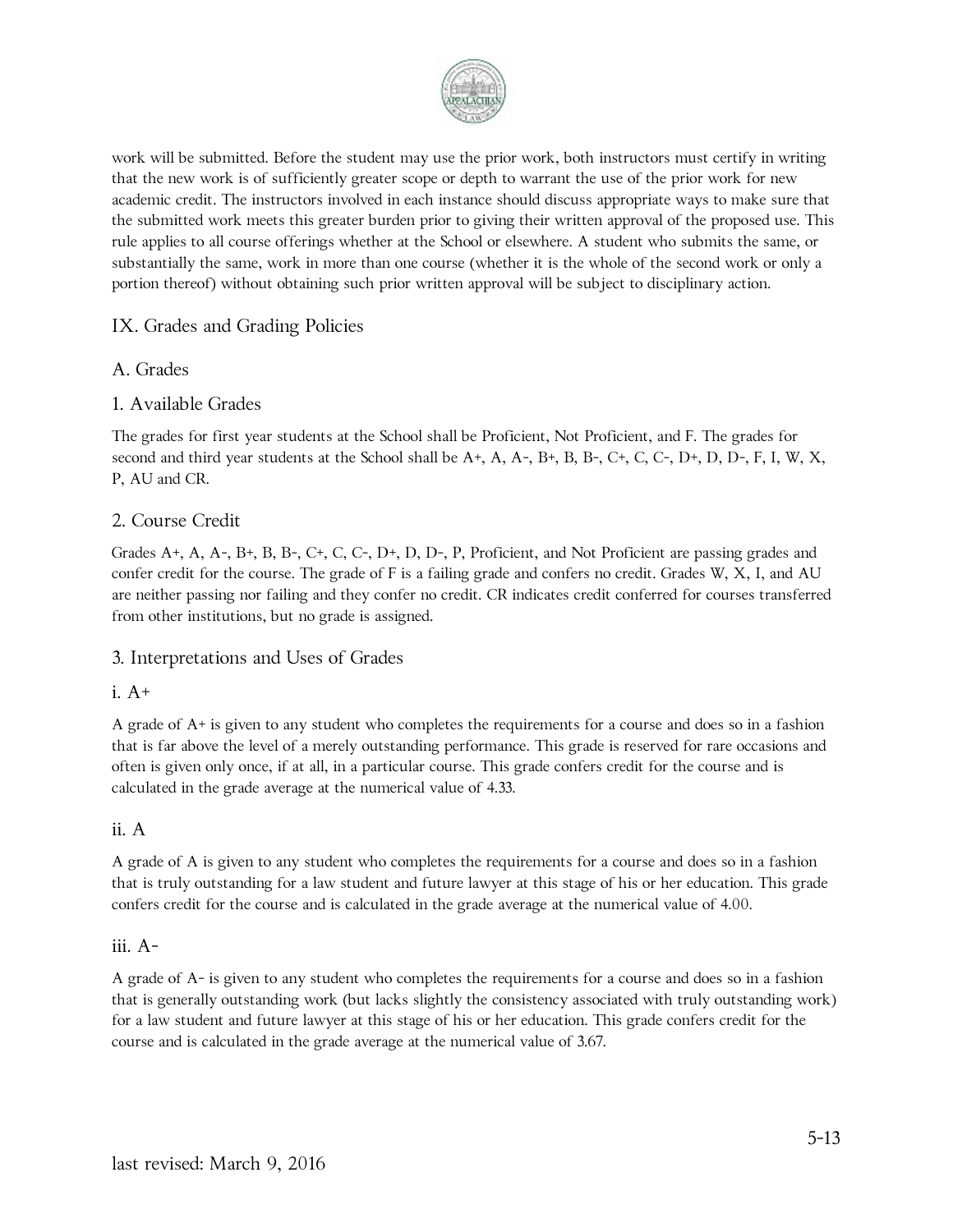

#### iv. B+

A grade of B+ is given to any student who completes the requirements for a course and does so in a fashion that is very good, but not outstanding, work for a law student and future lawyer at this stage of his or her education. This grade confers credit for the course and is calculated in the grade average at the numerical value of 3.33.

#### v. B

A grade of B is given to any student who completes the requirements for a course and does so in a fashion that is good solid work for a law student and future lawyer at this stage of his or her education. This grade confers credit for the course and is calculated in the grade average at the numerical value of 3.00.

#### vi. B-

A grade of B- is given to any student who completes the requirements for a course and does so in a fashion that is generally good work (but lacks slightly the consistency associated with truly good work) for a law student and future lawyer at this stage of his or her education. This grade confers credit for the course and is calculated in the grade average at the numerical value of 2.67.

#### viii. C+

A grade of C+ is given to any student who completes the requirements for a course and does so in a fashion that is above the level of mere competence (but not rising to the level of good) for a law student and future lawyer at this stage of his or her education. This grade confers credit for the course and is calculated in the grade average at the numerical value of 2.33.

#### viii. C

A grade of C is given to any student who completes the requirements for a course and does so in a fashion that is competent (but no more) for a law student and future lawyer at this stage of his or her education. This grade confers credit for the course and is calculated in the grade average at the numerical value of 2.00.

#### ix. C-

A grade of C- is given to any student who completes the requirements for a course and does so in a fashion that is marginally competent work (but lacks the consistency necessary for truly competent work) for a law student and future lawyer at this stage of his or her education. This grade confers credit for the course and is calculated in the grade average at the numerical value of 1.67.

#### $x. D<sup>+</sup>$

A grade of D+ is given to any student who completes the requirements for a course and does so in a fashion that reflects more than minimal skill (but does not rise to the level of competence) for a law student and future lawyer at this stage of his or her education. This grade confers credit for the course and is calculated in the grade average at the numerical value of 1.33.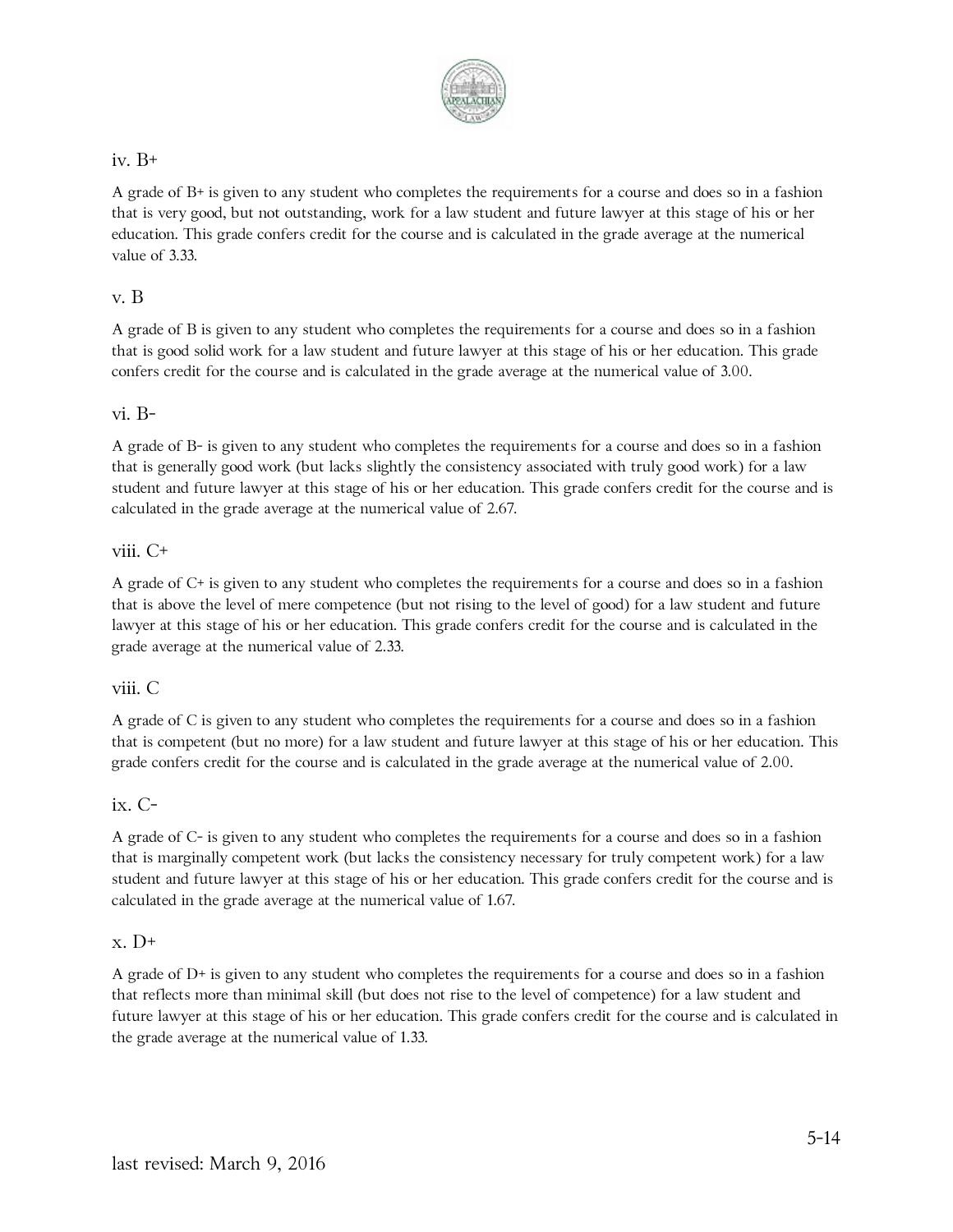

#### xi. D

A grade of D is given to any student who completes the requirements for a course and does so in a fashion that reflects minimal skill but not competence for a law student and future lawyer at this stage of his or her education. This grade confers credit for the course and is calculated in the grade average at the numerical value of 1.00.

### xii. D-

A grade of D- is given to any student who completes the requirements for a course and does so in a fashion that generally reflects some minimal skill (but no more) for a law student and future lawyer at this stage of his or her education. This grade confers credit for the course and is calculated in the grade average at the numerical value of 0.67.

#### xiii. F

A grade of F is given to any student who (a) completes the requirements for a course and does so in a fashion that is not acceptable at all and demonstrates none of the skill or talent generally found in a law student and future lawyer at this stage of his or her education or (b) does not complete the requirements for the course in a timely fashion or (c) violates Section VI(B) of the Academic Standards. This grade confers no credit for the course and is calculated in the grade average at the numerical value of 0.00. A grade of F received in a course graded under the Proficient/Not Proficient system confers no credit for the course, but shall not be calculated in the student's grade average.

#### xiv. I

No grade of I is ever given without the prior approval of the Associate Dean for Academic Affairs. An I is given to a student who has not completed the requirements for a course in a timely fashion, but, having demonstrated good cause as to why the work is not complete, has arranged with the Associate Dean for Academic Affairs and the instructor to complete the work within no more than six months. After six months, an unresolved I becomes an F. At no time does an I confer credit for the course, and it is not calculated in the grade average.

#### xv. X

A grade of X is posted on the transcript if the student through no fault of his or her own has not yet received a grade for a course. This grade covers those situations in which a course is expected to take more than one semester to complete. The X grade does not confer credit for the course and is not calculated in the grade average.

#### xvi. W

Subject to section V(D), a grade of W is posted on the transcript when a student withdraws from a course. This withdrawal may only be done with permission of the Associate Dean for Academic Affairs. The W grade confers no credit and is not calculated in the grade average.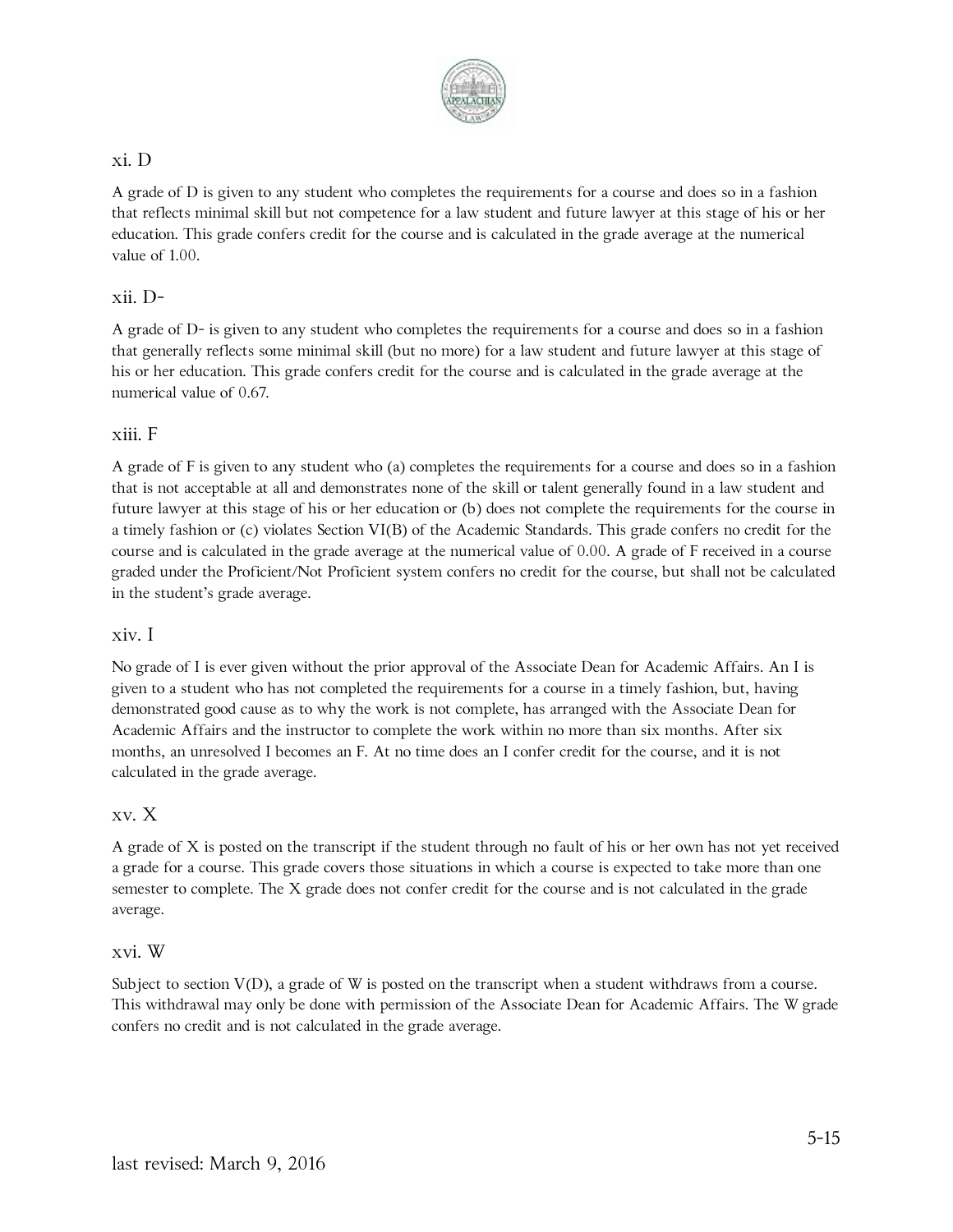

#### xvii. P

A grade of P is given to any student who passes a pass/fail course. This grade confers credit for the course, but is not calculated in the grade average.

#### xviii. AU

A grade of AU is given to any student who audits a course. This grade is not calculated in the grade average. A student may audit a course with permission of the instructor and the registrar.

#### xix. Proficient

A grade of Proficient is given to any student who completes the requirements for a course and does so in a fashion that is competent for a law student and future lawyer at this stage of his or her education. This grade confers credit for the course.

#### xx. Not Proficient

A grade of Not Proficient is given to any student who completes the requirements for a course and does so in a fashion that only reflects minimal skill (but does not rise to the level of competence) for a law student and future lawyer at this stage of his or her education. This grade confers credit for the course.

Pursuant to resolutions adopted by the faculty in 2015-16 for implementation in 2016-17 and beyond, students who receive a grade of not proficient will be given an opportunity to demonstrate proficiency by either retesting in a subsequent semester (in subjects where the grade is earned substantially on the basis of a student's performance on a final exam) or engaging in supplemental work and retesting until proficiency with the course material is achieved before a student may enroll in Bar Preparation Studies. A student's failure to demonstrate proficiency in a subject may result in delaying graduation since demonstrating proficiency is a prerequisite for a course required for graduation. Supplemental work must be coordinated through the Associate Dean and the Director of Academic Success or their designee. Once a student obtains proficiency in a subject either through retest or supplemental work and retest, the Associate Dean will prepare a letter to go into the student's academic file for each course in which a student has to demonstrate proficiency to notify the registrar that the student may enroll in Bar Preparation Studies

#### 4. Calculating Grade Averages

Students shall receive two grade averages: a "cumulative grade average" which includes all letter grades received, and an "academic standards grade average" which includes all letter grades except for those received in the Externship course. The "academic standards grade average" shall be used only for purposes of determining academic dismissal, academic probation, and graduation eligibility subject to Sections X and XII (3) of these Standards. The "cumulative grade average" shall be used for all other purposes, including Dean's List and Class Rank, pursuant to Section IX (E). Decisions regarding award and retention of academic scholarships are within the discretion of the Dean, who shall not be limited by these grade average definitions.

The grade average is obtained in the following fashion: First, multiply the numerical value of each grade received by the number of credit hours for the course. This product is referred to as quality points. Second, add all of a student's quality points. Third, divide the sum of the student's quality points by the total number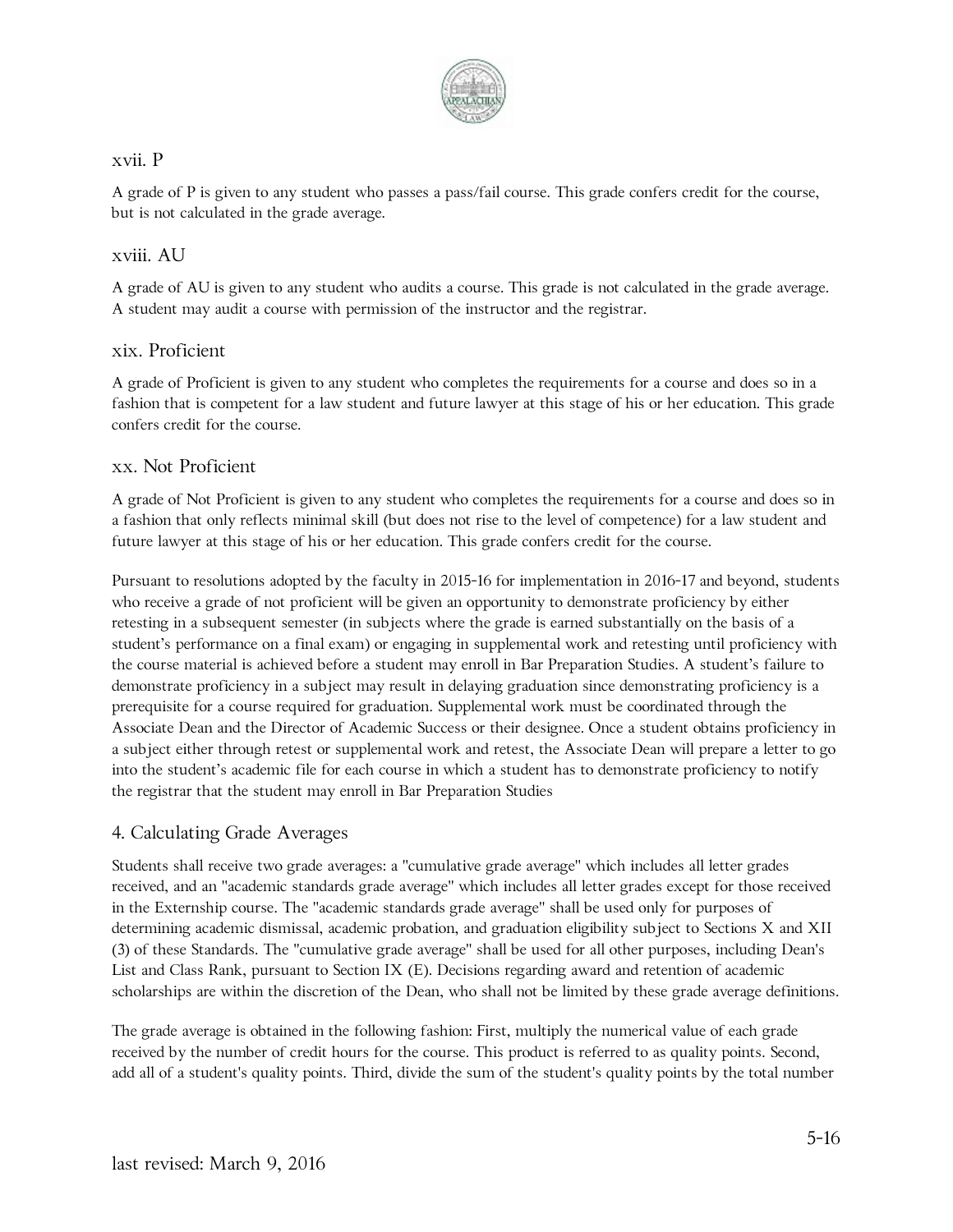

of credit hours for which the student has received a grade with numerical value (graded credit hours). The resulting number is the grade average. The grades of Proficient and Not Proficient have no numerical value.

The grade average of transfer students enrolled in a combination of Proficient/Not Proficient courses and numerically graded courses shall be calculated based on the numerically graded courses. If any student receives a grade of "F" in a Proficient/Not Proficient course, such grade will be calculated into the grade average. No student shall be eligible to receive a class ranking until he/she has completed as least twelve (12) credit hours of numerically graded courses at ASL. (See Section XI (E) of the Standards regarding treatment of transfer credits for purposes of calculating grade averages.)

### B. Pass/Fail Grading

### 1. Pass/Fail Grading Generally

Any course in which grades with numerical value are not expected to be given will be graded on a pass/fail basis. Students who pass the course receive a P for the course. In order to receive a P, a student must perform at a level of work equivalent to a C- or above in a letter-graded course. Failure of a pass/fail course results in an F being posted on the transcript. This grade of F will be calculated into the grade average.

### 2. Pass/Fail Grading in Retaking Failed Course

Students who retake a failed course are graded in that course on a pass/fail basis.

### 3. Pass/Fail Only for Entire Class

Absent approval of the Associate Dean for Academic Affairs, pass/fail grading may only be used for an entire class, and no student or students shall be given a pass/fail option either before or after grades with numerical value are released. Law Journal, Moot Court, Independent Study and Assistantship credit shall be graded on a pass/fail basis.

#### C. Grade Standards

#### 1. Generally

For Torts, Criminal Law, Contracts I and II, Property I and II, and Civil Procedure I and II, the total number of Proficient grades shall not exceed 85% of the total number of students in the class. For Legal Process I and II, the total number of Proficient grades shall not exceed 88% of the total number of students in the class. While the maximum number of Proficient grades an instructor can award is 85%, or 88% in Legal Process I & II, of the total number of students in the class, instructors (who must adhere to the ethics of both the legal profession and academia) are obligated to award grades of Not Proficient to ALL students whose work product only demonstrates minimal skill (but does not rise to the level of competence) and to award grades of F to any student who (a) completes the requirements for a course and does so in a fashion that is not acceptable at all and demonstrates none of the skill or talent generally found in a law student and future lawyer at this stage of his or her education or (b) does not complete the requirements for the course in a timely fashion or (c) violates Section VI(B) of the Academic Standards. In all required upper level courses (except as provided in section 2 below), the total grade average for all students shall not exceed 3.00. The Externship Course shall not be subject to a maximum grade average. However, no student shall receive a grade higher than "A" for the Externship Course.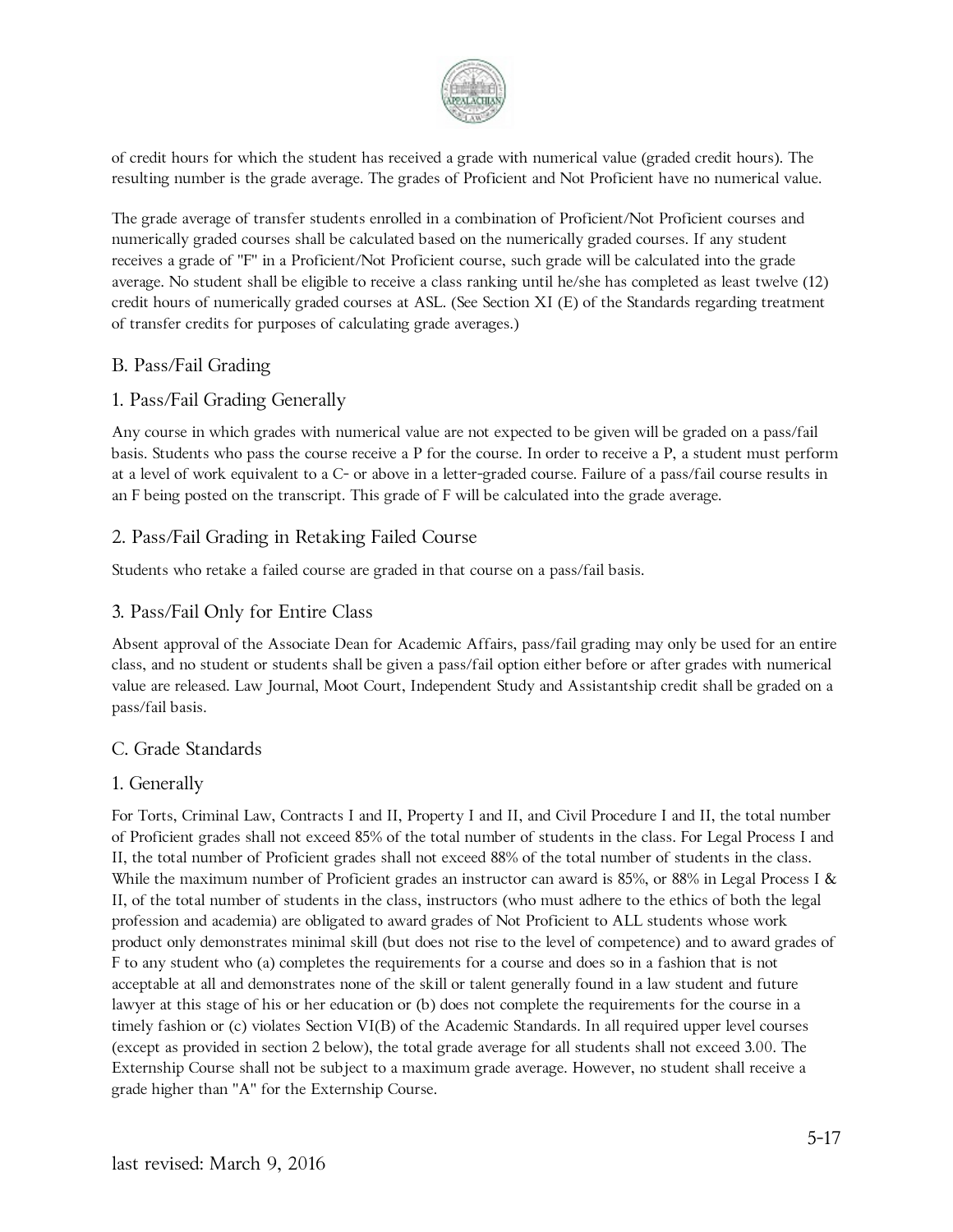

### 2. Seminar, Practicum, and Elective Courses

For all sections of Seminar, Practicum, and Elective courses, the total grade average for all students in the section shall not exceed 3.33 without the approval of the Dean.

### 3. Submission of Final Grades

Final grades are to be submitted to the Dean, who will check for their compliance with the grading standard. Grades in compliance will be recorded, and grades not in compliance will be returned to the instructor.

### 4. Failure to Bring Grades into Compliance

If an instructor, after a reasonable period of time, fails to bring the grades for a course into compliance with the grading standards, the Dean shall act in his or her discretion to bring the grades in compliance.

# D. Changing Grades to Correct Arithmetical or Administrative Error or at the Instructor's Request

After an instructor has submitted grades to the Dean, the grades are final and may not be changed except as provided in this Part IX. The Dean shall freely allow changes requested by an instructor in the case of a grade which was incorrectly given as a result of an arithmetical, administrative, or other "mechanical" error. The Dean shall allow other grade changes requested in writing by an instructor only when the Dean determines that most extraordinary circumstances exist. Instructors must submit requests for grade changes within fourteen days of the release of grades to students for a semester or summer term or prior to the release of class ranks following the term, whichever comes first.

### E. Dean's List and Class Rank

At the conclusion of each semester during the 2L and 3L years of study, the Dean will publish the Dean's List. The Dean's List is comprised of all full-time upper level students who rank in the top 25% of their class for the courses taken during that semester, based on cumulative grade average. Students who have received permission from the Dean to enroll as a reduced load or part time student will be ranked with students who are at a similar stage of their progress towards a J.D. and have no more than eleven more or eleven less numerically graded credit hours than the part time student, and for purposes of degree honors will be ranked against the class they graduate with rather than the class they started with. As a result, December grads will be ranked with the students from the previous May. No Dean's List will be prepared for the 1L year.

Continuously enrolled students of ASL shall receive a class rank after the distribution of grades for the fall semester of the second year of study, assuming the completion of at least twelve (12) credit hours of numerically graded courses. Such rank shall be based on grades in all numerically graded courses, including the Externship course, through the most recent completed semester. Visiting and Transfer students shall receive analogous class rankings once the requisite twelve (12) credit hours of numerically graded courses have been completed. Such analogous rankings will be calculated as if the student was continuously enrolled at ASL from the beginning of the first year of study, but shall not displace any continuously enrolled student. Analogous class rankings shall be denoted by an "(A)" on the student's transcript.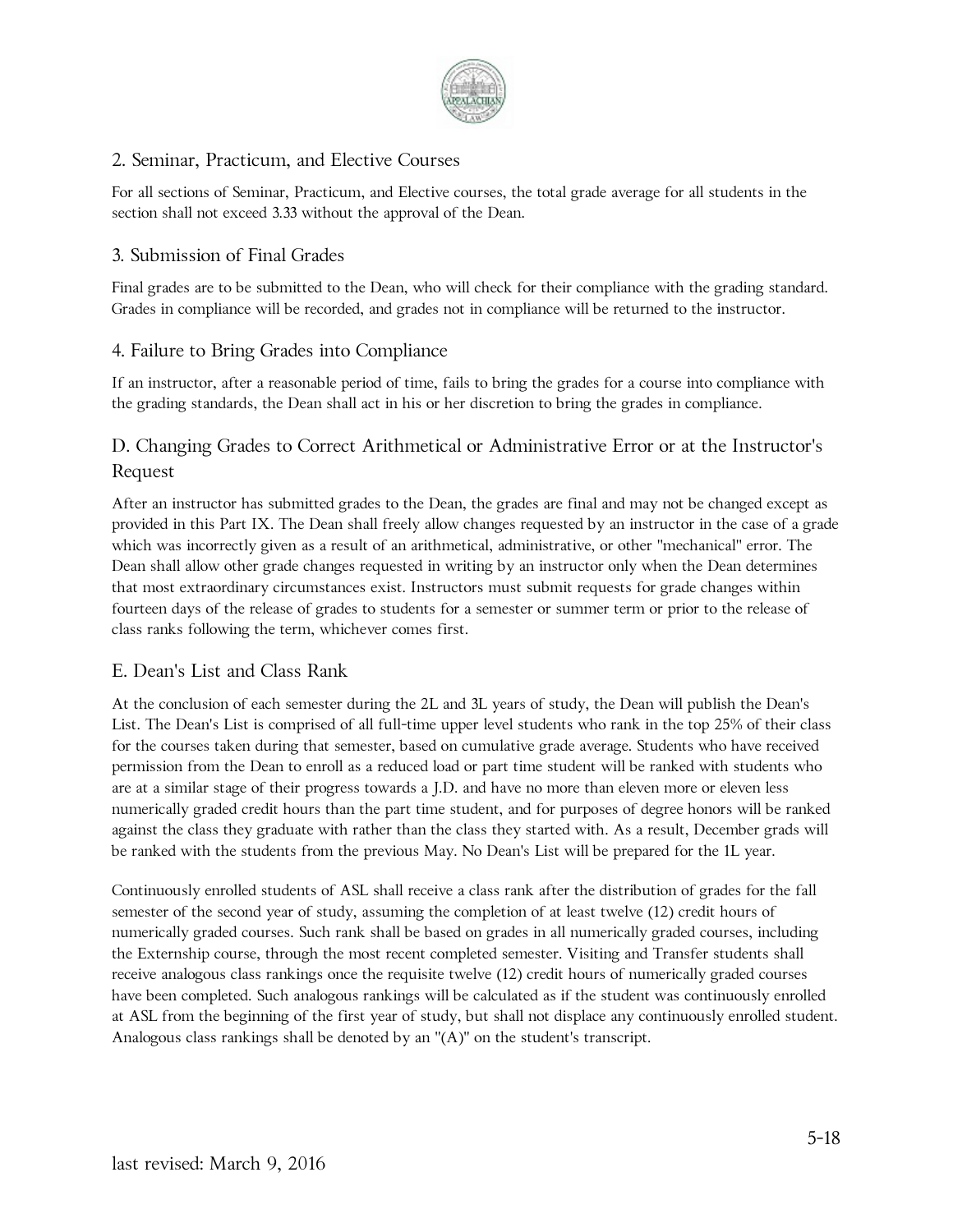

### F. Intercessional Courses

Grades received for courses taken during the January Intersession will not be included as part of a student's academic standards GPA or considered for purposes of determining the Dean's List until the end of the immediately following Spring Semester. Grades received for courses taken during the May and August Intersession will not be included as part of a student's academic standards GPA or considered for purposes of determining the Dean's List until the end of the immediately following Fall Semester.

# X. Student Retention

# A. Student Is on Notice of Own Grades and Grade Average

Every student shall be deemed to be on notice of the student's own grades and grade average as well as these rules for student retention. Any student who by virtue of these rules has been dismissed from the School, but who nevertheless attempts to continue enrollment and attendance in classes is responsible for tuition and fees charges incurred by the student's fraudulent attendance at the School.

### B. Good Standing and Dismissal

### 1. Good Standing Defined

A student is considered to be in "Good Standing" at the School if (a) the student has not been dismissed for academic or non-academic reasons; (b) the student is not currently on academic probation, and (c) the student currently is in compliance with the Community Service Requirement.

### 2. Academic Dismissal

If, after one semester of school a student has received more than 12 credit hours of "Not Proficient" or "Fail" grades, or after two semesters in the School a student has received more than 16 credit hours of "Not Proficient" or "Fail" grades, such student shall be dismissed from the School for academic deficiency and may not be placed on probation. If after two semesters in the School, a student has received 12 to 16 credit hours of "Not Proficient" or "Fail" grades, such student shall be dismissed from the School for academic deficiency but may petition to be placed on academic probation. At any time after three semesters in ASL, any student with an academic standards grade average below 2.10 shall be dismissed from school for academic deficiency. Upon receiving notice that his or her academic standards grade average is below 2.10, or in the case of a first year student, that he or she has received 12 to 16 credit hours of "Not Proficient" or "Fail" grades, a student may seek probationary status in accordance with Section X (C) of these standards by executing and filing a Request to Petition for Probation with the Office of the Dean. Upon such filing, the student will be granted Interim Probationary Status. Failure to file the petition within three working days of filing the Request to Petition for Probation will result in automatic denial of probation.

If the Committee grants the student's petition, his or her status will automatically convert from Interim Probationary to Probationary, subject to any conditions imposed by the Committee in addition to the retest and supplemental work described in IX.A.3.xx required to meet the prerequisites required for Bar Preparation Studies. If the Committee denies the petition, the student will be immediately withdrawn from law school. The denied student will receive no credit for the semester in which the student was in Interim Probationary Status, and the tuition paid for that semester will be refunded.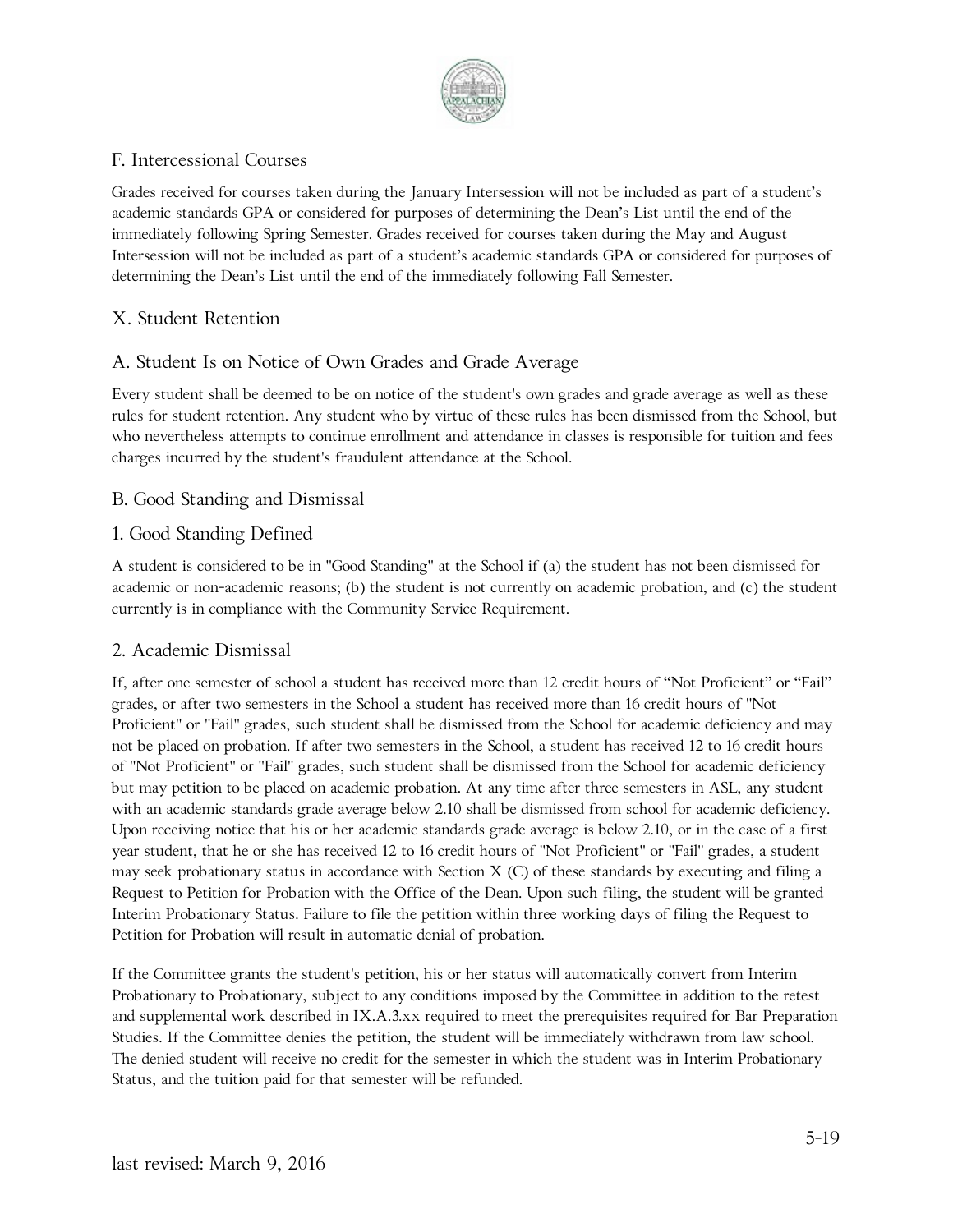

A student in Interim Probationary Status or in Probationary Status has not been dismissed from the School for purposes of Section  $X(B)(1)$ .

### C. Probation

### 1. At Discretion of the Academic Standards Committee

Except as provided in the last sentence of this paragraph, students who are dismissed for academic deficiency may petition to be placed on probation. The student's petition shall be submitted to the Dean, who shall refer it to the Academic Standards Committee. The Academic Standards Committee may grant the petition if the Committee finds (a) the student faced extraordinary circumstances which unquestionably greatly interfered with his or her ability to perform at the level he or she would perform in law school absent those extraordinary circumstances, (b) the extraordinary circumstances no longer exist, and (c) it is highly probable that the student's performance, absent the extraordinary circumstances, will result in an academic standards grade average of 2.10 or greater after completion of the probationary semester. A decision by the Committee to grant a student's petition must be by the affirmative vote of a majority of the members of the Committee. A student is ineligible to petition for probation if one or more of the following circumstances exist: (a) the student has at least 15 credits of traditionally graded courses from ASL and an academic standards grade average below 1.90, or in the case of a first year student, has more than 16 credit hours of "Not Proficient" or "Fail" grades, at the time of the petition; or (b) the student was on probation during the immediately preceding semester and the student's cumulative grade point average did not increase at the end of that semester, or in the case of a student placed on probation during the first semester of his or her second year, the student's grade point average is below 1.90; or (c) the student already has been on probation for two semesters.

Students transferring from another institution as an upper level student who are enrolled in any course graded by the standards of Proficient/Not Proficient and who have an academic standards grade average of 2.1 or above, must petition the Academic Standards Committee if they receive a grade of Not Proficient in any course. The Academic Standards Committee will determine whether the student should be placed on academic probation or may continue without probation. If the student's academic standards grade average is below a 2.1, such student is subject to the academic dismissal provisions of Section  $X(B)(2)$ , as set forth above.

#### 2. Terms and Conditions

The Academic Standards Committee may grant probation subject to any terms or conditions it deems appropriate, including but not limited to (a) requiring the student to successfully complete specified undergraduate courses before resuming law courses, (b) mandating a leave of absence by the student, (c) imposing a lighter course load (with the result of delaying the student's graduation), or (d) limiting the student's extracurricular and/or co-curricular activities.

#### 3. Resolution of Probation

A student whose academic standards grade average remains below 2.10 after any semester in which he or she was on academic probation shall be dismissed for academic deficiency, unless the student petitions the Academic Standards Committee for an extension of the probation and the petition is granted. Such petitions may be granted only in the rarest of circumstances. A student is ineligible to petition for probation if one or more of the following circumstances exist: (a) the student has an academic standards grade point average below 1.90 at the time of the petition; or (b) the student was on probation during the immediately preceding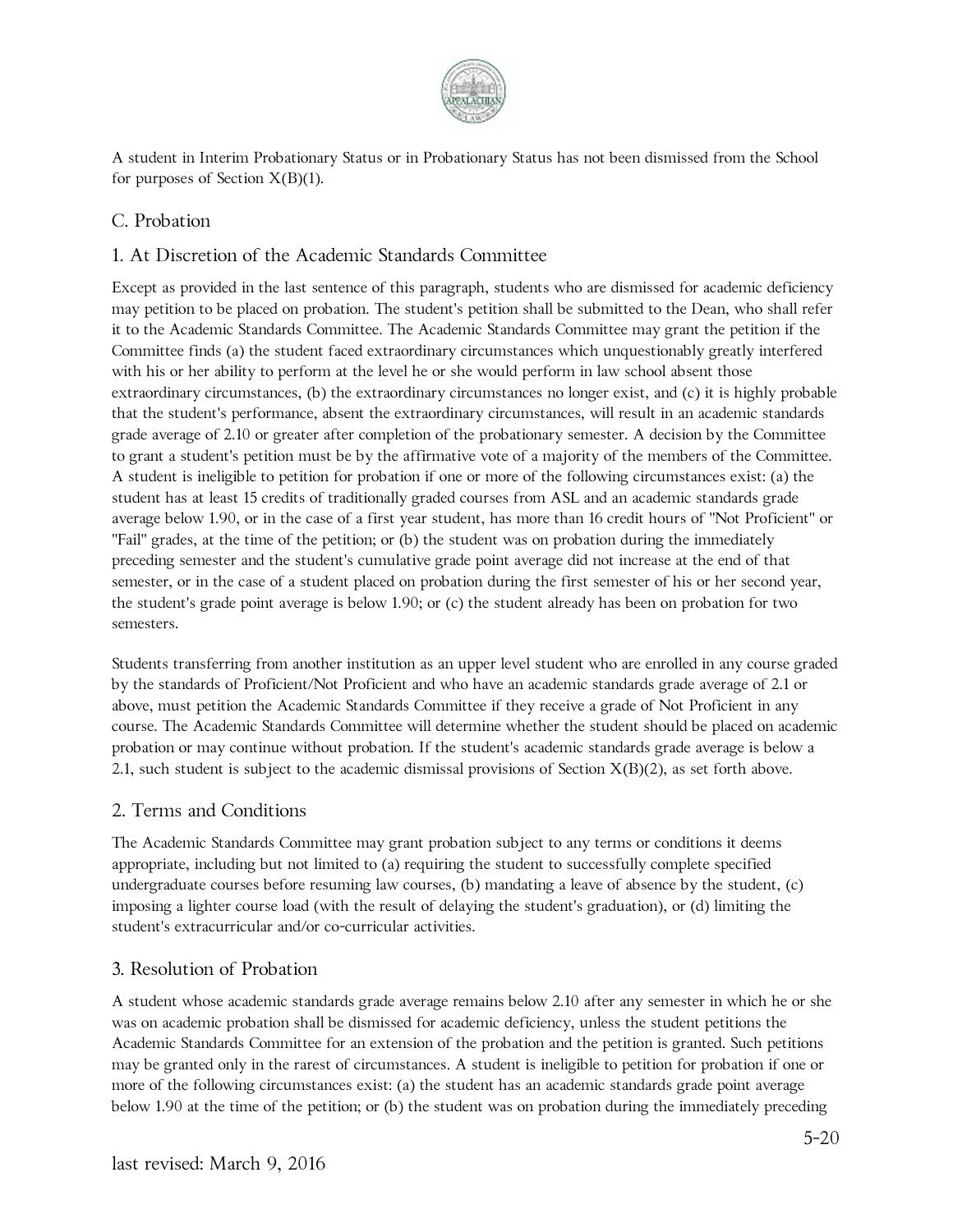

semester and the student's academic standards grade point average did not increase at the end of that semester, or in the case of a student placed on probation during the first semester of his or her second year, the student's academic standards grade point average is below 2.00; or (c) the student has already been on probation for two semesters.

### 4. Faculty Notice

The Academic Standards Committee will notify all tenure track faculty by confidential means of the names of students being considered for academic probation, as well as the time and place of the meeting. Faculty who wish can attend the meetings, address the Committee, or provide any information helpful to the Committee in making its decisions.

#### 5. Finality of Decisions

The Academic Standards Committee's decisions regarding granting or denying a student petition for probation are final, notwithstanding any other provisions of these Academic Standards.

### 6. Requests for Reconsideration of a Decision on Probation

Absent extraordinary circumstances, a student who has been denied probation by the Academic Standards Committee may request reconsideration of that decision only if:

(1) the student's academic standards grade average is 2.00 or above;

(2) the student has waited one year before applying for reconsideration; and

(3) the student has demonstrated - by academic achievement in non-law school settings, community service activities or professional employment - that he or she would likely succeed in raising their academic standards grade average to 2.10 or greater after completion of the probationary semester.

If the student's petition for reconsideration is granted, the student will be readmitted on probation.

#### D. Re-starts

#### 1. Re-start Available in Extraordinary Circumstances

The Academic Standards Committee, in its sole discretion, may allow a student who has been dismissed for academic deficiency to re-enroll and re-start ASL program if the Committee finds the student (a) faced extraordinary circumstances which unquestionably, greatly interfered with his or her ability to perform at the level he or she would perform in law school absent those extraordinary circumstances and (b) the extraordinary circumstances no longer exist. A decision by the Committee to allow a student to re-start must be by the affirmative vote of a majority of the members of the Committee.

Students with an academic standards grade average of below 1.9, but at least 1.70 or greater, after the first semester following the first year of law school, may apply to re-start the second year of the academic program in the following Fall Semester if they earned at least 27 credits of Proficient in the first year. Students who were eligible for and applied to be placed on academic probation for the second semester following the first year of law school, but were denied, may apply to re-start the second year of the academic program in the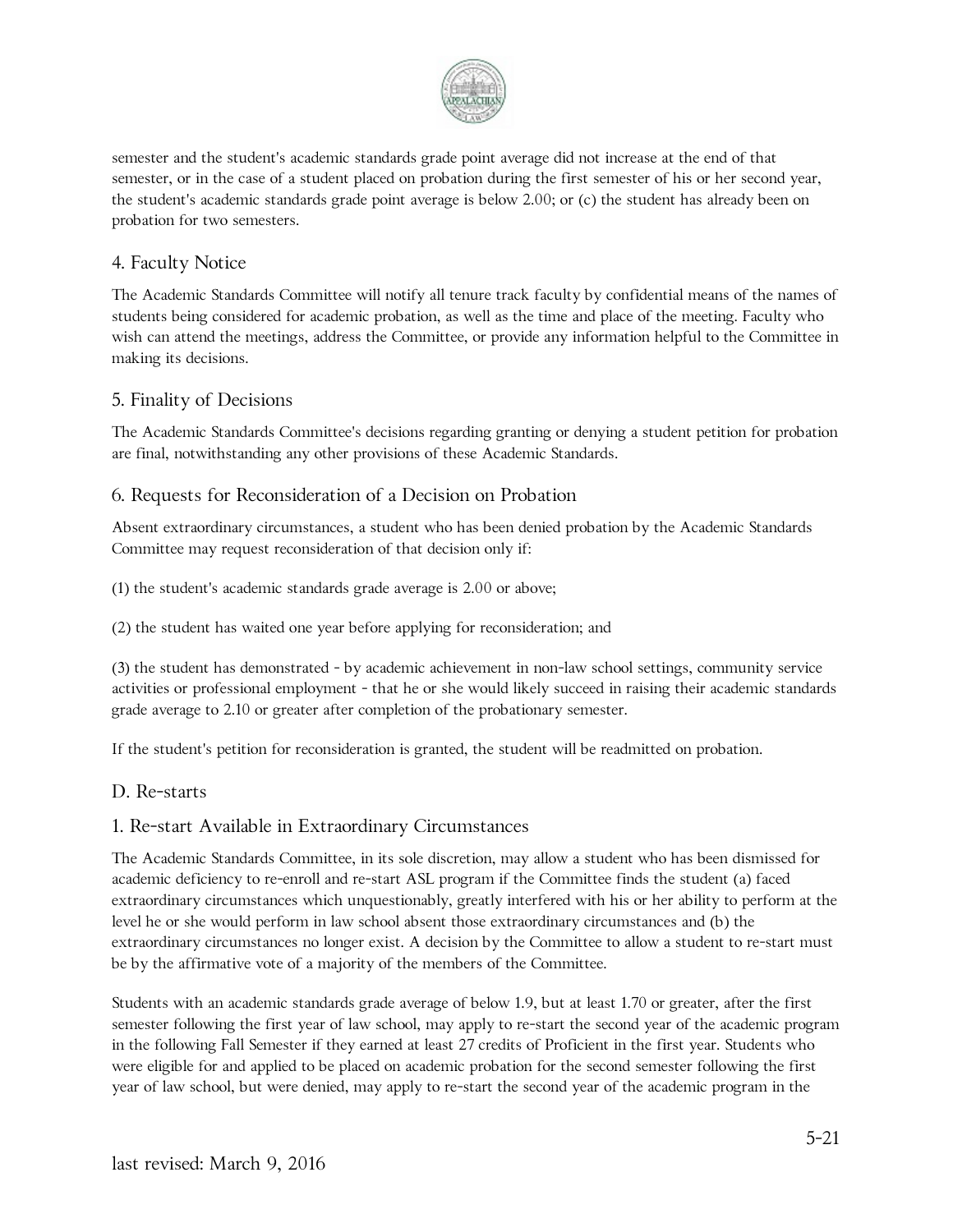

following Fall Semester. Applications to re-start the second year of the academic program shall be subject to the same standards as set forth in the immediately preceding paragraph.

Students who have been academically dismissed from ASL, and are seeking readmission must apply under this provision (or Section X (C)(6) if applicable). Such students may not seek readmission through the regular Admissions process. Students who were previously dismissed from another law school, and are deemed by the Admissions Committee to be acceptable for admission, shall be referred to the Academic Standards Committee for final admission decision. The Academic Standards Committee may place any conditions it deems appropriate on the admission of such students.

#### 2. One Year Delay before Re-start

A student who is permitted to re-start ASL program must re-start in the Fall semester and must wait at least one semester after dismissal before re-starting.

#### 3. Effect of Past Performance

A student who is permitted to re-start will not receive credit for any courses taken before the re-start regardless of the grade received in the course. The prior performance will remain on the transcript. However, the transcript will clearly state that the student has re-started, and the prior grades will not affect the grade average.

A student who is permitted to re-start the second year of the academic program will not receive credit for any courses taken in the semester following the first year of law school, regardless of the grade received in the course. The performance from that semester will remain on the transcript. However, the transcript will clearly state that the student re-started the second year, and grades from that prior semester will not affect the grade average. The student will receive credit for all first year courses in which they received a grade of Proficient or Not Proficient, and for any grade in the Externship Course which confers credit pursuant to Section IX (A)(2) of these Standards.

#### 4. Appeals

A decision by the Academic Standards Committee declining a student's request for re-start may be appealed by the student in writing to the Faculty as provided in Part XIII of these Standards.

#### XI. Leaves of Absence, Visits, Readmissions, and Transfers

#### A. Leaves of Absence

The Dean may grant a leave of absence to a student who requests the leave. The term of the leave shall be clearly stated at the time the leave is granted. Any extension of the leave requires the permission of the Dean. A student who has not completed the first calendar year of the program and obtains a leave of absence may need to restart the first year from the beginning. Credit for prior completion of courses is granted at the sole discretion of the Dean. The decision of the Dean is final and is not subject to further review or appeal under these Academic Standards.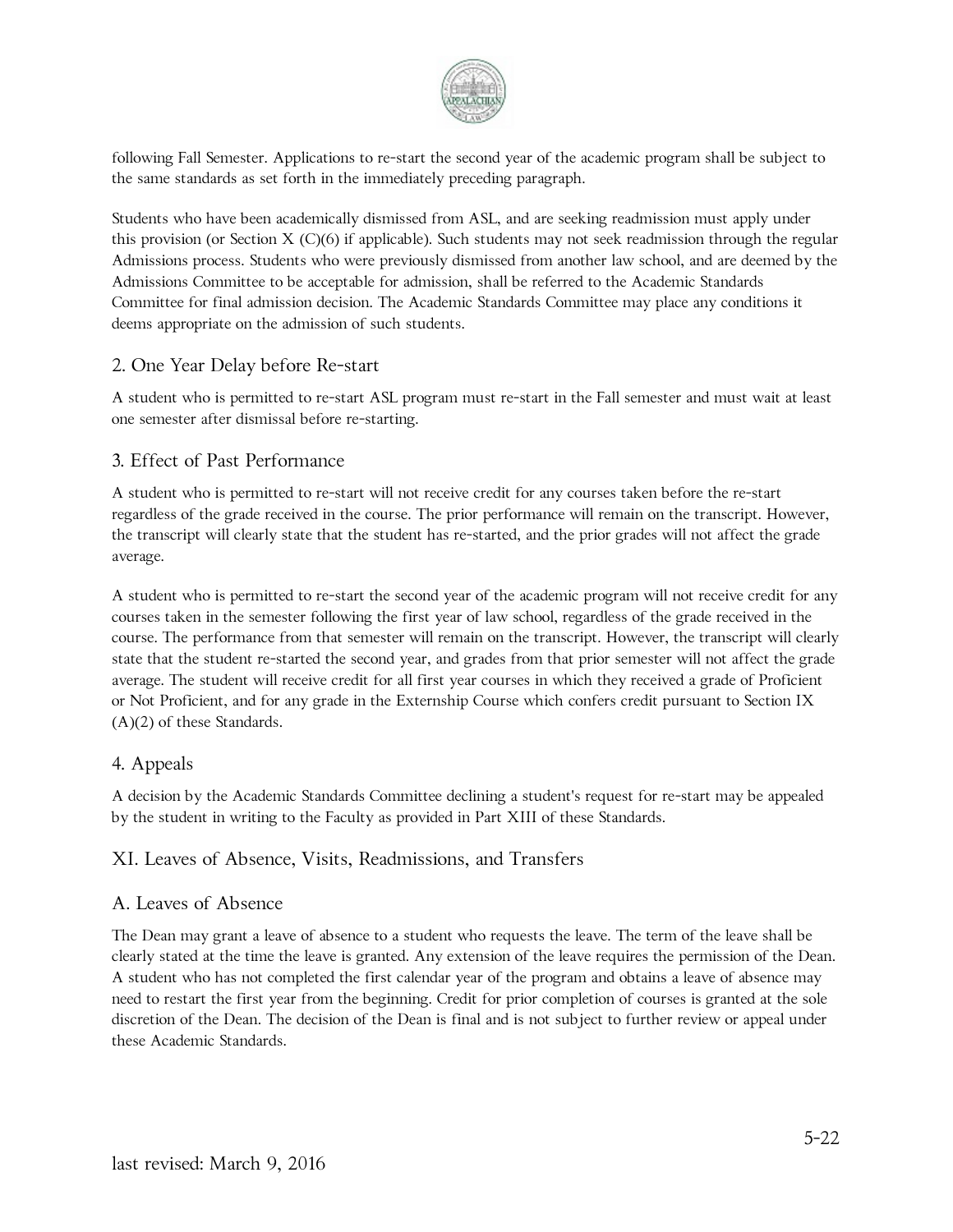

# B. Visits to another Law School

The School will not accept more than six credit hours from visits to other law schools, including summer study.

### C. Readmissions

A student who has left the School in good standing and other than to take a leave of absence may apply for readmission under this Section XI (C) of these Standards. Applicants should submit an application, a short essay on their reasons for applying for readmission, and, if they have attended another law school subsequent to their departure, a letter of good standing from the dean of such school and an official transcript.

### D. Transfers

A student who has attended another law school may be eligible for admission as a transfer student if the student has attended an ABA approved law school, the student is in good standing and is eligible to continue the study of law at that law school as demonstrated by a suitable letter from the dean of that school, and the student's performance at the law school of origin was of acceptably high quality, as documented by an official transcript. The transfer applicant should also submit a copy of his or her LSDAS report. Transfers from schools not approved by the ABA will be considered on a case-by-case basis.

### E. Transfer of Credits

The School will normally not accept more than 30 hours of transfer credits from other law schools. Grades of less than a C (or the equivalent) will not be eligible for transfer, and transfer credits will be treated on a passfail basis for the purpose of computed grade point averages. Students receiving transfer credits must still meet the graduation requirements set forth in Part XII of these standards, except that (a) transfer credits from courses substantially identical to the course required in Section XII (A)(1) of these standards may be used to meet the course requirements of that section, and (b) up to 15 hours of transfer credits may substitute for the course requirements of that section even if not substantially identical, provided, however, that nonsubstantially identical substitutions may not be made for:

(1) Contracts I and II, Torts, Property I and II, Legal Process I and II, Criminal Law, and Civil Procedure I and II;

- (2) Dispute Resolution;
- (3) Professional Responsibility; and
- (4) the required Practicum courses.

Transfer credit for a course that requires a rigorous writing as defined by Section IV(D) of these standards may be substituted for the seminar and rigorous writing requirements of Sections IV(D) and  $XII(A)(1)$  of these standards. Decisions regarding transfers, readmissions, and transfer of credits shall be in the sole discretion of the Associate Dean for Academic Affairs or a faculty member (or members) appointed by the Dean.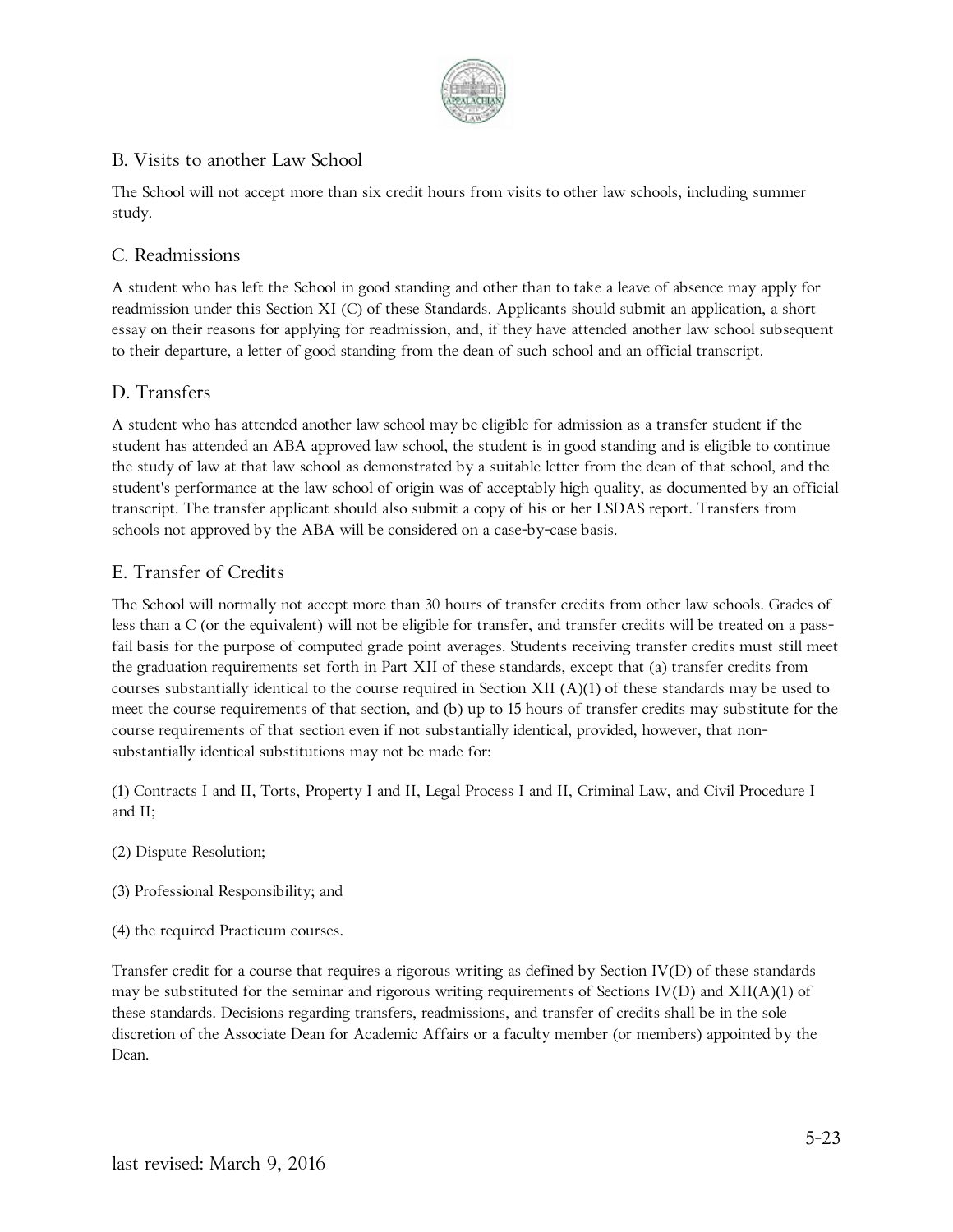

### F. Sanctions

Failure to comply with the provisions on leaves of absence or with conditions on a leave granted shall be grounds for the Dean to impose any sanction he or she deems appropriate, including but not limited to refusal to accept transferred credits (regardless of the grade received), probation (with whatever conditions the Dean deems appropriate attached thereto), or dismissal.

### XII. Graduation

### A. Requirements

#### 1. Required Courses

Except as otherwise provided in these standards or by vote of the faculty, a candidate for graduation must have received credit in all courses specified in Section IV(A)(1) of these academic standards and be in full compliance with the Community Service Requirement.

#### 2. Total Hours

A candidate for graduation must have received ninety semester credit hours. No more than a total of four of the required ninety hours may be in the form of Law Journal, Moot Court, Independent Study, or Assistantship credit.

#### 3. Grade Average Requirements

A candidate for graduation must have an academic grade average for all courses which is no lower than 2.10. There is no waiver of this standard.

A candidate who otherwise qualifies for graduation but has a cumulative average below 2.10 may petition to complete one additional semester on academic probation, subject to the following conditions: (1) the candidate is otherwise eligible for probation pursuant to Section X(C) of these Standards; (2) all coursework during the probationary semester is completed at Appalachian School of Law; and (3) the candidate may enroll only in courses for which credit has not yet been granted. Under no circumstances shall a candidate be permitted more than one probationary semester under this provision.

#### 4. Time for Completion of Graduation Requirements

All coursework credited towards completion of the J.D. degree must be completed no sooner than 24 months and no longer than 84 months after a student has commenced law study at ASL or a law school from which the School has accepted transfer credit.

#### B. Honors

#### 1. Summa Cum Laude

Any student who graduates in the top five percent of the graduating class, based on cumulative grade average, shall be designated as graduating summa cum laude.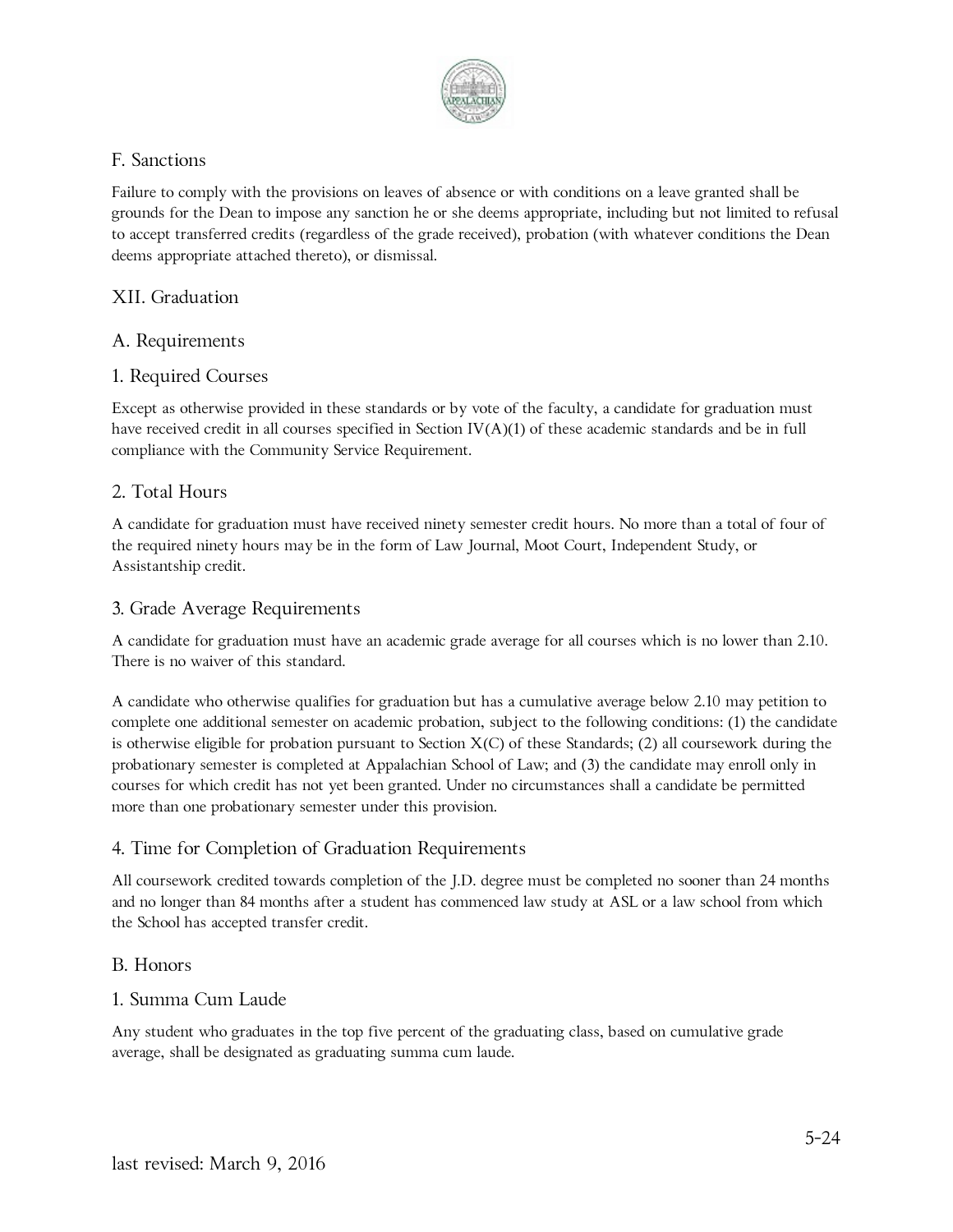

# 2. Magna Cum Laude

Any student who graduates in the top ten percent of the graduating class, based on cumulative grade average, shall be designated as graduating magna cum laude.

# 3. Cum Laude

Any student who graduates in the top twenty-five percent of the graduating class, based on cumulative grade average, shall be designated as graduating cum laude.

# XIII. Waivers and Appeals

# A. Waivers of Academic Standards or Appeals of Decisions Applying the Academic Standards

In limited circumstances, these Academic Standards permit students to petition the Faculty for waiver of an Academic Standard. In very limited circumstances, students may also appeal to the Faculty a decision of the Associate Dean for Academic Affairs, the Dean, or the Academic Standards Committee. The Faculty may grant or deny a written petition to the Faculty only in cases in which a Standard does not preclude a waiver petition or a decision by the Associate Dean of Academic Affairs, the Dean, or the Academic Standards Committee is not final, binding, and subject to no further appeal under these standards. The Faculty may grant or deny a properly filed petition, with or without conditions.

# B. Faculty Procedure for Waivers and Appeals

Petitions for waivers or appeals to the Faculty permitted under these Academic Standards shall proceed in the following manner:

(1) The student shall submit to the Dean a petition to the Faculty on a single typed (or word-processed) page in which the student identifies the issues presented by the waiver petition or appeal. If the petition is not permitted under these Academic Standards, the Dean shall notify the student within 10 days following receipt of the petition, in which case the petition and notification need not be provided to the Faculty.

(2) The Dean may, at his or her option, prepare a single page response to the student petition.

(3) Copies of the petition and the response shall then be provided to every Faculty member.

(4) If within ten days of the date the petition is distributed to the Faculty, one-third of the Faculty requests that the Dean place the petition on the agenda of the next Faculty meeting, the Faculty will hear the waiver petition or appeal on the merits. If fewer than one third of the Faculty requests that the petition be heard, the request is denied and the Dean shall so inform the student.

(5) The Faculty may, but need not, grant the student an opportunity to appear before it, present supplementary documents or written arguments, appear through counsel, call or cross-examine witnesses, or take a transcription of an appearance.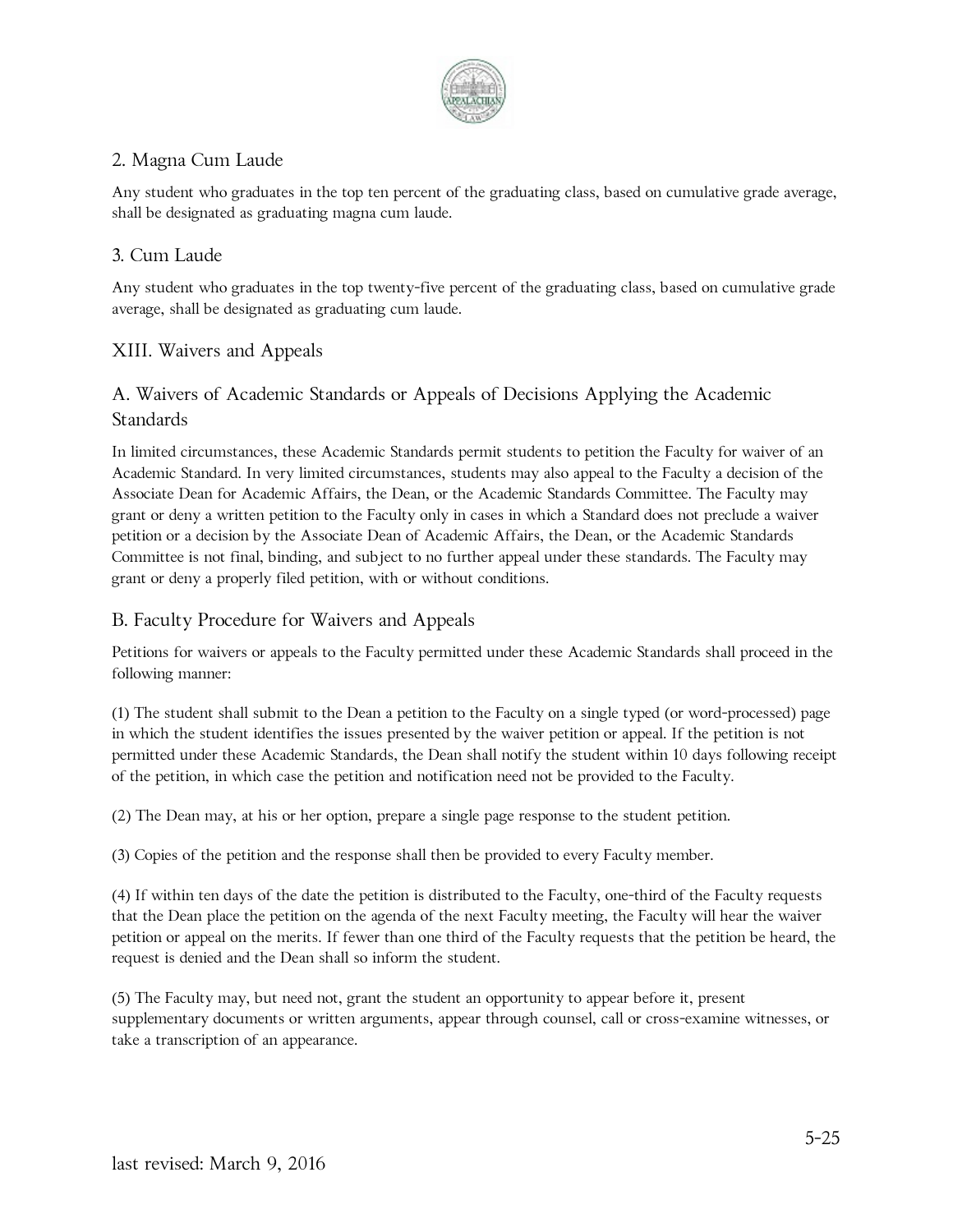

# C. Referral of Jurisdiction to the Faculty

1. In the Dean's sole discretion, the Dean may refer to the Faculty for its consideration any properly filed petition which a student originally presents to the Dean.

2. By a majority vote of the members of the Academic Standards Committee, the committee may refer to the Faculty for its consideration any properly filed petition which a student originally presents to the Academic Standards Committee.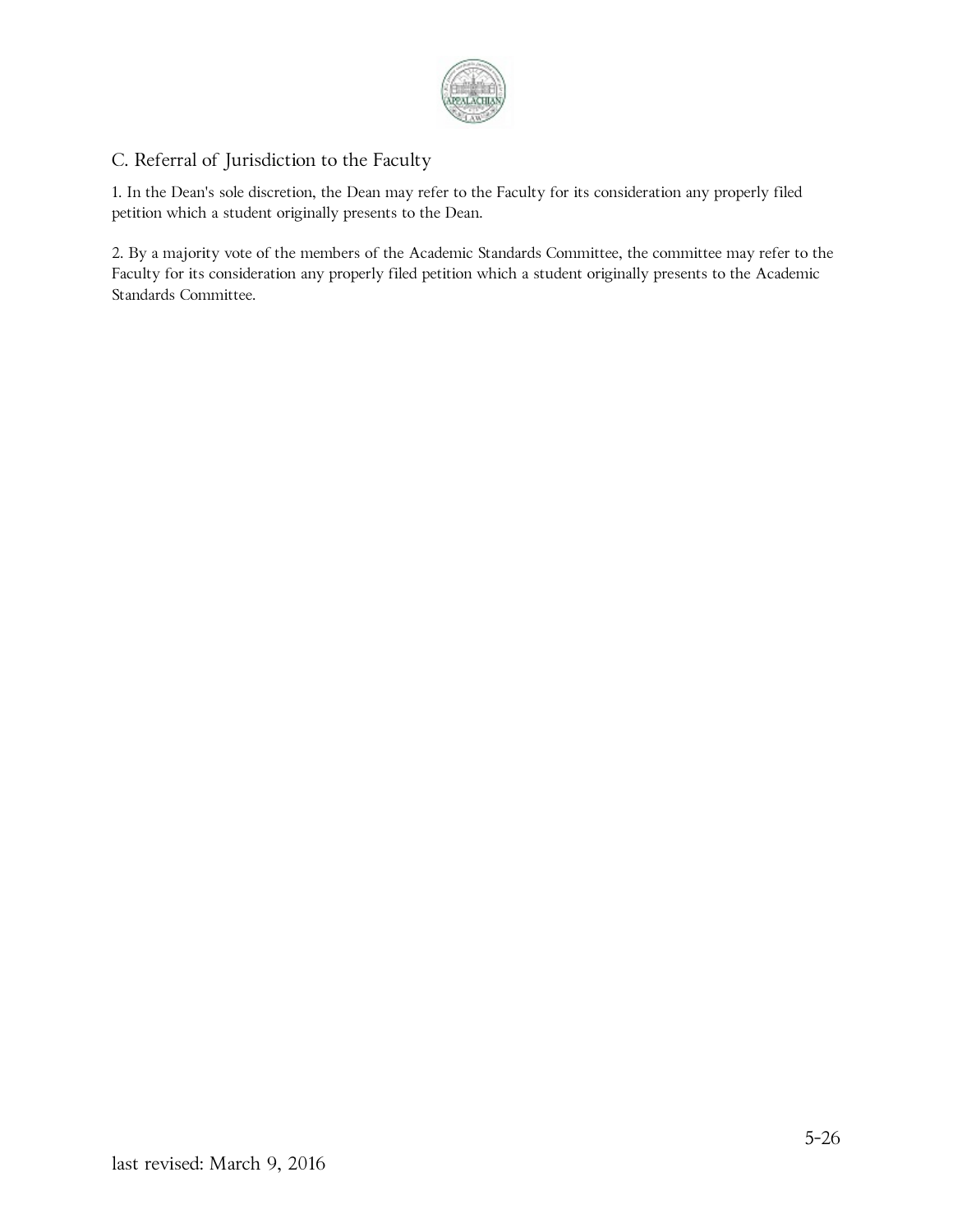

# Appendix A Appalachian School of Law's Board, Faculty, & Staff

ASL is governed by a Board of Trustees. The Board members, who are appointed to three-year terms, are distinguished leaders from central Appalachia who are strongly dedicated to the mission and goals of ASL.

### 2015-2016 Board of Trustees

| Title                        | Trustee                    | City, State              |
|------------------------------|----------------------------|--------------------------|
| Chair                        | Honorable Teresa M. Chafin | Lebanon, Virginia        |
| Vice-Chair                   | James Keen                 | Vansant, Virginia        |
| Treasurer                    | Michael McGlothlin         | Grundy, Virginia         |
| Vice-Treasurer               | Lowell Dexter Ray          | Vansant, Virginia        |
| Secretary                    | Wade McGeorge              | Grundy, Virginia         |
| Trustee Member               | <b>Trey Adkins</b>         | Hurley, Virginia         |
| Trustee Member               | Honorable George Allen     | Alexandria, Virginia     |
| <b>Trustee Member</b>        | Jim Wayne Childress        | Grundy, Virginia         |
| <b>Trustee Member</b>        | Honorable Chad Dotson      | Wise, Virginia           |
| Trustee Member               | Jerry W. Kilgore           | Richmond, Virginia       |
| <b>Trustee Member</b>        | Donald Ratliff             | Big Stone Gap, Virginia  |
| <b>Trustee Member</b>        | Garry Roger Rife           | Grundy, Virginia         |
| <b>Trustee Member</b>        | Reece Hale Robertson       | Grundy, Virginia         |
| <b>Trustee Member</b>        | Honorable Birg Sergent     | Pennington Gap, Virginia |
| <b>Trustee Member</b>        | Joseph E. Wolfe, Esq.      | Norton, Virginia         |
| <b>Trustee Member</b>        | Drew Taylor                | Marietta, Tennessee      |
| General Counsel to the Board | Thomas R. Scott, Jr. Esq.  | Grundy, Virginia         |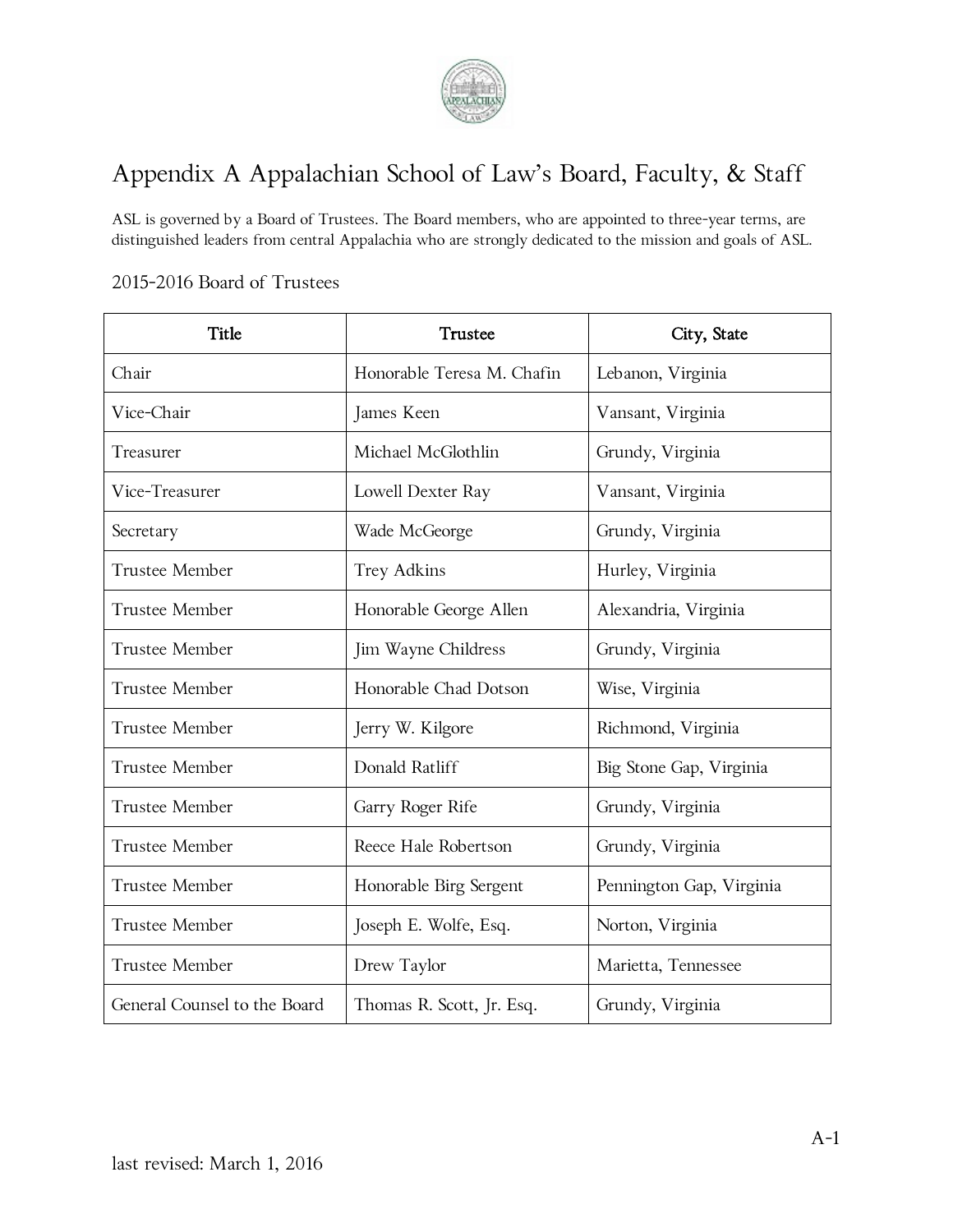

## Administration and Faculty

## Sandra Keen McGlothlin, Interim Dean and Chief Operating Officer, and Associate Professor of Law

B.A., University of Virginia, 1978; J.D., T.C. Williams School of Law of the University of Richmond, 1981. Formerly: Associate, Williams & Gibson, Grundy, Virginia; Partner, McGlothlin & Wife, Grundy, Virginia; President, Buchanan County Bar Association; Member, Town Council of the Town of Grundy, Virginia; Member, Virginia Coalfield Regional Tourism Development Authority; Vice-Mayor, Town of Grundy, Virginia; Member, Virginia Transportation Advisory Council. Published: VIRGINIA PRACTICE: CIVIL DISCOVERY (co-author). Courses taught: Family Law; Virginia Procedure; Family Law Practice; Juvenile Law Practice.

### Chelsea M. Baldwin, Associate Dean of Academic Affairs, Assistant Professor of Law, and Director of the Academic Success and Bar Preparation Studies Program

B. A. in Communication Studies from Southwestern University in Georgetown, TX, Master of Education in Applied Behavioral Studies with a Certificate in Professional Counseling from Oklahoma City University, and J.D. from Oklahoma City University School of Law in Oklahoma City, OK. Professor Baldwin will be primarily responsible for developing, leading, coordinating, and implementing programs that support ASL's goals of assisting law students as they develop and improve legal study and test-taking skills, adjust to the challenges of law school, pass the bar exam, and prepare to enter law practice. Formerly: Oklahoma City University School of Law, as the Assistant Director of Academic Achievement, and private law practice in Oklahoma City where she focused on family law issues and was an essay grader and tutor through BARBRI. Courses taught: Legal Process I & Strategies for Success; Bar Preparation Studies; Business Associations; Information Privacy Law

### Patrick R. Baker, Associate Professor Law, Director of Natural Resources Law Center and Externships.

B.A. Virginia Military Institute, J.D. Appalachian School of Law, cum laude. Patrick is the inaugural Director of the Natural Resources Law Center. He has taught Administrative Law, Hard Mineral Law, Legal Research and Writing, Oil and Gas Law, Virginia Procedure, Water Law, Legal Strategies II, and Externship. Before joining academia, he practiced at the law firm of Penn, Stuart & Eskridge, in Abingdon, Virginia. He practiced in the commercial litigation group focusing on Employment, Regulatory, Administrative, and Energy Law. His scholarship focuses on Property, Constitutional, Environmental, Natural Resources, and Energy Law. He is licensed to practice law in Virginia and Tennessee. His articles have been published by leading Energy and Environmental Law publications, such as West Virginia, Vermont, Pace University, and Heffron R.J., and Little G. (Eds), *Delivering Energy Law and Policy in the EU and US*. He has been quoted and cited by national publications on various legal issues.

### Judith M. Barger, Professor of Law (1 year leave of absence, Visiting Professor at Atlanta's John Marshall School of Law)

B.S., magna cum laude, Political Science/Accounting, Wright State University; J.D., Georgetown University Law Center. Formerly: Senior Writing Fellow, Georgetown University Law Center; Law Clerk, Circuit Court for the 31st Judicial Circuit, Manassas, Virginia; Assistant Public Defender, Fairfax County, Virginia; Associate, Piliero, Mazza & Pargament, Washington, D.C. Professor Barger's practice experience includes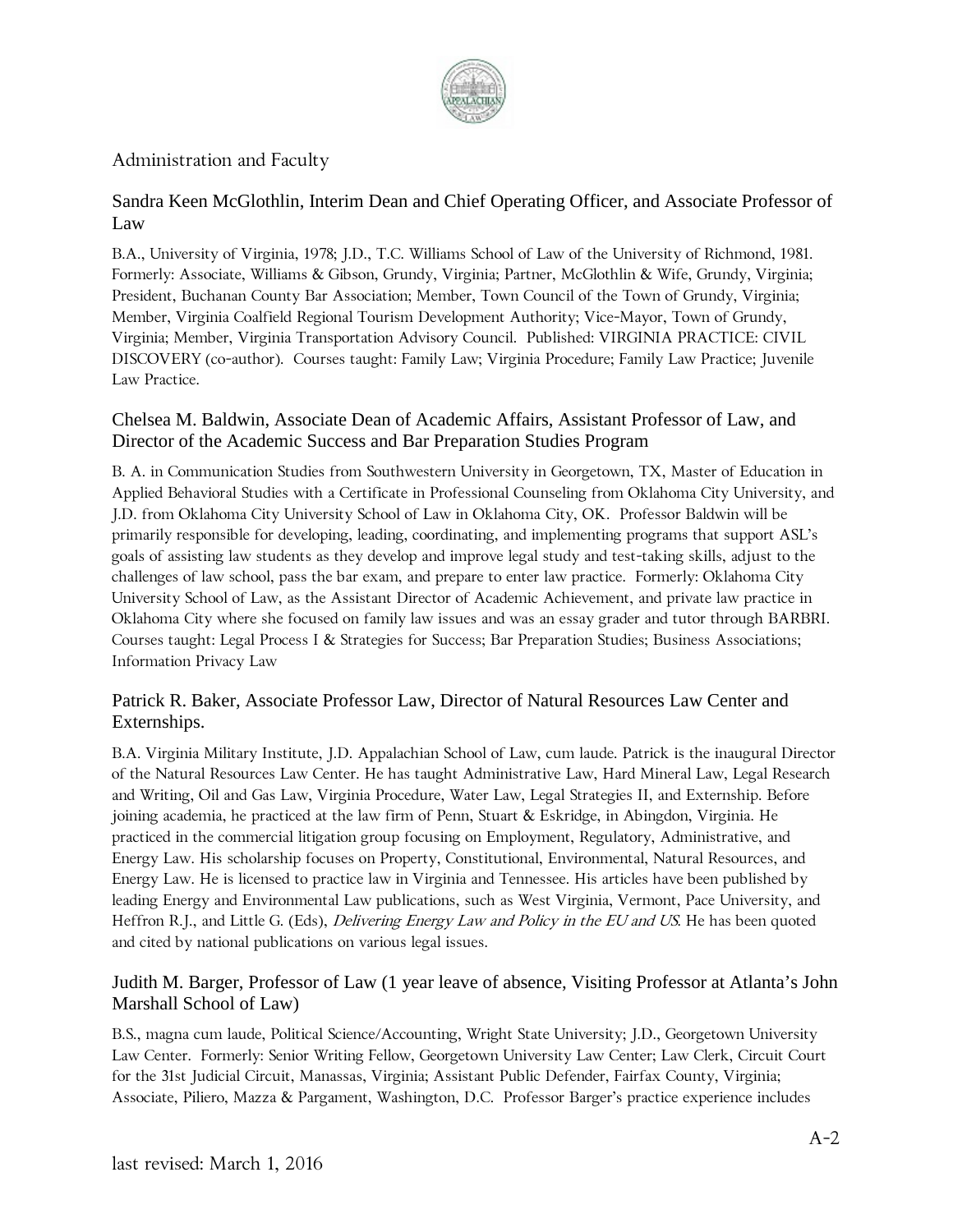

defending individuals charged with serious felony offenses, and assisting Native American Tribes in forming their own court systems and trained tribal police officers. Her published work includes: Innocence Found: Retribution, Capital Punishment and the Eighth Amendment, 46 Loy. L.A. Rev. 1 (2012); Law and Order in the Emerald City: Using the Wizard of Oz to Illustrate Homicide Principles, 10 Ohio St. J. Crim. L. 629 (2013); Avoiding Atkins v. Virginia: How States are Circumventing Both the Letter and the Spirit of the Court's Mandate, 13 Berkeley J. Crim. L. 215 (2008); VIRGINIA PRACTICE: CIVIL DISCOVERY (coauthor). Courses taught: Criminal Law; Criminal Procedure; Advanced Criminal Procedure; Criminal Practice; Advanced Criminal Issues Seminar; Advanced Criminal Advocacy.

#### Mark Belleville, Associate Professor of Law (1 year leave of absence, Energy Law and Policy Fellow at UC Berkeley College of Law)

B.A., Philosophy, Miami University, with Departmental and University Honors; J.D. with Honors from the Ohio State University College of Law. Formerly, 12 years as a business litigator and counselor with the wellrespected law firms of Woods Rogers PLC in Blacksburg and Calfee Halter & Griswold LLP in Cleveland and Columbus. His litigation practice focused on commercial contract disputes, tort and products liability, environmental litigation, a variety of business torts, labor litigation and premises liability. On behalf of a utility client, Professor Belleville obtained the first summary judgment in Ohio in defense of a premises liability asbestos claim, and participated in the drafting significant asbestos reform legislation. He has also successfully negotiated and avoided multi-million dollar environmental claims on behalf of municipal and industrial clients. He is licensed to practice in Pennsylvania, Ohio and Virginia. Professor Belleville teaches Contracts, Appellate Advocacy, and Sustainable Energy Seminar, Appellate Advocacy Natural Resources, Sustainable energy Law Practice, Law Office Management, The Law of Renewables.

### Joe Buffington, Visiting Assistant Professor of Law, Director of Legal Writing and Director of Career Services

B.A. Johns Hopkins University, M.S. Georgetown University, M.A. University of California Los Angeles, J.D. Southwestern Law School, Ph.D. University of California Los Angeles. Professor Buffington has taught undergraduate linguistics courses at UCLA and academic support workshops at Southwestern Law School and has also worked as a private tutor for the California Bar Exam and MBE for over twelve years. Formerly: in private solo practice in Los Angeles, California.

#### Hillary Burgess, Visiting Associate Professor of Law

A.B. from the University of Chicago, and J.D. from the North Carolina School of Law at Chapel Hill, North Carolina. Professor Burgess participated in the Penn State Dickinson School of Law Study Abroad program in Europe where she studied International Human Rights and Criminal Justice, and the Supreme Court of the United States with Chief Justice William Rehnquist. She has taught at the Charlotte School of Law, at Rutgers University School of Law and at Hofstra University School of Law. Courses she has taught include: Alternative Dispute Resolution, Critical Legal Skills (workshop series), Academic Success Workshops, Legal Methods, Property I & II, Introduction to the Study of Law, Psychology and the Law, and Administrative Law.

#### Charles J. Condon, Associate Professor of Law

B.A., Florida Atlantic University (1975); J.D., Nova Southeastern University College of Law, (1980); LL.M., Agriculture Law, University of Arkansas College of Law (1993); M.L.S., University of Southern Mississippi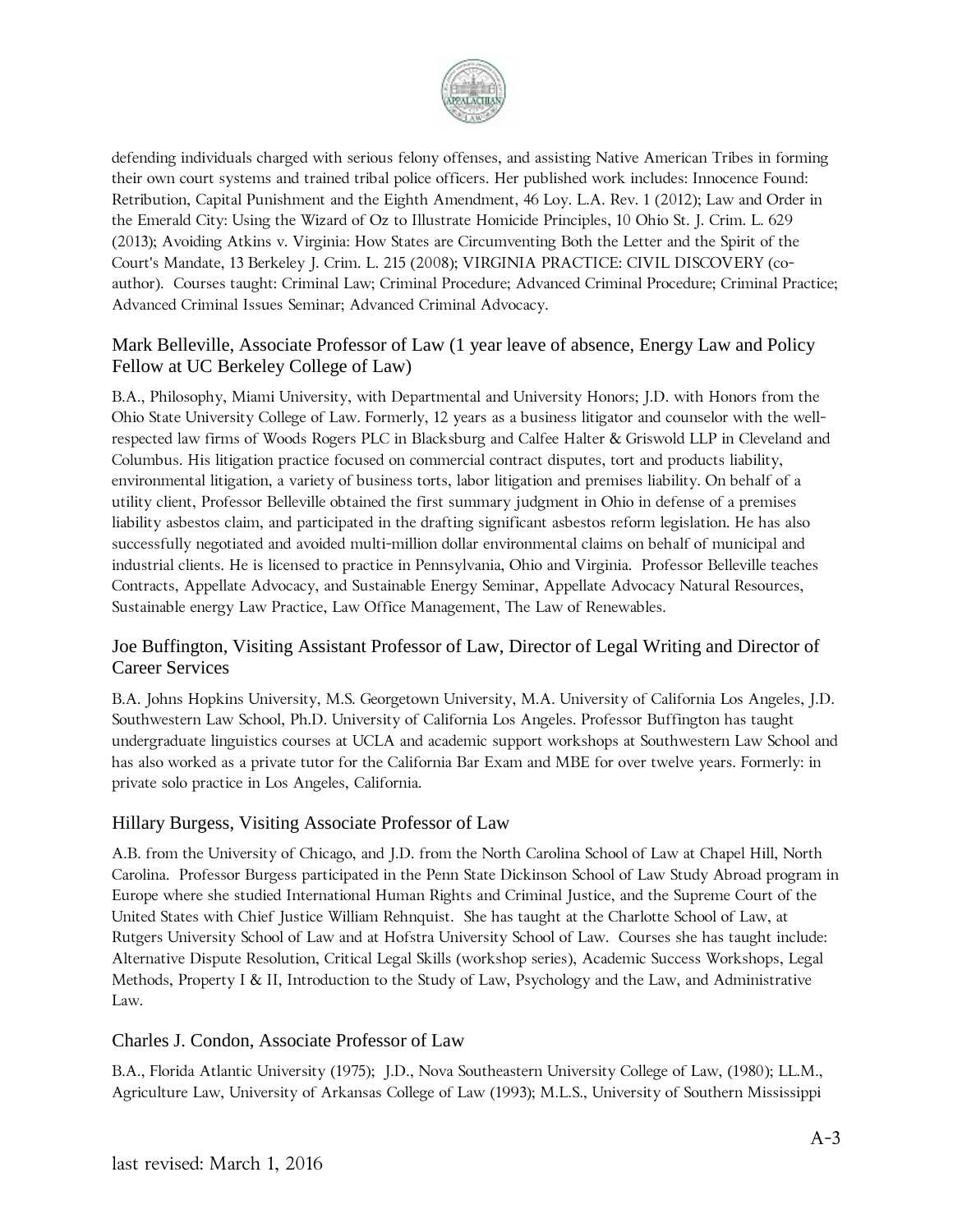

(1994). For many years, Professor Condon served as the Associate Dean for Information Services and Director of the Law Library at ASL for Formerly: Faculty Member and Computer Services/Reference Librarian, Northern Illinois University.

#### Priscilla N. Harris, Associate Professor of Law

B.A., Florida State University, 1982; J.D., University of Pennsylvania Law School, 1986. Formerly: Associate, Reed Smith Shaw & McClay, Philadelphia, Pennsylvania; Associate, Bell, Boyd & Lloyd, Washington, D.C.; Staff Attorney, Michigan Court of Appeals, Detroit, Michigan; Partner, Harris Law Offices, Orange Park, Florida. Courses taught: Torts; Advanced Torts; Conflict of Laws; Environmental Law Seminar.

### Stewart L. Harris, Professor of Law

A.B., Woodrow Wilson School of Public and International Affairs, Princeton University, 1983; J.D., University of Pennsylvania Law School, 1986. Formerly: Honors Program Attorney, U.S. Army Corps of Engineers; Partner, Harris Law Offices, Orange Park, Florida; Visiting Professor, University of Tennessee College of Law. Published: University of Pittsburgh Law Review; The Appalachian School of Law Journal of Law; Capital University Law Review; National Law Journal. Courses taught: Civil Procedure I & II; Constitutional Law I & II; First Amendment Elective.

### Mason Heidt, Assistant Professor of Law

Professor Heidt received his B.S. from Emory and Henry College in Emory, VA and his J.D. from the George Washington University School of Law. Professor Heidt has also received a Master of Science degree in Environmental Science from the University of Wollongong in New South Wales, Australia. As a Master's student, Professor Heidt's studies focused on air pollution propagation and coastal estuarine ecology. While in law school Professor Heidt participated in Government Contracts Moot Court and handled employment law cases while working for the Jacob Burns Community Legal Clinics in Washington, D.C.

After graduating from law school, Professor Heidt practiced energy, mineral, and corporate law with the firm of Thomas L. Pruitt in Grundy, Virginia. His private practice experience has focused on mineral title, coalbed methane, and other property issues endemic to Southwest Virginia.

#### Nancy Ota, Visiting Professor of Law

B.S. University of California at Berkley, M.B.A. A.B. Freeman School of Business at Tulane University, and J.D. from Stanford Law School. Professor Ota was a Future Teaching Law Scholar and a Teaching Fellow at Georgetown University Law Center. Before joining the faculty at Albany Law School where she taught Contracts, Bankruptcy, Sales & Payment Law, Creditor Rights & Debtor Protections, Sales Law, Secured Transactions, Immigration Law & Policy, International Business Transactions, Business Organizations, Negotiable Instruments, Commercial Law Survey, and Issues in Law & Society (race, gender, sexual orientation, nationality & class). Previously, she taught at the University of Baltimore School of Law and the University of Toledo School of Law.

#### Thomas R. Scott, Jr., Distinguished Visiting Professor of Law & General Counsel

B.A., Government & Political Science, Hampden-Sydney College, four year Wrestling letterman, and team captain in his senior year, 1974; J.D., T.C. Williams School of Law of the University of Richmond, 1976. Formerly: Moot Court Board, T.C. Williams School of Law; Substitute Judge, Virginia 29th Judicial District;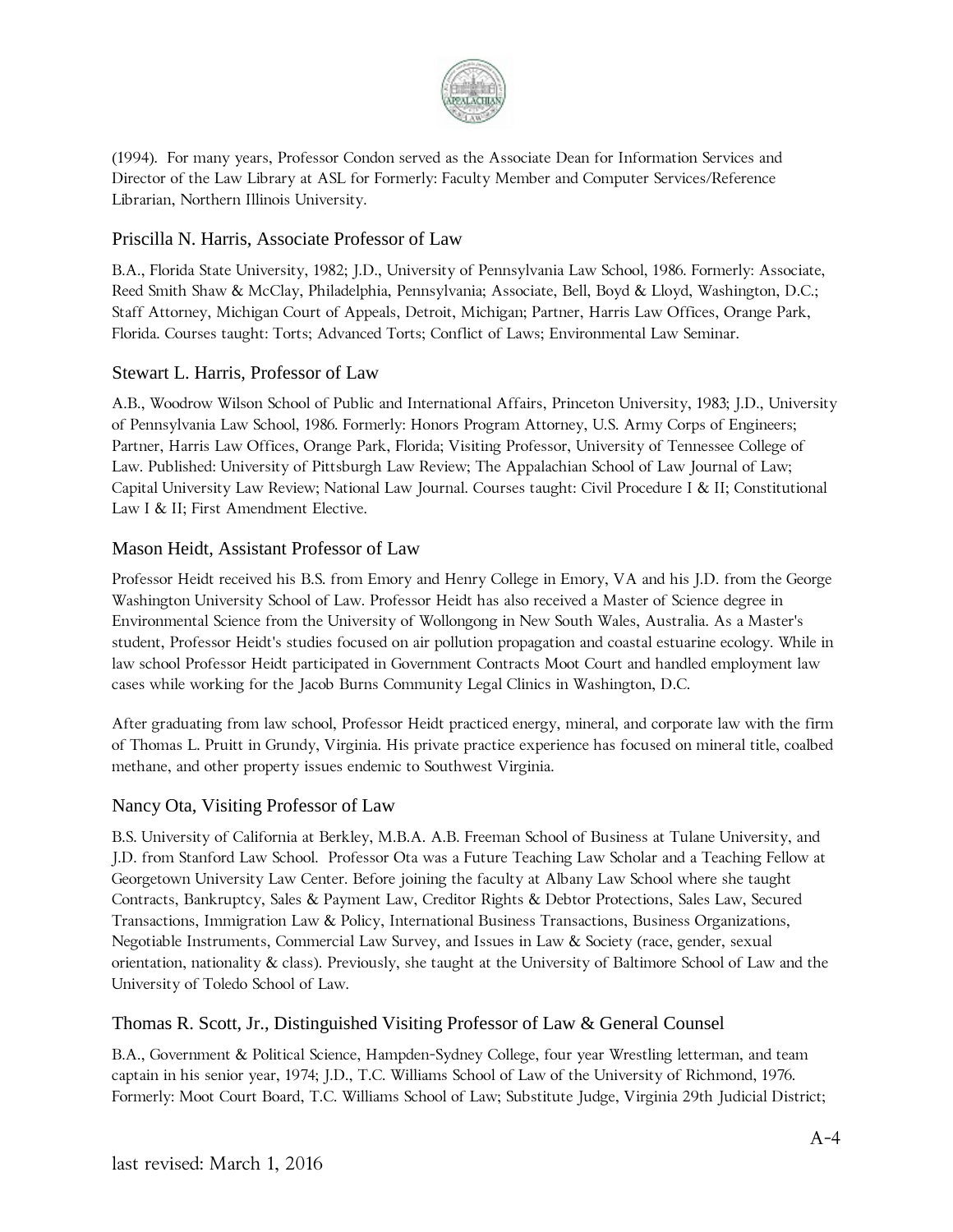

Member, Tenth District Ethics Committee; Member, Governor's Advisory Commission on Workers' Compensation; Faculty Member, Virginia State Bar Course on Professionalism; Chairman, Virginia State Bar Disciplinary Board; member, Virginia State Bar Council; member Virginia State Bar Client Protection Fund Board; member, Town of Grundy Town Council. Professor Scott has appeared on The Today Show, Good Morning America, Nightline, Primetime, and Larry King Live in conjunction with the Virginia case, Commonwealth v. Roger Keith Coleman. He was inducted as a Fellow in the Virginia Law Foundation in January 2015. Presently: Partner, Street Law Firm, Grundy, Virginia. Courses taught: Trial Advocacy; Insurance Law; Legal Process I and II.

Adjunct Faculty

### Greg Baker

Professor Baker teaches Virginia Civil Procedure and Virginia Bar Studies.

#### Pebbles Burgess

Professor Burgess teaches Family Law Practicum.

#### Frank Harrington

Professor Harrington teaches seminars on constitutional and property issues.

#### Emma Jones

Professor Jones teaches Dispute Resolution.

#### Honorable Larry Kirksey

Judge Kirksey teaches Criminal Procedure.

#### Ken Russell

Professor Russell teaches Federal Income Tax.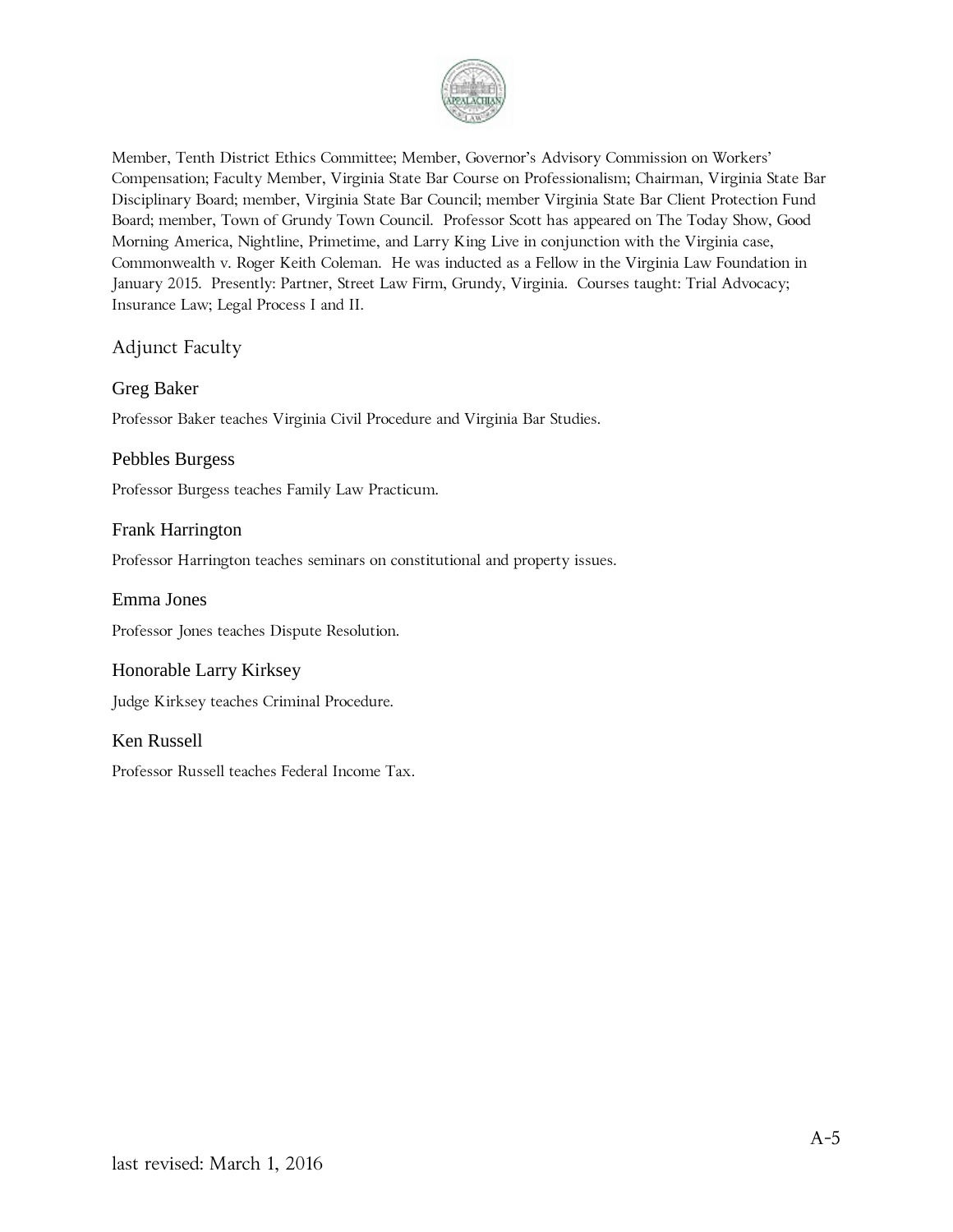

# Professional Staff

| Title                                                                                | Employee                                |
|--------------------------------------------------------------------------------------|-----------------------------------------|
| Director of Information Services                                                     | Brian Presley, B.S.                     |
| Network Administrator                                                                | Glen Turner, B.S.                       |
| Public Services Librarian                                                            | Chris King, B.A., J.D., M.L.I.S.        |
| Financial Aid Officer                                                                | David Brookshire, B.S.B.A.              |
| Registrar, Director of Reporting and Regulatory<br>Compliance                        | Elizabeth Stanley, B.S., M.S.I.S.       |
| Acting Director of the Law Library                                                   | Glenna Owens, B.A., M.S.I.S.            |
| Director of Admissions                                                               | Corie Rife, B.S., J.M., J.D.            |
| Director of Career Services                                                          | Joe Buffington, B.A., M.S., J.D., Ph.D. |
| Programs Coordinator and Director of Alumni<br>Relations                             | Erin Taylor, B.A., J.M., J.D.           |
| Director of Community Service and Personnel                                          | Jina Sauls, B.A., J.D.                  |
| Director of the Business Office                                                      | Patricia Deel, B.S.                     |
| Access Services Librarian                                                            | Rebecca Belcher, B.S., M.L.S.           |
| Administrator for Reaccreditation and Special<br>Projects &<br>Grievance Coordinator | Rebecca England, M.Ed.                  |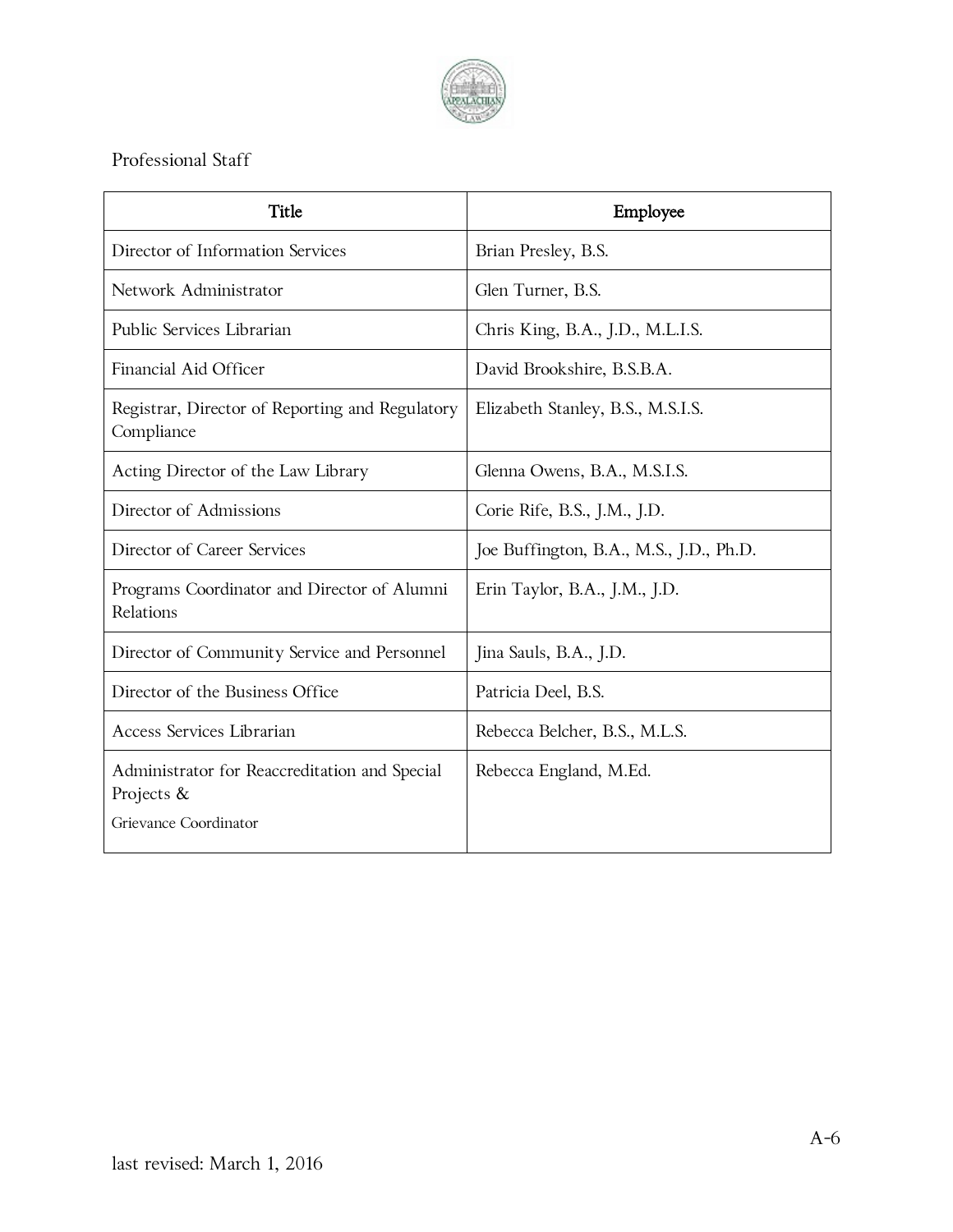

# Other Essential Personnel

| Title                                                               | Employee                                     |
|---------------------------------------------------------------------|----------------------------------------------|
| Assistant to the Registrar                                          | Marcia Owens                                 |
| Maintenance                                                         | Andy Boldt                                   |
| Housekeeping                                                        | Christine Doughten                           |
| Maintenance Supervisor                                              | Jeff Hutchinson                              |
| Assistant to Offices of Community Service and<br>Personnel          | Jennie Clevinger                             |
| Circulation Assistant                                               | Jeree Boyd, B.B.A.                           |
| <b>Circulation Assistant</b>                                        | Lillian Elswick, B.A.                        |
| Writing and Public Relations Specialist                             | Rebecca Elswick, B.A., M.Ed.                 |
| General Administrative Assistant                                    | Alex Compton, B.S., M.B.A.                   |
| <b>Business Office Clerk</b>                                        | Patricia Ratliff                             |
| Assistant to the Associate Dean and Events<br>Coordinator           | Patty Lester                                 |
| Assistant to the Dean                                               | Peggy Street                                 |
| Faculty Assistant for Academic Programs and<br>Switchboard Operator | Sandy Baker, B.S.                            |
| Serials Assistant                                                   | <b>Teresa Yates</b>                          |
| Assistant to the Offices of Admissions                              | Tonya Moore                                  |
| Housekeeping                                                        | Virginia Stinson                             |
| Security Officers                                                   | Larry Deel<br>Kenny Keen<br>Jeremy Clevinger |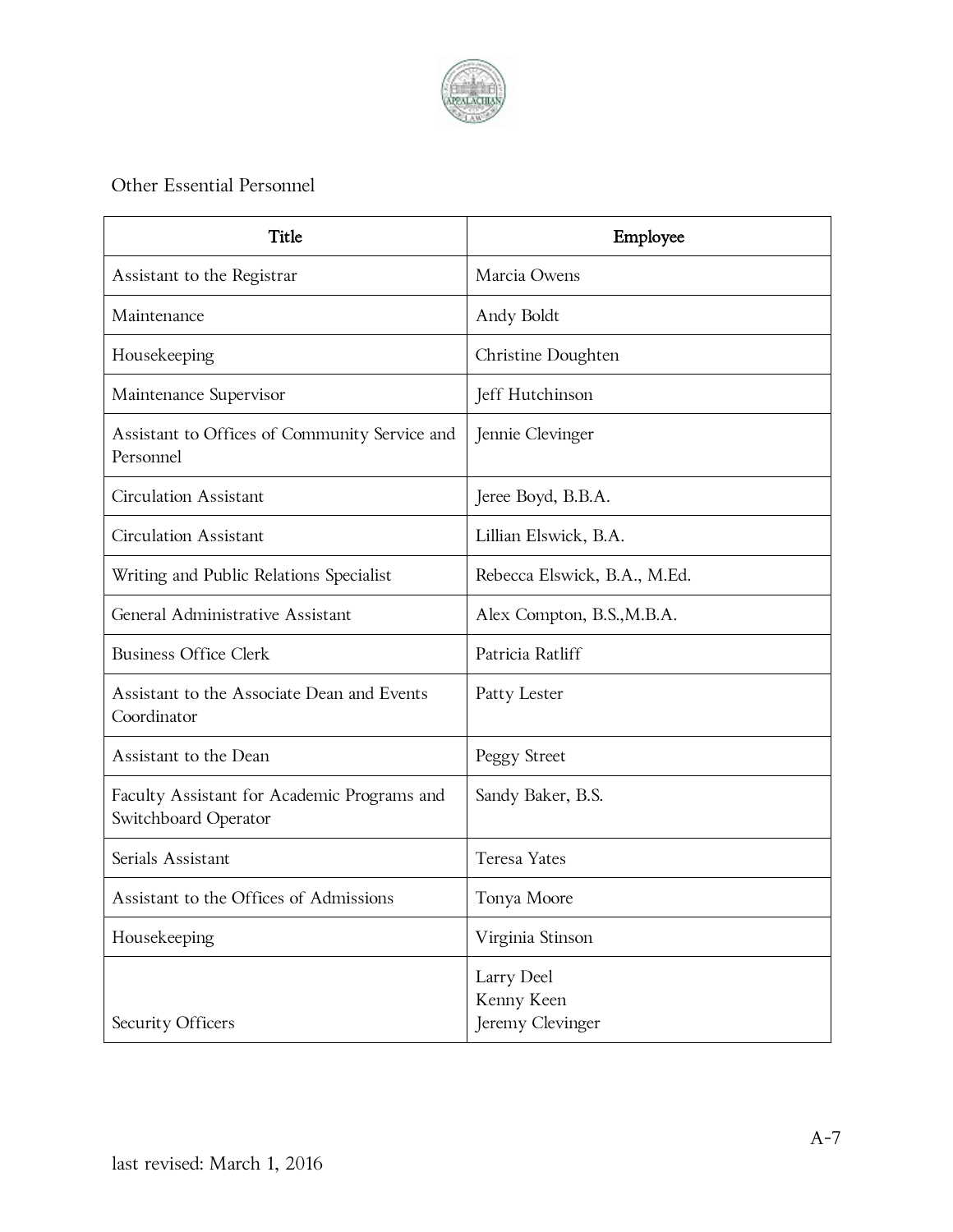# Appendix B : Student Life & Organizations

## Student Organizations

## American Constitution Society

The American Constitution Society is a national organization of law students, law professors, practicing lawyers, and others. We seek to revitalize and transform the legal debate, from our classrooms to our courtrooms. We seek to counter the dominant vision of American law today, a narrow conservative vision that lacks appropriate regard for the ways in which the law affects people's lives. We seek to restore the fundamental principles of human dignity, individual rights and liberties, genuine equality, and access to justice to their rightful—and traditionally central—place in American law.

## Appalachian School of Law Recycling Program

Appalachian School of Law Recycling Team was established to further the preservation of the greater Grundy area and the larger global environment by recycling. Each week over 1,500 aluminum cans and around five hundred pounds of paper are collected and recycled by law school students. The team collects electronic recyclables, such as laptops and cell phones, each spring. In 2006, the team also began recycling printer cartridges. All funds collected by the program benefit the L. Anthony Sutin Endowment Fund, which helps to defray the cost of tuition for area students interested in public service law. The ASL Recycling Program saw student involvement in recycling increase over ten times between the Fall of 2004 and the Spring of 2006. Currently, the ASL Recycling Program is comprised of approximately fifty law students. Membership in the ASL Recycling Program also helps students secure community service hours required for graduation from ASL.

## Association of Women in Law

Association of Women in Law ("Where there's A.W.I.L., there's a way") is an egalitarian, consensus-based organization concerned with issues facing women in law. The group, which welcomes all students, participates in community service projects, networks with women lawyers in the Appalachian School of Law region, and hosts discussions of gender-related topics.

## ASL Memorial 5K Run/Walk

The ASL Memorial 5K Run/Walk, held annually the first Saturday morning in April with a pasta dinner provided the Friday prior to the race, is a community service project designed to foster and promote the memory of Tony Sutin, Tom Blackwell, and Angela Dales. The organized event endeavors to build stronger ties with the local community while offering community service opportunities to ASL staff and volunteers. Proceeds of the race benefit the Anthony Sutin and Thomas Blackwell Endowment Scholarship Funds, which benefit future ASL students in memory of those who died on January 16, 2002.

#### Black Law Students Association

The purpose of the Black Law Students' Association is to represent the diverse views of the black community through the black law students and associates who represent them at Appalachian School of Law; to promote the welfare of its members through educational, professional, cultural, and social programs; and to provide a forum for the discussion of local and national issues affecting both the black law student community and ASL community as a whole.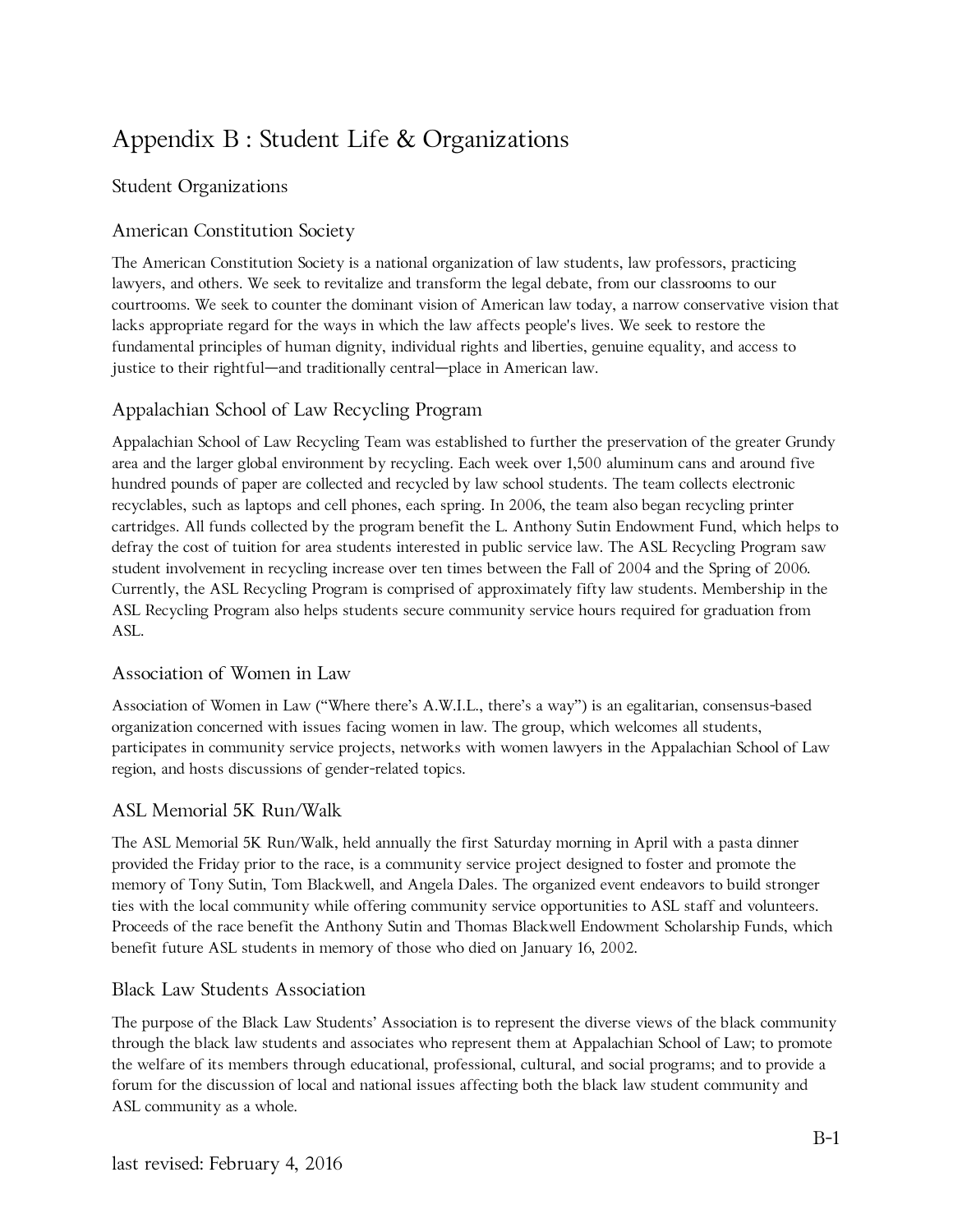## Christian Legal Society

The Christian Legal Society ("CLS") is a non-denominational membership organization of lawyers, judges, law professors, and law students, working in association with others, to follow the command of Jesus "to do justice with the love of God." (Luke 11:42, Matthew 23:23). CLS is international in scope, with more than 90 attorney chapters and 165 law student chapters located in more than 1100 cities, in all 50 states and in 10 foreign countries. The mission of CLS is to identify, equip, and mobilize "a national grassroots network of lawyers and law students committed to proclaiming, loving and serving Jesus Christ, through all that we do in the practice of law, and by advocating biblical conflict reconciliation, public justice, religious freedom and the sanctity of human life." The ASL chapter of CLS meets regularly throughout the school year to share prayer, Bible study, and fellowship. The chapter also works on projects of service to ASL and the community. All are welcome to attend.

## Criminal Law Society

The Criminal Law Society of Appalachian School of Law is dedicated to keeping students informed of developments in the criminal law area, as well as increasing students' exposure to networking and career opportunities. Toward this end, the Society will sponsor discussion groups, invite outside speakers, and promote curricular and co-curricular activities in the criminal law field. The Society is apolitical; however, the Society will facilitate student membership in political groups representing defense attorneys or prosecutors.

## Democratic Law Society

The Democratic Society at Appalachian School of Law exists to facilitate and encourage the full participation of all ASL students in choosing their elected officials and controlling their political destiny. It is dedicated to the preservation of all of the rights enumerated in Article I of the Constitution. The Democratic Society of ASL exercises full equality with Democratic organizations in other law schools in controlling the activities and establishing the principles of the national Democratic Party. Our Society endorses the principles contained in the Charter of the Democratic Party of the United States, bound always by the United States Constitution.

## Federalist Society

The Federalist Society for Law and Public Policy Studies is a group of conservatives and libertarians interested in the current state of the legal order. It is founded on the principles that the state exists to preserve freedom, that the separation of governmental powers is central to our Constitution, and that it is emphatically the province and duty of the judiciary to say what the law is, not what it should be. The Society seeks both to promote an awareness of these principles and to further their application through its activities.

## Outlaw

The Outlaw is a student organization affiliate of the National Lesbian and Gay Law Association (NLGLA), a national association of lawyers, judges, and other legal professionals. Its mission includes keeping its members and the ASL community informed of the effects of current law on people based on their sexual orientation. The Alliance has sponsored film nights and discussion groups in the past. In the future, the Alliance also plans to host outside speakers on LGBT topics. Membership is open to all members of the ASL community.

# Phi Alpha Delta

The L. Anthony Sutin Chapter of the Phi Alpha Delta Legal Fraternity was chartered in 2002. Phi Alpha Delta is the world's largest legal fraternity. The purpose of the fraternity is to form a strong bond uniting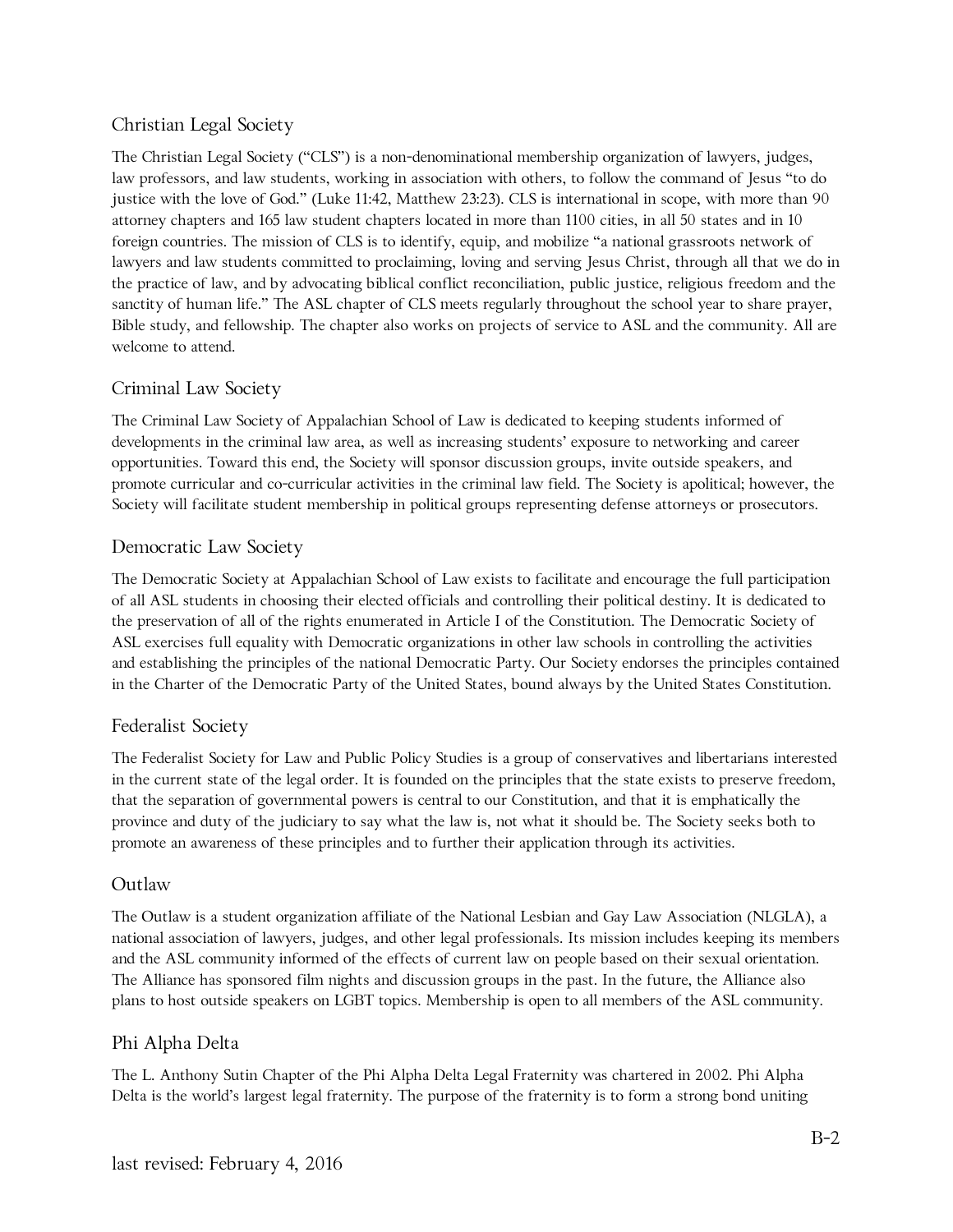students and teachers of the law with members of the Bench and Bar in a fraternal fellowship designed to advance the ideals of liberty and equal justice under law; to stimulate excellence in scholarship; to inspire the virtues of compassion and courage; to foster integrity and professional competence; to promote the welfare of its members; and to encourage their moral, intellectual, and cultural advancement; so that each member may enjoy a lifetime of honorable professional and public service.

#### Phi Delta Phi

The Phi Delta Phi International Legal Fraternity, established in the year 1869 to promote a higher standard of professional ethics, is among the oldest legal organizations in North America. It holds a unique position in the history of the North American bench, bar, and ASLs. Phi Delta Phi is the world's largest legal fraternity whose membership is restricted to students and practitioners of the law. Phi Delta Phi holds monthly meetings for fellowship and planning. Yearly events include: "GrundyPalooza," an Initiation Ceremony and cocktail party in the Fall Semester and "Ethics Week" in the Spring semester

### Republican Law Students Association

The RLSA is a local Republican student organization formed at Appalachian School of Law to foster and promote the mission and goals of the Republican Party. All ASL students, faculty, and staff are welcome to join. The RLSA holds bi-monthly meetings during the academic semester and hosts the annual All-American Ball during the Fall semester.

#### Sutin Public Interest Association

Sutin Public Interest Association is ASL's chapter of Equal Justice Works, formerly the National Association of Public Interest Law. The objective of this association is to promote awareness, educate, and empower public service-minded law students in upholding Dean Sutin's strong beliefs in serving the public. The founders of this organization were dedicated to surmounting barriers to equal justice that affect millions of low-income individuals and families. Today, the association leads the country in organizing, training, and supporting public service-minded law students, and in creating summer and postgraduate public interest jobs.

#### Student Bar Association

The Student Bar Association of Appalachian School of Law is governed by four officers, nine Senators, and four Honor Court Justices. Every ASL student is a member of the Student Bar Association by virtue of enrollment. The SBA serves the ASL student body in the formation of law school policy and student governance. In addition, the SBA organizes social events and community service events and facilitates the formation of new student organizations. The SBA plays an important role in serving as a liaison between the students and the faculty and administration. The SBA organizes the ASL Speaker Series, which brings attorneys, judges, and other persons to ASL to speak on topics related to the study of law and the legal profession. These events help broaden students' awareness of current events and better prepare them for entry into the legal profession.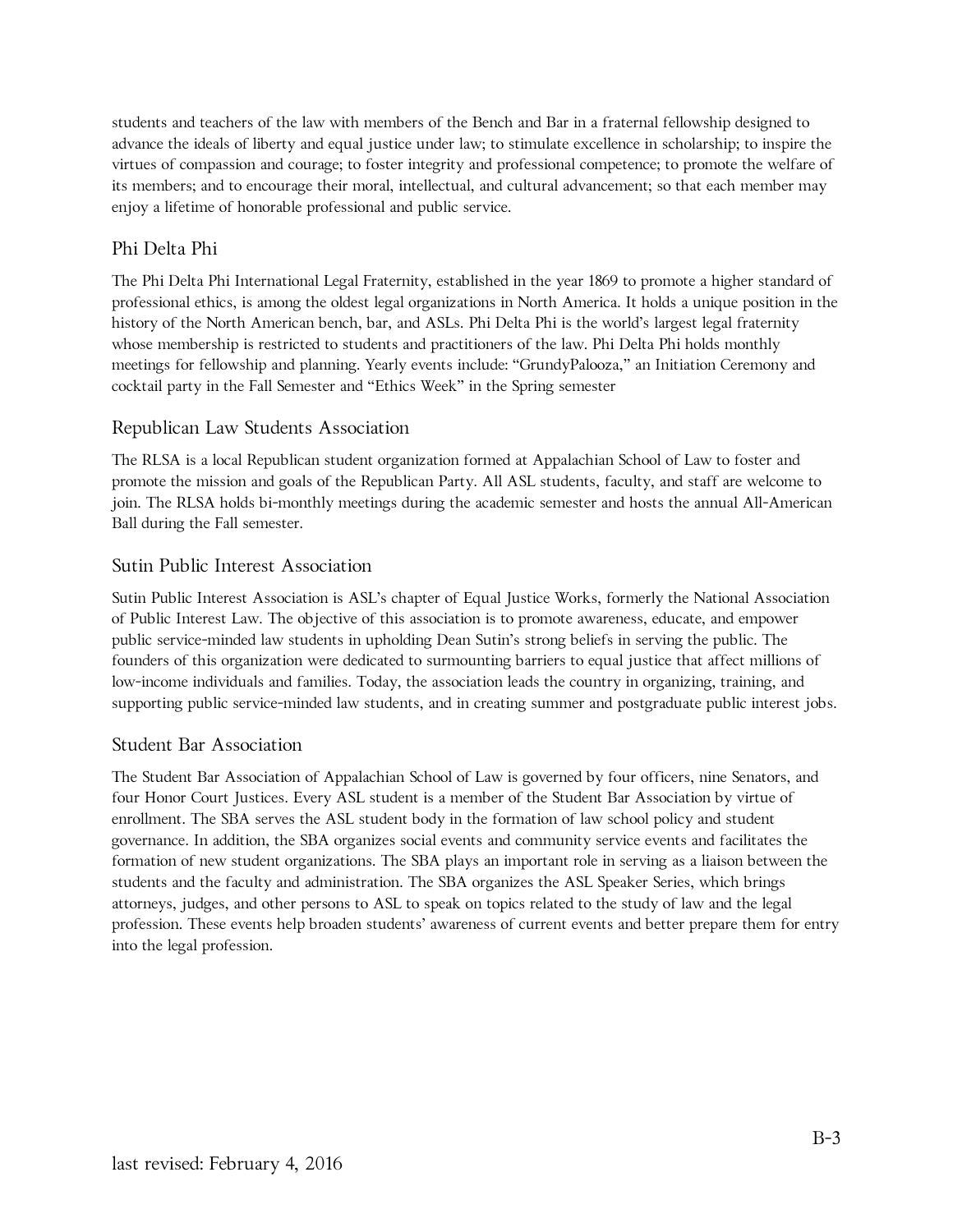# Appendix C APPALACHIAN SCHOOL OF LAW

# TITLE IX / SEXUAL MISCONDUCT POLICY

## PART 1: RESOURCES AND DEFINITIONS

### I. INTRODUCTION

Definitions of key terms are provided under Section X of this policy.

#### A. Notice of Nondiscrimination and Policy on Statement on Sexual Misconduct

The health, safety, and well-being of all members of the Appalachian School of Law ("School") community are the School's primary concerns. In accordance with Title IX of the Education Amendments of 1972 ("Title IX") and the Jeanne Clery Disclosure of Campus Security Policy and Campus Crime Statistics Act (the "Clery Act"), as amended by the Violence Against Women Act/Campus Sexual Violence Act ("Campus SaVE Act"), and other applicable state, federal and local laws, the School is committed to maintaining a community free from all forms of sex discrimination, including sexual misconduct. In accordance with Title IX, the School does not discriminate on the basis of sex in its education programs and activities. Under Title IX, discrimination on the basis of sex includes sexual harassment and sexual violence.

Sexual misconduct includes a broad range of behaviors that will not be tolerated in the School's education programs or activities. The School strictly prohibits sexual harassment and sexual violence, including the offenses of sexual assault, sexual coercion, sexual exploitation, dating violence, domestic violence, and stalking. Sexual misconduct can occur between strangers, acquaintances, or people who know each other well, including those who are involved in an intimate or sexual relationship, and can be committed by anyone regardless of sex, gender, or gender identity. The School does not tolerate any form of sexual misconduct.

Questions regarding Title IX and the Campus SaVE Act may be referred to the School's Title IX Coordinator or to the U.S. Department of Education's Office for Civil Rights.

#### B. The Title IX Coordinator

The School's designated Title IX Coordinator is:

Name: Jina Sauls Title: Director of Community Service and Personnel/Student Ombudsman Address: 1169 Edgewater Dr., Grundy, VA 24614 Phone: (276) 244-1228 Email: jsauls@asl.edu

The Title IX Coordinator's responsibilities include, but are not limited to, overseeing the School's response to complaints of sexual misconduct, coordinating investigations into allegations of sexual misconduct, and identifying and addressing any patterns or systemic problems of sexual misconduct that arise during the investigation of a complaint of sexual misconduct.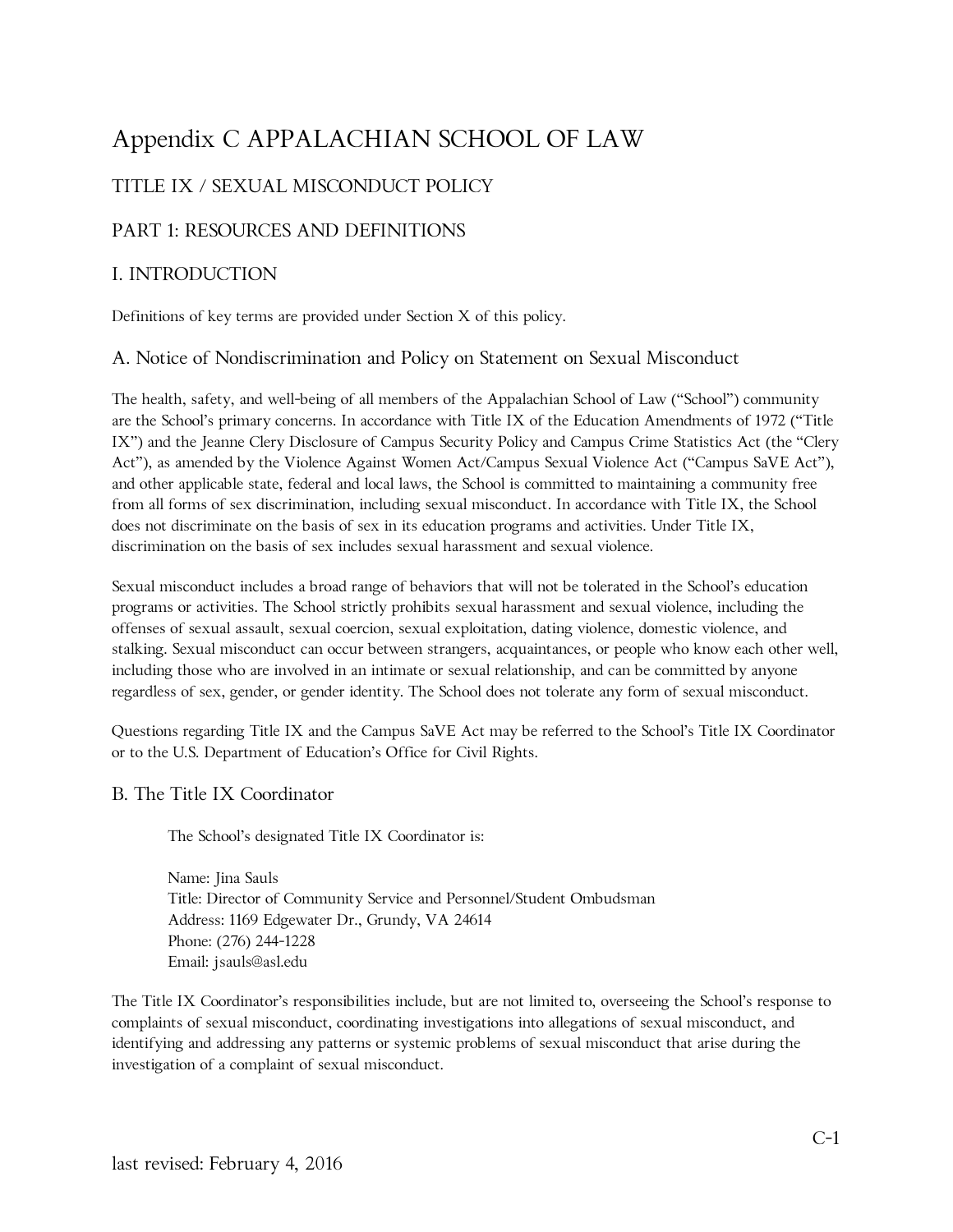## C. Scope of Policy

This policy governs sexual misconduct involving students, and applies to such students regardless of sex, race, national origin, disability, part-time/fulltime status, sexual orientation, gender identity, or other protected status. Complaints of discrimination or harassment on the basis of sex that do not involve sexual misconduct are governed by the School's Grievance Policy contained in the School's Catalog & Handbook.

This Title IX/ Sexual Misconduct Policy applies to any allegation of sexual misconduct that takes place on School property or any other property on which a School program or activity takes place. This policy also covers conduct that takes place off of School property, or has a reasonable connection to the School.

#### This policy:

1. sets forth the rights of the victim;

2. describes programs implemented by the School to educate and increase awareness among the School community regarding sexual misconduct;

3. sets forth available resources and reporting options for victims of sexual misconduct;

4. defines prohibited conduct;

5. describes the School's procedures for responding to complaints of sexual misconduct, including the investigation, hearing, and sanctioning process.

## Victim's Rights

All victims of sexual misconduct have the right to:

1. Make a report to local law enforcement and/or state police;

2. Have disclosures of domestic violence, dating violence, stalking, and sexual assault treated seriously;

3. Make a decision about whether or not to disclose a crime or violation and participate in the investigation and hearing process and/or criminal justice process free from pressure from the School;

4. Participate in a process that is fair, impartial, and provides adequate notice and a meaningful opportunity to be heard;

5. Be treated with dignity and to receive from the School courteous, fair, and respectful health care and counseling services, where available;

6. Be free from any suggestion that the complainant is at fault when these crimes and violations are committed, or should have acted in a different manner to avoid such crimes or violations;

7. Describe the incident with as few School representatives as practicable and not be required to unnecessarily repeat a description of the incident;

8. Be protected from retaliation by the School, any student, the respondent, and or their friends, family and acquaintances within the jurisdiction of the School;

9. Access to at least one level of appeal of a determination;

10. Be accompanied by an advisor of choice who may assist and advise a reporting individual, or respondent throughout the judicial or conduct process including during all meetings and hearings related to such process, if applicable;

11. Exercise civil rights and practice of religion without interference by the investigative, criminal justice or judicial or conduct process of the School;

12. Be informed of the outcome of the School's investigation;

13. Be provided with information about health, counseling, and other support services from School and local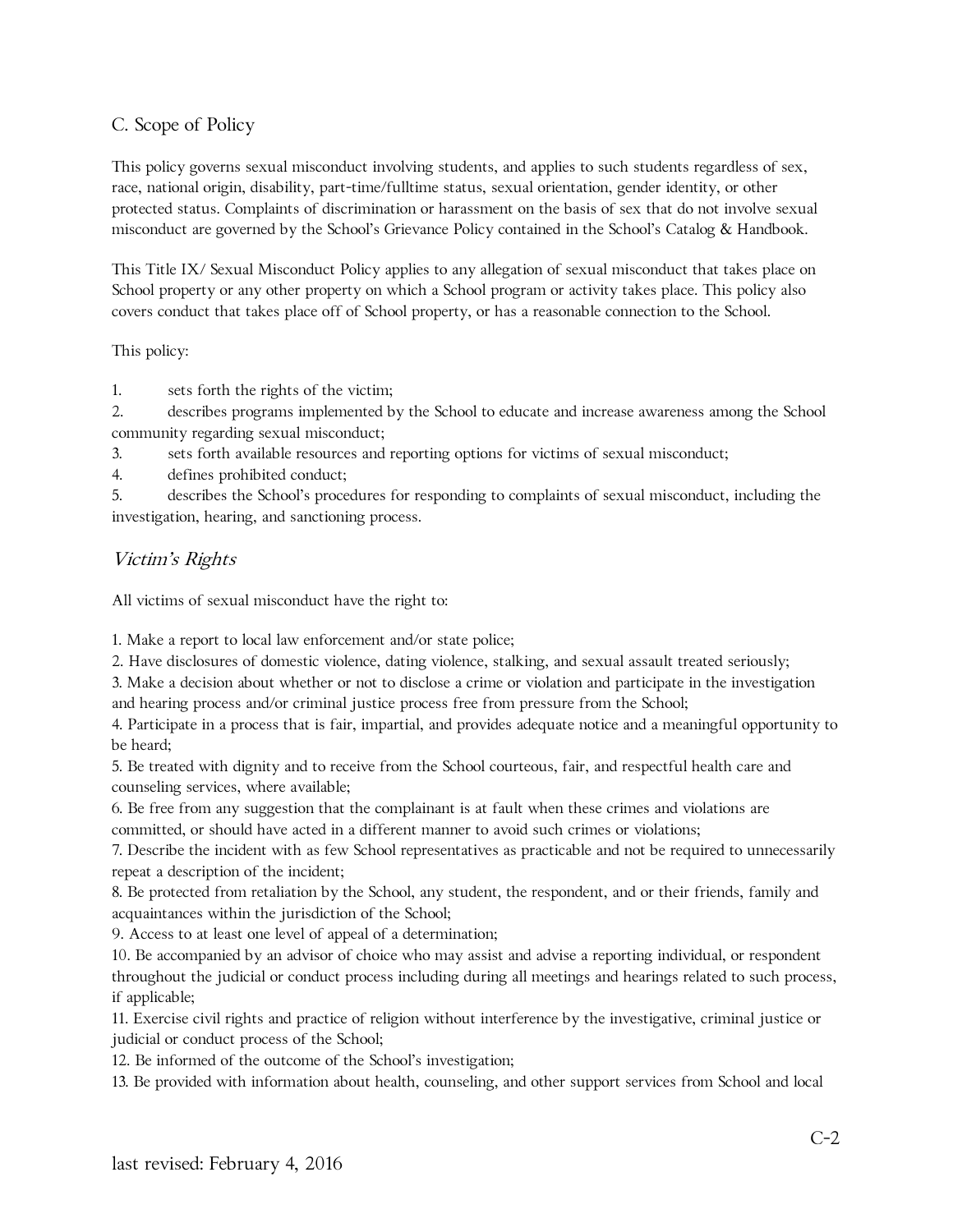resources. All members of the School community may obtain information about such resources from the School's Title IX Coordinator. Students may also obtain information from:

Access Intensive Counseling Susan Fogg Phone: 276-244-1380 (Grundy office) email: [accessintensivecounseling@gmail.com](mailto:accessintensivecounseling@gmail.com)

HealingWaters 1113 Cedar Valley Drive, Cedar Bluff, VA 24609 (276)963-0111

Cumberland Mountain Community Services (Buchanan County Satellite Office) P.O. Box 1115, 1014 Stillhouse Hollow Road (Slate Creek), Grundy, VA 246144 Phone: (276)935-7154 Dinah Stacy Appleton, Office Manager Email: dstacy@cmcsb.com Hours: Monday – Friday: 8:30 a.m. – 4:30 p.m. <http://www.cmcsb.com/substanceabuse.html>

14. Be notified of options for changing academic, living, transportation, and working situations;

15. Report the incident to School authorities and seek guidance from the School's Title IX Coordinator;

16. The prompt, impartial, and thorough investigation of his/her complaint in accordance with this Policy;

17. Be informed of the importance of preserving evidence;

18. Be informed of his/her rights and the School's responsibilities for orders of protection, restraining orders,

or "no-contact" orders as applicable;

19. Confidentiality in accordance with this Policy.

#### II. PREVENTION AND AWARENESS EDUCATION PROGRAMS

Creating a safe and respectful environment is the responsibility of all members of the School's community. To promote and maintain this environment, the School engages in comprehensive educational programming to prevent sexual misconduct, (including sexual harassment, domestic violence, dating violence, sexual assault, stalking, and retaliation). The School provides primary prevention and awareness programs for all incoming students and employees, and ongoing prevention and awareness campaigns for all students and employees.

The School educates the student community about sexual misconduct through its mandatory orientation program, certain required courses, and ongoing programming initiatives throughout the students' time at School. Such programming and courses provide students with information about safety and security procedures, the School's procedures for responding to reports of sexual misconduct, options for safe and positive bystander intervention, and information on risk reduction to recognize warning signs of abusive behavior and how to avoid potential attacks. Some of the programs include:

1. "Prevention and Awareness" during Introduction to Law week which may be presented as a live program or a video course

2. "Haven" by EverFi.com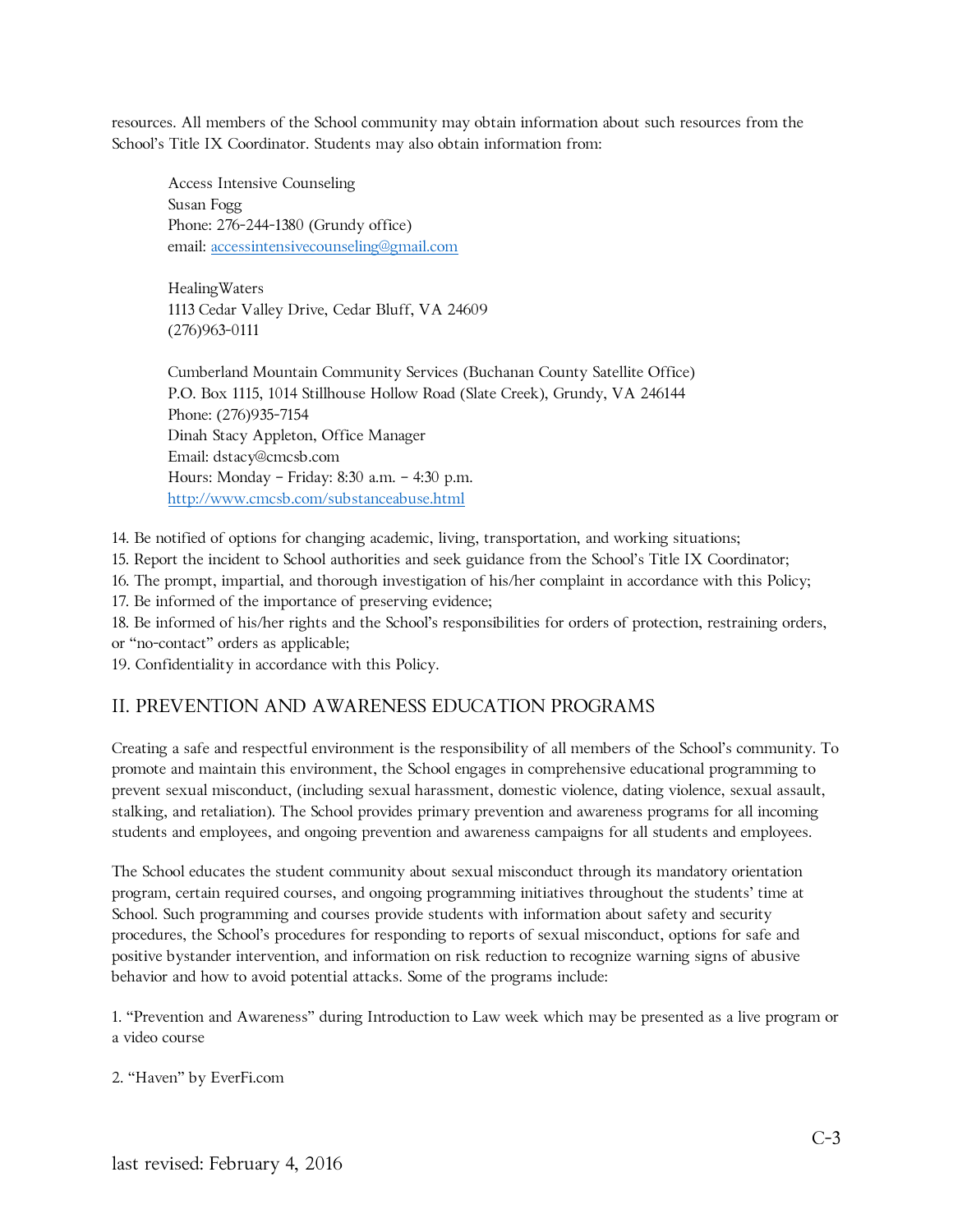For additional information about the School's sexual misconduct prevention and awareness programming, please contact the School's Title IX Coordinator, Jina Sauls; Room 133 Main Office and Classroom Building; Phone: 276-935-1232.

# III. RESOURCES AND REPORTING OPTIONS FOR VICTIMS OF SEXUAL **MISCONDUCT**

### A. Immediate Medical Assistance and Counseling

If you or someone you know is or may be the victim of any form of sexual misconduct, the School strongly urges you to seek immediate assistance. Assistance is available 24 hours a day, 7 days a week, from:

- Local Police and Emergency Assistance Call 911
- Campus Security (276) 935-4349, Ext. 1295 available 8:00 a.m. 12:00 a.m.
- Buchanan General Hospital Emergency Room, 1535 Slate Creek Road, Grundy, VA 24614
- Clinch Valley Medical Center: 6901 Governor G.C. Peery Highway; Richlands, VA24641

#### B. Sexual Assault Forensic Examiners

Victims of sexual assault should receive immediate medical attention. Sexual Assault Forensic Examiners (SAFE) are considered the best and most appropriate medical professionals to conduct such an examination.

• Clinch Valley Medical Center: 6901 Governor G.C. Peery Highway; Richlands, VA 24641

#### C. School Counseling Resources

Regardless of whether or not an official complaint of sexual misconduct is made, students can be referred to various counseling options.

Reporting Options:

Chelsea Baldwin Associate Dean of Academic Affairs 1169 Edgewater Dr., Grundy, VA 24614 (276)244-1226 cbaldwin@asl.edu

Jina Sauls Title IX Coordinator 1169 Edgewater Dr., Grundy, VA 24614 (276) 935-4349, Ext. 1232 jsauls@asl.edu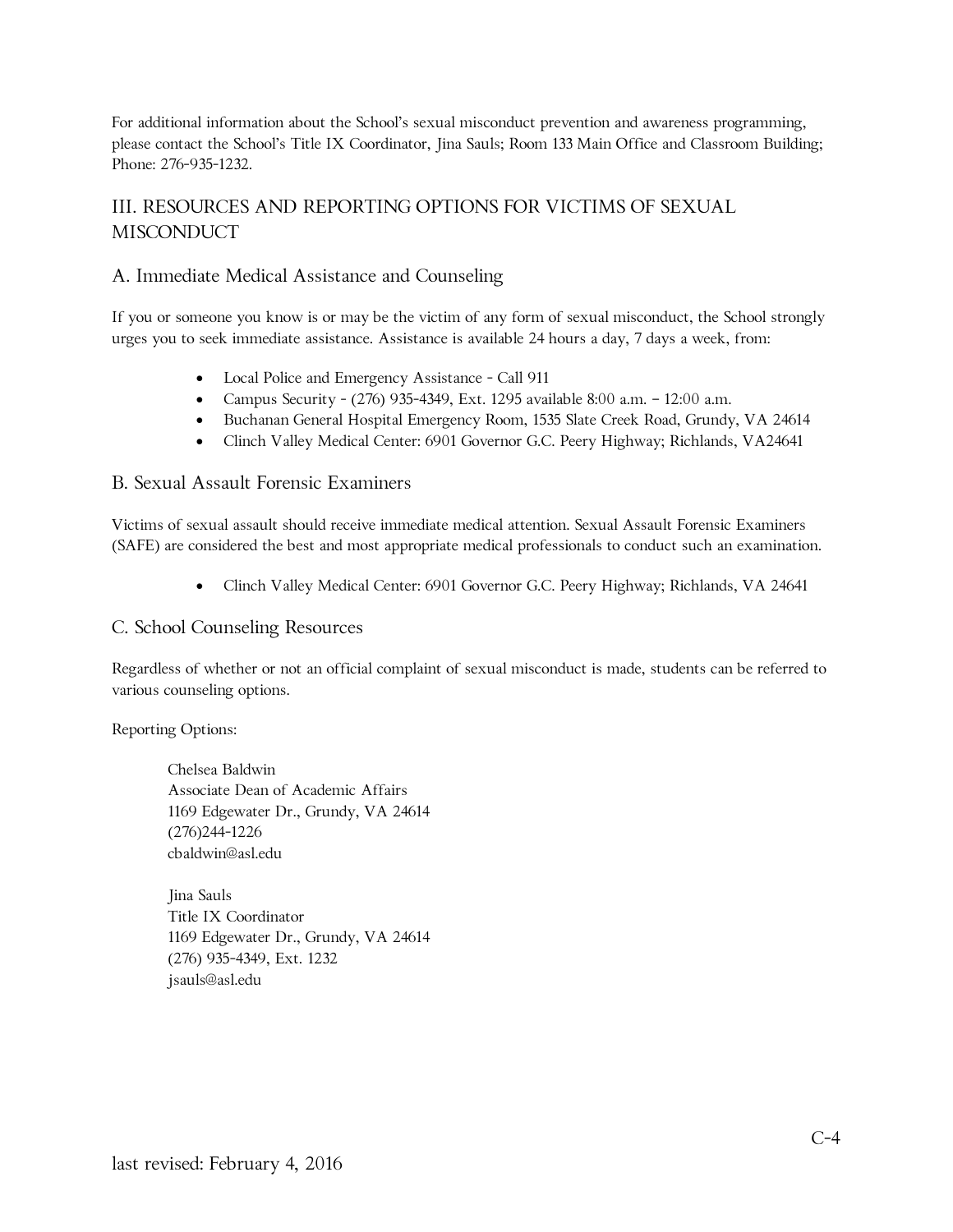## IV. Reporting of Incidents of Sexual Misconduct

### A. Law Enforcement Notification

If you are the victim of sexual misconduct, the School strongly encourages you to promptly report the incident to the police. Timing is a critical factor in collecting and preserving evidence that may assist in proving that the alleged misconduct occurred, or may be helpful in obtaining a protection or restraining order from the police. School representatives are available to assist you in notifying law enforcement of an incident of sexual misconduct and in contacting law enforcement or legal service organizations to learn about these remedies. You may also decline to notify law enforcement.

#### B. School Notification

The School is committed to providing a prompt, fair, and impartial investigation and resolution to all allegations of sexual misconduct. Therefore, the School also encourages the reporting of sexual misconduct to a School representative in a timely manner. Incidents of sexual misconduct should be reported to the School's Title IX Coordinator. Any incident of sexual misconduct reported to another School employee, with the exception of those employees designated as confidential, as set forth herein, will be reported by the employee to the Title IX Coordinator.

When the School receives a report from a student that he or she has been the victim of sexual misconduct including dating violence, domestic violence, sexual assault or stalking, whether the offense occurred on or off campus, the School will provide the reporting individual with a written explanation of his or her rights and options. The School will provide the reporting individual with written notification to students regarding existing counseling, health, mental health, victim advocacy, legal assistance, student financial aid and other services available for victims both within the School and in the community. If the reporting individual is not the complainant, and the identity of the complainant is made known to the School, the School will provide written notification to the Complainant.

A reporting individual will be provided with the Complaint and will have emergency access to the Title IX Coordinator, or his or her designee, who is trained in interviewing victims of sexual assault and who shall be available upon the first instance of disclosure by the Complainant to provide information regarding options to proceed upon the first instance of disclosure of sexual misconduct to the School. The Title IX Coordinator, or other designated School official will be available to provide the reporting individual with information regarding his or her options to proceed, and other important information about his or her rights under School policy and the law.

The Complainant reserves the right to withdraw a complaint or his/her involvement in the School's investigation or resolution process at any time. However, in such instances the School's ability to respond will be limited and Title IX may nevertheless require the School to complete the investigation processes.

#### C. Reports of Sexual Misconduct from Anonymous Sources

If the School receives a report of alleged sexual misconduct by someone other than the complainant (e.g., friend or roommate, resident advisor) or from an anonymous source, the School's Title IX Coordinator will promptly notify the complainant of the report, and inform the complainant of the available resources and assistance. The School will respond to the report of sexual misconduct as if the complainant had made the initial report and an investigation will commence.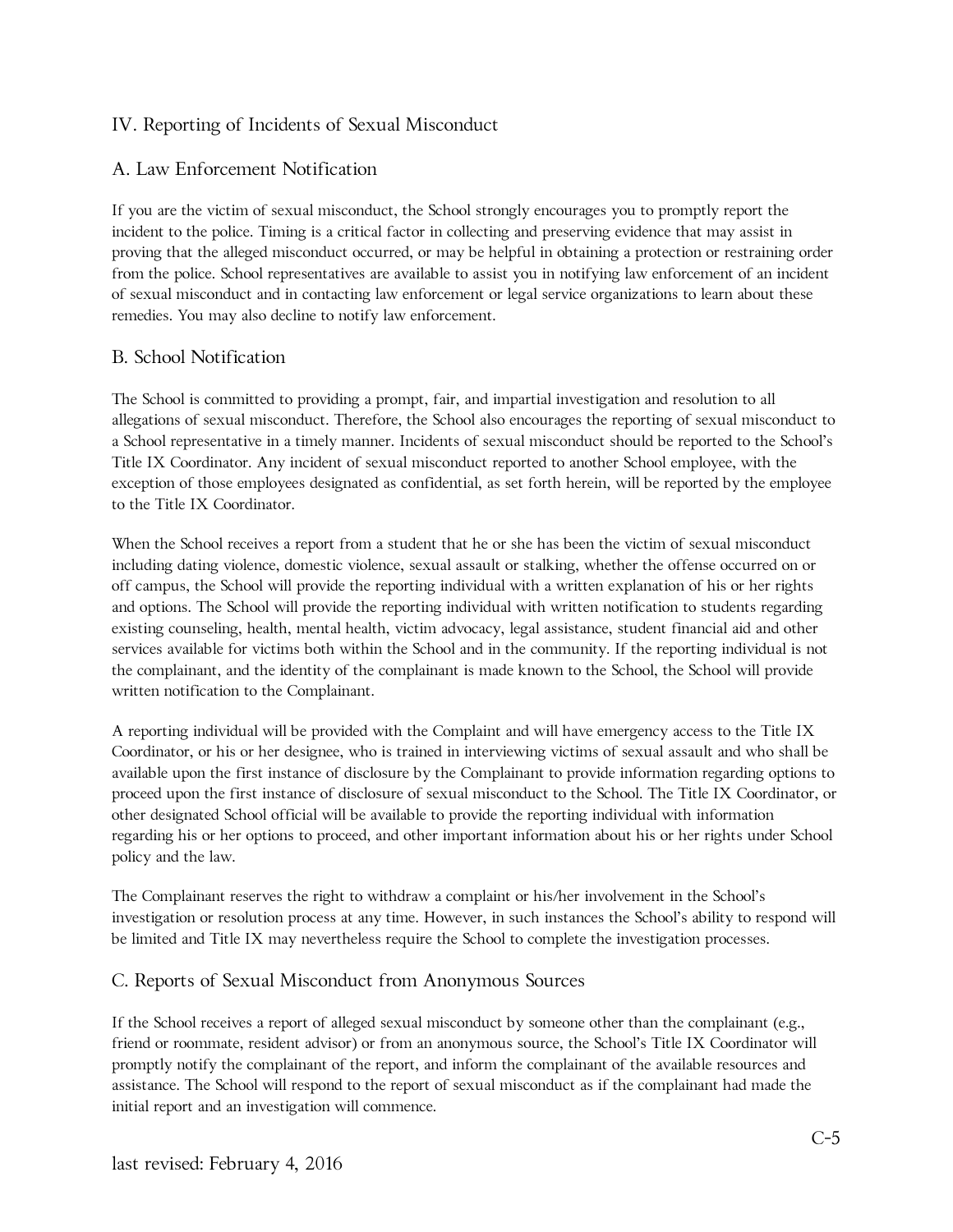## D. Time for Reporting

There is no time limit for reporting sexual misconduct. Nevertheless, any member of the School community who believes that he or she has been a victim of sexual misconduct is encouraged to report the alleged sexual misconduct immediately in order to maximize the School's ability to obtain evidence and conduct a thorough, impartial, and reliable investigation.

Under no circumstances will the School allow an impending graduation to compromise its resolution of a sexual misconduct complaint. The conferral of a degree may, therefore, be withheld, if necessary, until proper resolution of any sexual misconduct charges, provided that a hearing opportunity will be scheduled for the earliest practicable date that can accommodate the parties and their witnesses.

## V. Confidentiality

The School understands that, for many victims of sexual misconduct, confidentiality is a primary concern. However, certain School employees are required by state and federal laws to share information from a report of sexual misconduct with the School or governmental agencies. Even School employees who cannot guarantee confidentiality will maintain the privacy of the reporting individual to the greatest extent possible. The information that the reporting individual provides to a non-confidential resource will be relayed only as necessary for the Title IX Coordinator to investigate and/or seek a resolution. When reporting crimes for the purposes of Clery Act compliance, the School will not release identifying information of the victim. The ability of School employees to maintain confidentiality is as follows in the subsequent section describing Responsible Employess and their obligations under this policy.

## A. Professional and Pastoral Counselors

The School does not offer professional, licensed counselors or pastoral counselors (ordained clergy.)

## B. Responsible Employees

A "responsible employee" is a School employee who has the authority to redress sexual misconduct, who has a duty to report incidents of sexual misconduct, or who a student could reasonably believe has this authority or duty. A responsible employee must report all relevant details about the alleged sexual misconduct shared by the victim to the Title IX Coordinator. A responsible employee will strive to maintain privacy and information reported to the responsible employee will be shared only with those having a need to know such information in order to respond in accordance with School policy.

The School is obligated by law to investigate all allegations of sexual misconduct regardless of whether the complainant wishes to file a complaint. Therefore, if a complainant reports an incident of sexual misconduct to a responsible employee but wishes to remain anonymous or requests that no investigation into the incident be conducted, the School will weigh that request against the School's obligation to provide a safe, nondiscriminatory environment for all members of the School community, including the complainant. If the School honors the request for confidentiality, the complainant must understand that the School's ability to effectively investigate the incident and pursue disciplinary action against the respondent may be limited. In certain circumstances, the School may not be able to honor a complainant's request for confidentiality when doing so would jeopardize the School's responsibility to provide a safe, non-discriminatory environment. The Title IX Coordinator is designated to evaluate requests for confidentiality once a responsible employee is notified of alleged sexual misconduct.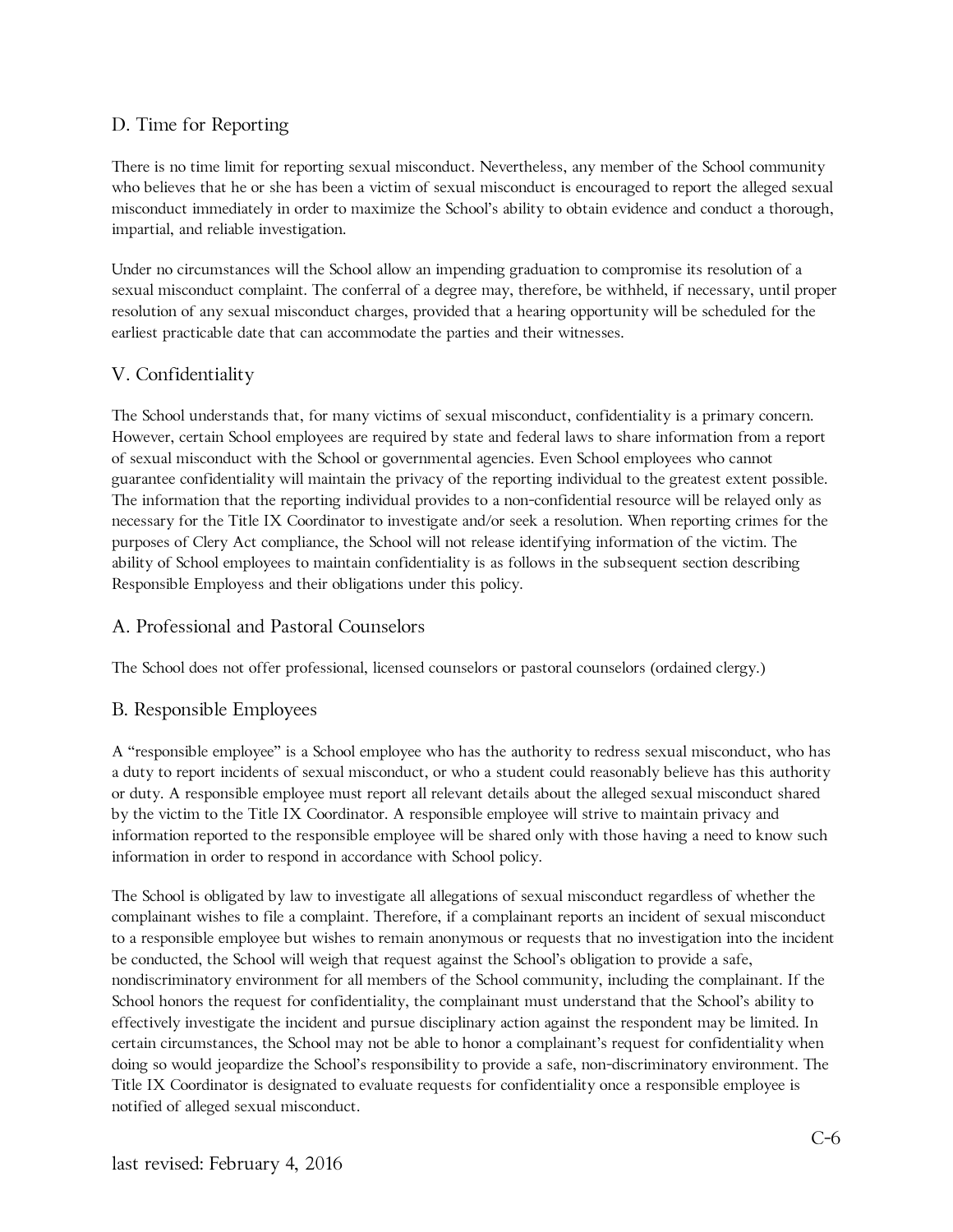When weighing a complainant's request for confidentiality or the need to continue to pursue the investigation, the Title IX Coordinator will consider a range of factors, including, but not limited to, the following:

- whether there have been other sexual misconduct complaints about the same respondent;
- whether the respondent has a history of arrests or records from a prior school indicating a history of violence;
- whether the incident represents an escalation in and unlawful conduct on behalf of the respondent from previously noted behavior;
- whether there is an increased risk that the respondent will commit additional acts of violence;
- whether the sexual misconduct was committed by multiple perpetrators;
- whether the complainant's report reveals a pattern of perpetration (e.g., via illicit use of drugs or alcohol) at a given location or by a particular group;
- whether the alleged sexual misconduct was perpetrated with a weapon;
- the age of the complainant;
- whether the School has other means to obtain relevant evidence (e.g., security cameras or personal, physical evidence).

After considering these factors, the School may be compelled to investigate the alleged sexual misconduct and, if appropriate, pursue disciplinary action in a manner that may require the School to disclose the complainant's identity to the respondent. If the School determines that an investigation is required, the School will inform the complainant and take immediate action necessary to protect and assist the complainant.

If, after considering these factors, the School determines that it is able to respect the complainant's request for confidentiality, the School will nevertheless take all reasonable steps to respond to the complaint consistent with the complainant's confidentiality request, and will determine whether interim measures are appropriate or necessary. The School will also consider broader remedial action, such as increased monitoring, supervision of security at locations where the reported sexual misconduct occurred, increasing training, education and prevention efforts, and conducting climate surveys.

## VI. School Amnesty Policy

The health and safety of every student at School is of utmost importance. The School recognizes that students who have been drinking and/or using drugs (whether such use is voluntary or involuntary) may be hesitant to report such incidents due to fear of potential consequences for their own conduct. The School strongly encourages students to report domestic violence, dating violence, stalking, or sexual assault to School officials. A bystander acting in good faith or reporting individual acting in good faith that discloses any incident of domestic violence, dating violence, stalking, or sexual assault to School officials or law enforcement will be not be subject to the School Code of Conduct for violations of alcohol and/or drug use policies occurring at or near the time of the domestic violence, dating violence, stalking or sexual assault incident.

#### VII. Immediate Measures and Accommodations

Any individual who has been the victim of sexual misconduct may request assistance in changing academic, living, transportation, and working situations. The School will grant such accommodations, provided they are reasonable and available, regardless of whether the student chooses to report the crime to law enforcement. Such accommodations may include providing increased security, supervision or monitoring at locations or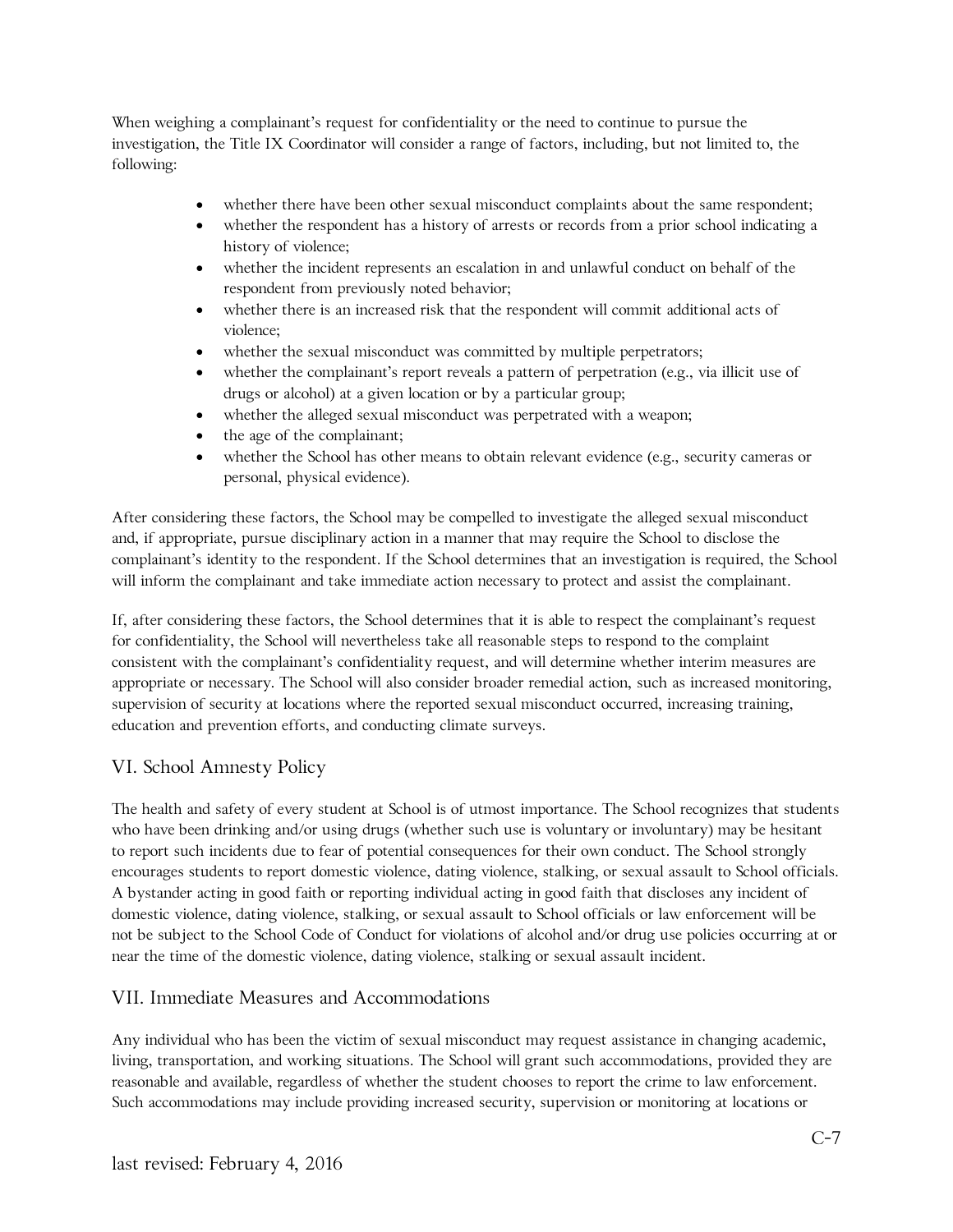activities where the alleged misconduct occurred, moving a student's residence, adjusting a student's academic or Schoolwork schedule, and issuing a "no contact" order. The complainant or respondent may request a review of any individual against whom a no-contact order is issued and will, upon request, receive a prompt review of the need for, and terms of, the no-contact order, including potential modification, and may submit evidence in support of his or her request. The School will conduct a prompt review in response to such request.

## VIII. Orders of Protection

The School is not able to assist an eligible complainant in acquiring an order of protection; however, the Title IX Coordinator can provide the necessary information and support to assist a victim to file for a protective order. Emergency protective orders (EPO) can be obtained from a Buchanan County magistrate or a petition for preliminary protective orders (PPO) can be obtained from the Juvenile and Domestic Relations Court Clerk. Both an EPO and PPO require filing under oath, so the forms are not available online. There are employees of the 29<sup>th</sup> Judicial Court Services Unit who may be able to assist with filling out the PPO petition that can be reached at (276)935-8549. Alternatively, a complainant may call the Department of Social Services at (276)935-8106 during regular business hours, or 911 outside of regular business hours for an on-call service worker to be dispatched to their home; however, this option will require the notification of law enforcement since a Sherriff's Deputy will accompany the worker.

If an order of protection is granted, the requesting individual will have the right to receive a copy of the order of protection when the order is received by the School. The Complainant will also have the opportunity to have an appropriate School employee explain the order, the consequences for violating the order, and answer any questions about the order. Additionally, if the Respondent violates the order of protection, the no contact order is violated and the Complainant may receive assistance from the School in calling local law enforcement to inform them of the violation.

When the Respondent is a School student and is determined to present a continuing threat to the health and safety of the School community, the Respondent may be subject to interim suspension pending the outcome of the hearing resolution process, described herein. In the event the School imposes an interim suspension on the Respondent, the Complainant or Respondent may request a review of the need for an interim suspension, including potential modification, and may submit evidence in support of his or her request. Upon such request, the School will conduct a prompt review.

Requests for accommodations in connection with incidents of sexual misconduct should be made to the School's Title IX Coordinator. The School will provide information about the student's request for accommodations only to those having a need to know such information in order to implement the accommodations. Both the Complainant and the Respondent may ask the School to review the need for and terms of any interim measures or accommodations that directly affects him or her and may submit evidence in support of his or her request. Upon such request, the School will conduct a prompt review.

## IX. Anti-Retaliation Policy

The School prohibits retaliation against any person who reports sexual misconduct or participates in the investigation of any allegation of sexual misconduct, including testifying as a witness. Retaliation should be reported promptly to the School's Title IX Coordinator. Reports of retaliation will be investigated in accordance with the appropriate School policy, and such conduct may result in disciplinary action independent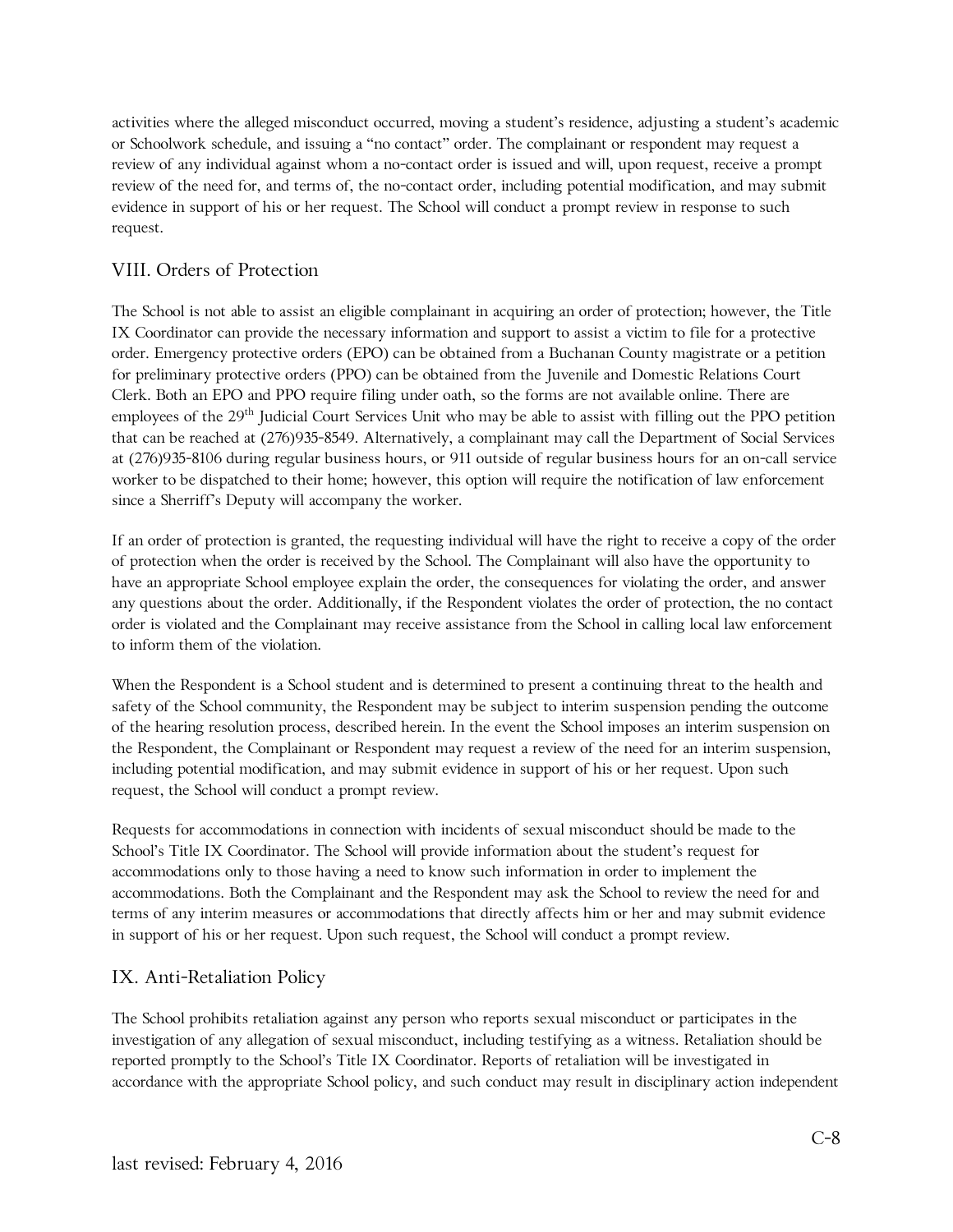of the sanction(s) or interim measures imposed in response to the underlying allegations of sexual misconduct.

## X. Definitions within the Policy

"Bystander" means a person who observes a crime, impending crime, conflict, potentially violent or violent behavior or conduct that is in violation of rules or policies of the School.

"Complainant" means the individual who experienced the sexual misconduct, regardless of whether such individual reports such sexual misconduct to the School or participates in the School's conduct process for responding to complaints of sexual misconduct described herein.

"Confidentiality" may be offered by an individual who is not required by law to report known incidents of sexual assault or other crimes to institution officials, in a manner consistent with state and federal law, including but not limited to 20 U.S.C. 1092 (f) and 20 U.S.C. 1681 (a).

"Consent" must be affirmative. Consent means a knowing, voluntary, and mutual decision among all participants to engage in sexual activity. Consent can be given by words or actions, as long as those words or actions create clear permission regarding willingness to engage in sexual activity. Silence or lack of resistance, in and of itself, does not demonstrate consent. The definition of consent does not vary based upon a participant's sex, sexual orientation, gender identity, or gender expression.

- Consent to any sexual act or prior consensual activity between or with any party does not necessarily constitute consent to any other sexual act.
- Consent is required regardless of whether the person initiating the act is under the influence of drugs and or alcohol.
- Consent may be initially given but withdrawn at any time.
- Consent cannot be given when a person is incapacitated.
- Consent cannot be given when it is the result of any coercion, intimidation, force, threat of harm.
- When consent is withdrawn or can no longer be given, sexual activity must stop.

"Force" The use of physical violence and/or imposing on someone physically to engage in sexual contact or intercourse. Force can also include threats, intimidation (implied threats), or coercion used to overcome resistance.

"Incapacitation" A state where a person cannot make a rational, reasonable decision because the person lacks the ability to understand his or her decision. A person can become incapacitated as a result of disability, involuntary physical constraint, sleep, or consumption of alcohol or other drugs.

"Intimidation" means implied threats or acts that reasonably cause another to fear for his/her safety or wellbeing.

"Privacy" may be offered by an individual when such individual is unable to offer confidentiality under the law but shall still not disclose information learned from a complainant or bystander to a crime or incident reporting individual, including appropriate School employees, above what is necessary to comply with this and other applicable laws or School policy.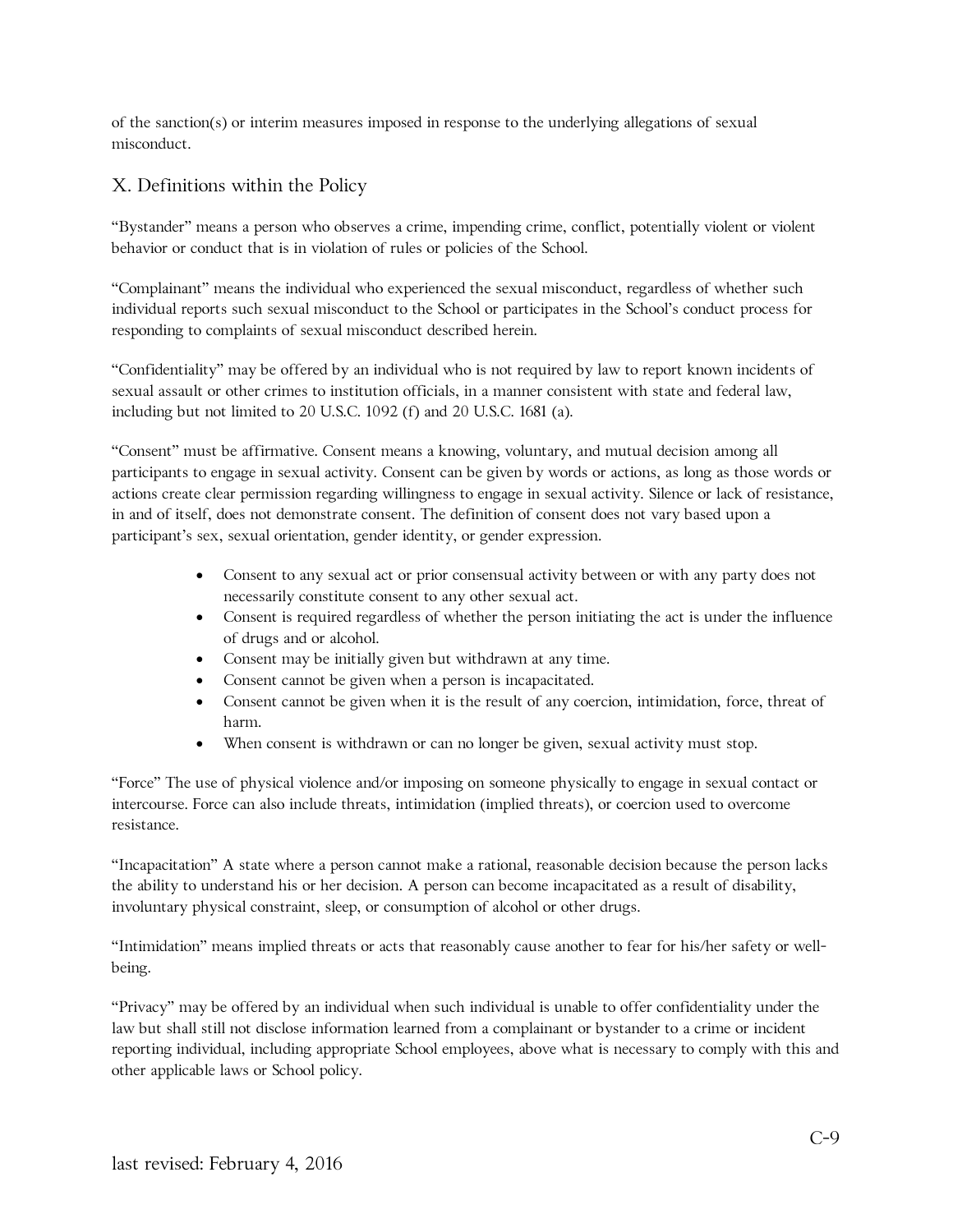"No-Contact Order" A directive prohibiting contact between or among designated individuals through any means, direct or indirect, including personal contact, email, telephone, text message, social media, or by means of a third party.

"Reporting Individual" Any individual who reports a violation of this policy to the School, including, but not limited to, a complainant or bystander.

"Responsible employee" is a School employee who has the authority to redress sexual misconduct, who has a duty to report incidents of sexual misconduct, or who a student could reasonably believe has this authority or duty.

"Respondent" means the individual alleged to have committed acts constituting sexual misconduct.

"Retaliation" Taking any adverse action or attempting to take adverse action, including intimidating, threatening, coercing, or in any way discriminating against an individual because of the individual's complaint of sexual misconduct or participation in an investigation or proceeding related to alleged sexual misconduct.

#### Definitions of Gender-Based Misconduct

"Sexual Misconduct" means a range of unwelcome behavior of a sexual nature that is committed without consent or by intimidation, coercion, threat or force. Sexual Misconduct includes, but is not limited to, sexual assault, sexual coercion, sexual exploitation, sexual harassment, dating violence, domestic violence, and stalking.

Under the Code of Virginia, §18.2 , Sexual Misconduct and related crimes are defined as follows:

§ 18.2-67.10. General definitions.

As used in this article:

"Complaining witness" means the person alleged to have been subjected to rape, forcible sodomy, inanimate or animate object sexual penetration, marital sexual assault, aggravated sexual battery, or sexual battery.

"Intimate parts" means the genitalia, anus, groin, breast, or buttocks of any person.

"Mental incapacity" means that condition of the complaining witness existing at the time of an offense under this article which prevents the complaining witness from understanding the nature or consequences of the sexual act involved in such offense and about which the accused knew or should have known.

"Physical helplessness" means unconsciousness or any other condition existing at the time of an offense under this article which otherwise rendered the complaining witness physically unable to communicate an unwillingness to act and about which the accused knew or should have known.

The complaining witness's "prior sexual conduct" means any sexual conduct on the part of the complaining witness which took place before the conclusion of the trial, excluding the conduct involved in the offense alleged under this article.

"Sexual abuse" means an act committed with the intent to sexually molest, arouse, or gratify any person, where: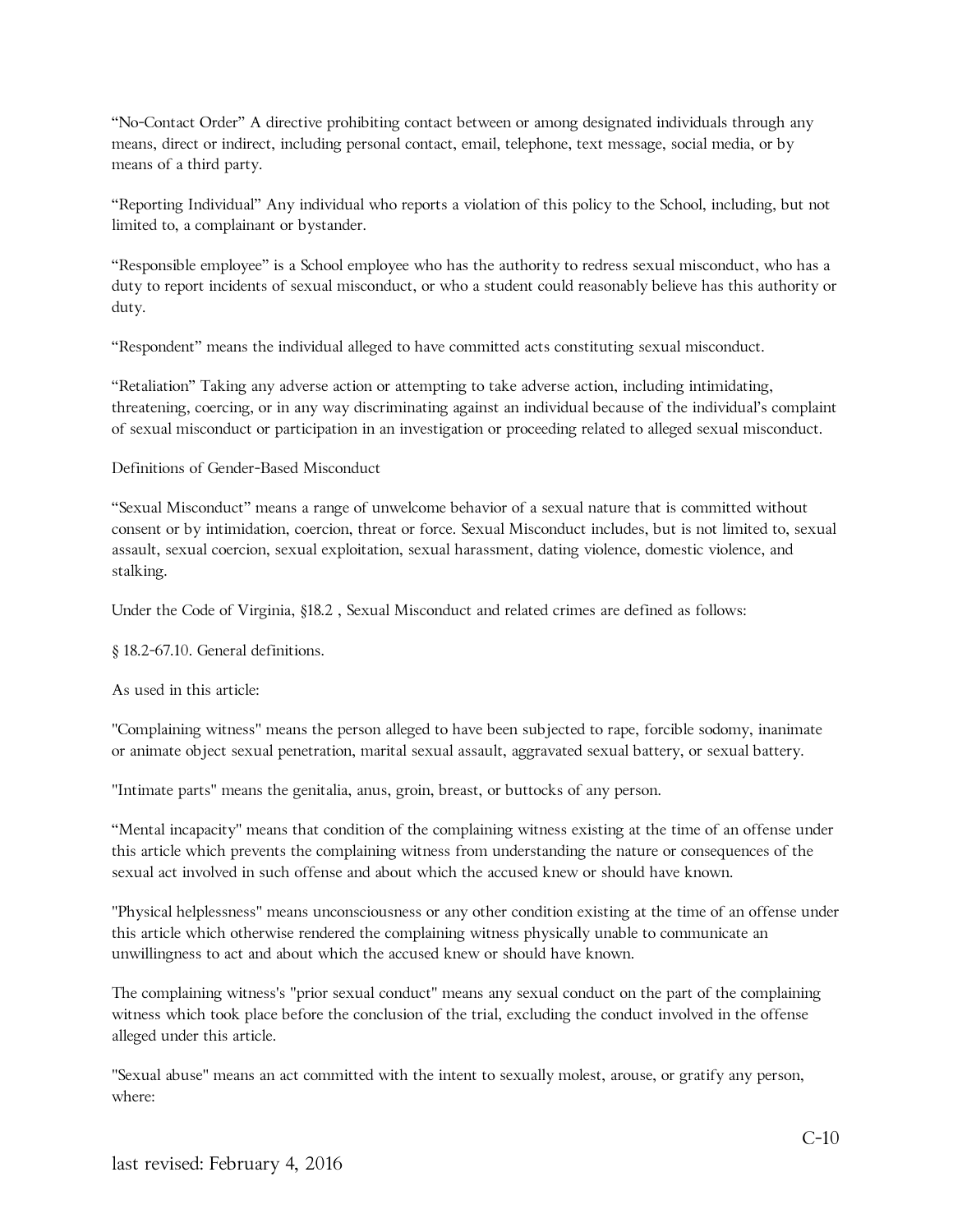a. The accused intentionally touches the complaining witness's intimate parts or material directly covering such intimate parts;

b. The accused forces the complaining witness to touch the accused's, the witness's own, or another person's intimate parts or material directly covering such intimate parts;

c. If the complaining witness is under the age of 13, the accused causes or assists the complaining witness to touch the accused's, the witness's own, or another person's intimate parts or material directly covering such intimate parts; or

d. The accused forces another person to touch the complaining witness's intimate parts or material directly covering such intimate parts.

§ 18.2-61. Rape.

A. If any person has sexual intercourse with a complaining witness, whether or not his or her spouse, or causes a complaining witness, whether or not his or her spouse, to engage in sexual intercourse with any other person and such act is accomplished (i) against the complaining witness's will, by force, threat or intimidation of or against the complaining witness or another person; or (ii) through the use of the complaining witness's mental incapacity or physical helplessness; or (iii) with a child under age 13 as the victim, he or she shall be guilty of rape.

§ 18.2-60.3. Stalking; penalty.

A. Any person, except a law-enforcement officer, as defined in § 9.1-101, and acting in the performance of his official duties, and a registered private investigator, as defined in § 9.1-138, who is regulated in accordance with § 9.1-139 and acting in the course of his legitimate business, who on more than one occasion engages in conduct directed at another person with the intent to place, or when he knows or reasonably should know that the conduct places that other person in reasonable fear of death, criminal sexual assault, or bodily injury to that other person or to that other person's family or household member is guilty of a Class 1 misdemeanor.

Similar to Statutory Rape:

§ 18.2-63. Carnal knowledge of child between thirteen and fifteen years of age.

A. If any person carnally knows, without the use of force, a child thirteen years of age or older but under fifteen years of age, such person shall be guilty of a Class 4 felony.

B. If any person carnally knows, without the use of force, a child thirteen years of age or older but under fifteen years of age who consents to sexual intercourse and the accused is a minor and such consenting child is three years or more the accused's junior, the accused shall be guilty of a Class 6 felony. If such consenting child is less than three years the accused's junior, the accused shall be guilty of a Class 4 misdemeanor.

Similar to Domestic Violence:

§ 18.2-57.2. Assault and battery against a family or household member; penalty.

A. Any person who commits an assault and battery against a family or household member is guilty of a Class 1 misdemeanor.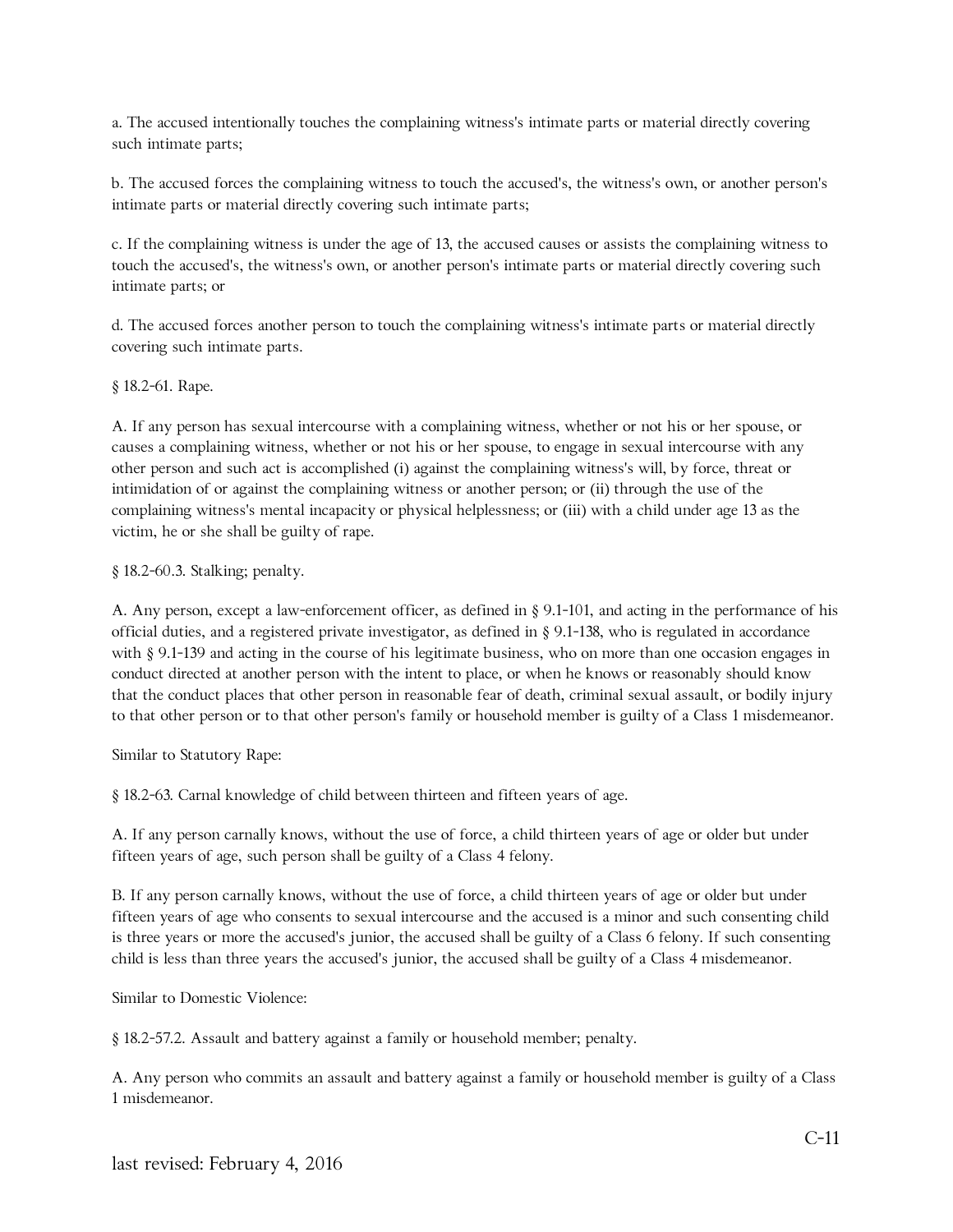B. Upon a conviction for assault and battery against a family or household member, where it is alleged in the warrant, petition, information, or indictment on which a person is convicted, that such person has been previously convicted of two offenses against a family or household member of (i) assault and battery against a family or household member in violation of this section, (ii) malicious wounding or unlawful wounding in violation of § 18.2-51, (iii) aggravated malicious wounding in violation of § 18.2-51.2, (iv) malicious bodily injury by means of a substance in violation of § 18.2-52, (v) strangulation in violation of § 18.2-51.6, or (vi) an offense under the law of any other jurisdiction which has the same elements of any of the above offenses, in any combination, all of which occurred within a period of 20 years, and each of which occurred on a different date, such person is guilty of a Class 6 felony.

Virginia has no separate criminal code violation relating to Dating Violence.

§ 18.2-67.6. Proof of physical resistance not required.

The Commonwealth need not demonstrate that the complaining witness cried out or physically resisted the accused in order to convict the accused of an offense under this article, but the absence of such resistance may be considered when relevant to show that the act alleged was not against the will of the complaining witness.

## PART II: PROCEDURES FOR RESPONDING TO A COMPLAINT OF SEXUAL **MISCONDUCT**

The School is committed to providing a prompt, fair, and impartial investigation and resolution of all allegations of sexual misconduct. Incidents of sexual misconduct should be reported to the School's Title IX Coordinator. Any incident of sexual misconduct reported to another School responsible employee, with the exception of those employees designated above as confidential, will be reported by the responsible employee to the Title IX Coordinator.

#### XI. Initial Steps

#### A. Intake Meeting with Complainant

Upon notice of any allegation of sexual misconduct, the Title IX Coordinator or his or her designee will schedule an individual intake meeting with the Complainant. At the intake meeting, the Title IX Coordinator or his or her designee will provide the Complainant with a general understanding of this policy for reports of student sexual misconduct, and identify forms of support or immediate assistance available to the Complainant (e.g., referrals to appropriate law enforcement agencies; referrals for medical treatment at local hospitals and trauma centers). The Title IX Coordinator or his or her designee will also provide the Complainant with a written explanation of his or her rights and options with respect to his or her report of sexual misconduct. The intake meeting may also involve a discussion of any interim accommodations that may be appropriate concerning the Complainant's academic schedule, School housing, and/or School employment arrangements. Additional information regarding interim accommodations is set forth below.

At the initial intake meeting or at a subsequent time the Title IX Coordinator or his or her designee will seek to determine how the complainant wishes to proceed, i.e., whether the complainant wishes to pursue Formal Resolution, Informal Resolution, or does not wish to pursue resolution of any kind. Regardless of how the complainant chooses to proceed, the School seeks to resolve every report of sexual misconduct within 60 calendar days of the initial report, excluding any appeal. The time frames included in this policy may vary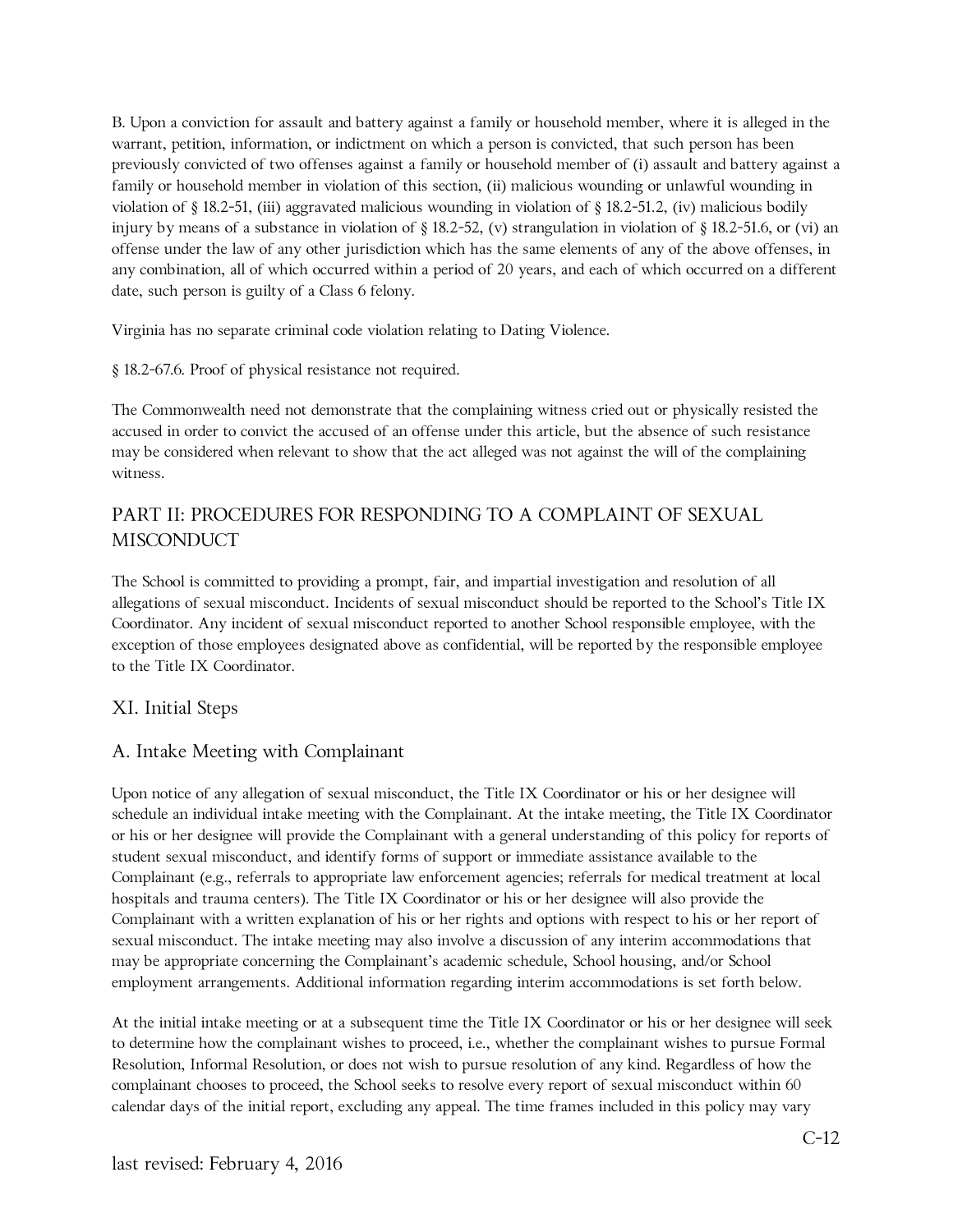depending on the details of the complaint and, in some cases, the time of the academic year (e.g., during School breaks or final exams). The School may extend any time frame for good cause, provided the complainant and respondent are given a written explanation as to the reason for such extension.

If the complainant wishes to proceed with either Formal Resolution or Informal Resolution, the Title IX Coordinator will ascertain the name of the respondent, and the date, location, and nature of the alleged sexual misconduct, and, in a timely fashion, will schedule an individual intake meeting with the respondent. The School will notify the respondent that a complaint has been filed and provide the date, time, location and factual allegations concerning the alleged violation, and possible sanctions.

If the complainant wishes to proceed with Formal Resolution, the Title IX Coordinator will promptly prepare a formal letter to the Hearing Committee on Student Behavior ("Hearing Committee") notifying the Hearing Committee of the initiation of a formal investigation. The letter will provide the Hearing Committee with the names of the complainant and respondent and the date, location, and nature of the alleged sexual misconduct.

If the complainant does not wish to pursue Formal Resolution or Informal Resolution, and either requests that his or her complaint remain confidential, or refuses to participate in the initial intake meeting with the Title IX Coordinator, the Title IX Coordinator will inform the complainant that the School's ability to respond may be limited. In such scenarios, Title IX nevertheless requires the School to evaluate the complainant's request(s) for no action in the context of the School's commitment to provide a reasonably safe and nondiscriminatory environment for the entire School community.

#### B. Interim Measures

In all complaints of alleged sexual misconduct, the School will undertake an appropriate inquiry and take immediate action to support and protect the complainant, including taking appropriate interim steps before the final outcome of the investigation and hearing, if any. Accordingly, at or after the intake meeting, the School may impose a "no-contact" order, which typically will include a directive that the parties refrain from having contact with one another, directly or through proxies, whether in person or via electronic means, including social media, pending the investigation and, if applicable, the hearing.

To ensure the safety and well-being of the complainant, the Title IX Coordinator also may take any further protective action that he or she deems appropriate concerning the interaction of the parties pending the hearing, which may include directing appropriate officials to alter the students' academic, transportation, School housing, and/or School employment arrangements, or other appropriate protections. Any student who has been the victim of sexual misconduct may request assistance in changing academic, living, transportation, and working situations after a report of sexual misconduct. The School will grant such accommodations, provided they are reasonable and available, regardless of whether or not the victim chooses to report the crime to law enforcement.

When taking such steps to separate the complainant and the respondent, the School will, to the extent practicable, minimize the burden on the complainant.

Violation(s) of the Title IX Coordinator's directives and/or protective actions will constitute related offenses that may lead to additional disciplinary action.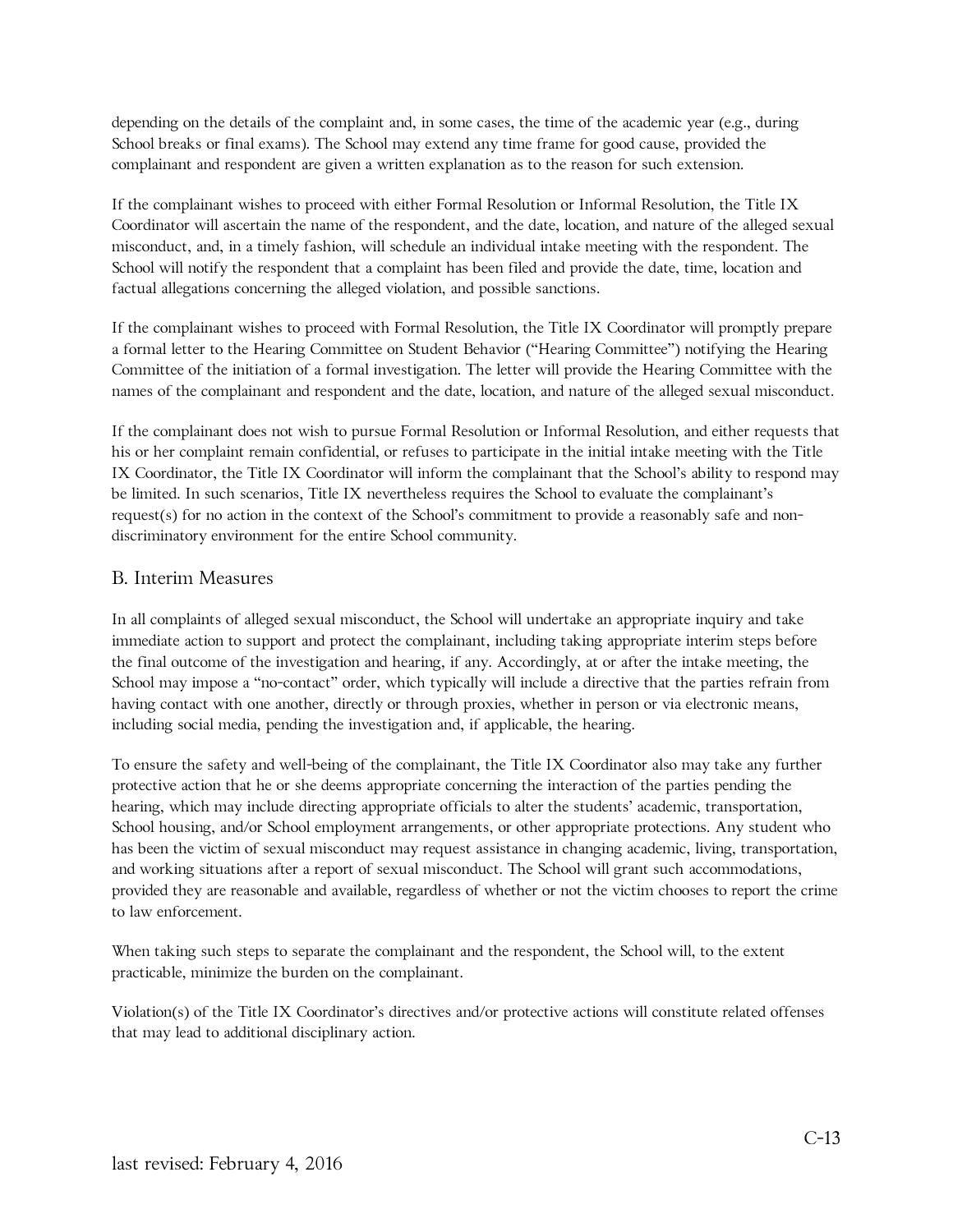## C. Effect of Criminal Proceedings

Sexual misconduct may constitute a violation of both law and School policy. The School encourages students to report alleged sexual misconduct promptly to local law enforcement agencies. Criminal investigations may be useful in the gathering of relevant evidence, particularly forensic evidence. The standards for finding a violation of criminal law are different from the standards for finding a violation of this policy. Therefore, criminal investigations or reports are not determinative of whether sexual misconduct under this Policy, has occurred. In other words, conduct may constitute sexual misconduct under this Policy even if law enforcement agencies lack sufficient evidence of a crime and decline to prosecute.

The filing of a complaint of sexual misconduct under this policy is independent of any criminal investigation or proceeding. The School will not wait for the conclusion of any criminal investigation or proceedings to commence its own investigation or to take any necessary interim measures to protect the complainant and the School community. However, the School may temporarily delay its investigation to enable law enforcement to gather evidence and to engage in a preliminary investigation of sexual misconduct matters that may also violate the state criminal code.

#### XII. Formal Resolution Process

#### A. Investigation

When the complainant indicates a desire to pursue Formal Resolution, the reported allegations will be investigated promptly, thoroughly, and impartially. School will notify the respondent that a complaint has been filed and will include notice of the allegations. The complainant and respondent will be given the opportunity to meet separately with the Title IX Coordinator. Additionally, the Title IX Coordinator will inform both the complainant and respondent that both parties have the right to an advisor of their choice to assist in the resolution process. During all phases of the Formal Resolution Process, the parties will be provided with advance notice of any meeting they are required or eligible to attend.

The Title IX Coordinator will collect and review evidence it deems necessary or helpful to the investigation of the alleged sexual misconduct. The Title IX Coordinator may designate a specially trained investigator or investigators to conduct the interviews and investigation. The investigation will include individual interviews with the parties involved and with individuals who may have observed the alleged conduct or may have other relevant knowledge. The investigation may also include examination of medical records, surveillance video, cell phone and other electronic records, and other evidence.

In response to the Investigation, both the complainant and the respondent will be given the opportunity to submit a written statement. The written statement will be provided to the Title IX Coordinator, the opposing party, as well as members of the Hearing Committee.

#### B. Hearing Committee

Formal Resolution involves a hearing before a committee. The Committee is comprised of at least three School Administrators, all of whom receive training, at least annually, on the issues relating to sexual misconduct, including sexual harassment, dating violence, domestic violence, sexual assault, and stalking. They will also be trained regarding how to conduct an investigation and hearing process that protects the safety of victims and promotes accountability. The Hearing Committee Chair will select the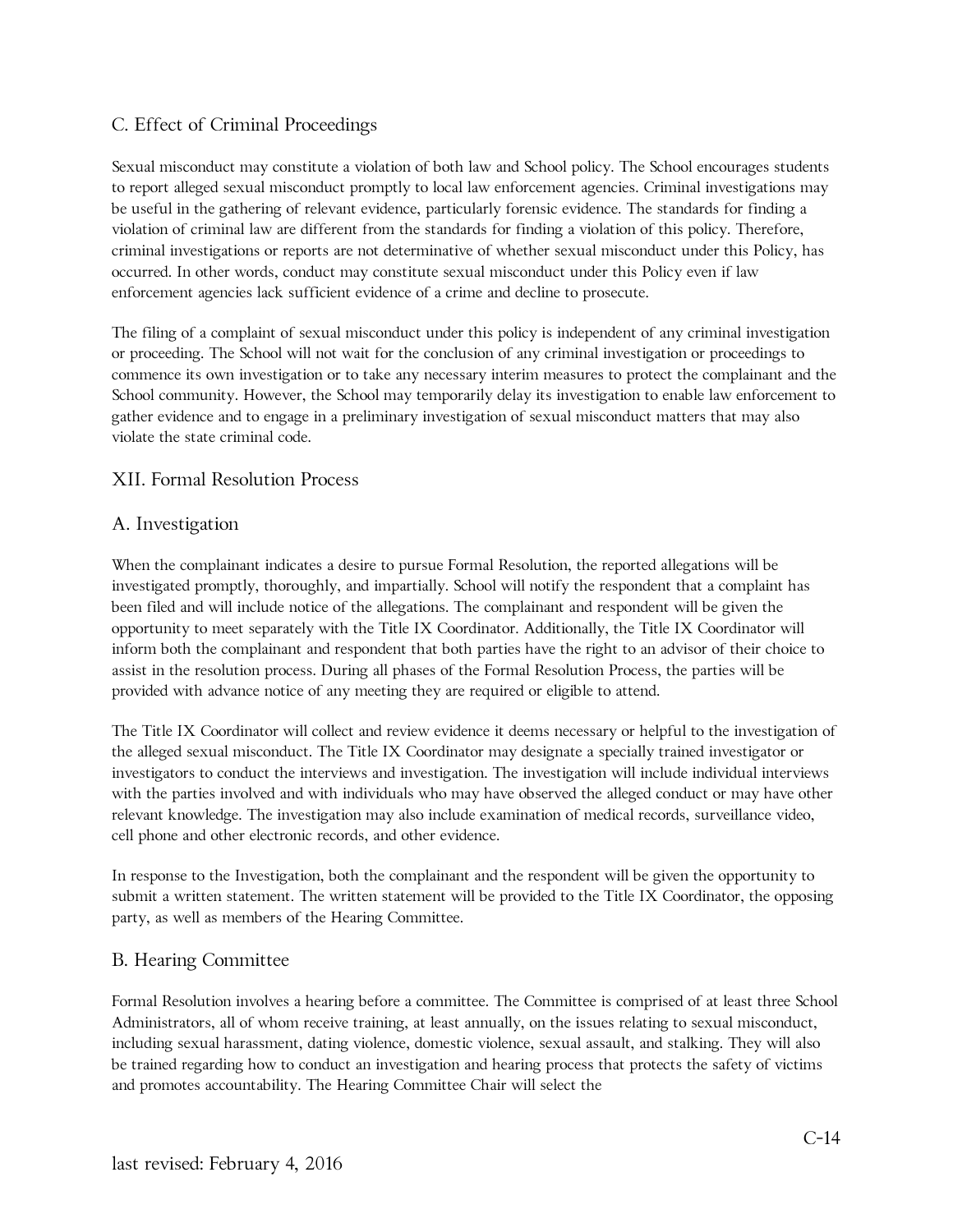Hearing Committee members who will participate in the hearing and will either serve as the presiding chair of the hearing, or will appoint the presiding chair (or, if the Hearing Committee Chair is unavailable or otherwise unable to serve, the Vice President For Academic Affairs & Provost will select the members who will conduct the hearing and a presiding chair of the Committee).

## C. The Hearing

After the investigation the School will provide written notice at least five business days before the hearing date to both parties stating the date, time, and place of the hearing. A party wishing to challenge the participation of any member appointed to the Committee must notify the Hearing Committee Chair, in writing, within three business days of receipt of the notice of hearing, stating the specific reason(s) for the party's objection. The Committee Chair will determine whether the challenge has merit, and reserves discretion to make changes in the composition of the Committee at any time. A party wishing to challenge the participation of the Committee Chair must notify the Title IX Coordinator, in writing, within three business days of receipt of the notice of hearing, stating the specific reason(s) for the party's objection. The Title IX Coordinator will determine whether the challenge has merit and reserves discretion to instruct the Hearing Committee to designate a new Committee Chair.

### i. Pre-Hearing Submissions

In addition to the written statements submitted by the parties, the parties will provide the Title IX Coordinator with a list of witnesses they wish the Committee to call, copies of documents, and a description of any other information they propose to present at the hearing at least three business days prior to the hearing. The Title IX Coordinator will determine whether such witnesses and documents are relevant to the Hearing. The Title IX Coordinator will provide each party with a copy of the list of witnesses and copies of documents or other information submitted by each party.

In the absence of good cause, as determined by the Committee, the parties may not introduce witnesses, documents, or other information at the hearing that were not provided by this deadline.

## ii. Conduct of the Hearing

The hearing will take place on the date and time specified in the notice of hearing. If circumstances arise that require a change in the hearing date or time, the School will provide both parties with written notice explaining the reason for such change. The School will arrange for the hearing to be recorded, and may arrange for the preparation of any transcript of the recording that the School deems appropriate.

As a non-adversarial process, the hearing will not follow a courtroom model, and formal rules of evidence will not be observed. The Hearing Committee will determine the order of the witnesses and resolve any questions of procedure arising during the hearing. The School will ask for all necessary witnesses to be present, or to have provided written statements in lieu of attending the hearing. This may be done as necessary to accommodate a witness who cannot be present, or whom the Hearing Committee determines may remain anonymous. The Hearing Committee will review in advance of the hearing all the written materials provided.

Only the Hearing Committee may question the individual parties and any witnesses, unless permission is granted to modify the questioning process. After all witnesses have been questioned, each party may make a closing statement.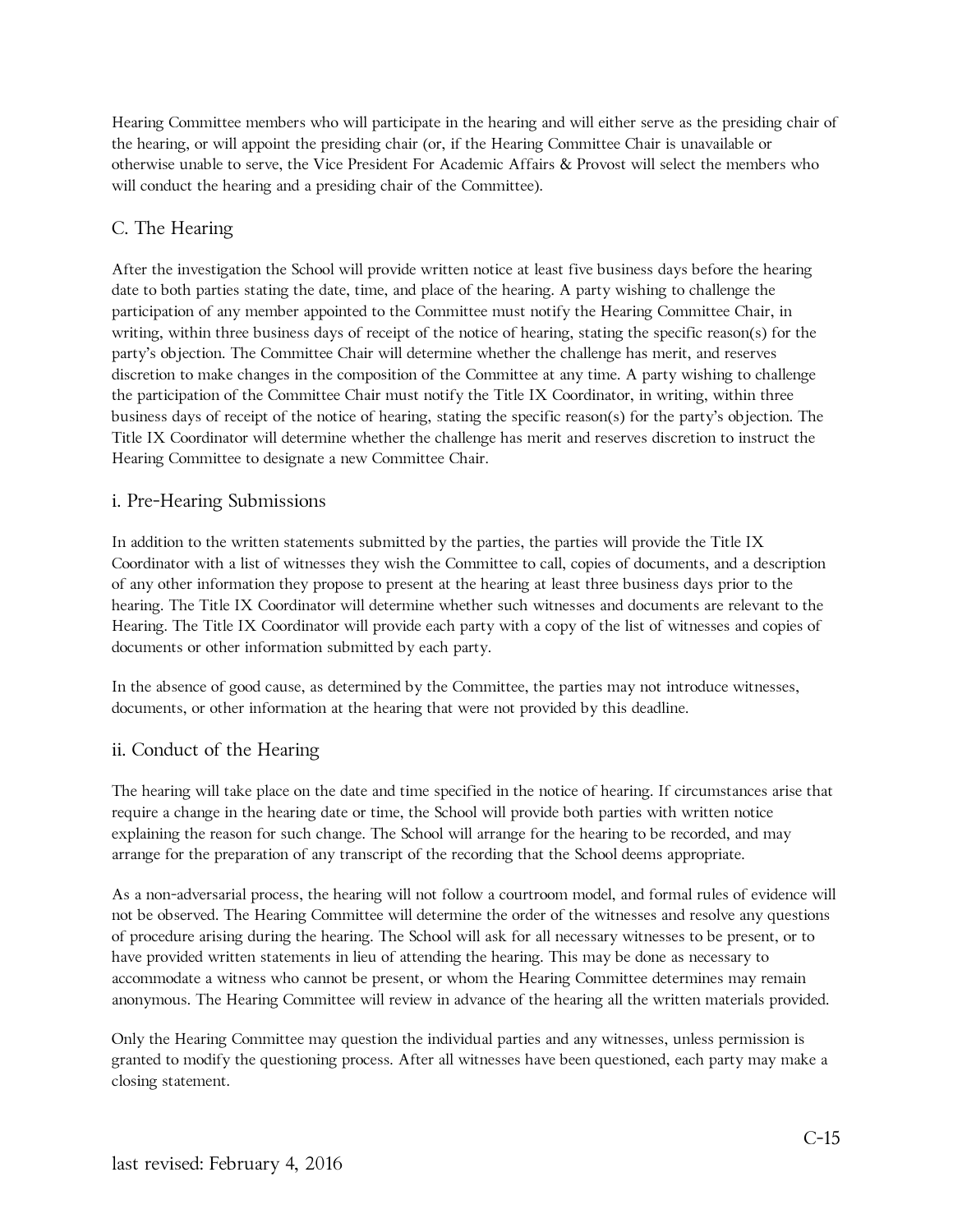In order to comply with the Family Educational Rights and Privacy Act (FERPA) (20 U.S.C. § 1232g; 34 CFR Part 99), and to provide an orderly process for the presentation and consideration of relevant information without undue intimidation or pressure, the hearing process is not open to the general public. Accordingly, the School will not disclose documents prepared in anticipation of the hearing, documents, testimony, or other information introduced at the hearing, and any transcript of the hearing itself may not be disclosed outside of the hearing proceedings, except as may be required or authorized by law and/or School policy.

Both the complainant and the respondent may have advisors present to support and assist them during any meeting, the hearing and appeal stages of the Formal Resolution process. At the complainant's or respondent's request, the Title IX Coordinator will appoint to each party an advisor who has been formally trained. An advisor may not direct questions to the Hearing Committee or witnesses at the hearing, but may consult with the party that he or she is assisting. The Hearing Committee will not allow an advisor's presence to inhibit the parties' sharing of information or the conduct of the hearing.

The parties are expected to cooperate at the hearing. If either party fails to appear at the scheduled hearing, the Hearing Committee may postpone the proceedings if there is a legitimate documented reason for the absence, or proceed and determine the complaint on the basis of the evidence available, provided the absent party was duly notified of the scheduled hearing date.

If the Hearing Committee determines that unresolved issues exist that would be clarified by the presentation of additional information, the Hearing Committee may suspend the hearing and reconvene it in a timely manner to receive such information. A delay may not be based on the failure of witnesses to appear without good cause or on the proposed introduction of documents which were readily available at the time of the hearing.

#### D. Determination

In all investigations into alleged sexual misconduct, the School will evaluate evidence under a "preponderance of the evidence" standard. A preponderance of the evidence means that information shows it is "more likely than not" that the respondent violated this policy. The Hearing Committee must decide if the respondent is responsible, not responsible, or whether there is sufficient evidence to make a determination.

The respondent will be found to be responsible for the alleged sexual misconduct if the Hearing Committee concludes, based upon careful review of all information presented, that such sexual misconduct more likely than not occurred. The Hearing Committee shall determine whether the respondent is responsible for sexual misconduct, and will provide a written statement of such determination to the Associate Dean for Academic Affairs. The Hearing Committee's written report will also be sent to the Associate Dean for Academic Affairs.

## Complainant and Respondent Impact Statement

Within three business (3) days of the conclusion of the hearing, both the complainant and respondent will be given access to the record of the hearing and offered an opportunity to provide an impact statement to the Associate Dean for Academic Affairs while he or she is deliberating on the appropriate sanctions. The record of the hearing may not be copied.

The impact statement may be up to five (5) pages single spaced. The impact statement is the students' opportunity to discuss his or her experience, and the incident in question, as well as respond to how the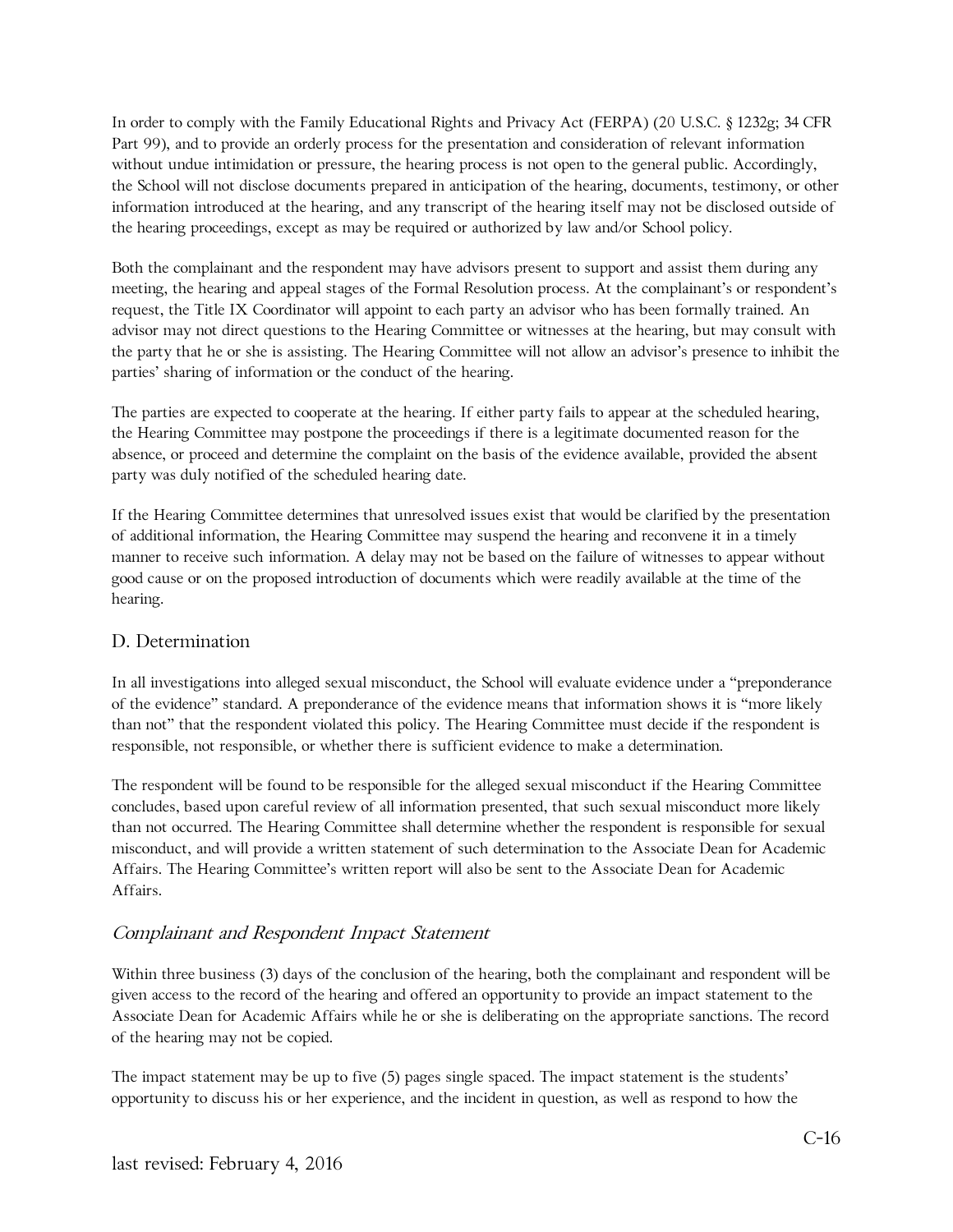investigation and hearing was conducted and any areas of agreement or/disagreement with the investigation or hearing, or determination of the Hearing Committee.

This impact statement must be provided to the Title IX Coordinator who will provide it to the opposing party as well and the Associate Dean for Academic Affairs, and all members of the Hearing Committee.

## XIII. Sanctions

The Associate Dean for Academic Affairs may consider suspending or expelling any student found responsible for sexual misconduct; however, he or she may impose any of the following sanctions that are determined to be fair and proportionate to the violation:

- Reprimand or warning
- Changing the respondent's academic schedule
- Disciplinary probation
- Revocation of honors or awards
- Restricting the respondent's access to School facilities or activities
- Community service
- Issuing a "no-contact" order to the respondent or requiring that such an order remain in place
- Dismissal from or restricting or reassignment of School employment
- Suspension (limited time or indefinite)
- Expulsion

In determining appropriate sanctions, the Associate Dean for Academic Affairs will consider any record of past violations of School policies, as well as the nature and severity of such past violation(s). The Associate Dean for Academic Affairs will consider as part of the deliberations whether the respondent poses a continuing risk to the complainant and/or the School community. Any sanction imposed will be explained and supported in the written decision of the Associate Dean for Academic Affairs.

Within five business days from the determination of the Committee hearing, the Associate Dean for Academic Affairs will issue a determination letter to the respondent and the complainant. Both parties, concurrently, will receive a copy of this determination letter.

The determination letter will contain only the following information: (i) the name of the respondent; (ii) whether the respondent has been found responsible or not responsible for specific violation(s) of the sexual misconduct policy; (iii) a list of the possible sanctions imposed, if any; (iv) the sanctions actually imposed; (v) the rationale for the sanctions imposed, if any; (vi) the School's appeal process; (vii) any change to the results that occur prior to the time that the results become final; and (viii) when the results become final. Both the respondent and the complainant have a right to this information.

If the respondent is found responsible for sexual misconduct that involves a crime required by the Clery Act to be reported by the School, and, as a result, is suspended and or expelled by the School, the School is required by Virginia law to make a notation on the respondent's transcripts in accordance with the School's Transcript Notation Policy.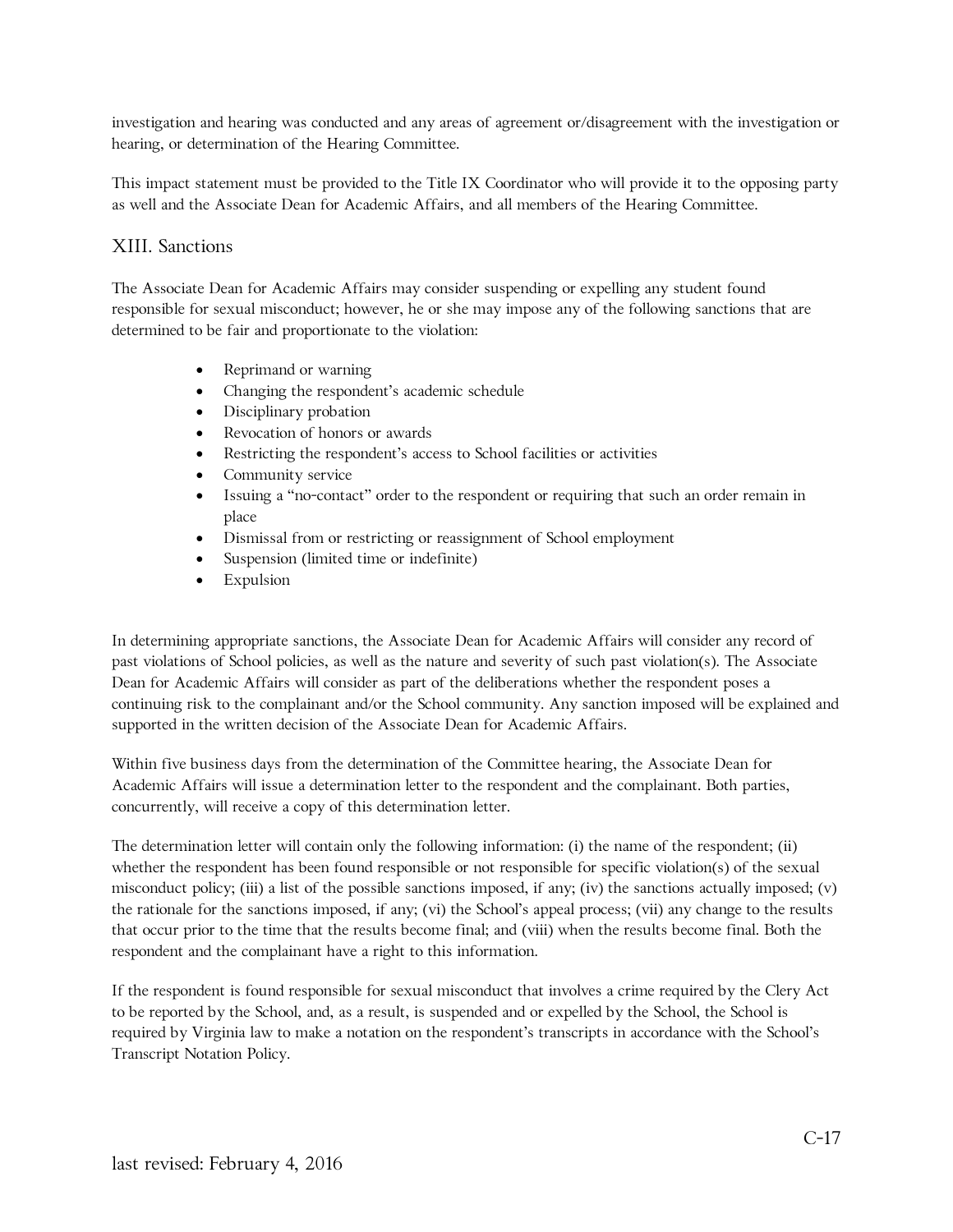## XIV. Appeal Process

Either party may appeal the Hearing Committee's determination and/or the disciplinary decision of the Vice President for Academic Affairs. A party has three grounds under which to appeal the School's determination: (i) the Hearing Committee committed procedural errors that had an impact on the complaint's decision, (ii) there is new evidence that was not reasonably available at the time of the hearing before the Hearing Committee, or (iii) the sanctions are not consistent with past practices or the severity of the alleged sexual misconduct.

Final sanctions are in effect until any timely appeal of the decision is resolved. The Associate Dean for Academic Affairs may suspend the determination pending exhaustion of appeal, allow the student to attend classes or other activity on a supervised or monitored basis, or make such other modifications to the determination as may be advisable. Interim measures will remain in effect until the appeal is resolved.

The procedure to file an appeal is as follows:

1. A party wishing to appeal the findings of the Hearing Committee and/or sanctions by the Associate Dean for Academic Affairs must file a notice of intent to appeal within five business days of the date the party is notified of the Hearing Committee's finding and the Associate Dean for Academic Affairs' sanctions. The notice of intent to appeal must be submitted in writing (either email or hard-copy) to the Title IX Coordinator. The notice of intent to appeal must contain the party's grounds for the appeal.

2. Within two weeks of filing a notice of intent to appeal, the party's formal appeal must be filed. The party should submit copies of any and all material the party wishes to provide as evidence for his/her appeal.

3. A committee made up of three full-time faculty members ("Appeals Committee"), which shall not include the Associate Dean for Academic Affairs or members of the Hearing Committee, will be assembled by the Title IX Coordinator. Except for appeals brought under (ii) above, the Appeal Committee's entire review process will be based on the party's appeal and the Hearing Committee's record of the case. Otherwise, no additional evidence is allowed and no witnesses may be heard.

4. The Appeals Committee will make a final determination on the appeal. The Appeals Committee shall render its decision regarding the appeal within 20 calendar days of receipt of the appeal, record of the case, and if applicable, any new evidence pursuant to (ii) above.

5. Within three business days of the Appeals Committee's determination, the Associate Dean for Academic Affairs will issue a final determination letter to the respondent and the complainant. Both parties, concurrently, will receive a copy of this final determination letter.

## XV. Informal Resolution

A complainant who wishes to file a complaint but who does not wish to pursue Formal Resolution may request a less formal proceeding, known as "Informal Resolution."

While the Informal Resolution process is not as structured as the Formal Resolution process, it can be an effective and appropriate means to deal with the complaint. The Informal Resolution procedure is not available for complaints of sexual violence.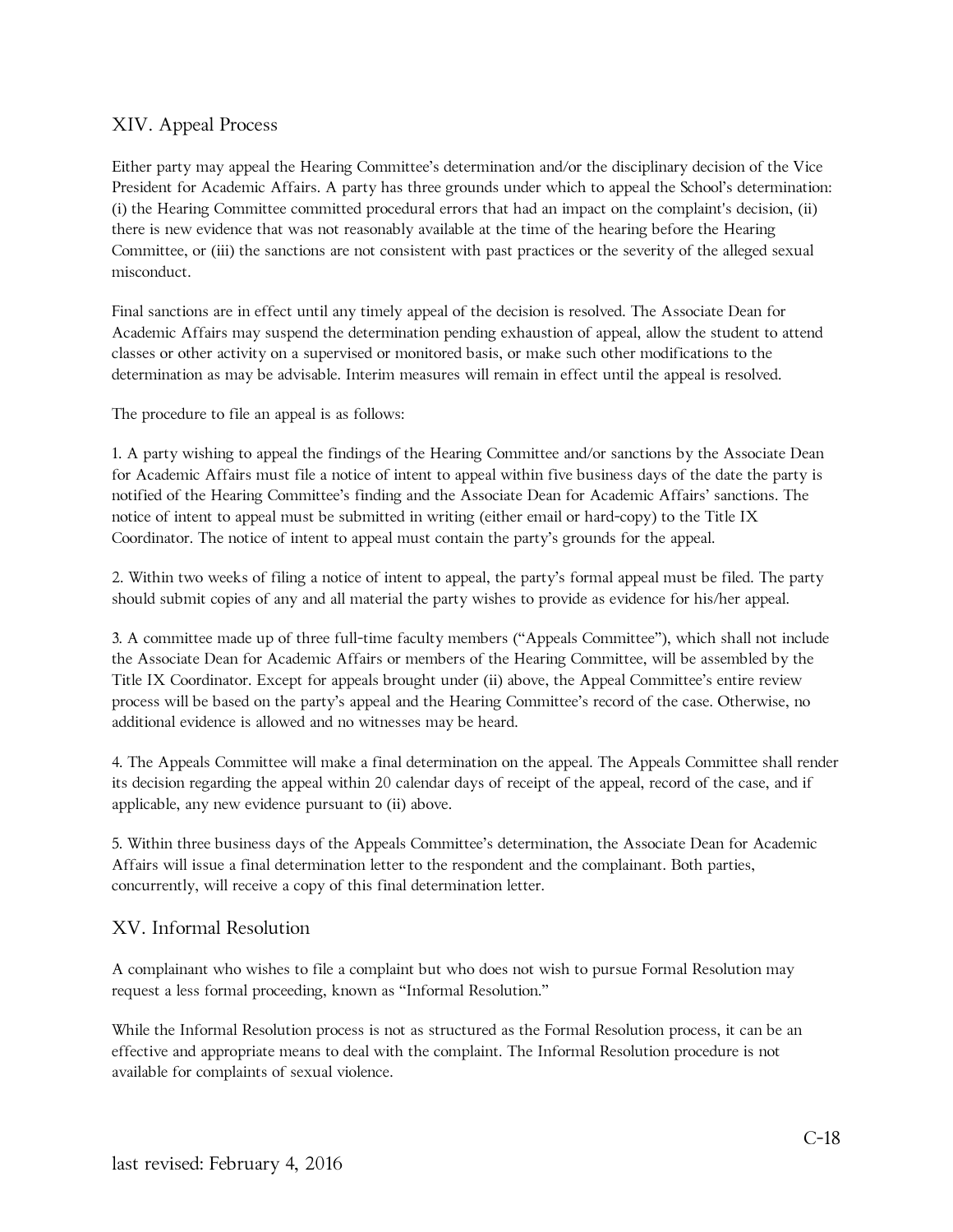If the complainant wishes to proceed with Informal Resolution the Title IX Coordinator will ascertain the name of the respondent, and the date, location, and nature of the alleged sexual misconduct, and, within two business days, will schedule an individual intake meeting with the respondent in order to provide him or her with a general understanding of the policy.

The complainant and the respondent each may bring an advisor to the Informal Resolution. Advisors are subject to the same restrictions for advisors in Formal Resolution, as set forth above. The Title IX Coordinator or designee will preside over the Informal Resolution and may elect to be assisted by another member of the senior staff of the School or outside expert.

If, in the course of the Informal Resolution, the respondent admits to violating the School's Policy and Procedures for Reports of Student Sexual Misconduct, that admission will serve as a finding of responsibility that is final and cannot be appealed. The Associate Dean will recommend one or more sanctions, which the respondent can accept or reject. The sanctions that may be imposed as the result of the Informal Resolution process are the same as those outlined in the Formal Resolution process above. If the Associate Dean for Academic Affair s' recommended sanction is accepted, the process is concluded. If it is rejected, the complaint will proceed to the Formal Resolution process.

Informal Resolution may result in the imposition of protective actions agreed upon by the parties, or (with or without such agreement) based on information derived from the Informal Resolution taken together with any other relevant information known to the School at the time of the Informal Resolution.

The School may, at any time, elect to end such proceedings and initiate Formal Resolution instead. Statements or disclosures made by the parties in the course of the Informal Resolution may be considered in the Formal Resolution.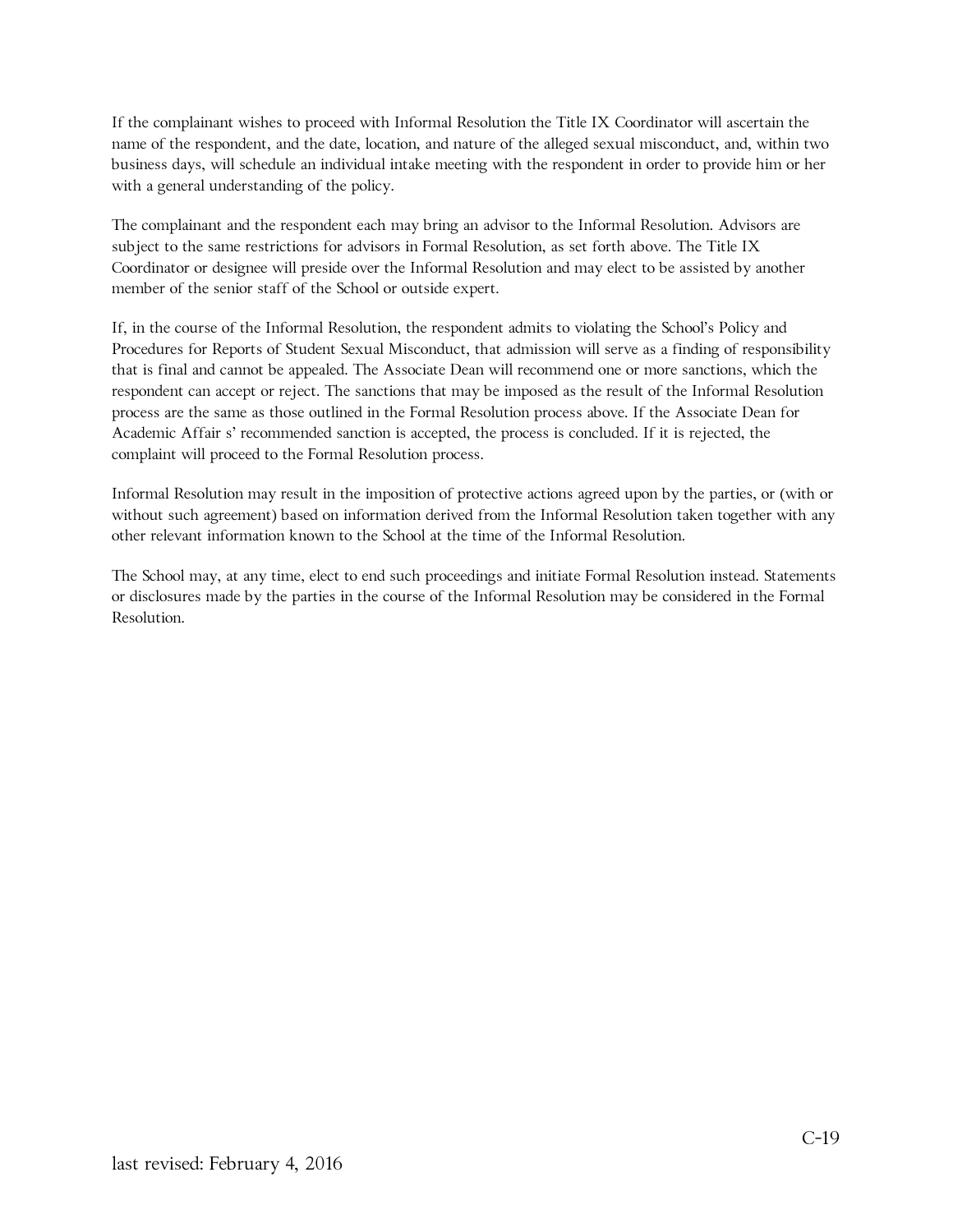

# Appendix D Academic Calendars

# For 2015 – 2016

| Introduction to Law         | August 10, 2015 - August 14, 2015 |
|-----------------------------|-----------------------------------|
| Fall Semester Classes Begin | August 17, 2015                   |
| Holiday - Labor Day         | September 7, 2015                 |
| Thanksgiving Break          | November 23-27, 2015              |
| Last Class Day              | November 30, 2015                 |
| Exam Period                 | December 2-11, 2015               |
| January Intersession        | January 4-8, 2016                 |
| Spring Classes Begin        | January 11, 2016 (Monday)         |
| Holiday - MLK Day           | January 18, 2016                  |
| Spring Break                | March 7-11, 2016                  |
| Last Class Day              | April 25, 2016                    |
| Exam Period                 | April 27 - May 6, 2016            |
| Commencement                | May 7, 2016                       |

Note: Inclement weather days, if needed, will be made up during breaks, weekends, or at the end of the semesters.